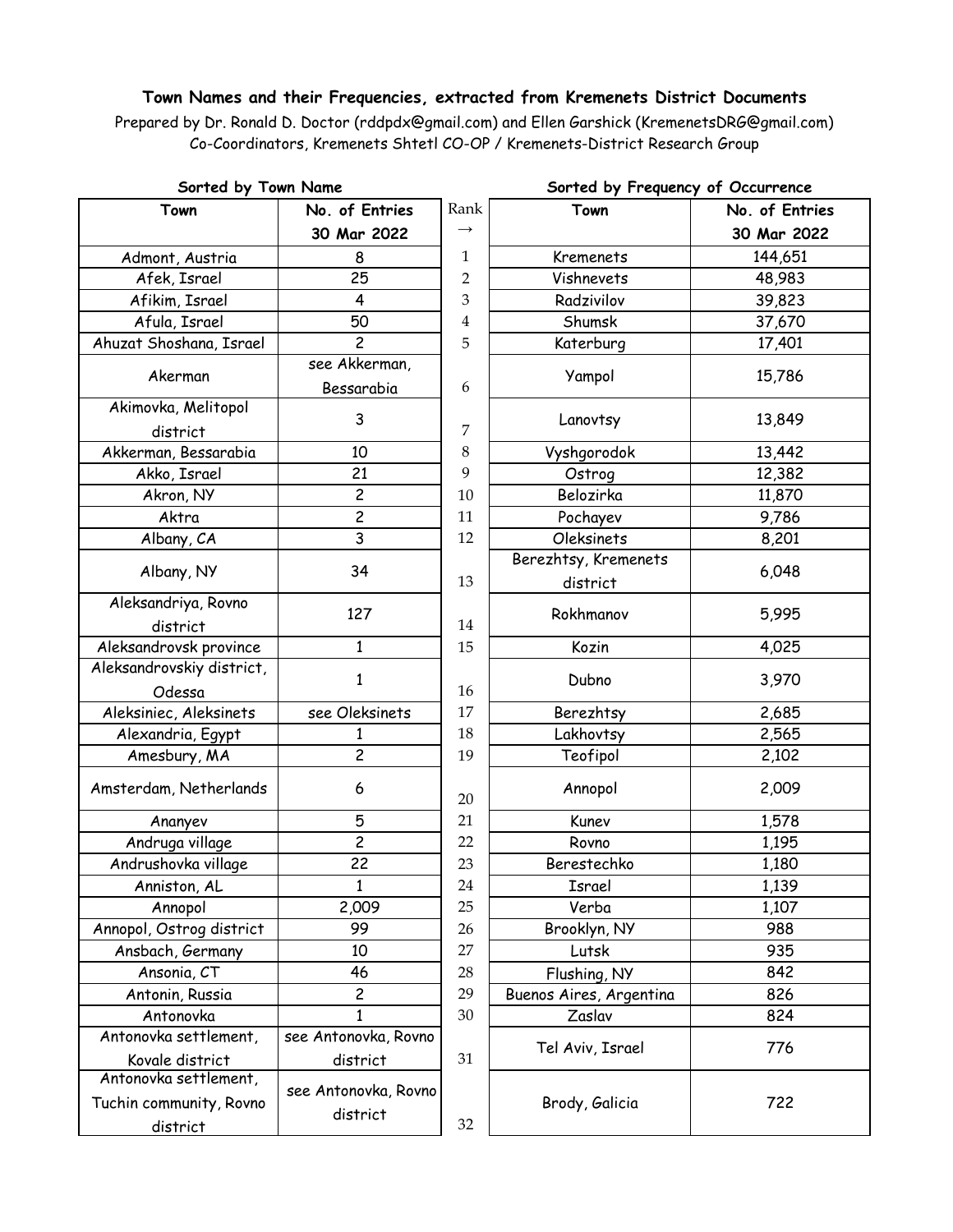| Antonovka, Lutsk district             | 6                            | 33 | Philadelphia, PA           | 712 |
|---------------------------------------|------------------------------|----|----------------------------|-----|
| Antonovka, Rovno district             | 73                           | 34 | Bazaliya                   | 703 |
| Antonovka, Shumsk                     | 3                            |    | Starokonstantinov          | 684 |
| community                             |                              | 35 |                            |     |
| Antonovtse                            | 34                           | 36 | Haifa, Israel              | 638 |
| Antonovtsy, Antonowce                 | see Antonovtse               | 37 | St. Louis, MO              | 632 |
| Arad, Israel                          | $\overline{c}$               | 38 | Olyka                      | 611 |
| Argentina                             | 76                           | 39 | Kupel                      | 594 |
| Ariel, Israel                         | 4                            | 40 | Chicago, IL                | 529 |
| Arizona, USA                          | $\overline{c}$               | 41 | Boremel                    | 463 |
| Arkhangelsk, Russia                   | $\mathbf{1}$                 | 42 | Podberezhtse               | 463 |
| Artic Center, IN                      | $\overline{c}$               | 43 | Warszawa, Poland           | 433 |
|                                       |                              |    | Mezherichi, Ostrog         |     |
| Artyukhovka                           | 1                            | 44 | district                   | 419 |
| Ashdod, Israel                        | 14                           | 45 | Varkovichi                 | 416 |
| Ashdot Yakov Ihud, Israel             | 11                           | 46 | Krylow, Poland             | 410 |
| Ashdot Yakov, Israel                  | 8                            | 47 | Kilikiev                   | 406 |
| Ashkelon, Israel                      | 9                            | 48 | Goshcha, Ostrog district   | 397 |
| Ashmyany district                     | see Oshmyany,                |    | Gorokhov                   | 382 |
|                                       | Belarus                      | 49 |                            |     |
| Ataki, Soroki district,<br>Bessarabia | 11                           | 50 | Berdichev                  | 372 |
| Atlantic City, NJ                     | $\overline{\mathbf{c}}$      | 51 | <b>USA</b>                 | 362 |
| Atlit, Israel                         | 3                            | 52 | Mizoch                     | 351 |
| Austin, TX                            | $\mathbf{1}$                 | 53 | Boston, MA                 | 327 |
| Australia                             | 21                           | 54 | Tuchin                     | 309 |
| Austria                               | 290                          | 55 | Ramat Gan, Israel          | 308 |
| Ayalon, Israel                        | 1                            | 56 | Jerusalem, Israel          | 293 |
| Babi Yar, Kiev                        | 3                            | 57 | Austria                    | 290 |
| Bacău (Bakoy), Romania                | 4                            | 58 | Vladimir                   | 289 |
|                                       |                              |    | Demidovka village, Dubno   |     |
| Bad Carlsruhe, Germany                | 3                            | 59 | district                   | 286 |
| Bad Reichenhall, Germany              | 24                           | 60 | Muravitsa, Dubno district  | 286 |
| Bad Salzschlirf, Germany              | 4                            | 61 | Korets                     | 284 |
| Badiceni                              | see Badichany,<br>Bessarabia | 62 | Tarnopol district, Galicia | 264 |
| Badichany, Bessarabia                 | 31                           | 63 | Klevan                     | 240 |
|                                       | see Baymakliya,              |    |                            |     |
| Baimaclia, Izmail district            | Izmail district,             |    | Zbarazh, Galicia           | 238 |
|                                       | Bessarabia                   | 64 |                            |     |
| Baker City, OR                        | 20                           | 65 | Demidovka                  | 222 |
| Bakhmut                               | 7                            | 66 | Zhitomir                   | 221 |

| 6              | 33       | Philadelphia, PA                     | 712 |
|----------------|----------|--------------------------------------|-----|
| 73             | 34       | Bazaliya                             | 703 |
| 3              | 35       | Starokonstantinov                    | 684 |
| 34             | 36       | Haifa, Israel                        | 638 |
| e Antonovtse   | 37       | St. Louis, MO                        | 632 |
| 2              | 38       | Olyka                                | 611 |
| 76             | 39       | Kupel                                | 594 |
| 4              | $40\,$   | Chicago, IL                          | 529 |
| $\overline{c}$ | 41       | Boremel                              | 463 |
| $\mathbf{1}$   | 42       | Podberezhtse                         | 463 |
| $\overline{c}$ | 43       | Warszawa, Poland                     | 433 |
| $\mathbf{1}$   |          | Mezherichi, Ostrog                   | 419 |
|                | 44       | district                             |     |
| 14             | 45       | Varkovichi                           | 416 |
| 11             | 46       | Krylow, Poland                       | 410 |
| 8              | 47       | Kilikiev                             | 406 |
| 9              | $\rm 48$ | Goshcha, Ostrog district             | 397 |
| e Oshmyany,    |          | Gorokhov                             | 382 |
| Belarus        | 49       |                                      |     |
| 11             | 50       | Berdichev                            | 372 |
| $\overline{c}$ | 51       | <b>USA</b>                           | 362 |
| 3              | 52       | Mizoch                               | 351 |
| $\mathbf{1}$   | 53       | Boston, MA                           | 327 |
| 21             | 54       | Tuchin                               | 309 |
| 290            | 55       | Ramat Gan, Israel                    | 308 |
| $\mathbf{1}$   | 56       | Jerusalem, Israel                    | 293 |
| 3              | 57       | Austria                              | 290 |
| 4              | 58       | Vladimir                             | 289 |
| 3              | 59       | Demidovka village, Dubno<br>district | 286 |
| 24             | 60       | Muravitsa, Dubno district            | 286 |
| 4              | 61       | Korets                               | 284 |
| e Badichany,   |          | Tarnopol district, Galicia           | 264 |
| Bessarabia     | 62       |                                      |     |
| 31             | 63       | Klevan                               | 240 |
| e Baymakliya,  |          |                                      |     |
| mail district, |          | Zbarazh, Galicia                     | 238 |
| Bessarabia     | 64       |                                      |     |
| 20             | 65       | Demidovka                            | 222 |
| $\overline{7}$ | 66       | Zhitomir                             | 221 |
|                |          |                                      |     |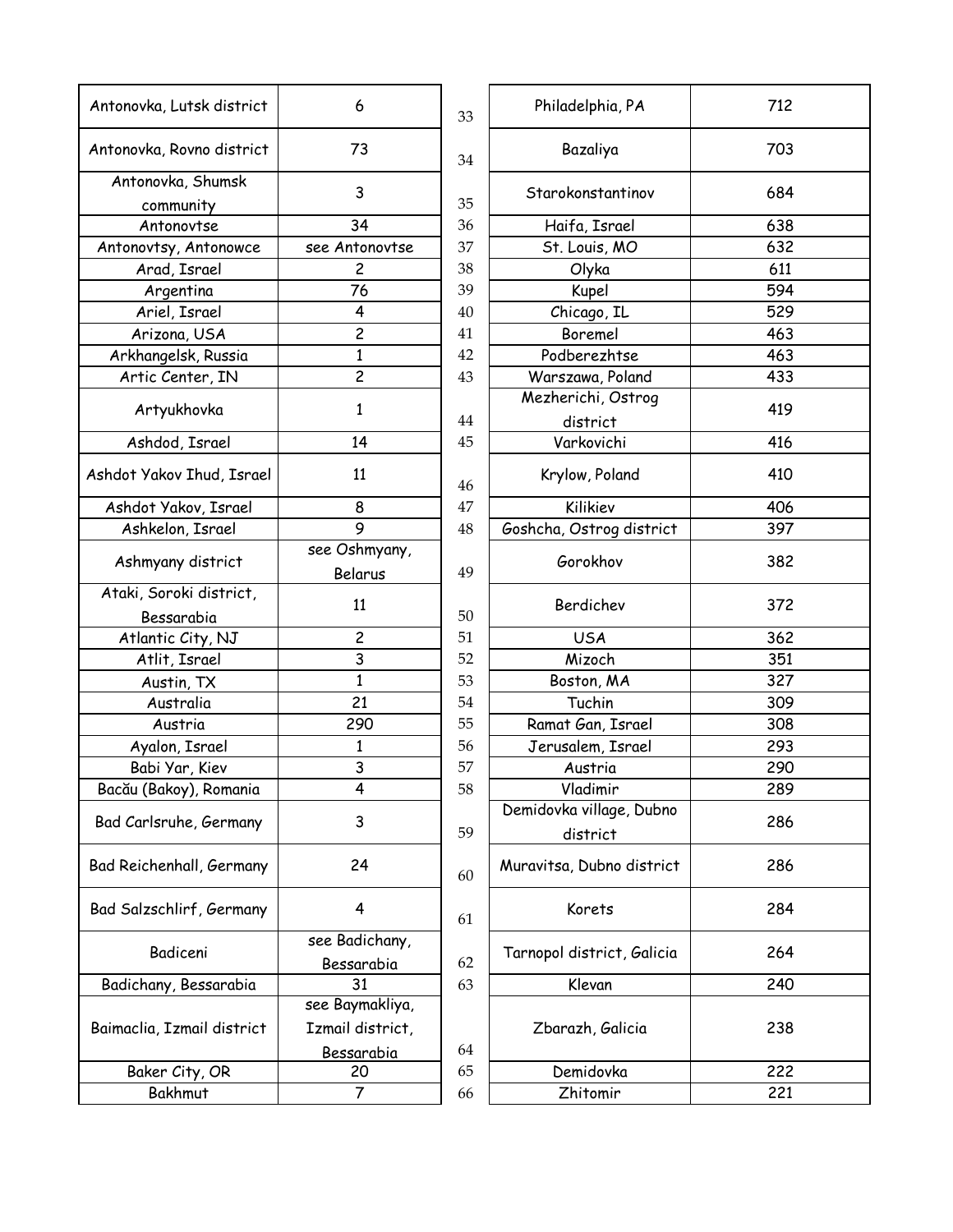| Bakoty, Kremenets district         | 1                       | 67  | Volochisk                      | 220        |
|------------------------------------|-------------------------|-----|--------------------------------|------------|
| Baku, Azerbaijan                   | $\mathbf{1}$            | 68  | Odessa                         | 214        |
| Baldwin Harbor, Long<br>Island, NY | 10                      | 69  | Proskurov                      | 213        |
| Balfouria, Israel                  | $\overline{7}$          | 70  | Omaha, NE                      | 206        |
| Balta                              | 14                      | 71  | Lviv, Galicia                  | 204        |
| Baltimore, MD                      | 76                      | 72  | Kornitsa                       | 194        |
| Bamberg, Germany                   | 1                       | 73  | Tarnopol, Galicia              | 186        |
| Bar                                | 18                      | 74  | Krupets                        | 182        |
| Baranovichi, Belarus               | 18                      | 75  | Lobachuvka                     | 182        |
| Baranovka                          | 24                      | 76  | Lodz, Poland                   | 176        |
|                                    | $\overline{c}$          | 77  |                                |            |
| Barcelona, Spain                   |                         |     | Bielogorodka                   | 175        |
| Baremel                            | see Boremel             | 78  | Polonnoye                      | 174        |
| Baretska volst, Kremenets          | see Boretsvoj-volosti   |     | Newark, NJ                     | 169        |
| district                           |                         | 79  |                                |            |
| Barron, WI                         | 8                       | 80  | Slavuta                        | 168        |
|                                    |                         |     | Kulchiny, Starokonstantinov    |            |
| Barsuki                            | 33                      |     | district                       | 165        |
|                                    |                         | 81  |                                |            |
| Bashuki, Staryy Oleksinets         | 4                       |     | Lublin, Poland                 | 161        |
| community                          |                         | 82  |                                |            |
|                                    | see Bashuki, Staryy     |     |                                |            |
| Baszuki                            | Oleksinets,             |     | Svinyukhi                      | 154        |
|                                    | community               | 83  |                                |            |
| Bat Hefer, Israel                  | 1                       | 84  | Novyy Oleksinets               | 151        |
| Bat Yam, Israel                    | 76                      | 85  | Brest, Belarus                 | 149        |
| Batavia, NY                        | 4                       | 86  | Kovel                          | 149        |
| Bay Minette, AL                    | 16                      | 87  | Mogilev                        | 147        |
| Baymaki                            | 4                       | 88  | Torchin                        | 147        |
| Baymakliya, Izmail district,       |                         |     |                                |            |
| Bessarabia                         | $\overline{c}$          | 89  | Satanov                        | 145        |
| Bayonne, NJ                        | 3                       | 90  | Mlinov                         | 141        |
|                                    |                         |     | Lokachi, Vladimir-Volinskiy    |            |
| Bazaliya                           | 703                     | 91  | district                       | 138        |
|                                    |                         |     |                                |            |
| <b>Baziilie</b>                    | see Bazaliya            |     | Ozeryany, Varkovichi           | 133        |
|                                    |                         | 92  | community, Dubno district      |            |
|                                    | $\overline{c}$          | 93  |                                |            |
| Be'er Tuvia, Israel                | 18                      | 94  | Petah Tikva, Israel<br>Kolodno | 132<br>128 |
| Bedzin, Poland                     |                         |     |                                |            |
| Beer Toviya, Israel                | $\overline{c}$          |     | Aleksandriya, Rovno            | 127        |
|                                    |                         | 95  | district                       |            |
| Beeri, Israel                      | $\mathbf{1}$            | 96  | Folwarki Wielkie               | 125        |
| Beersheba, Israel                  | 30                      | 97  | Oswiecim, Galicia              | 124        |
| Beit Dagan, Israel                 | 4                       | 98  | Milwaukee, WI                  | 120        |
| Beit Hashita, Israel               | 5                       | 99  | Mezhirichi, Rovno district     | 119        |
| Beit Oved, Israel                  | $\overline{\mathbf{c}}$ | 100 | Chelsea, MA                    | 117        |
| Beit She'arim, Israel              | 5                       | 101 | Kolki                          | 117        |
|                                    |                         |     |                                |            |

| emenets district          | 1                     | 67  | Volochisk                                         | 220 |
|---------------------------|-----------------------|-----|---------------------------------------------------|-----|
| Azerbaijan                | $\mathbf{1}$          | 68  | Odessa                                            | 214 |
| Harbor, Long<br>and, NY   | 10                    | 69  | Proskurov                                         | 213 |
| uria, Israel              | $\overline{7}$        | 70  | Omaha, NE                                         | 206 |
| Balta                     | 14                    | 71  | Lviv, Galicia                                     | 204 |
| more, MD                  | 76                    | 72  | Kornitsa                                          | 194 |
| rg, Germany               | 1                     | 73  | Tarnopol, Galicia                                 | 186 |
| Bar                       | 18                    | 74  | Krupets                                           | 182 |
| vichi, Belarus            | 18                    | 75  | Lobachuvka                                        | 182 |
| ranovka                   | 24                    | 76  | Lodz, Poland                                      | 176 |
|                           | $\overline{c}$        | 77  |                                                   | 175 |
| lona, Spain               |                       | 78  | Bielogorodka                                      |     |
| aremel<br>olst, Kremenets | see Boremel           |     | Polonnoye                                         | 174 |
|                           | see Boretsvoj-volosti | 79  | Newark, NJ                                        | 169 |
| istrict                   |                       |     |                                                   |     |
| ron, WI                   | 8                     | 80  | Slavuta                                           | 168 |
| arsuki                    | 33                    | 81  | Kulchiny, Starokonstantinov<br>district           | 165 |
| taryy Oleksinets          |                       |     |                                                   |     |
| nmunity                   | 4                     | 82  | Lublin, Poland                                    | 161 |
|                           | see Bashuki, Staryy   |     |                                                   |     |
| aszuki                    | Oleksinets,           |     | Svinyukhi                                         | 154 |
|                           | community             | 83  |                                                   |     |
| efer, Israel              | 1                     | 84  | Novyy Oleksinets                                  | 151 |
| 'am, Israel               | 76                    | 85  | Brest, Belarus                                    | 149 |
| avia, NY                  | $\overline{4}$        | 86  | Kovel                                             | 149 |
| \inette, AL               | 16                    | 87  | Mogilev                                           | 147 |
| aymaki                    | 4                     | 88  | Torchin                                           | 147 |
| , Izmail district,        |                       |     |                                                   |     |
| ssarabia                  | $\overline{c}$        | 89  | Satanov                                           | 145 |
| onne, NJ                  | 3                     | 90  | Mlinov                                            | 141 |
|                           |                       |     | Lokachi, Vladimir-Volinskiy                       |     |
| azaliya                   | 703                   | 91  | district                                          | 138 |
| aziilie                   | see Bazaliya          | 92  | Ozeryany, Varkovichi<br>community, Dubno district | 133 |
| Tuvia, Israel             | $\overline{c}$        | 93  | Petah Tikva, Israel                               | 132 |
| in, Poland                | 18                    | 94  | Kolodno                                           | 128 |
| oviya, Israel             |                       |     | Aleksandriya, Rovno                               |     |
|                           | $\overline{c}$        | 95  | district                                          | 127 |
| ri, Israel                | 1                     | 96  | Folwarki Wielkie                                  | 125 |
| ieba, Israel              | 30                    | 97  | Oswiecim, Galicia                                 | 124 |
| agan, Israel              | 4                     | 98  | Milwaukee, WI                                     | 120 |
| shita, Israel             | 5                     | 99  | Mezhirichi, Rovno district                        | 119 |
| ved, Israel               | $\overline{c}$        | 100 | Chelsea, MA                                       | 117 |
| e'arim, Israel            | 5                     | 101 | Kolki                                             | 117 |
|                           |                       |     |                                                   |     |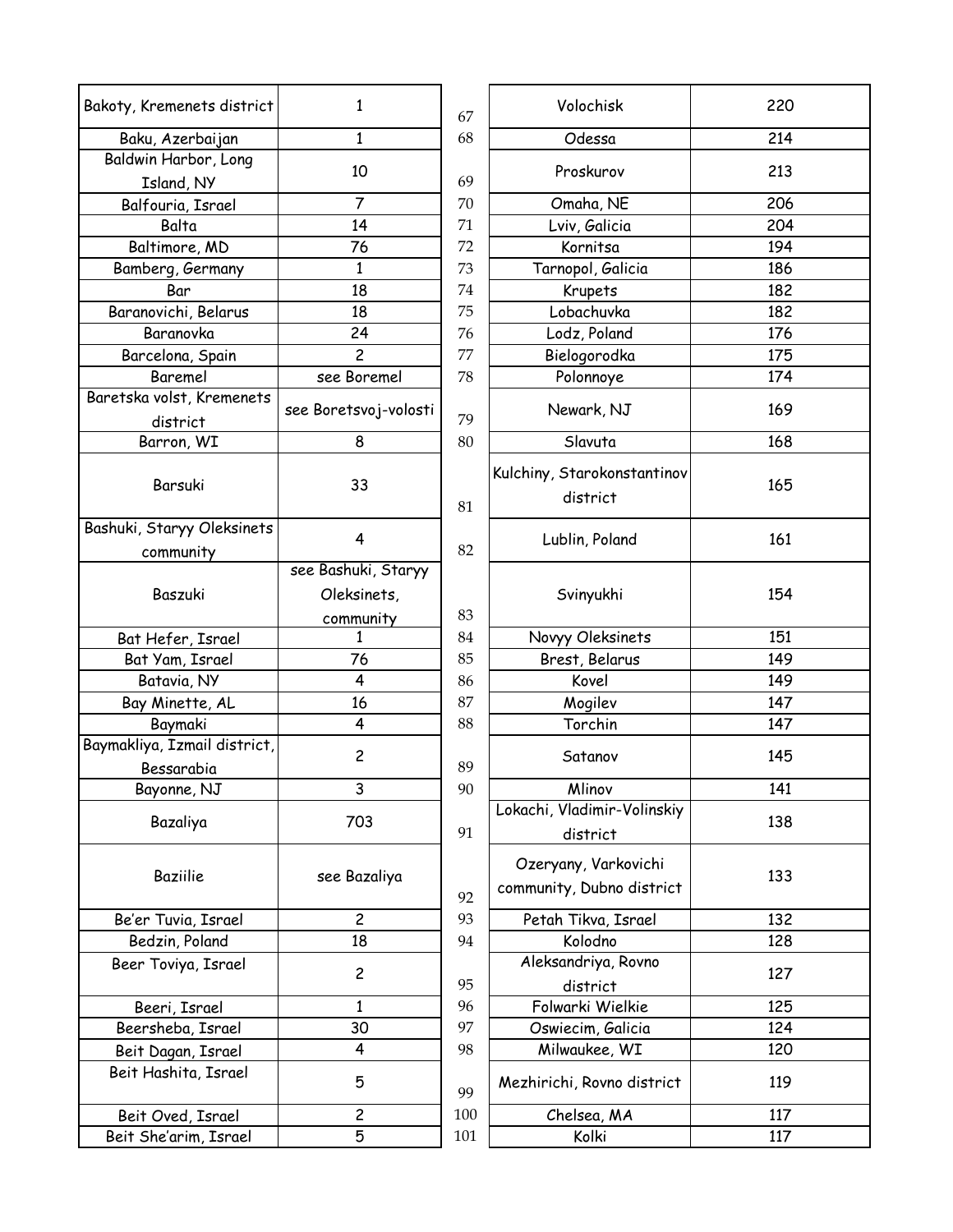| Beit She'an, Israel      | 6                       | 102 | Kulchin                    | 116 |
|--------------------------|-------------------------|-----|----------------------------|-----|
| Beit Yitshak, Israel     | 1                       | 103 | Kiryat Hayyim, Israel      | 113 |
| Beit Zayit, Israel       | 11                      | 104 | Lyubar                     | 111 |
| Belashov village         | 3                       | 105 | Bronx, NY                  | 108 |
| Belaya Krinitsa          | 10                      | 106 | Kashovka, Kovel district   | 108 |
| Belaya Tserkov           | 26                      | 107 | Kremenets district         | 106 |
| Belevo, Vyshgorodok      |                         |     | Pankovtsy village, Yampol  |     |
| community                | 9                       | 108 | community                  | 105 |
| Belgium                  | 4                       | 109 | Holon, Israel              | 104 |
| Belgorod community, Kiev |                         |     |                            |     |
| province                 | 1                       | 110 | Staryy Oleksinets          | 103 |
| Belilovka, Kiev province | $\mathbf{1}$            | 111 | Annopol, Ostrog district   | 99  |
| Belitsa, Lithuania       | 3                       | 112 | Gritsev                    | 99  |
| Belizhintsy              | $\overline{c}$          | 113 | Stepan                     | 97  |
| Belka                    | 6                       | 114 | Berezno, Rovno district    | 94  |
| Belle Harbor, NY         | $\overline{c}$          | 115 | Legnica, Poland            | 93  |
| Bellingham, WA           | $\overline{c}$          | 116 | Druzhkopol                 | 91  |
| Belmar, NJ               | $\mathbf{1}$            | 117 | Nikolayev                  | 91  |
| Belogorodka              | see Bielogorodka        | 118 | Dvinsk, Belarus            | 87  |
| Belogorye                | see Lakhovtsy           | 119 | Hrubieszow, Poland         | 87  |
| Belokamenka, Austria     | $\overline{\mathbf{c}}$ | 120 | Peremorovka village        | 87  |
| Belopolye                | 4                       | 121 | Medzhibozh                 | 86  |
| Belostok                 | 20                      | 122 | Ozhigovtsy                 | 86  |
| Belostok, Poland         | 37                      | 123 | Borki                      | 85  |
| Belozerka                | see Belozirka           | 124 | Vinnitsa                   | 85  |
| Belozirka                | 11,870                  | 125 | Podolia province           | 82  |
| Belozorek                | see Belozirka           | 126 | Cherniostrov               | 80  |
|                          |                         |     |                            |     |
| Belozorki                | see Belozirka           | 127 | Ostrozhets, Dubno district | 80  |
| Belyy Kamen              | see Bialykamien,        |     | Poland                     | 79  |
|                          | Galicia                 | 128 |                            |     |
| Belz, Galicia            | 5                       | 129 | Zholobki village           | 79  |
| Belza, Galicia           | see Belz, Galicia       | 130 | Novograd Volynskiy         | 77  |
| Belzec, Galicia          | 6                       | 131 | Argentina                  | 76  |
| Belzeki, Poland          | 1                       | 132 | Baltimore, MD              | 76  |
| Bełzk, Poland            | 1                       | 133 | Bat Yam, Israel            | 76  |
| Belzyce, Poland          | $\mathbf{1}$            | 134 | Laszczow, Poland           | 76  |
| Bendery, Bessarabia      | 3                       | 135 | Paris, France              | 76  |
| Bendin, Poland           | See Bedzin, Poland      | 136 | Popovtsy, Mogilev district | 76  |
| Berdichev                | 372                     | 137 | Dubrovitsa, Rovno district | 75  |
| Berdychiv                | see Berdichev           | 138 | Kiev                       | 75  |
| Bere, Dubno district     | 3                       | 139 | Krasilov                   | 75  |
| Beremlets                | see Boremel             | 140 | Middletown, CT             | 75  |
| Beremli                  | see Boremel             | 141 | Lawrence, MA               | 74  |
| Berestechko              | 1,180                   | 142 | Shchepetovka               | 74  |
| Bereza Kartuska          | 3                       | 143 | Antonovka, Rovno district  | 73  |

| 6              | 102 | Kulchin                                | 116 |
|----------------|-----|----------------------------------------|-----|
| $\mathbf{1}$   | 103 | Kiryat Hayyim, Israel                  | 113 |
| 11             | 104 | Lyubar                                 | 111 |
| 3              | 105 | Bronx, NY                              | 108 |
| 10             | 106 | Kashovka, Kovel district               | 108 |
| 26             | 107 | Kremenets district                     | 106 |
| 9              | 108 | Pankovtsy village, Yampol<br>community | 105 |
| 4              | 109 | Holon, Israel                          | 104 |
| 1              | 110 | Staryy Oleksinets                      | 103 |
| $\mathbf{1}$   | 111 | Annopol, Ostrog district               | 99  |
| 3              | 112 | Gritsev                                | 99  |
| $\overline{c}$ | 113 | Stepan                                 | 97  |
| 6              | 114 | Berezno, Rovno district                | 94  |
| $\overline{c}$ | 115 | Legnica, Poland                        | 93  |
| $\overline{c}$ | 116 | Druzhkopol                             | 91  |
| $\mathbf{1}$   | 117 | Nikolayev                              | 91  |
| ielogorodka    | 118 | Dvinsk, Belarus                        | 87  |
| Lakhovtsy      | 119 | Hrubieszow, Poland                     | 87  |
| $\overline{c}$ | 120 | Peremorovka village                    | 87  |
| 4              | 121 | Medzhibozh                             | 86  |
| 20             | 122 | Ozhigovtsy                             | 86  |
| 37             | 123 | Borki                                  | 85  |
| Belozirka      | 124 | Vinnitsa                               | 85  |
| 11,870         | 125 | Podolia province                       | 82  |
| Belozirka      | 126 | Cherniostrov                           | 80  |
| Belozirka      | 127 | Ostrozhets, Dubno district             | 80  |
| Bialykamien,   |     |                                        |     |
| Galicia        | 128 | Poland                                 | 79  |
| 5              | 129 | Zholobki village                       | 79  |
| selz, Galicia  | 130 | Novograd Volynskiy                     | 77  |
| 6              | 131 | Argentina                              | 76  |
| 1              | 132 | Baltimore, MD                          | 76  |
| 1              | 133 | Bat Yam, Israel                        | 76  |
| $\mathbf{1}$   | 134 | Laszczow, Poland                       | 76  |
| 3              | 135 | Paris, France                          | 76  |
| edzin, Poland  | 136 | Popovtsy, Mogilev district             | 76  |
| 372            | 137 | Dubrovitsa, Rovno district             | 75  |
| Berdichev      | 138 | Kiev                                   | 75  |
| 3              | 139 | Krasilov                               | 75  |
| e Boremel      | 140 | Middletown, CT                         | 75  |
| e Boremel      | 141 | Lawrence, MA                           | 74  |
| 1,180          | 142 | Shchepetovka                           | 74  |
| 3              | 143 | Antonovka, Rovno district              | 73  |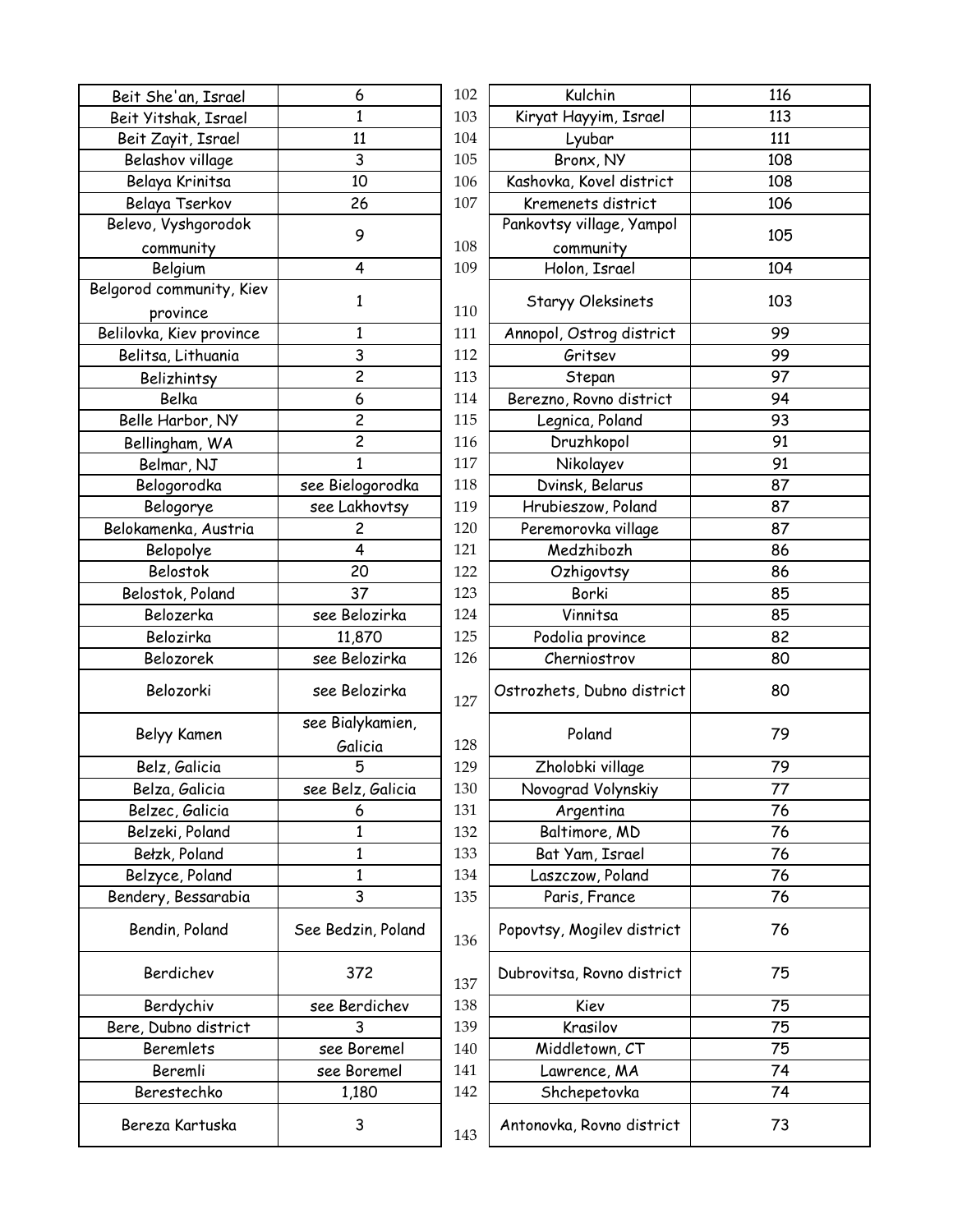| Berezan                  | 4                    | 144 | Volhynia                     | 73 |
|--------------------------|----------------------|-----|------------------------------|----|
| Berezce                  | see Berezhtsy        | 145 | New Haven, CT                | 72 |
| Berezdov                 | 3                    | 146 | Sudilkov                     | 71 |
| <b>Berezets</b>          | see Berezhtsy        | 147 | Pinsk, Belarus               | 70 |
| Berezhanka village,      |                      |     | Peredmirka, Lanovtsy         |    |
| Vyshgorodok community    | 5                    | 148 | community                    | 69 |
| <b>Berezhets</b>         | see Berezhtsy        | 149 | Kamenets Podolskiy           | 68 |
| Berezhnitsa              | 22                   | 150 | Pilyava                      | 68 |
| Berezhtsy                | 2,685                | 151 | Zamosc, Poland               | 68 |
| Berezhtsy, Kremenets     |                      |     |                              |    |
| district                 | 6,048                | 152 | Chelm, Poland                | 67 |
|                          | see Berezno, Rovno   |     |                              | 67 |
| Berezne, Rovno district  | district             | 153 | Winnipeg, MB, Canada         |    |
|                          | see Berezno, Rovno   |     |                              |    |
| Berezni, Rovno district  | district             | 154 | Kalisz, Poland               | 66 |
| Berezno                  | 18                   | 155 | Torgovitsa                   | 66 |
| Berezno, Rovno district  | 94                   | 156 | Krakow, Poland               | 65 |
|                          | see Berezno, Rovno   |     |                              |    |
| Berezny, Rovno district  | district             | 157 | Rishon Lezion, Israel        | 65 |
| Berezovaya Kretshma      | 6                    | 158 | Volkovyye, Dubno district    | 65 |
| Berezovka                | $\mathbf{1}$         | 159 | Chudnov                      | 64 |
| Berkeley, CA             | 12                   | 160 | Dederkaly                    | 64 |
| Berlin, Germany          | 12                   | 161 | Hadera, Israel               | 64 |
|                          | see Berezno, Rovno   |     |                              |    |
| Berrezno, Rovno district | district             | 162 | Bykovtse                     | 63 |
| Bershad                  | $\overline{c}$       | 163 | Manhattan, NY                | 63 |
| Bessarabia               | 14                   | 164 | Frampol                      | 60 |
| Bet Nir, Israel          | 3                    | 165 | Dragany village              | 58 |
|                          | see Biala Duzha,     |     |                              |    |
| Biała Duża, Vyshgorodok  | Vyshgorodok          |     | Szczebrzeszyn, Poland        | 58 |
| community                | community            | 166 |                              |    |
| Biala Duzha, Vyshgorodok |                      |     |                              |    |
| community                | 1                    | 167 | Breslau, Germany             | 57 |
| Biala Podlaska, Poland   | 16                   | 168 | Givatayim, Israel            | 56 |
| Biala, Galicia           | 17                   | 169 | Manchester, NH               | 56 |
| Białka Mała, Vyshgorodok |                      |     |                              |    |
|                          | $\overline{c}$       | 170 | Slutsk, Belarus              | 56 |
| community                | see Bialykamien,     |     |                              |    |
| Bialokamin               | Galicia              | 171 | Felshtin, Proskurov district | 55 |
| Bialokrinitsa            | see Belaya Krinitsa  | 172 | Vilna, Lithuania             | 55 |
|                          |                      |     | Mezherichi, Mezhirichi, or   |    |
|                          |                      |     |                              | 54 |
| Bialokrynica             | see Belaya Krinitsa  | 173 | Miedzyrzec                   |    |
| Bialozorka               | see Belozirka        | 174 | Stobykhva                    | 54 |
| Bialykamien, Galicia     | 27                   | 175 | Yagur, Israel                | 53 |
| Bialystok                | see Belostok, Poland | 176 | Zinkov                       | 53 |
| Biela Tserkav            | see Belaya Tserkov   | 177 | Ludvipol, Rovno district     | 52 |

| 4              | 144 | Volhynia                     | 73 |
|----------------|-----|------------------------------|----|
| Berezhtsy      | 145 | New Haven, CT                | 72 |
| 3              | 146 | Sudilkov                     | 71 |
| Berezhtsy      | 147 | Pinsk, Belarus               | 70 |
| 5              |     | Peredmirka, Lanovtsy         | 69 |
|                | 148 | community                    |    |
| Berezhtsy      | 149 | Kamenets Podolskiy           | 68 |
| 22             | 150 | Pilyava                      | 68 |
| 2,685          | 151 | Zamosc, Poland               | 68 |
| 6,048          | 152 | Chelm, Poland                | 67 |
| erezno, Rovno  |     |                              |    |
| district       | 153 | Winnipeg, MB, Canada         | 67 |
| erezno, Rovno  |     |                              |    |
| district       | 154 | Kalisz, Poland               | 66 |
| 18             | 155 | Torgovitsa                   | 66 |
| 94             | 156 | Krakow, Poland               | 65 |
| erezno, Rovno  |     |                              |    |
| district       | 157 | Rishon Lezion, Israel        | 65 |
| 6              | 158 | Volkovyye, Dubno district    | 65 |
| $\mathbf{1}$   | 159 | Chudnov                      | 64 |
| 12             | 160 | Dederkaly                    | 64 |
| 12             | 161 | Hadera, Israel               | 64 |
| erezno, Rovno  |     |                              |    |
| district       | 162 | Bykovtse                     | 63 |
| 2              | 163 | Manhattan, NY                | 63 |
| 14             | 164 | Frampol                      | 60 |
| 3              | 165 | Dragany village              | 58 |
| Biala Duzha,   |     |                              |    |
| shgorodok      |     | Szczebrzeszyn, Poland        | 58 |
| ommunity       | 166 |                              |    |
| $\mathbf{1}$   | 167 | Breslau, Germany             | 57 |
| 16             | 168 | Givatayim, Israel            | 56 |
| 17             | 169 | Manchester, NH               | 56 |
| $\overline{c}$ | 170 | Slutsk, Belarus              | 56 |
| Bialykamien,   |     |                              |    |
| Galicia        | 171 | Felshtin, Proskurov district | 55 |
| elaya Krinitsa | 172 | Vilna, Lithuania             | 55 |
|                |     | Mezherichi, Mezhirichi, or   |    |
| elaya Krinitsa | 173 | Miedzyrzec                   | 54 |
| e Belozirka    | 174 | Stobykhva                    | 54 |
| 27             | 175 | Yagur, Israel                | 53 |
| lostok, Poland | 176 | Zinkov                       | 53 |
| elaya Tserkov  | 177 | Ludvipol, Rovno district     | 52 |
|                |     |                              |    |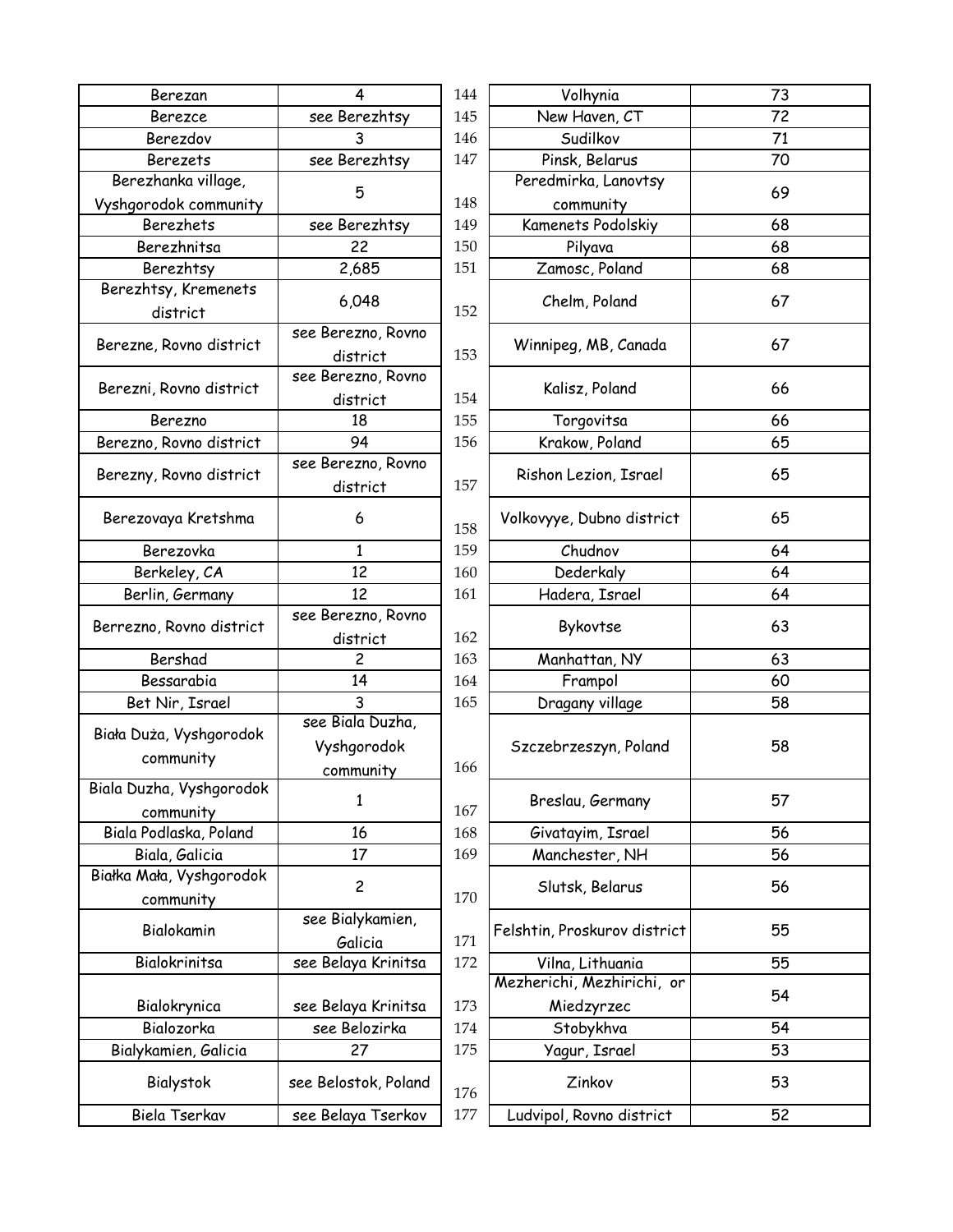| Bielatserkov                        | see Belaya Tserkov                   | 178        | Pultusk, Poland                          | 52       |
|-------------------------------------|--------------------------------------|------------|------------------------------------------|----------|
| Bielawa, Poland                     | 30                                   | 179        | Zdolbunov                                | 52       |
| Bielogorodka                        | 175                                  | 180        | Gutsisko village                         | 51       |
| Bielozirka                          | see Belozirka                        | 181        | Podkamien, Galicia                       | 51       |
| Bielsk Podlaski                     | see Bielsk, Poland                   | 182        | Sadki village                            | 51       |
| Bielsk, Poland                      | 3                                    | 183        | Shklov, Belarus                          | 51       |
| Bieltsy, Bessarabia                 | 1                                    |            | Afula, Israel                            | 50       |
| province                            |                                      | 184        |                                          |          |
| <b>Bikavets</b><br>Bila Tserkova    | see Bykovtse                         | 185        | Kiryat Motskin, Israel                   | 50       |
| Bila Tserkva                        | see Belaya Tserkov                   | 186<br>187 | Providence, RI<br>Brazil                 | 50<br>49 |
| Bilgoraj, Poland                    | see Belaya Tserkov<br>13             | 188        | Munich, Germany                          | 49       |
|                                     |                                      | 189        |                                          |          |
| Bilhorod-Dnistrovskyy               | see Akkerman                         |            | Sankt Peterburg, Russia                  | 49       |
| Bilozorka<br>Bilozorke              | see Belozirka                        | 190        | Zloczow, Galicia                         | 49<br>48 |
|                                     | see Belozirka                        | 191        | Turiysk                                  |          |
| Binghamton, NY                      | 1                                    | 192        | Canada                                   | 47       |
| Binyamina, Israel                   | 4                                    | 193        | Hartford, CT                             | 47       |
| Birezhny, Rovno district            | see Berezno, Rovno                   |            | Netanya, Israel                          | 47       |
|                                     | district                             | 194        |                                          |          |
| Birezne, Rovno district             | see Berezno, Rovno                   |            | Ansonia, CT                              | 46       |
|                                     | district                             | 195        |                                          |          |
| Birezni                             | see Berezno, Rovno                   |            | Lithuania                                | 45       |
|                                     | district                             | 196        |                                          |          |
| <b>Birk</b>                         | see Borki                            | 197        | Merkaz Shapira, Israel                   | 45       |
| Birk, Romania                       | 2                                    | 198        | Novo-Konstantinov                        | 45       |
| Birobidzhan, Russia                 | 3                                    | 199        | Detroit, MI                              | 44       |
| Birszhi, Lithuania                  | 1                                    | 200        | Kansas City, MO                          | 44       |
| Biwabik, MN                         | $\overline{c}$                       | 201        | Lyuboml                                  | 44       |
| Blaszki, Kalisz district,<br>Poland | 12                                   | 202        | Zheguvets,<br>Starokonstantinov district | 44       |
| Bludov                              | $\mathbf{1}$                         | 203        | Kuty village                             | 42       |
| Bnei Brak, Israel                   | 30                                   | 204        | Jersey City, NJ                          | 41       |
| Bobr, Mogilev province,<br>Belarus  | 4                                    | 205        | Nemirov                                  | 41       |
| Bobruisk, Belarus                   | 3                                    | 206        | Shimkovtsy, Kolodnoye<br>community       | 41       |
| Bochany                             | $\overline{c}$                       | 207        | Vesela Dolina village                    | 41       |
| Bodaki village                      | $\overline{7}$                       | 208        | Worcester, MA                            | 41       |
| Boguslav, Kanev district            | 13                                   | 209        | Givat Hashlosha, Israel                  | 40       |
| Bolgrad, Bessarabia                 | 1                                    | 210        | Letichev                                 | 40       |
| Bolivia                             | $\overline{7}$                       | 211        | Rozvadov                                 | 40       |
| Bolizuby village                    | see Bolizuby,<br>Kolodnoye community | 212        | Zalozce, Galicia                         | 40       |
| Bolizuby, Kolodnoye<br>community    | 19                                   | 213        | Kishinev, Bessarabia                     | 39       |

| atserkov                                                                                              | see Belaya Tserkov      | 178 | Pultusk, Poland            | 52 |  |
|-------------------------------------------------------------------------------------------------------|-------------------------|-----|----------------------------|----|--|
| va, Poland                                                                                            | 30                      | 179 | Zdolbunov                  | 52 |  |
| ogorodka                                                                                              | 175                     | 180 | Gutsisko village           | 51 |  |
| :lozirka                                                                                              | see Belozirka           | 181 | Podkamien, Galicia         | 51 |  |
| <podlaski< td=""><td>see Bielsk, Poland</td><td>182</td><td>Sadki village</td><td>51</td></podlaski<> | see Bielsk, Poland      | 182 | Sadki village              | 51 |  |
| k, Poland                                                                                             | 3                       | 183 | Shklov, Belarus            | 51 |  |
| Bessarabia                                                                                            |                         |     |                            | 50 |  |
| ovince                                                                                                | 1                       | 184 | Afula, Israel              |    |  |
| kavets                                                                                                | see Bykovtse            | 185 | Kiryat Motskin, Israel     | 50 |  |
| Tserkova                                                                                              | see Belaya Tserkov      | 186 | Providence, RI             | 50 |  |
| Tserkva                                                                                               | see Belaya Tserkov      | 187 | Brazil                     | 49 |  |
| aj, Poland                                                                                            | 13                      | 188 | Munich, Germany            | 49 |  |
| Dnistrovskyy                                                                                          | see Akkerman            | 189 | Sankt Peterburg, Russia    | 49 |  |
| ozorka                                                                                                | see Belozirka           | 190 | Zloczow, Galicia           | 49 |  |
| ozorke                                                                                                | see Belozirka           | 191 | Turiysk                    | 48 |  |
| amton, NY                                                                                             | 1                       | 192 | Canada                     | 47 |  |
| ina, Israel                                                                                           | $\overline{4}$          | 193 | Hartford, CT               | 47 |  |
| Rovno district                                                                                        | see Berezno, Rovno      |     |                            | 47 |  |
|                                                                                                       | district                | 194 | Netanya, Israel            |    |  |
|                                                                                                       | see Berezno, Rovno      |     |                            | 46 |  |
| Rovno district                                                                                        | district                | 195 | Ansonia, CT                |    |  |
|                                                                                                       | see Berezno, Rovno      |     |                            |    |  |
| irezni                                                                                                | district                | 196 | Lithuania                  | 45 |  |
| Birk                                                                                                  | see Borki               | 197 | Merkaz Shapira, Israel     | 45 |  |
| Romania                                                                                               | $\overline{\mathbf{c}}$ | 198 | Novo-Konstantinov          | 45 |  |
| zhan, Russia                                                                                          | 3                       | 199 | Detroit, MI                | 44 |  |
| i, Lithuania                                                                                          | 1                       | 200 | Kansas City, MO            | 44 |  |
| ıbik, MN                                                                                              | $\overline{c}$          | 201 | Lyuboml                    | 44 |  |
| alisz district,                                                                                       |                         |     | Zheguvets,                 |    |  |
|                                                                                                       | 12                      |     |                            | 44 |  |
| oland                                                                                                 |                         | 202 | Starokonstantinov district |    |  |
| ludov                                                                                                 | $\mathbf{1}$            | 203 | Kuty village               | 42 |  |
| rak, Israel                                                                                           | 30                      | 204 | Jersey City, NJ            | 41 |  |
| gilev province,                                                                                       | 4                       |     | Nemirov                    | 41 |  |
| elarus                                                                                                |                         | 205 |                            |    |  |
| sk, Belarus                                                                                           | 3                       |     | Shimkovtsy, Kolodnoye      | 41 |  |
|                                                                                                       |                         | 206 | community                  |    |  |
| ochany                                                                                                | $\overline{c}$          | 207 | Vesela Dolina village      | 41 |  |
| ki village                                                                                            | $\overline{7}$          | 208 | Worcester, MA              | 41 |  |
| Kanev district                                                                                        | 13                      | 209 | Givat Hashlosha, Israel    | 40 |  |
| , Bessarabia                                                                                          | 1                       | 210 | Letichev                   | 40 |  |
| olivia                                                                                                | $\overline{7}$          | 211 | Rozvadov                   | 40 |  |
|                                                                                                       |                         |     |                            |    |  |
| ıby village                                                                                           | see Bolizuby,           |     | Zalozce, Galicia           | 40 |  |
|                                                                                                       | Kolodnoye community     | 212 |                            |    |  |
| y, Kolodnoye                                                                                          |                         |     |                            |    |  |
| nmunity                                                                                               | 19                      | 213 | Kishinev, Bessarabia       | 39 |  |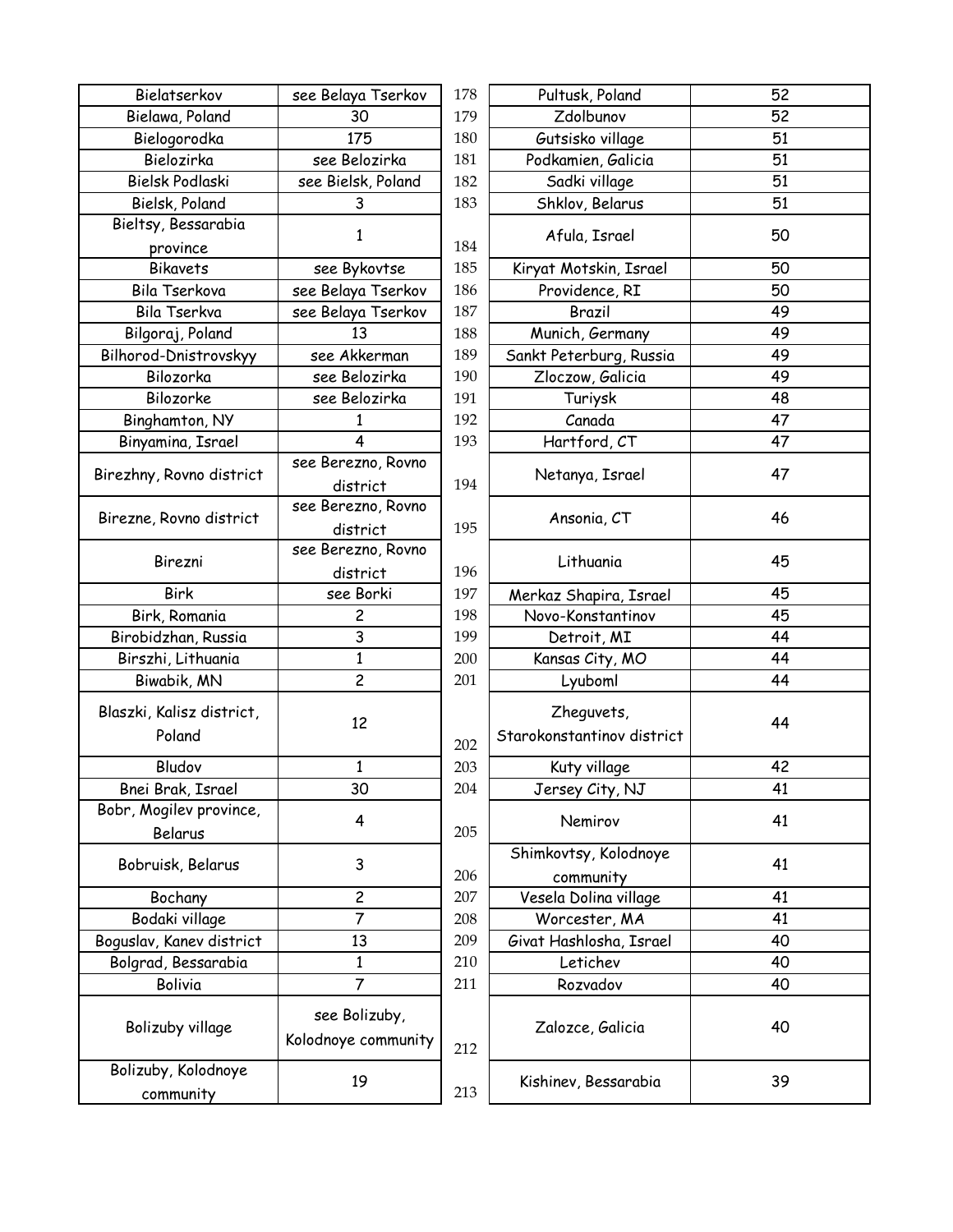| Bolizuby, Zarudye                              | see Bolizuby,        |            |                            |    |
|------------------------------------------------|----------------------|------------|----------------------------|----|
| community                                      | Kolodnoye community  |            | Krasnostav                 | 39 |
| Bolozhovka                                     | see Bolozhuvka       | 214<br>215 | Konstantinovka             | 38 |
| Bolozhuvka                                     | 3                    |            | Rozhishche, Lutsk district | 38 |
|                                                |                      | 216        |                            |    |
| Bolshaya Rudka village,                        | 3                    |            | Rudnik, Galicia            | 38 |
| Berezhtsy community<br>Bolshaya Valka village, |                      | 217        |                            |    |
| Vyshgorodok community                          | 3                    | 218        | Surazh village             | 38 |
| Bolshikh Folvarki                              | see Folwarki Wielkie | 219        | Tyszowce, Poland           | 38 |
| Bolshiye Okniny village                        | 3                    | 220        | Zagaytsy                   | 38 |
| Boremel                                        | 463                  | 221        | Belostok, Poland           | 37 |
| Boretsvoj-volosti,                             |                      |            |                            |    |
| Kremenets district                             | 1                    | 222        | Richmond, VA               | 37 |
| Borki                                          | 85                   | 223        | Yafo, Israel               | 37 |
| Borokhov                                       | $\overline{7}$       | 224        | Zakopane, Galicia          | 37 |
| Borshchovka village,                           |                      |            |                            |    |
| Barsuki community                              | 20                   | 225        | Herzeliyya, Israel         | 36 |
|                                                | see Borshchovka      |            |                            |    |
| Borshchovka, Lanovtsy                          | village, Barsuki     |            | Kfar Sava, Israel          | 36 |
| community                                      | community            | 226        |                            |    |
| Borsuki                                        | see Barsuki          | 227        | Petrikov                   | 36 |
| Borszczow, Galicia                             | 5                    | 228        | Poltava                    | 36 |
| Borszczówka                                    | see Borshchovka      | 229        | Poritsk                    | 36 |
| Borushkovtsy                                   | 1                    |            | Velikiye Kuskovtsy,        | 36 |
|                                                |                      | 230        | Lanovtsy community         |    |
| Boston, MA                                     | 327                  | 231        | Rehovot, Israel            | 35 |
| Botosani, Bessarabia                           | 5                    | 232        | Russia                     | 35 |
| Boulogne, France                               | $\overline{c}$       | 233        | Tatary, Poland             | 35 |
| Brailov, Vinnitsa district                     | 4                    | 234        | Ustilug                    | 35 |
| Bratislava, Czechoslovakia                     | 1                    | 235        | Albany, NY                 | 34 |
| Bratslav                                       | 4                    | 236        | Antonovtse                 | 34 |
| Brazil                                         | 49                   | 237        | Brykov village             | 34 |
| Breslau, Germany                               | 57                   | 238        | France                     | 34 |
| Bresli                                         | 1                    | 239        | Granovka                   | 34 |
| <b>Brest Litovsk</b>                           | see Brest, Belarus   | 240        | Grzymalow, Galicia         | 34 |
| Brest, Belarus                                 | 149                  | 241        | Leszniow, Galicia          | 34 |
| <b>Brezits</b>                                 | see Berezhtsy        | 242        | Troyanovka                 | 34 |
| Briceni                                        | see Brichany,        |            | Zabkowice Slaskie, Poland  | 34 |
|                                                | Bessarabia           | 243        |                            |    |
| Brichany, Bessarabia                           | 18                   | 244        | Zalestse, Vishnevets       | 34 |
| <b>Brisk</b>                                   | See Brest, Belarus   | 245        | community<br>Barsuki       | 33 |
| Brockton, MA                                   | $\overline{c}$       | 246        | Radoshkovichi, Lithuania   | 33 |
| Brody, Galicia                                 | 722                  | 247        | Walbrzych, Poland          | 33 |
|                                                |                      |            |                            |    |

| ee Bolizuby,<br>noye community | 214 | Krasnostav                                | 39 |
|--------------------------------|-----|-------------------------------------------|----|
| e Bolozhuvka                   | 215 | Konstantinovka                            | 38 |
| 3                              | 216 | Rozhishche, Lutsk district                | 38 |
| 3                              | 217 | Rudnik, Galicia                           | 38 |
| 3                              | 218 | Surazh village                            | 38 |
| olwarki Wielkie <sup>.</sup>   | 219 | Tyszowce, Poland                          | 38 |
| 3                              | 220 | Zagaytsy                                  | 38 |
| 463                            | 221 | Belostok, Poland                          | 37 |
| 1                              | 222 | Richmond, VA                              | 37 |
| 85                             | 223 | Yafo, Israel                              | 37 |
| 7                              | 224 | Zakopane, Galicia                         | 37 |
| 20                             | 225 | Herzeliyya, Israel                        | 36 |
| e Borshchovka                  |     |                                           |    |
| llage, Barsuki                 |     | Kfar Sava, Israel                         | 36 |
| community                      | 226 |                                           |    |
| see Barsuki                    | 227 | Petrikov                                  | 36 |
| 5                              | 228 | Poltava                                   | 36 |
| Borshchovka                    | 229 | Poritsk                                   | 36 |
| 1                              | 230 | Velikiye Kuskovtsy,<br>Lanovtsy community | 36 |
| 327                            | 231 | Rehovot, Israel                           | 35 |
| 5                              | 232 | Russia                                    | 35 |
| $\overline{c}$                 | 233 | Tatary, Poland                            | 35 |
| 4                              | 234 | Ustilug                                   | 35 |
| 1                              | 235 | Albany, NY                                | 34 |
| 4                              | 236 | Antonovtse                                | 34 |
| 49                             | 237 | Brykov village                            | 34 |
| 57                             | 238 | France                                    | 34 |
| 1                              | 239 | Granovka                                  | 34 |
| Brest, Belarus                 | 240 | Grzymalow, Galicia                        | 34 |
| 149                            | 241 | Leszniow, Galicia                         | 34 |
| e Berezhtsy                    | 242 | Troyanovka                                | 34 |
| ee Brichany,                   |     | Zabkowice Slaskie, Poland                 | 34 |
| Bessarabia                     | 243 |                                           |    |
| 18                             | 244 | Zalestse, Vishnevets<br>community         | 34 |
| Brest, Belarus                 | 245 | Barsuki                                   | 33 |
| $\overline{c}$                 | 246 | Radoshkovichi, Lithuania                  | 33 |
| 722                            | 247 | Walbrzych, Poland                         | 33 |
|                                |     |                                           |    |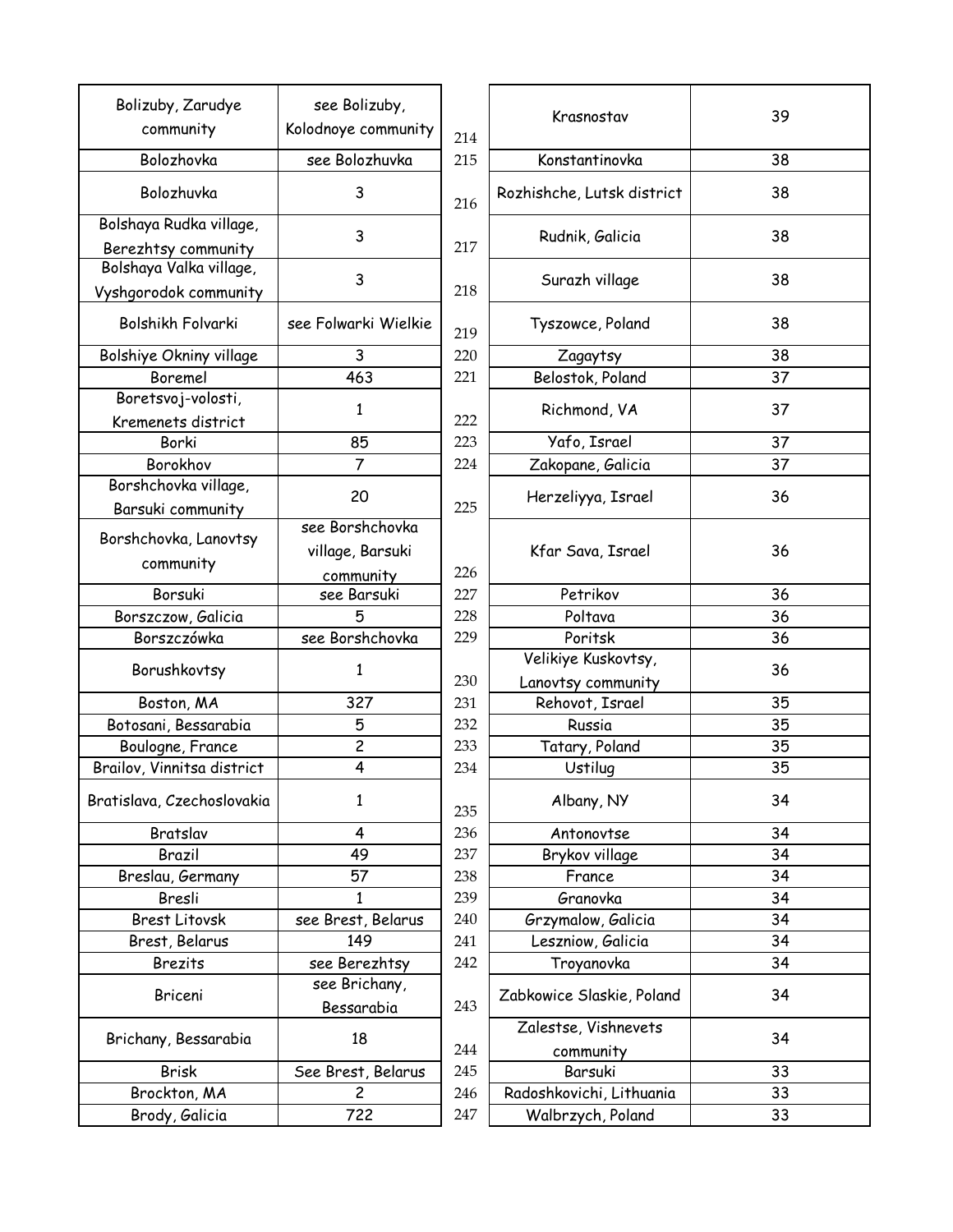| Bronx, NY                            | 108                                | 248 | Dubienka, Poland                           | 32 |
|--------------------------------------|------------------------------------|-----|--------------------------------------------|----|
| Brookline, Ma                        | 1                                  | 249 | Fohrenwald, Germany                        | 32 |
| Brooklyn, NY                         | 988                                | 250 | Kruholets                                  | 32 |
| Broome, NY                           | $\overline{c}$                     | 251 | Yanushpol                                  | 32 |
| Brout, NY                            | 6                                  | 252 | Badichany, Bessarabia                      | 31 |
| Brovary, Oster district              | 3                                  | 253 | Herut, Israel                              | 31 |
| Brownsville, NY                      | $\overline{c}$                     | 254 | Beersheba, Israel                          | 30 |
| Bruck an der Mur, Germany            | 3                                  | 255 | Bielawa, Poland                            | 30 |
| Brussels, Belgium                    | $\overline{c}$                     | 256 | Bnei Brak, Israel                          | 30 |
| Brykov village                       | 34                                 | 257 | Grabowiec, Hrubieszow<br>district, Poland  | 30 |
| Brzeg, Galicia                       | 3                                  | 258 | Ivanov, Vinnitsa district                  | 30 |
| <b>Brzesc</b>                        | see Brest, Belarus                 | 259 | Moscow, Russia                             | 30 |
| Brzesk and Brzesc nad                |                                    |     | Sestryatin, Radzivilov                     |    |
| Bugiem                               | see Brest, Belarus                 | 260 | community                                  | 30 |
| Brzezany, Galicia                    | 7                                  | 261 | Cleveland, OH                              | 29 |
| Brzeziny, Poland                     | $\mathbf{1}$                       | 262 | Kiev province                              | 29 |
| Buchach                              | see Buczacz, Galicia               | 263 | Kuzmin, Starokonstantinov<br>district      | 29 |
| Buchenwald, Germany                  | $\overline{c}$                     | 264 | Luninets, Belarus                          | 29 |
| Buczacz, Galicia                     | $\mathbf{1}$                       | 265 | Turkey                                     | 29 |
| Budzyn                               | 12                                 | 266 | Vitebsk, Belarus                           | 29 |
| Buenos Aires, Argentina              | 826                                | 267 | Wien, Austria                              | 29 |
| Buffalo, NY                          | 8                                  | 268 | Yampol, Kremenets district                 | 29 |
| Buglov, Belozirka<br>community       | 14                                 | 269 | Derazhno, Rovno district                   | 28 |
| <b>Buglow</b>                        | see Buglov, Belozirka<br>community | 270 | Kiryat Bialik, Israel                      | 28 |
| Buhlów, Belozirka<br>community       | see Buglov, Belozirka<br>community | 271 | Kostopol                                   | 28 |
| Bukhara, Russia                      | 1                                  | 272 | Mikhalpol, Letichev district               | 28 |
| Bukharuv                             | $\overline{c}$                     | 273 | Radomysl                                   | 28 |
| Bukovina, Romania                    | 3                                  | 274 | Siberia                                    | 28 |
| Burchan                              | $\overline{c}$                     | 275 | Tsekhanov, Poland                          | 28 |
| Butin, Vishnevets<br>community       | 21                                 | 276 | Bialykamien, Galicia                       | 27 |
| Buynaksk, Dagestan Oblast,<br>Russia | 1                                  | 277 | Gnezdychno, Staryy<br>Oleksinets community | 27 |
| Byalogrudka                          | see Bielogorodka                   | 278 | Belaya Tserkov                             | 26 |
| Byalokamyn                           | see Bialykamien,<br>Galicia        | 279 | Dubrovitsa                                 | 26 |
| Bykhov, Belarus                      | 18                                 | 280 | Khmelnik                                   | 26 |
|                                      |                                    |     |                                            |    |

| 108                        | 248 | Dubienka, Poland                           | 32 |
|----------------------------|-----|--------------------------------------------|----|
| $\mathbf{1}$               | 249 | Fohrenwald, Germany                        | 32 |
| 988                        | 250 | Kruholets                                  | 32 |
| $\overline{c}$             | 251 | Yanushpol                                  | 32 |
| 6                          | 252 | Badichany, Bessarabia                      | 31 |
| 3                          | 253 | Herut, Israel                              | 31 |
| $\overline{c}$             | 254 | Beersheba, Israel                          | 30 |
| 3                          | 255 | Bielawa, Poland                            | 30 |
| $\overline{c}$             | 256 | Bnei Brak, Israel                          | 30 |
| 34                         |     | Grabowiec, Hrubieszow                      | 30 |
|                            | 257 | district, Poland                           |    |
| 3                          | 258 | Ivanov, Vinnitsa district                  | 30 |
| est, Belarus               | 259 | Moscow, Russia                             | 30 |
| rest, Belarus              |     | Sestryatin, Radzivilov                     | 30 |
|                            | 260 | community                                  |    |
| 7                          | 261 | Cleveland, OH                              | 29 |
| $\mathbf{1}$               | 262 | Kiev province                              | 29 |
| czacz, Galicia             | 263 | Kuzmin, Starokonstantinov<br>district      | 29 |
| $\overline{c}$             | 264 | Luninets, Belarus                          | 29 |
| $\mathbf{1}$               | 265 | Turkey                                     | 29 |
| 12                         | 266 | Vitebsk, Belarus                           | 29 |
| 826                        | 267 | Wien, Austria                              | 29 |
| 8                          | 268 | Yampol, Kremenets district                 | 29 |
| 14                         | 269 | Derazhno, Rovno district                   | 28 |
| jlov, Belozirka<br>mmunity | 270 | Kiryat Bialik, Israel                      | 28 |
| jlov, Belozirka<br>mmunity | 271 | Kostopol                                   | 28 |
| $\mathbf{1}$               | 272 | Mikhalpol, Letichev district               | 28 |
| 2                          | 273 | Radomysl                                   | 28 |
| 3                          | 274 | Siberia                                    | 28 |
| $\overline{c}$             | 275 | Tsekhanov, Poland                          | 28 |
| 21                         | 276 | Bialykamien, Galicia                       | 27 |
| $\mathbf{1}$               | 277 | Gnezdychno, Staryy<br>Oleksinets community | 27 |
| ielogorodka                | 278 | Belaya Tserkov                             | 26 |
| Bialykamien,<br>Galicia    | 279 | Dubrovitsa                                 | 26 |
| 18                         | 280 | Khmelnik                                   | 26 |
|                            |     |                                            |    |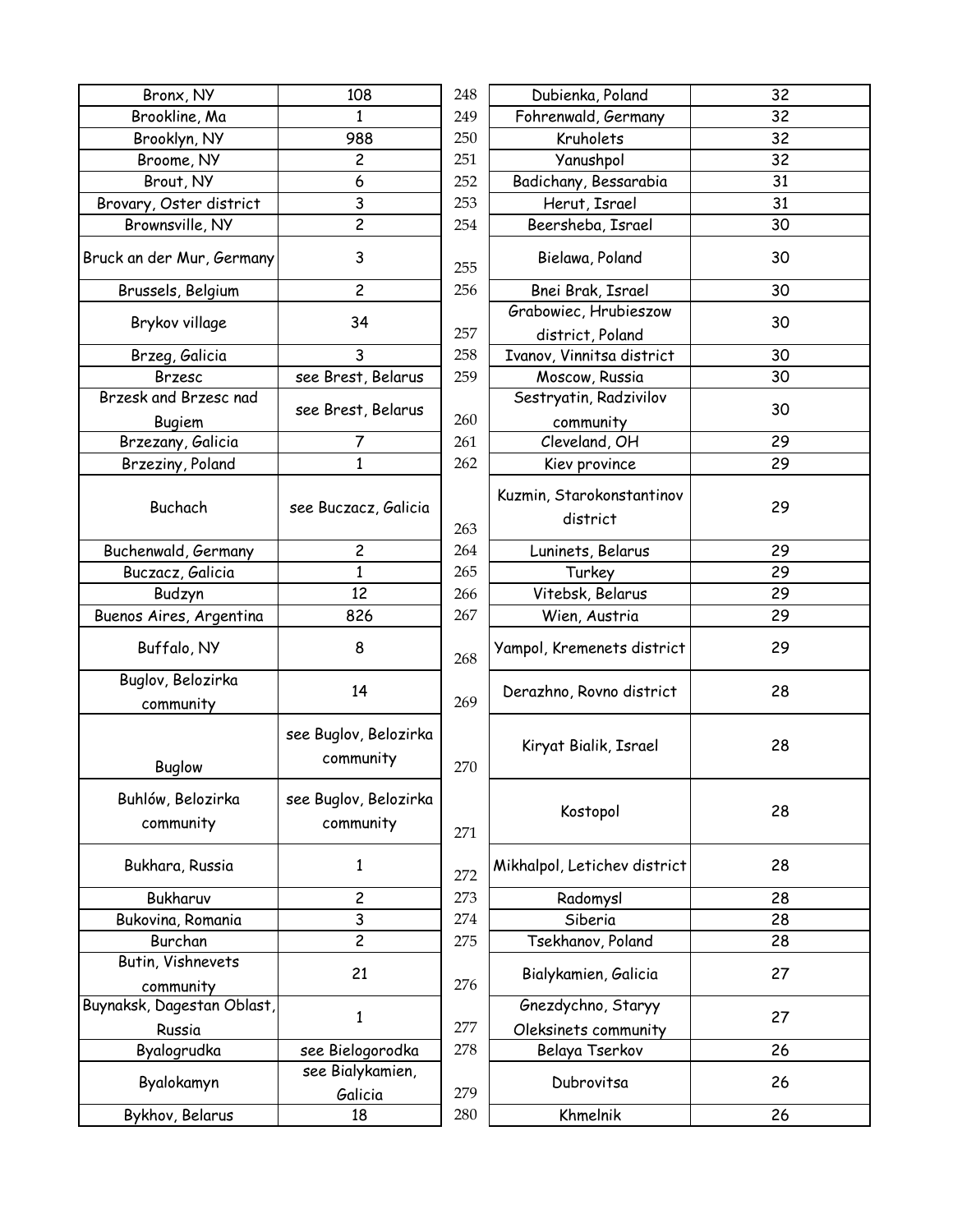| Bykovtse                                 | 63                                      | 281 | Kiryat Ata, Israel                  | 26 |
|------------------------------------------|-----------------------------------------|-----|-------------------------------------|----|
| Bykovtsy                                 | see Bykovtse                            | 282 | Kordyshev village                   | 26 |
| Bykovtsy village, Dederkaly<br>community | see Bykovtse                            | 283 | Mlinovtsy                           | 26 |
| Bykowce                                  | see Bykovtse                            | 284 | Niezhin                             | 26 |
| Byshev                                   | $\overline{c}$                          | 285 | Novostav village                    | 26 |
| Calgary, AB, Canada                      | 1                                       | 286 | Podwołoczyska, Galicia              | 26 |
| California, USA                          | 5                                       | 287 | Skalat, Galicia                     | 26 |
| Cambridge, MA                            | 4                                       | 288 | Tomaszow Lubelski, Poland           | 26 |
| Camden, NJ                               | 3                                       | 289 | Afek, Israel                        | 25 |
| Canada                                   | 47                                      | 290 | Dorchester, MA                      | 25 |
| Caraolos, Cyprus                         | 3                                       | 291 | Ignatovka Colony, Lutsk<br>district | 25 |
| Carmel, Israel                           | 1                                       | 292 | Krasnobrod, Poland                  | 25 |
|                                          |                                         |     | Lopushno village, Pochayev          |    |
| Caucasus                                 | 4                                       | 293 | community                           | 25 |
| Cecyniowka                               | see Tsetsenevka                         | 294 | Passaic, NJ                         | 25 |
| Cedar Bluff, IA                          | 2                                       | 295 | Tulchin                             | 25 |
| Cedar Rapids, IA                         | 9                                       | 296 | Verbovets                           | 25 |
| Central Falls, RI                        | 1                                       | 297 | Bad Reichenhall, Germany            | 24 |
| Chabany, Konstantinov<br>district        | 5                                       | 298 | Baranovka                           | 24 |
| Chadaravki, Skvira district              | see Khodorkov, Skvira<br>district       | 299 | Czestochowa, Poland                 | 24 |
| Chadorov                                 | see Khodorov, Galicia                   | 300 | Ein Hashofet, Israel                | 24 |
| Charaya                                  | see Chereya, Senno<br>district, Mogilev |     | Fort Wayne, IN                      | 24 |
|                                          | province, Belarus                       | 301 |                                     |    |
| Charkov                                  | see Kharkov                             | 302 | Kharkov                             | 24 |
| Charlestown, MA                          | $\overline{c}$                          | 303 | Lynn, MA                            | 24 |
| Chartoriya                               | $\overline{2}$                          | 304 | Tel Yosef, Israel                   | 24 |
| Chartorysk                               | $\overline{\mathbf{c}}$                 | 305 | Yad Mordekhay, Israel               | 24 |
| Chasnovka                                | 3                                       | 306 | Zaslav district                     | 24 |
| Chaychintsi, Kolodnoye<br>community      | 5                                       | 307 | Ilovtsy village                     | 23 |
| Chaychintsy, Kolodnoye<br>community      | see Chaychintsi,<br>Kolodnoye community |     | Ladyzhin, Gaysin district           | 23 |
|                                          |                                         | 308 |                                     |    |
|                                          |                                         |     | Maladzyechna, Vileyka               |    |
| Chekhnov, Poland                         | see Tsekhanov, Poland                   |     | district, Vilna province,           | 23 |
|                                          |                                         | 309 | Belarus                             |    |
| Chelm, Poland                            | 67                                      | 310 | New York, USA                       | 23 |
| Chelsea, MA                              | 117                                     | 311 | Ozeryany                            | 23 |
| Chelyabinsk, Russia                      | 4                                       | 312 | Troy, NY                            | 23 |
| Chemerovtsy                              | 5                                       | 313 | Uszew, Galicia                      | 23 |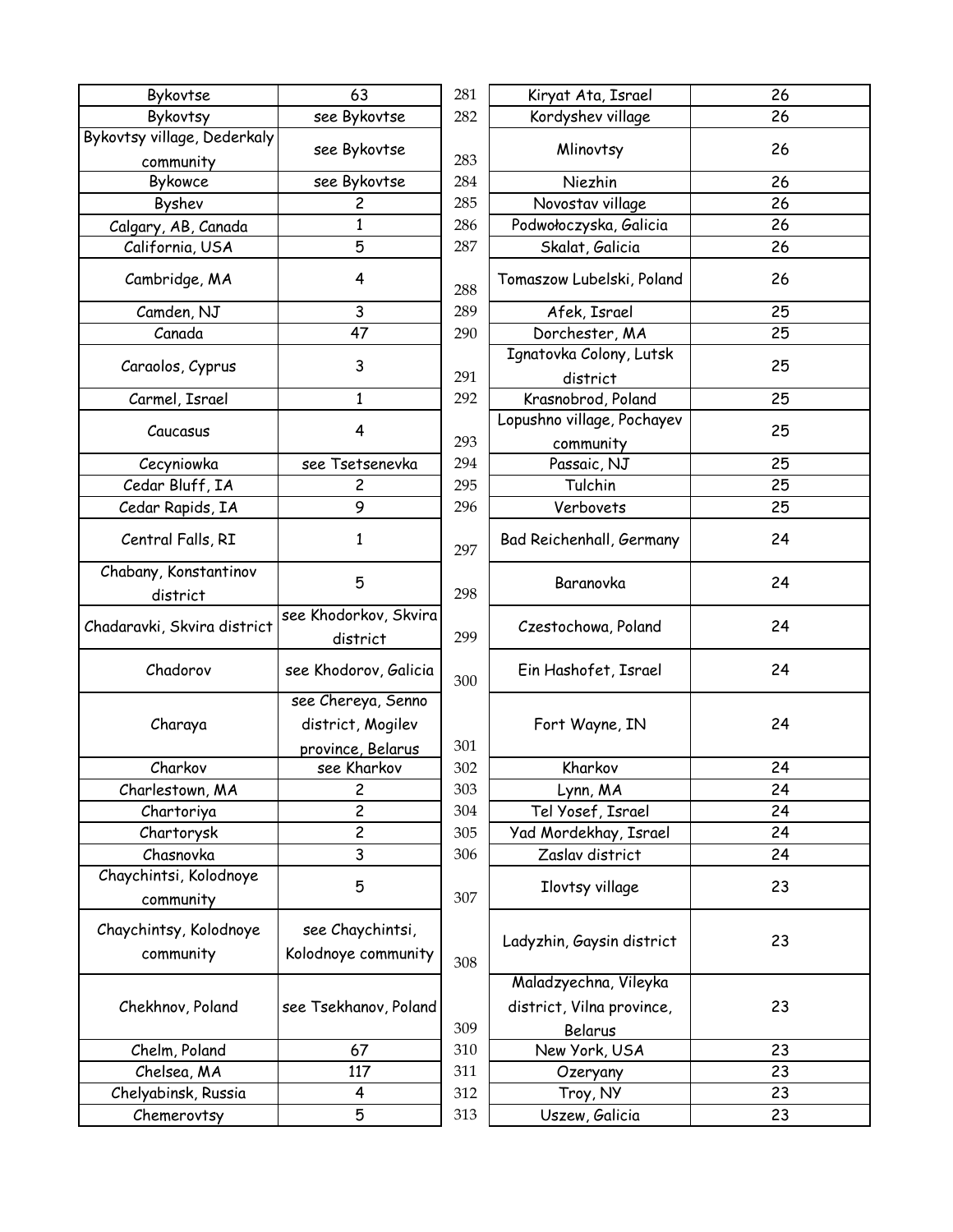| Cherche                                               | see Kerch                                                        | 314 | Vasilkov, Kiev province                        | 23 |
|-------------------------------------------------------|------------------------------------------------------------------|-----|------------------------------------------------|----|
| Chereya, Senno district,<br>Mogilev province, Belarus | 8                                                                | 315 | Viliya, Ostrog district                        | 23 |
| Cherner                                               | 1                                                                | 316 | Andrushovka village                            | 22 |
| Chernigov                                             | $\overline{7}$                                                   | 317 | Berezhnitsa                                    | 22 |
| Chernihiv                                             | see Chernigov                                                    | 318 | Eveleth, MN                                    | 22 |
| Cherniostrov                                          | 80                                                               | 319 | Khodorkov, Skvira district                     | 22 |
| Chernobil                                             | see Chernobyl                                                    | 320 | Khotin, Volhynia                               | 22 |
| Chernobyl                                             | 13                                                               | 321 | Minneapolis, MN                                | 22 |
| Chernyy Ostrov                                        | see Cherniostrov                                                 | 322 | Mosty village, Podgorskoye<br>community        | 22 |
| Cherson                                               | see Kherson                                                      | 323 | Mostyshche village                             | 22 |
| Chervonnoye                                           | $\overline{7}$                                                   | 324 | Poking Pine City, Germany                      | 22 |
| Chervonoarmeysk                                       | see Radzivilov                                                   | 325 | Shipinki village                               | 22 |
| Chicago, IL                                           | 529                                                              | 326 | Svyatets village                               | 22 |
| Chigirin, Kiev province                               | 8                                                                | 327 | Tarnoruda, Galicia                             | 22 |
| Chimkent, Kazakhstan                                  | 1                                                                | 328 | Turovets                                       | 22 |
| Chisholm, MN                                          | $\overline{c}$                                                   | 329 | Tylyavka village, Belaya<br>Krinitsa community | 22 |
| Chişinău, Moldova                                     | see Kishinev,<br>Bessarabia                                      | 330 | Viliya, Katerburg<br>community                 | 22 |
| Chmelnik                                              | see Khmelnik                                                     | 331 | Zeleny Dub                                     | 22 |
| Chodorokov, Skvira                                    | see Khodorkov, Skvira                                            |     |                                                |    |
| district                                              | district                                                         | 332 | Akko, Israel                                   | 21 |
| Chodorov                                              | see Khodorov, Galicia                                            | 333 | Australia                                      | 21 |
|                                                       | see Khodorkov, Skvira                                            |     | Butin, Vishnevets                              |    |
| Chodorovki, Skvira district                           | district                                                         | 334 | community                                      | 21 |
| Chorostkow, Galicia                                   | 11                                                               | 335 | Los Angeles, CA                                | 21 |
| Chorzow, Poland                                       | 9                                                                | 336 | Marinka village                                | 21 |
| Chotovitsy village, Staryy<br>Oleksinets community    | 6                                                                | 337 | Ovruch                                         | 21 |
| Chotowice                                             | see Chotovitsy village,<br><b>Staryy Oleksinets</b><br>community | 338 | Podzheche                                      | 21 |
| Chotowka                                              | see Chotovitsy village                                           | 339 | Rochester, NY                                  | 21 |
| Chotylow, Poland                                      | 6                                                                | 340 | Strzegom, Poland                               | 21 |
| Chrapin, Belarus                                      | 1                                                                | 341 | Toronto, Canada                                | 21 |
| Chrzanow, Poland                                      | 8                                                                | 342 | Baker City, OR                                 | 20 |
| Chudnov                                               | 64                                                               | 343 | Belostok                                       | 20 |
| Chukheli, Kremenets                                   | 6                                                                |     | Borshchovka village,                           | 20 |
| district                                              |                                                                  | 344 | Barsuki community                              |    |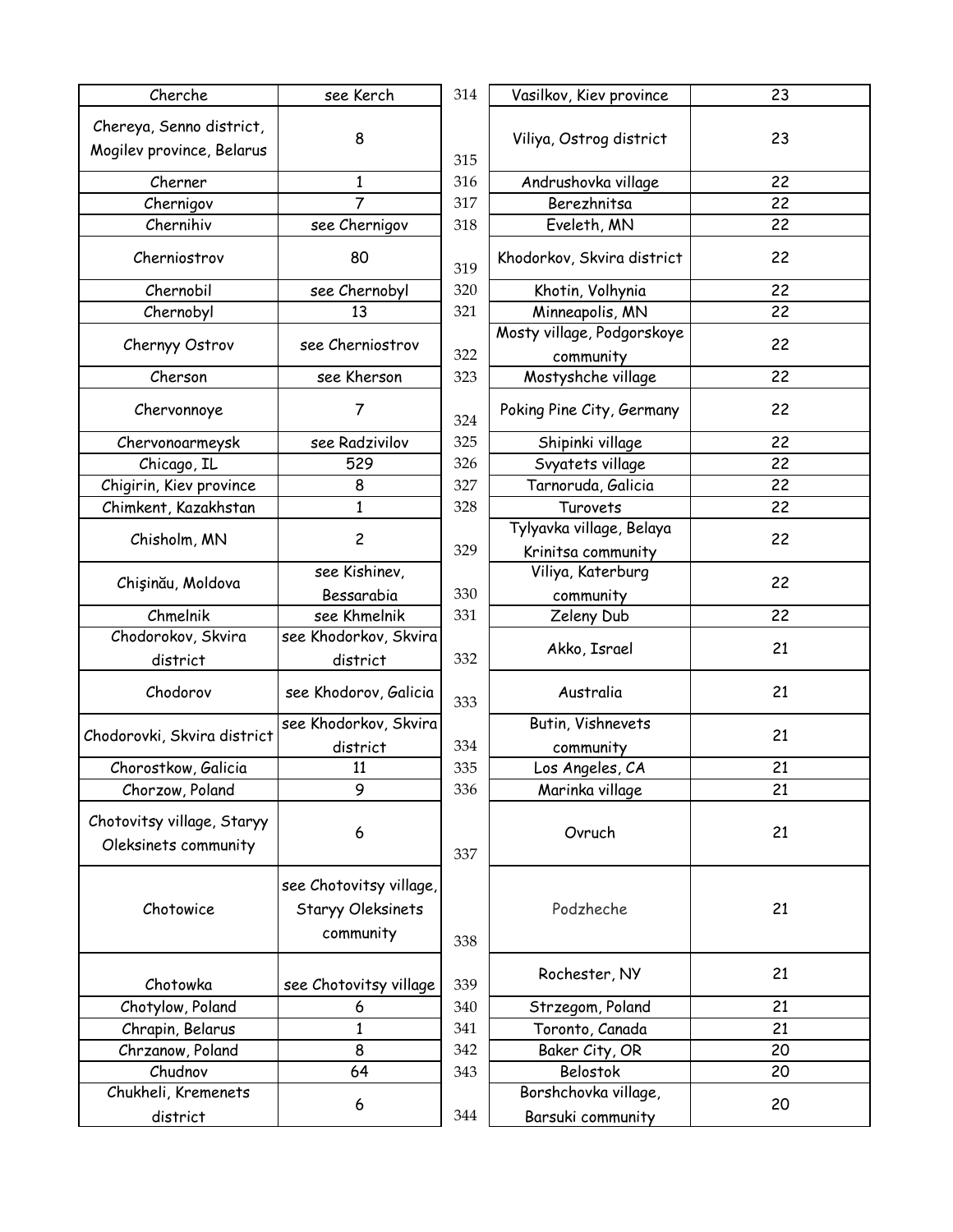| Ciechanów, Poland         | see Tsekhanov, Poland | 345 | Jaroslaw, Galicia           | 20 |
|---------------------------|-----------------------|-----|-----------------------------|----|
| Ciechanowiec, Poland      | 9                     | 346 | Lod, Israel                 | 20 |
| Cieszanow, Galicia        | $\overline{2}$        | 347 | Rawa, Poland                | 20 |
| Cincinnati, OH            | 15                    | 348 | Sarid, Israel               | 20 |
|                           |                       |     | Zboryshev, Brany            |    |
| Cleveland, OH             | 29                    |     | community, Vladimir-        | 20 |
|                           |                       | 349 | Volinskiy district          |    |
| Connecticut, USA          | $\mathbf{1}$          | 350 | Zolotonosha                 | 20 |
|                           |                       |     | Bolizuby, Kolodnoye         |    |
| Cordoba, Argentina        | 4                     | 351 | community                   | 19 |
| Cordoba, Spain            | $\mathbf{1}$          | 352 | Forest Hills, NY            | 19 |
|                           |                       |     | Khomsk, Kobrin district,    |    |
| Cos Cob, Connecticut      | $\overline{c}$        | 353 | Belarus                     | 19 |
|                           |                       |     | Maniov, Vishnevets          |    |
| Coucy, France             | 1                     | 354 |                             | 19 |
| Cuba                      | 1                     | 355 | community                   | 19 |
|                           |                       |     | Miedzyrzec, Poland          | 19 |
| Czajczyce                 | see Chaychintsi       | 356 | Minsk, Belarus              |    |
| Czechoslovakia            | $\overline{c}$        |     | Ozdziutycze, Vladimir-      | 19 |
|                           |                       | 357 | Volynskiy district          |    |
| Czesławice, Grodno        | 3                     |     | Sinyava Staraya             | 19 |
| province, Belarus         |                       | 358 |                             |    |
| Czestochowa, Poland       | 24                    | 359 | Soshishche village          | 19 |
| Czortkow, Galicia         | 3                     | 360 | Volkovtse                   | 19 |
| Dabrowa Widawka, Poland   | 3                     | 361 | Bar                         | 18 |
| Dabrowa, Grodno district, | 3                     |     |                             | 18 |
| Poland                    |                       | 362 | Baranovichi, Belarus        |    |
| Dabrowicy                 | see Dubrovitsa        | 363 | Bedzin, Poland              | 18 |
| Dadarkele                 | see Dederkaly         | 364 | Berezno                     | 18 |
| Dafna, Israel             | 4                     | 365 | Brichany, Bessarabia        | 18 |
|                           | see Dubrovitsa, Rovno |     |                             |    |
| Dambrovets                | district              | 366 | Bykhov, Belarus             | 18 |
|                           | see Dubrovitsa, Rovno |     |                             |    |
| Dambrovitsa               | district              | 367 | Dederkaly Malyye            | 18 |
| Dashev                    | 5                     | 368 | Gnidava village, Vishnevets | 18 |
|                           |                       |     | Gorodok, Kamenets           |    |
| Daugavpils                | see Dvinsk, Belarus   | 369 | Podolskiy district          | 18 |
| Daugelai, Vilna province, |                       |     |                             |    |
| Lithuania                 | 3                     | 370 | Kobrin, Belarus             | 18 |
| Daugielishki, Lithuania   | 15                    | 371 | Kremenchug                  | 18 |
|                           |                       |     |                             |    |
| David-Gorodok, Belarus    | 4                     | 372 | Kuzmin, Proskurov district  | 18 |
| Dederkale Wielkie,        |                       |     |                             |    |
| Dederkaly Vel'ke, Velikye | see Dederkaly         |     | Labun, Zaslav district      | 18 |
| Dederkale                 |                       | 373 |                             |    |
| Dederkaly                 | 64                    | 374 | Miropol                     | 18 |
|                           |                       |     |                             |    |

| khanov, Poland  | 345 | Jaroslaw, Galicia           | 20 |
|-----------------|-----|-----------------------------|----|
| 9               | 346 | Lod, Israel                 | 20 |
| $\overline{c}$  | 347 | Rawa, Poland                | 20 |
| 15              | 348 | Sarid, Israel               | 20 |
|                 |     | Zboryshev, Brany            |    |
| 29              |     | community, Vladimir-        | 20 |
|                 | 349 | Volinskiy district          |    |
| $\mathbf{1}$    | 350 | Zolotonosha                 | 20 |
|                 |     | Bolizuby, Kolodnoye         |    |
| 4               | 351 | community                   | 19 |
| $\mathbf{1}$    | 352 | Forest Hills, NY            | 19 |
|                 |     | Khomsk, Kobrin district,    |    |
| $\overline{c}$  | 353 | Belarus                     | 19 |
|                 |     | Maniov, Vishnevets          |    |
| $\mathbf{1}$    | 354 | community                   | 19 |
| 1               | 355 | Miedzyrzec, Poland          | 19 |
| Chaychintsi     | 356 | Minsk, Belarus              | 19 |
|                 |     | Ozdziutycze, Vladimir-      |    |
| $\overline{c}$  | 357 | Volynskiy district          | 19 |
| 3               |     |                             | 19 |
|                 | 358 | Sinyava Staraya             |    |
| 24              | 359 | Soshishche village          | 19 |
| 3               | 360 | Volkovtse                   | 19 |
| 3               | 361 | Bar                         | 18 |
| 3               | 362 | Baranovichi, Belarus        | 18 |
| Dubrovitsa      | 363 | Bedzin, Poland              | 18 |
| Dederkaly       | 364 | Berezno                     | 18 |
| 4               | 365 | Brichany, Bessarabia        | 18 |
| provitsa, Rovno |     |                             |    |
| district        | 366 | Bykhov, Belarus             | 18 |
| provitsa, Rovno |     |                             |    |
| district        | 367 | Dederkaly Malyye            | 18 |
| 5               | 368 | Gnidava village, Vishnevets | 18 |
|                 |     | Gorodok, Kamenets           |    |
| vinsk, Belarus  | 369 | Podolskiy district          | 18 |
| 3               | 370 | Kobrin, Belarus             | 18 |
| 15              | 371 | Kremenchug                  | 18 |
| 4               | 372 | Kuzmin, Proskurov district  | 18 |
| Dederkaly       | 373 | Labun, Zaslav district      | 18 |
| 64              | 374 | Miropol                     | 18 |
|                 |     |                             |    |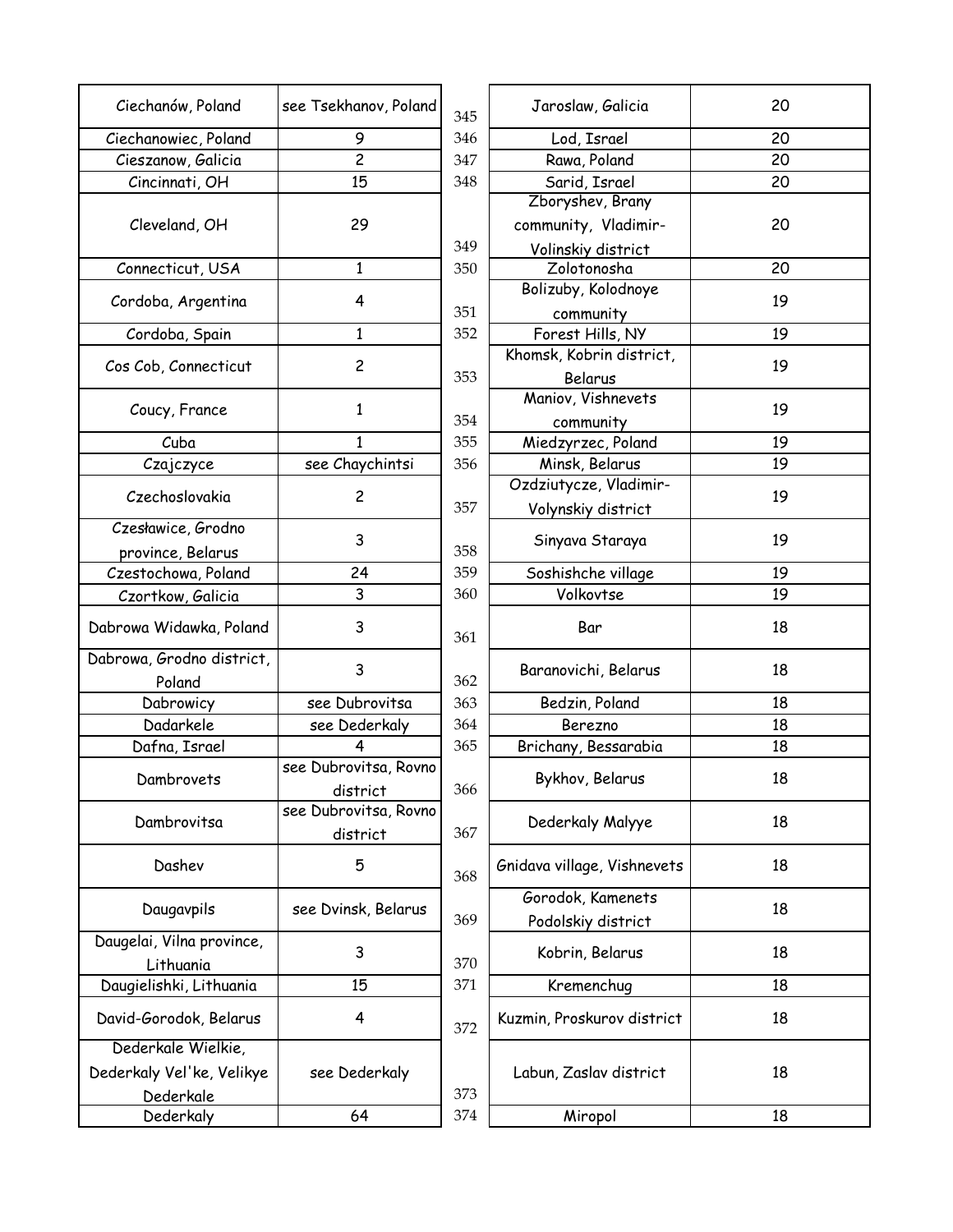|                                      |                       |            | Ogrodzieniec settlement,   |    |
|--------------------------------------|-----------------------|------------|----------------------------|----|
| Dederkaly Malyye                     | 18                    |            | Olkusz district, Kielce    | 18 |
|                                      |                       |            | province, Poland           |    |
| Degania, Israel                      | 5                     | 375<br>376 | Ottumwa, IA                | 18 |
|                                      | $\overline{c}$        | 377        | Rafalovka                  | 18 |
| Delray Beach, FL                     |                       |            | Rudka, Berezhtsy           |    |
| Demidovka                            | 222                   | 378        | community                  | 18 |
| Demidovka village, Dubno<br>district | 286                   | 379        | Sanok, Galicia             | 18 |
| Denmark                              | 1                     | 380        | Staro-Zakrevski Maydan     | 18 |
| Denver, CO                           | 14                    | 381        | Tiflis, Georgia            | 18 |
| Derazhno, Rovno district             | 28                    | 382        | Biala, Galicia             | 17 |
| Derazhnya, Letichev                  |                       |            |                            |    |
| district                             | $\overline{7}$        | 383        | <b>Ilintsy</b>             | 17 |
| Derazhnya, Rovno district            | see Derazhno, Rovno   |            | Kiselin                    | 17 |
|                                      | district              | 384        |                            |    |
| Derażnia, Rovno district             | see Derazhno, Rovno   |            | Lenin, Belarus             | 17 |
|                                      | district              | 385        |                            |    |
| Derry, NH                            | $\overline{c}$        | 386        | Malyi Vyshgorodok          | 17 |
| Desna, Chernigov province            | 1                     | 387        | Maydan village             | 17 |
| DesPlaines, IL                       | $\overline{c}$        | 388        | Montreal, QC, Canada       | 17 |
| Dessau, Germany                      | $\overline{c}$        | 389        | Obych village              | 17 |
| Detroit, MI                          | 44                    | 390        | Shamir, Israel             | 17 |
| Devichki, Yurkovtsy                  |                       |            |                            |    |
| community, Pereyaslov                | $\overline{c}$        |            | Sokal, Galicia             | 17 |
| district                             |                       | 391        |                            |    |
| Dimona, Israel                       | 10                    | 392        | Washington, DC             | 17 |
|                                      |                       |            | Yuskovtsy, Lanovtsy        |    |
| Dinaburg                             | see Dvinsk, Belarus   | 393        | community                  | 17 |
|                                      | see Dinovets,         |            | Zorets, Lakhovtsy district |    |
| Dinkovets, Podolia                   | Kamenets Podolskiy    |            |                            | 17 |
|                                      | district              | 394        |                            |    |
| Dinovets, Kamenets                   |                       |            |                            |    |
| Podolskiy district                   | $\overline{c}$        | 395        | Bay Minette, AL            | 16 |
| Divin, Grodno province,              |                       |            |                            |    |
| Belarus                              | see Dvinsk, Belarus   | 396        | Biala Podlaska, Poland     | 16 |
| Divinski                             | see Dubenske          | 397        | Galicia                    | 16 |
| Dmitrovka village                    | 2                     | 398        | Givat Brenner, Israel      | 16 |
| Dnepropetrovsk                       | see Ekaterinoslav     | 399        | Holyoke, MA                | 16 |
| Dnipropetrovsk                       | see Yekaterinoslav    | 400        | Pittsburgh, PA             | 16 |
| Dobele, Latvia                       | 1                     | 401        | Priluki                    | 16 |
|                                      | see Dubrovitsa, Rovno |            | Rydomil, Staryy Oleksinets |    |
| Dobravits                            |                       | 402        |                            | 16 |
|                                      | district              |            | community                  |    |
| Dobromil, Galicia                    | 9                     | 403        | Sarny                      | 16 |

|                                  |     | Ogrodzieniec settlement,                |    |
|----------------------------------|-----|-----------------------------------------|----|
| 18                               |     | Olkusz district, Kielce                 | 18 |
|                                  | 375 | province, Poland                        |    |
| 5                                | 376 | Ottumwa, IA                             | 18 |
| $\overline{2}$                   | 377 | Rafalovka                               | 18 |
|                                  |     | Rudka, Berezhtsy                        |    |
| 222                              | 378 | community                               | 18 |
| 286                              | 379 | Sanok, Galicia                          | 18 |
| 1                                | 380 | Staro-Zakrevski Maydan                  | 18 |
| 14                               | 381 | Tiflis, Georgia                         | 18 |
| 28                               | 382 | Biala, Galicia                          | 17 |
| $\overline{7}$                   | 383 | <b>Ilintsy</b>                          | 17 |
| see Derazhno, Rovno              |     | Kiselin                                 | 17 |
| district                         | 384 |                                         |    |
| iee Derazhno, Rovno              |     | Lenin, Belarus                          | 17 |
| district                         | 385 |                                         |    |
| 2                                | 386 | Malyi Vyshgorodok                       | 17 |
| 1                                | 387 | Maydan village                          | 17 |
| $\overline{c}$                   | 388 | Montreal, QC, Canada                    | 17 |
| $\overline{c}$                   | 389 | Obych village                           | 17 |
| 44                               | 390 | Shamir, Israel                          | 17 |
| $\overline{c}$                   | 391 | Sokal, Galicia                          | 17 |
| 10                               | 392 | Washington, DC                          | 17 |
|                                  |     | Yuskovtsy, Lanovtsy                     |    |
| see Dvinsk, Belarus              | 393 | community                               | 17 |
| see Dinovets,                    |     | Zorets, Lakhovtsy district              |    |
| Kamenets Podolskiy               |     |                                         | 17 |
| district                         | 394 |                                         |    |
| 2                                | 395 | Bay Minette, AL                         | 16 |
| see Dvinsk, Belarus              | 396 | Biala Podlaska, Poland                  | 16 |
| see Dubenske                     | 397 | Galicia                                 | 16 |
| 2                                | 398 | Givat Brenner, Israel                   | 16 |
| see Ekaterinoslav                | 399 | Holyoke, MA                             | 16 |
| see Yekaterinoslav               | 400 | Pittsburgh, PA                          | 16 |
| 1                                | 401 | Priluki                                 | 16 |
| ze Dubrovitsa, Rovno<br>district | 402 | Rydomil, Staryy Oleksinets<br>community | 16 |
| 9                                | 403 | Sarny                                   | 16 |
|                                  |     |                                         |    |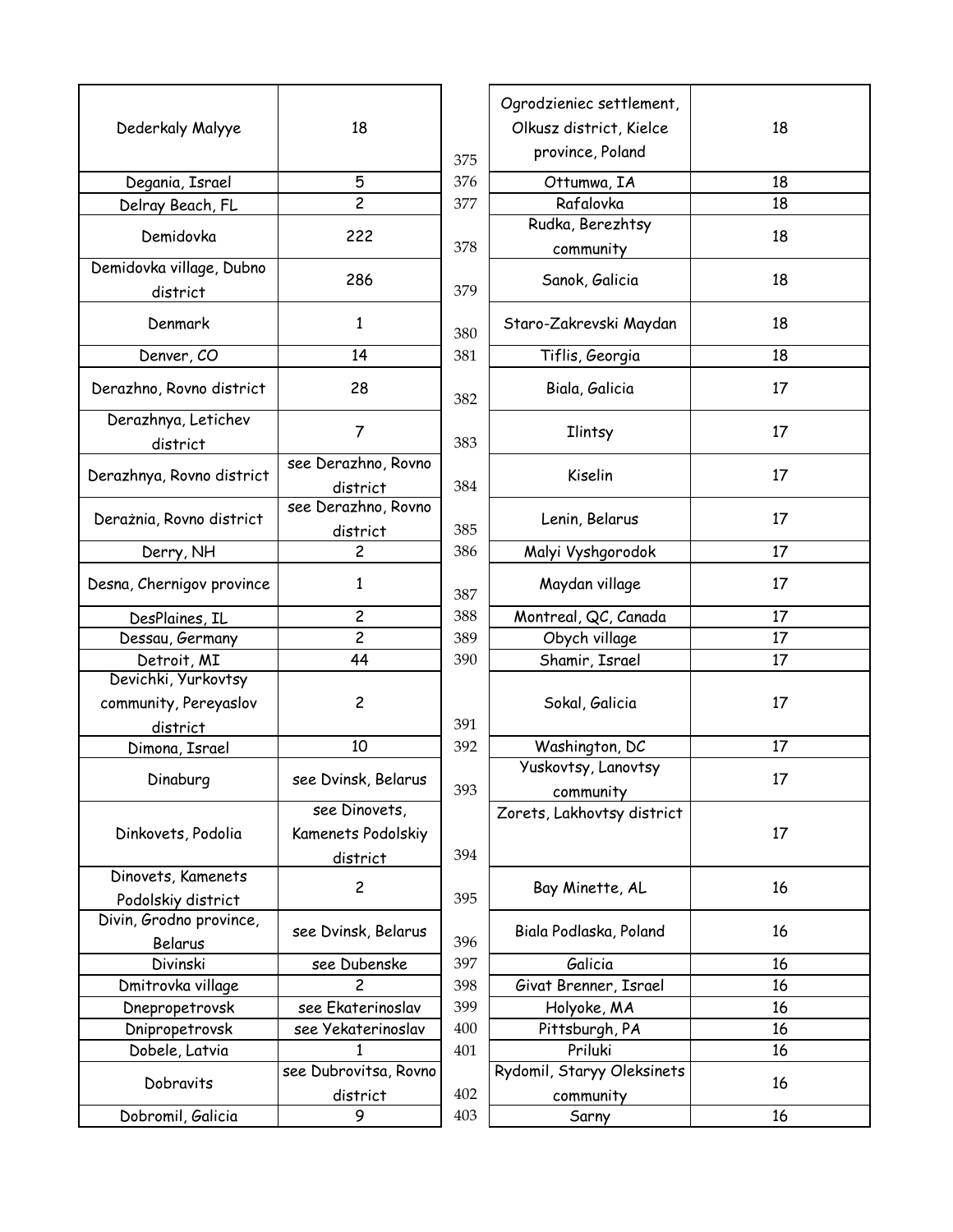| Dobrovitsa                             | see Dubrovitsa        | 404 | Zagortse                                 | 16 |
|----------------------------------------|-----------------------|-----|------------------------------------------|----|
| Dokshitsy, Belarus                     | 7                     | 405 | Zlotoria, Poland                         | 16 |
| Dolina                                 | 3                     | 406 | Cincinnati, OH                           | 15 |
| Domaninka, Vyshgorodok<br>community    | 1                     | 407 | Daugielishki, Lithuania                  | 15 |
| Dombrivets                             | see Dubrovitsa        | 408 | Fastov                                   | 15 |
|                                        |                       |     | Gribovo, Lanovtsy                        |    |
| Donora, PA                             | $\overline{c}$        | 409 | community                                | 15 |
| Dorchester, MA                         | 25                    | 410 | Kibbutz Kinneret, Israel                 | 15 |
| Dorot, Israel                          | 1                     | 411 | Kiryat Yam, Israel                       | 15 |
| Draganovka                             | 1                     | 412 | Kornachevka village,                     | 15 |
| Dragany village                        | 58                    | 413 | Vyshgorodok community<br>Ma'anit, Israel | 15 |
|                                        | see Derazhno, Rovno   |     |                                          |    |
| Drazhna                                |                       | 414 | Migdal Ashkelon, Israel                  | 15 |
|                                        | district<br>1         | 415 |                                          | 15 |
| Drench village<br>Drishkapal, Vladimir |                       |     | New Rochelle, NY<br>Novogrudok, Minsk    |    |
|                                        | see Druzhkopol        |     |                                          | 15 |
| district                               |                       | 416 | province, Belarus                        |    |
| Drogoviche, Galicia                    | $\overline{c}$        | 417 | Obodovka, Olgopol district               | 15 |
| Drohobycz                              | see Drogoviche        | 418 | Ortal, Israel                            | 15 |
| Druzhkopol                             | 91                    | 419 | Pulawy, Poland                           | 15 |
| Dubenka                                | see Dubienka, Poland  | 420 | Sosenki, Rovno district                  | 15 |
|                                        | see Dubenky and       |     | Widawa, Piotrkov province,               |    |
| Dubenki                                | Dubienka, Poland      | 421 | Poland                                   | 15 |
| Dubenky                                | 7                     | 422 | Ashdod, Israel                           | 14 |
| Dubenske                               | $\mathbf{1}$          | 423 | Balta                                    | 14 |
| Dubienka, Poland                       | 32                    | 424 | Bessarabia                               | 14 |
|                                        |                       |     | Buglov, Belozirka                        |    |
| Dubno                                  | 3,970                 | 425 | community                                | 14 |
| Dubno district                         | 7                     | 426 | Denver, CO                               | 14 |
| Dubrovitsa                             | 26                    | 427 | Dunayevtsy                               | 14 |
|                                        | see Dubrovitsa, Rovno |     |                                          |    |
| Dubrovitsa, Dubno district             | district              | 428 | Edwardsville, IL                         | 14 |
| Dubrovitsa, Rovno district             | 75                    | 429 | Kosow, Galicia                           | 14 |
|                                        |                       |     | Kotyuzhiny village,                      |    |
| Dumenki village                        | $\overline{c}$        | 430 | Vishnevets district                      | 14 |
| Dunajow                                | see Dunayevtsy        | 431 | London, UK                               | 14 |
|                                        |                       |     | Makhnovka, Berdichev                     |    |
| Dunayevtsy                             | 14                    | 432 | district                                 | 14 |
| Dunedin, FL                            | $\overline{c}$        | 433 | Malden, MA                               | 14 |
| Dunilovichi, Lithuania                 | $\overline{c}$        | 434 | Palestine                                | 14 |
|                                        | see Dinovets,         |     |                                          |    |
| Dunkovitse                             | Kamenets Podolskiy    |     | Pereyaslav                               | 14 |
|                                        |                       | 435 |                                          |    |
| Duszniki-Zdroj, Poland                 | district<br>1         | 436 | Rogachev                                 | 14 |
|                                        |                       |     |                                          |    |

| Dubrovitsa      | 404 | Zagortse                                 | 16 |
|-----------------|-----|------------------------------------------|----|
| 7               | 405 | Zlotoria, Poland                         | 16 |
| 3               | 406 | Cincinnati, OH                           | 15 |
| $\mathbf{1}$    | 407 | Daugielishki, Lithuania                  | 15 |
| Dubrovitsa      | 408 | Fastov                                   | 15 |
| 2               | 409 | Gribovo, Lanovtsy<br>community           | 15 |
| 25              | 410 | Kibbutz Kinneret, Israel                 | 15 |
| 1               | 411 | Kiryat Yam, Israel                       | 15 |
| 1               | 412 | Kornachevka village,                     | 15 |
| 58              | 413 | Vyshgorodok community<br>Ma'anit, Israel | 15 |
| razhno, Rovno:  |     | Migdal Ashkelon, Israel                  |    |
| district        | 414 |                                          | 15 |
| 1               | 415 | New Rochelle, NY                         | 15 |
|                 |     | Novogrudok, Minsk                        |    |
| Druzhkopol      | 416 | province, Belarus                        | 15 |
|                 |     |                                          |    |
| $\overline{c}$  | 417 | Obodovka, Olgopol district               | 15 |
| Drogoviche      | 418 | Ortal, Israel                            | 15 |
| 91              | 419 | Pulawy, Poland                           | 15 |
| ıbienka, Poland | 420 | Sosenki, Rovno district                  | 15 |
| Dubenky and     |     | Widawa, Piotrkov province,               |    |
|                 |     |                                          |    |
| enka, Poland    | 421 | Poland                                   | 15 |
| 7               | 422 | Ashdod, Israel                           | 14 |
| $\mathbf{1}$    | 423 | Balta                                    | 14 |
| 32              | 424 | Bessarabia                               | 14 |
|                 |     | Buglov, Belozirka                        |    |
| 3,970           | 425 | community                                | 14 |
| 7               | 426 | Denver, CO                               | 14 |
| 26              | 427 | Dunayevtsy                               | 14 |
| provitsa, Rovno |     | Edwardsville, IL                         | 14 |
| district        | 428 |                                          |    |
| 75              | 429 | Kosow, Galicia                           | 14 |
| $\overline{c}$  |     | Kotyuzhiny village,                      | 14 |
|                 | 430 | Vishnevets district                      |    |
| Dunayevtsy      | 431 | London, UK                               | 14 |
| 14              | 432 | Makhnovka, Berdichev                     | 14 |
| 2               | 433 | district                                 | 14 |
| $\overline{c}$  | 434 | Malden, MA<br>Palestine                  | 14 |
| Dinovets,       |     |                                          |    |
| nets Podolskiy  |     | Pereyaslav                               | 14 |
| district        | 435 |                                          |    |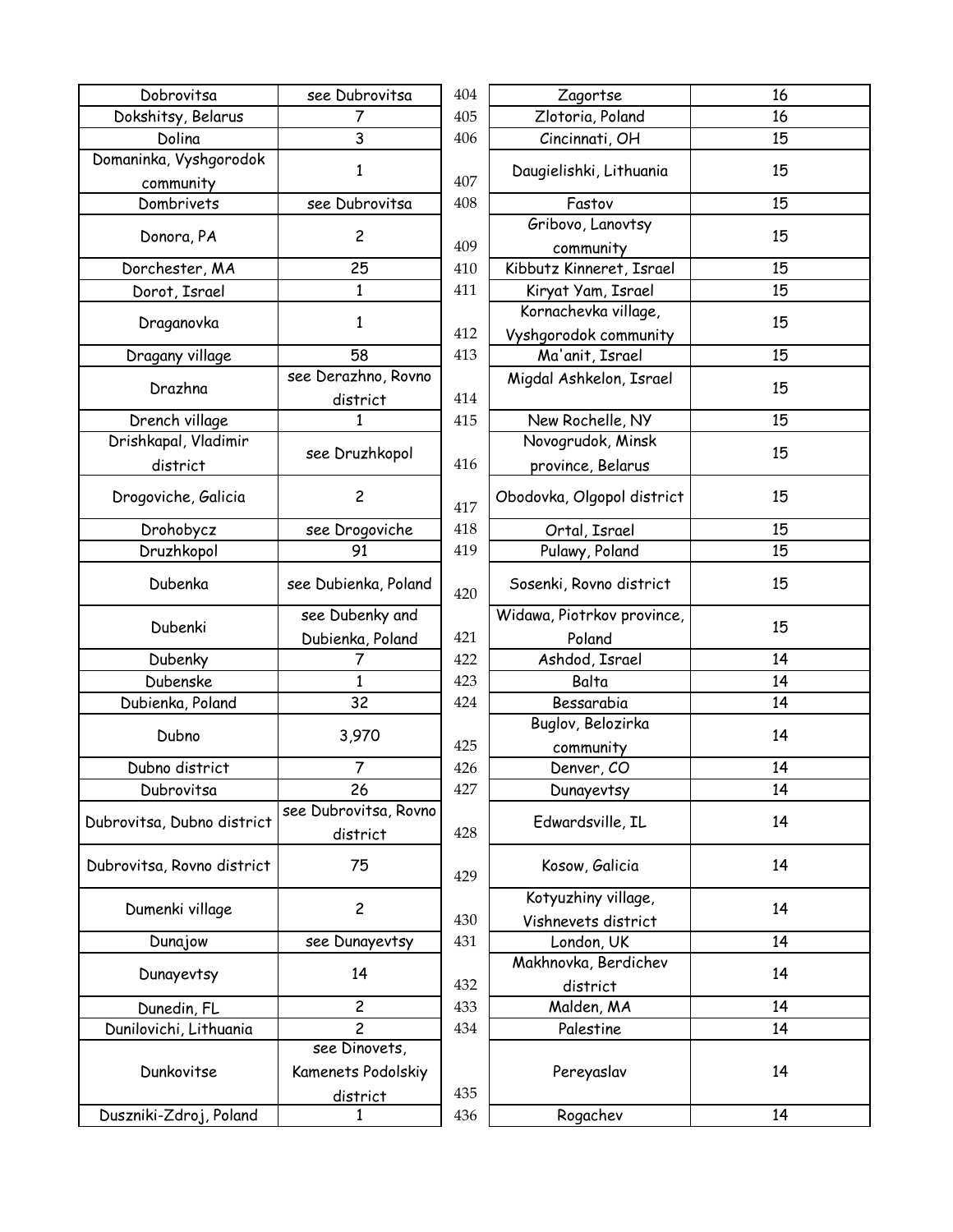| Dvinsk, Belarus                     | 87             | 437 | Soroka, or Soroki, Galicia   | 14 |
|-------------------------------------|----------------|-----|------------------------------|----|
| Dyatlovo, Belarus                   | $\overline{c}$ | 438 | Tamaqua, PA                  | 14 |
| Dymiec, Poland                      | 3              | 439 | Tiraspol                     | 14 |
| Dyvinskiy                           | see Divinski   | 440 | Zalestse                     | 14 |
| Dzierzanow, Poland                  | 6              | 441 | Bilgoraj, Poland             | 13 |
| Dzvinyacha, Vishnevets<br>community | 5              | 442 | Boguslav, Kanev district     | 13 |
| Dzwiniaczy                          | see Dzvinyacha | 443 | Chernobyl                    | 13 |
| Dzyunkov, Berdichev                 |                |     |                              |    |
| district                            | 1              | 444 | Fall River, MA               | 13 |
| East Haddam, CT                     | $\overline{c}$ |     |                              | 13 |
|                                     |                | 445 | Golub / Dobrzyn, Poland      |    |
| East Orange, NJ                     | 4              |     | Karolin, Minsk province,     | 13 |
|                                     |                | 446 | Belarus                      |    |
| East Prussia                        | $\mathbf{1}$   |     | Lepesovka, Shumsk            | 13 |
|                                     |                | 447 | community                    |    |
| East St. Louis, IL                  | 6              | 448 | Nahalal, Israel              | 13 |
|                                     | 4              |     | Petrikov, Minsk province,    | 13 |
| Ebelsberg, Austria                  |                | 449 | Belarus                      |    |
|                                     |                |     | Pishchatintsy, Lanovtsy      |    |
| Edwardsville, IL                    | 14             | 450 | community                    | 13 |
| Eilat, Israel                       | 9              | 451 | Podhajce, Galicia            | 13 |
| Eilon, Israel                       | 4              | 452 | Potutorovo village           | 13 |
| Ein Harod, Israel                   | 10             | 453 | Rovno district               | 13 |
| Ein Hashofet, Israel                | 24             | 454 | Shibena village              | 13 |
|                                     |                | 455 |                              |    |
| Ein Karmel, Israel                  | 3              |     | Skvira                       | 13 |
| Ein Tsurim, Israel                  | 1              | 456 | Smotrich                     | 13 |
| Einat, Israel                       | 10             | 457 | Sobolevka, Gaysin district   | 13 |
| Ekaterinoslav                       | 11             | 458 | Sofievka, Lutsk district     | 13 |
| Elipol                              | 3              | 459 | Trywieza, Poland             | 13 |
| Elizabeth, NJ                       | $\overline{c}$ | 460 | Zlatopol                     | 13 |
| England                             | 2              | 461 | Berkeley, CA                 | 12 |
| Eveleth, MN                         | 22             | 462 | Berlin, Germany              | 12 |
| Even Yehuda, Israel                 |                |     | Blaszki, Kalisz district,    |    |
|                                     | 5              | 463 | Poland                       | 12 |
| Evron, Israel                       | 4              | 464 | Budzyn                       | 12 |
| Exeter, NH                          | 6              | 465 | Gorodnitsa                   | 12 |
| Fall River, MA                      | 13             | 466 | Grudziadz, Poland            | 12 |
|                                     |                |     | Krasnoluka village, Lanovtsy |    |
| Fastov                              | 15             |     |                              | 12 |
|                                     |                | 467 | community                    |    |
| Feldafing, Germany                  | 9              | 468 | Krupa, Rovno district        | 12 |
| Felshtin, Proskurov district        | 55             |     | Kuzminki Colony, Olgopol     | 12 |
|                                     |                | 469 | district                     |    |
| Florida                             | 6              |     | Lyudvishche, Katerburg       | 12 |
|                                     |                | 470 | community                    |    |
| Flushing, NY                        | 842            | 471 | Malyye Zhabokriki            | 12 |
| Fohrenwald, Germany                 | 32             | 472 | Melnitsa                     | 12 |
|                                     |                |     |                              |    |

| 37                      |            | Soroka, or Soroki, Galicia           | 14 |
|-------------------------|------------|--------------------------------------|----|
| $\overline{\mathbf{c}}$ | 437<br>438 |                                      | 14 |
| $\overline{\mathbf{3}}$ |            | Tamaqua, PA                          | 14 |
|                         | 439        | Tiraspol                             |    |
| ivinski                 | 440        | Zalestse                             | 14 |
| 6                       | 441        | Bilgoraj, Poland                     | 13 |
| 5                       | 442        | Boguslav, Kanev district             | 13 |
| vinyacha                | 443        | Chernobyl                            | 13 |
| 1                       | 444        | Fall River, MA                       | 13 |
| $\overline{\mathsf{c}}$ | 445        | Golub / Dobrzyn, Poland              | 13 |
| 4                       | 446        | Karolin, Minsk province,<br>Belarus  | 13 |
|                         |            | Lepesovka, Shumsk                    |    |
| $\mathbf{1}$            | 447        | community                            | 13 |
| 6                       | 448        | Nahalal, Israel                      | 13 |
|                         |            | Petrikov, Minsk province,            |    |
| 4                       | 449        | Belarus                              | 13 |
| l4                      | 450        | Pishchatintsy, Lanovtsy<br>community | 13 |
| 9                       | 451        | Podhajce, Galicia                    | 13 |
| 4                       | 452        | Potutorovo village                   | 13 |
| $\overline{10}$         | 453        | Rovno district                       | 13 |
|                         | 454        | Shibena village                      | 13 |
| $\frac{24}{1}$          | 455        |                                      | 13 |
| $\frac{3}{1}$           |            | Skvira                               |    |
|                         | 456        | Smotrich                             | 13 |
| lO                      | 457        | Sobolevka, Gaysin district           | 13 |
| 11                      | 458        | Sofievka, Lutsk district             | 13 |
| $\overline{\mathbf{3}}$ | 459        | Trywieza, Poland                     | 13 |
| $\overline{2}$          | 460        | Zlatopol                             | 13 |
| $\overline{c}$          | 461        | Berkeley, CA                         | 12 |
| $\overline{2}$          | 462        | Berlin, Germany                      | 12 |
| 5                       | 463        | Blaszki, Kalisz district,<br>Poland  | 12 |
| 4                       | 464        | Budzyn                               | 12 |
| 6                       | 465        | Gorodnitsa                           | 12 |
| $\overline{3}$          | 466        | Grudziadz, Poland                    | 12 |
|                         |            | Krasnoluka village, Lanovtsy         |    |
| 15                      | 467        |                                      | 12 |
| $\overline{9}$          | 468        | community<br>Krupa, Rovno district   | 12 |
|                         |            | Kuzminki Colony, Olgopol             |    |
| 55                      | 469        | district                             | 12 |
| 6                       | 470        | Lyudvishche, Katerburg<br>community  | 12 |
| 42                      | 471        | Malyye Zhabokriki                    | 12 |
| $\overline{32}$         | 472        | Melnitsa                             | 12 |
|                         |            |                                      |    |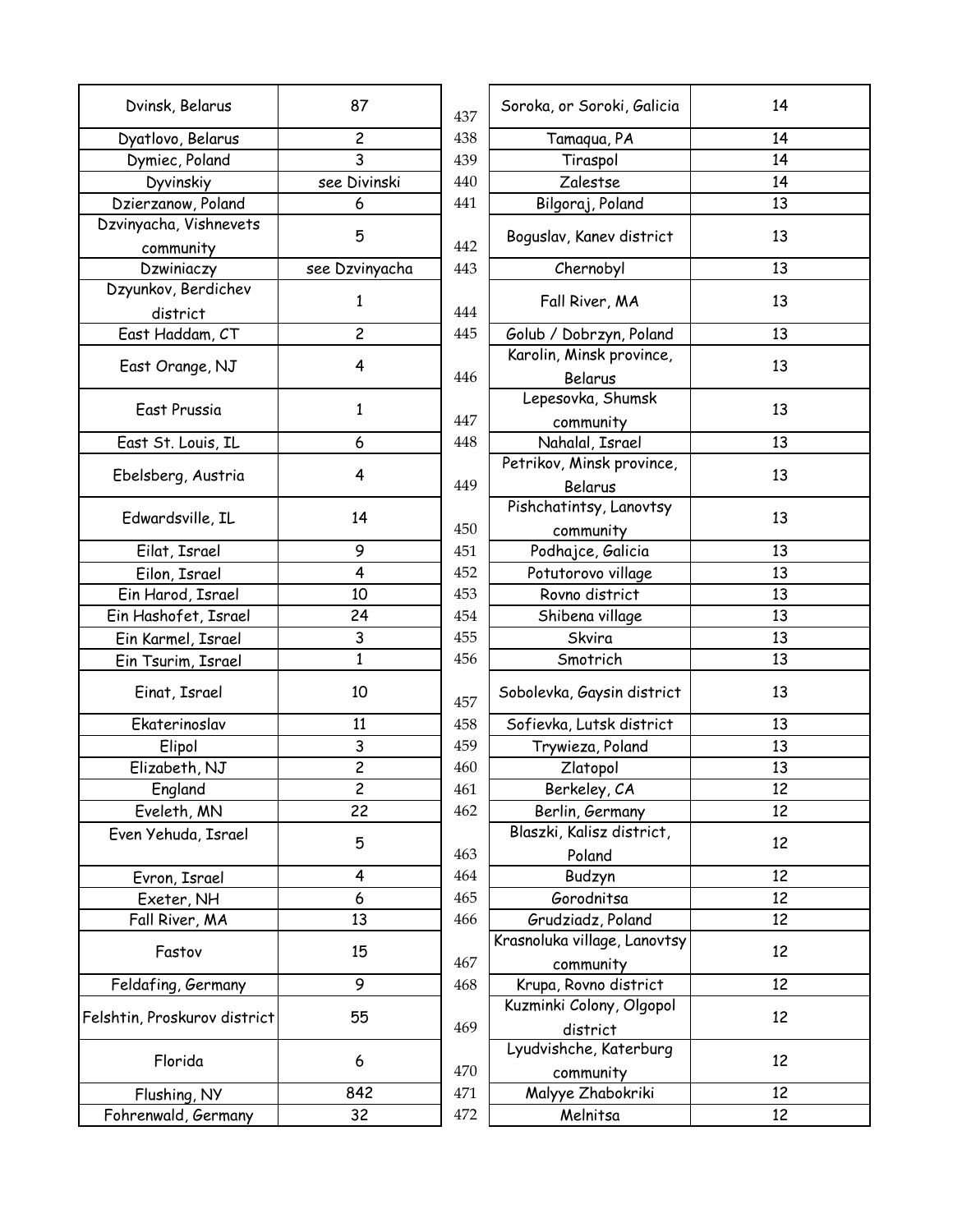| Foleshty, Bessarabia     | 1                    | 473 | Na'an, Israel                         | 12 |
|--------------------------|----------------------|-----|---------------------------------------|----|
| Folvarki Wielkie         | see Folwarki Wielkie | 474 | Paraguay                              | 12 |
| Folwarki Wielkie         | 125                  | 475 | Phoebus, VA                           | 12 |
| Forest Hills, NY         | 19                   | 476 | Racine, WI                            | 12 |
| Fort Wayne, IN           | 24                   | 477 | Radom, Poland                         | 12 |
| Frampol                  | 60                   | 478 | Ramat Aviv, Israel                    | 12 |
| France                   | 34                   | 479 | Ramat HaSharon, Israel                | 12 |
| Frankfurt, Germany       | $\overline{c}$       | 480 | Shargorod, Mogilev district           | 12 |
| Franklin, WI             | 1                    | 481 | Slonim, Belarus                       | 12 |
| Fremelya, Kamenets       |                      |     |                                       |    |
| Podolskiy district       | 5                    | 482 | Springfield, MA                       | 12 |
| Fresh Meadows, NY        | 1                    | 483 | St. Paul, MN                          | 12 |
| Frydlant, Czechoslovakia | 3                    | 484 | <b>USSR</b>                           | 12 |
| Fulvarka                 | see Folwarki Wielkie | 485 | Vladimir-Volinskiy district           | 12 |
| Fylshtin                 | see Felshtin         | 486 | Waterbury, CT                         | 12 |
| Gal On, Israel           | 1                    | 487 | Yankovtsy village                     | 12 |
| Galats                   | 4                    |     | Zinkovtsy, Kamenets                   | 12 |
|                          |                      | 488 | Podolskiy district                    |    |
| Galesburg, IL            | 6                    | 489 | Ashdot Yakov Ihud, Israel             | 11 |
| Galich, Galicia          | 1                    | 490 | Ataki, Soroki district,<br>Bessarabia | 11 |
| Galicia                  | 16                   | 491 | Beit Zayit, Israel                    | 11 |
| Galicja                  | see Galicia          | 492 | Chorostkow, Galicia                   | 11 |
| Galil Yam, Israel        | 3                    | 493 | Ekaterinoslav                         | 11 |
|                          |                      |     | Gorinka, Staryy Oleksinets            |    |
| Galitsa                  | see Galats           | 494 | community                             | 11 |
| Gan Hayyim, Israel       |                      |     | Horodlo, Hrubieszow                   |    |
|                          | 1                    |     | district, Lublin province,            | 11 |
|                          |                      | 495 | Poland                                |    |
| Ganei Hadar, Israel      | $\overline{c}$       | 496 | Husiatyn, Galicia                     | 11 |
| Ganei Tikva, Israel      | 9                    | 497 | Ilovka, Dubno district                | 11 |
| Gardner, MA              | 10                   | 498 | Khodaki                               | 11 |
| Garwolin, Poland         | 3                    | 499 | Krutnev                               | 11 |
|                          |                      |     | Nobel, Pinsk district, Minsk          |    |
| Gatovitse                | $\mathbf{1}$         | 500 | province, Belarus                     | 11 |
| Gaysin                   | $\overline{7}$       | 501 | Okniny                                | 11 |
|                          |                      |     | Orishkovtse, Vishnevets               |    |
| Gdynia, Poland           | 10                   | 502 | community                             | 11 |
| Gedera, Israel           | $\overline{c}$       | 503 | Pardes Hanna Karkur,<br>Israel        | 11 |
| Germany                  | 6                    | 504 | Sadochki village                      | 11 |
| Gersdorf-Waldau, near    |                      |     |                                       |    |
| Luban, Poland            | $\mathbf{1}$         | 505 | Shavli, Lithuania                     | 11 |

| 473 | Na'an, Israel                             | 12 |
|-----|-------------------------------------------|----|
| 474 | Paraguay                                  | 12 |
| 475 | Phoebus, VA                               | 12 |
| 476 | Racine, WI                                | 12 |
| 477 | Radom, Poland                             | 12 |
| 478 | Ramat Aviv, Israel                        | 12 |
| 479 | Ramat HaSharon, Israel                    | 12 |
| 480 | Shargorod, Mogilev district               | 12 |
| 481 | Slonim, Belarus                           | 12 |
| 482 | Springfield, MA                           | 12 |
| 483 | St. Paul, MN                              | 12 |
| 484 | <b>USSR</b>                               | 12 |
| 485 | Vladimir-Volinskiy district               | 12 |
| 486 | Waterbury, CT                             | 12 |
| 487 | Yankovtsy village                         | 12 |
| 488 | Zinkovtsy, Kamenets<br>Podolskiy district | 12 |
| 489 | Ashdot Yakov Ihud, Israel                 | 11 |
| 490 | Ataki, Soroki district,<br>Bessarabia     | 11 |
| 491 | Beit Zayit, Israel                        | 11 |
| 492 | Chorostkow, Galicia                       | 11 |
| 493 | Ekaterinoslav                             | 11 |
|     | Gorinka, Staryy Oleksinets                |    |
| 494 | community<br>Horodlo, Hrubieszow          | 11 |
| 495 | district, Lublin province,<br>Poland      | 11 |
| 496 | Husiatyn, Galicia                         | 11 |
| 497 | Ilovka, Dubno district                    | 11 |
| 498 | Khodaki                                   | 11 |
| 499 | Krutnev                                   | 11 |
|     | Nobel, Pinsk district, Minsk              |    |
| 500 | province, Belarus                         | 11 |
| 501 | Okniny                                    | 11 |
|     | Orishkovtse, Vishnevets                   | 11 |
| 502 | community                                 |    |
|     | Pardes Hanna Karkur,                      | 11 |
| 503 | <u>Israel</u>                             |    |
| 504 | Sadochki village                          | 11 |
| 505 | Shavli, Lithuania                         | 11 |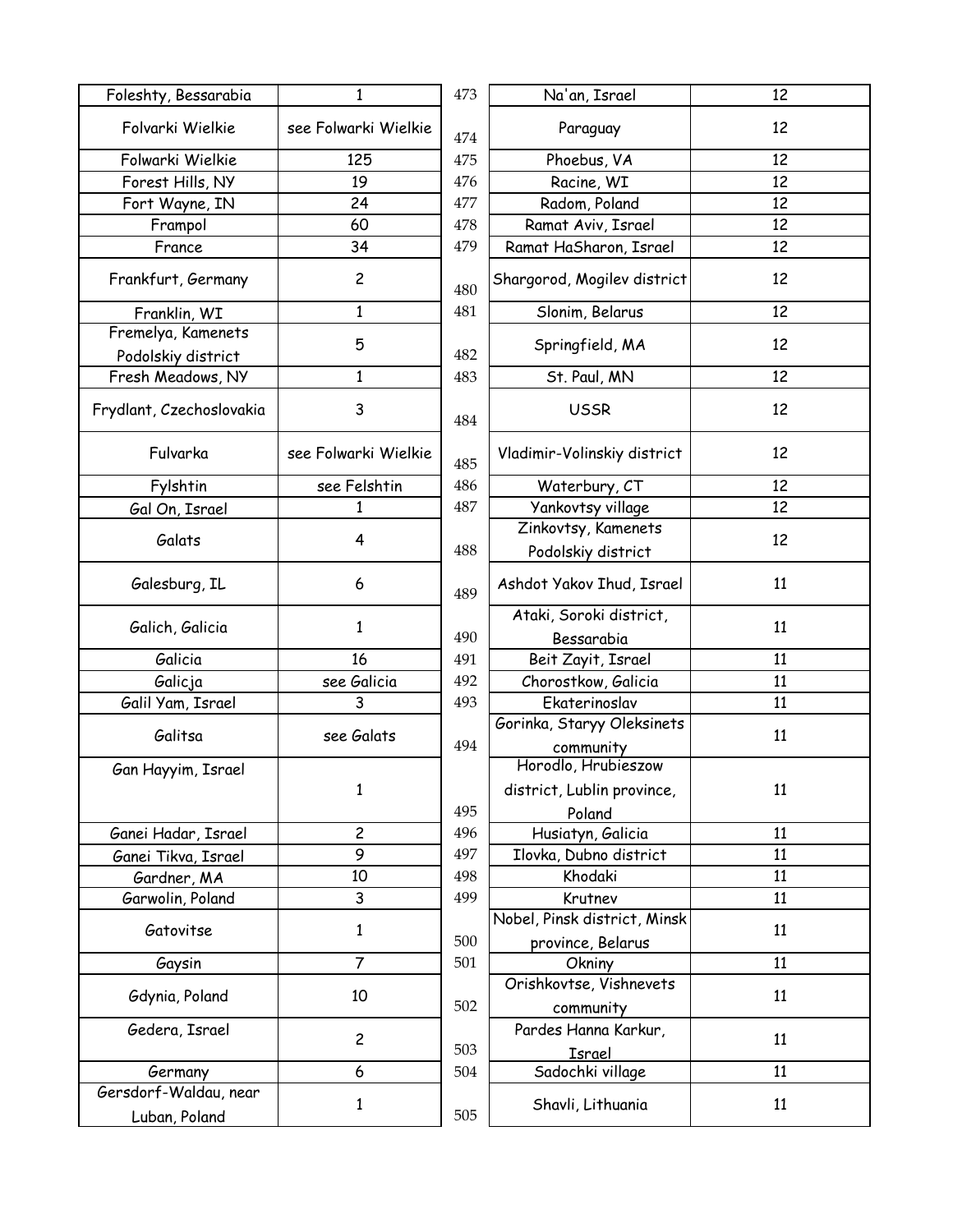| Gevat, Israel               | 7                    | 506 | Sokolets, Ushitsa district       | 11 |
|-----------------------------|----------------------|-----|----------------------------------|----|
| Gevim, Israel               | $\mathbf{1}$         | 507 | Torun, Poland                    | 11 |
| Ghent, Belgium              | 10                   | 508 | Vikhodtsy, Russia                | 11 |
| Gieszcze Puste, Poland      | 6                    | 509 | Wierzchowiska village,<br>Poland | 11 |
| Ginosar, Israel             | $\overline{c}$       | 510 | Wloclawek, Poland                | 11 |
| Givat Brenner, Israel       | 16                   | 511 | Yanuvka                          | 11 |
| Givat Ela, Israel           | $\mathbf{1}$         | 512 | Akkerman, Bessarabia             | 10 |
| Givat Hashlosha, Israel     | 40                   | 513 | Ansbach, Germany                 | 10 |
|                             |                      |     | Baldwin Harbor, Long             |    |
| Givat Hayyim, Israel        | 4                    | 514 | Island, NY                       | 10 |
| Givat Hen, Israel           | 5                    | 515 | Belaya Krinitsa                  | 10 |
| Givat Rambam, Israel        | $\overline{c}$       | 516 | Dimona, Israel                   | 10 |
| Givat Shmuel, Israel        | 4                    | 517 | Ein Harod, Israel                | 10 |
| Givat Zaid, Israel          | 3                    | 518 | Einat, Israel                    | 10 |
| Givatayim, Israel           | 56                   | 519 | Gardner, MA                      | 10 |
| Glil Yam, Israel            | $\overline{c}$       | 520 | Gdynia, Poland                   | 10 |
| Gliniany, Galicia           | 4                    | 521 | Ghent, Belgium                   | 10 |
| Glogow, Galicia             | 3                    | 522 | Hackensack, NJ                   | 10 |
| Glowno settlement, Poland   | 5                    | 523 | Haverhill, MA                    | 10 |
| Gluszya, Poland             | 3                    | 524 | Hod HaSharon, Israel             | 10 |
| Gnezdychno, Staryy          |                      |     |                                  |    |
| Oleksinets community        | 27                   | 525 | Janow Podlaski, Poland           | 10 |
|                             | see Gnidava village, |     |                                  |    |
| Gnidava                     | Vishnevets           | 526 | Jedrzejow, Poland                | 10 |
| Gnidava village, Verbovets  | see Gnidava village, |     |                                  |    |
| community                   | Vishnevets           | 527 | Karmiel, Israel                  | 10 |
| Gnidava village, Vishnevets | 18                   | 528 | Kherson                          | 10 |
| Gnidava, Kolodnoye          | see Gnidava village, |     |                                  |    |
| community                   | Vishnevets           | 529 | Korostishev                      | 10 |
|                             |                      |     | Kossovo, Slonim district,        |    |
| Gniezdyczno                 | see Gnezdychno       | 530 | Belarus                          | 10 |
| Goloby                      | 2                    | 531 | Kupin                            | 10 |
| Golovanevsk                 | $\mathbf{1}$         | 532 | Leviatyn                         | 10 |
| Golub / Dobrzyn, Poland     | 13                   | 533 | Liberty, NY                      | 10 |
| Golybisy village            | 9                    | 534 | Linz, Austria                    | 10 |
| Gomel, Belarus              | $\overline{2}$       | 535 | Lisogorka village                | 10 |
| Gorinka, Staryy Oleksinets  |                      |     | Lopushno, Vyshgorodok            |    |
| community                   | 11                   | 536 | community                        | 10 |
|                             |                      |     | Milyatin, Vladimir-Volinskiy     |    |
| Gorizia, Italy              | $\mathbf{1}$         | 537 | district                         | 10 |
| Gorlice, Galicia            | 4                    | 538 | Mount Carmel, PA                 | 10 |
| Gornostaypol                | 4                    | 539 | Nazareth Illit, Israel           | 10 |
|                             |                      |     |                                  |    |

| 7                              | 506 | Sokolets, Ushitsa district               | 11 |
|--------------------------------|-----|------------------------------------------|----|
| 1                              | 507 | Torun, Poland                            | 11 |
| 10                             | 508 | Vikhodtsy, Russia                        | 11 |
| 6                              | 509 | Wierzchowiska village,<br>Poland         | 11 |
| $\overline{c}$                 | 510 | Wloclawek, Poland                        | 11 |
| 16                             | 511 | Yanuvka                                  | 11 |
| $\mathbf{1}$                   | 512 | Akkerman, Bessarabia                     | 10 |
| 40                             | 513 | Ansbach, Germany                         | 10 |
| 4                              |     | Baldwin Harbor, Long                     | 10 |
|                                | 514 | Island, NY                               |    |
| 5                              | 515 | Belaya Krinitsa                          | 10 |
| $\overline{c}$                 | 516 | Dimona, Israel                           | 10 |
| 4                              | 517 | Ein Harod, Israel                        | 10 |
| 3                              | 518 | Einat, Israel                            | 10 |
| 56                             | 519 | Gardner, MA                              | 10 |
| $\overline{c}$                 | 520 | Gdynia, Poland                           | 10 |
| $\overline{\mathbf{4}}$        | 521 | Ghent, Belgium                           | 10 |
| 3                              | 522 | Hackensack, NJ                           | 10 |
| 5                              | 523 | Haverhill, MA                            | 10 |
| 3                              | 524 | Hod HaSharon, Israel                     | 10 |
| 27                             | 525 | Janow Podlaski, Poland                   | 10 |
| Gnidava village,<br>Vishnevets | 526 | Jedrzejow, Poland                        | 10 |
| Gnidava village,               |     |                                          |    |
| Vishnevets                     | 527 | Karmiel, Israel                          | 10 |
| 18                             | 528 | Kherson                                  | 10 |
| Gnidava village,               |     | Korostishev                              | 10 |
| Vishnevets                     | 529 |                                          |    |
|                                |     | Kossovo, Slonim district,                | 10 |
| e Gnezdychno                   | 530 | Belarus                                  |    |
| 2                              | 531 | Kupin                                    | 10 |
| $\mathbf{1}$                   | 532 | Leviatyn                                 | 10 |
| 13                             | 533 | Liberty, NY                              | 10 |
| 9                              | 534 | Linz, Austria                            | 10 |
| $\overline{c}$                 | 535 | Lisogorka village                        | 10 |
| 11                             | 536 | Lopushno, Vyshgorodok<br>community       | 10 |
| 1                              | 537 | Milyatin, Vladimir-Volinskiy<br>district | 10 |
| 4                              | 538 | Mount Carmel, PA                         | 10 |
| 4                              | 539 | Nazareth Illit, Israel                   | 10 |
|                                |     |                                          |    |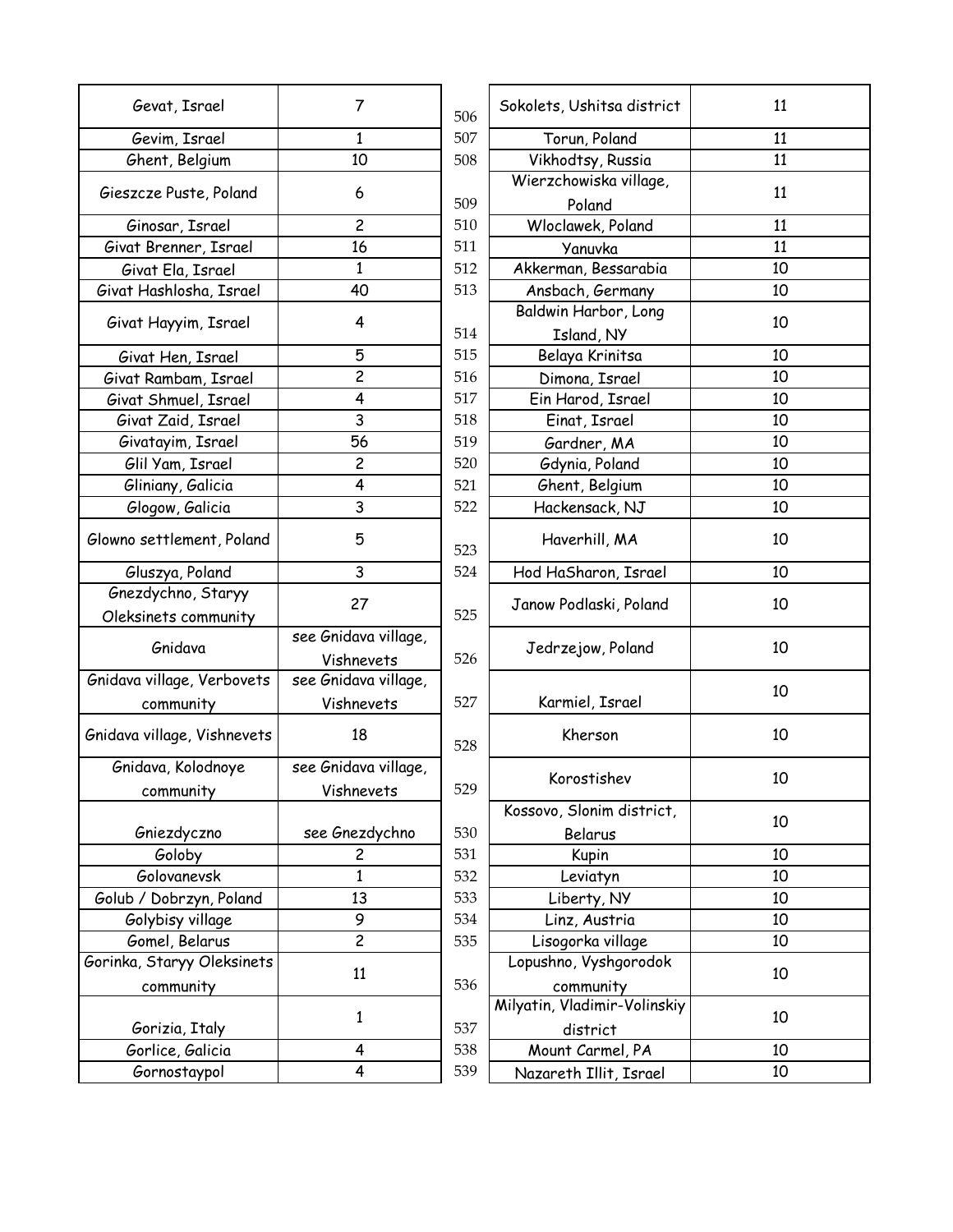| Gorodets, Kobrin district,<br>Grodno province, Belarus | 5                                           | 540 | Osieck, Poland                                      | 10 |
|--------------------------------------------------------|---------------------------------------------|-----|-----------------------------------------------------|----|
| Gorodini                                               | see Gorodok, Galicia                        | 541 | Peoria, IL                                          | 10 |
| Gorodnitsa                                             | 12                                          | 542 | Piaski, Lublin district,<br>Poland                  | 10 |
| Gorodno, Belarus                                       | $\mathbf{1}$                                | 543 | Radziechow, Galicia                                 | 10 |
| Gorodok, Galicia                                       | 8                                           | 544 | Roxbury, MA                                         | 10 |
| Gorodok, Kamenets<br>Podolskiy district                | 18                                          | 545 | San Antonio, TX                                     | 10 |
| Gorokhov                                               | 382                                         | 546 | Selishche Mala Colony,<br>Rovno district            | 10 |
| Gorokhovo, Belarus                                     | see Orkhov, Belarus                         | 547 | Shasnovka village                                   | 10 |
| Gorsk village                                          | 3                                           | 548 | Sokalovka                                           | 10 |
|                                                        |                                             |     | Svisloch, Volkovysk                                 |    |
| Goryngrad                                              | 8                                           |     | district, Grodno province,                          | 10 |
|                                                        |                                             | 549 | Belarus                                             |    |
| Gorynka Male                                           | see Gorinka, Staryy<br>Oleksinets community | 550 | Tegernsee, Germany                                  | 10 |
| Gosfe or Gorfe, Berezhtsy<br>community                 | 1                                           | 551 | Vcherayshe                                          | 10 |
| Goshcha, Ostrog district                               | 397                                         | 552 | Vereshchaky                                         | 10 |
| Goshcha, Vladimir-                                     | see Goshcha, Ostrog                         |     |                                                     |    |
| Volinskiy district                                     | district                                    | 553 | Vladimirets, Lutsk district                         | 10 |
| Goteborg, Sweden                                       | 1                                           | 554 | Yarmolintsy                                         | 10 |
| Grabova village                                        | 5                                           | 555 | Ashkelon, Israel                                    | 9  |
| Grabovtsy community                                    | 3                                           | 556 | Belevo, Vyshgorodok<br>community                    | 9  |
| Grabowiec, Hrubieszow<br>district, Poland              | 30                                          | 557 | Cedar Rapids, IA                                    | 9  |
| Gradinets                                              | $\overline{c}$                              | 558 | Chorzow, Poland                                     | 9  |
| Gradki                                                 | 7                                           | 559 | Ciechanowiec, Poland                                | 9  |
| Grajewo, Poland                                        | 1                                           | 560 | Dobromil, Galicia                                   | 9  |
| Grakovo, Kremenets<br>district                         | 8                                           | 561 | Eilat, Israel                                       | 9  |
| Grand Rapids, WI                                       | 4                                           | 562 | Feldafing, Germany                                  | 9  |
| Granovka                                               | 34                                          | 563 | Ganei Tikva, Israel                                 | 9  |
| Grejdini                                               | see Gorodok, Galicia                        | 564 | Golybisy village                                    | 9  |
| Greydini                                               | see Gorodok, Galicia                        | 565 | Kazatin                                             | 9  |
| Gribovo, Lanovtsy<br>community                         | 15                                          | 566 | Kiryat Tivon, Israel                                | 9  |
| Grinki                                                 | 4                                           | 567 | Kletsk, Slutsk district,<br>Minsk province, Belarus | 9  |
|                                                        |                                             |     |                                                     |    |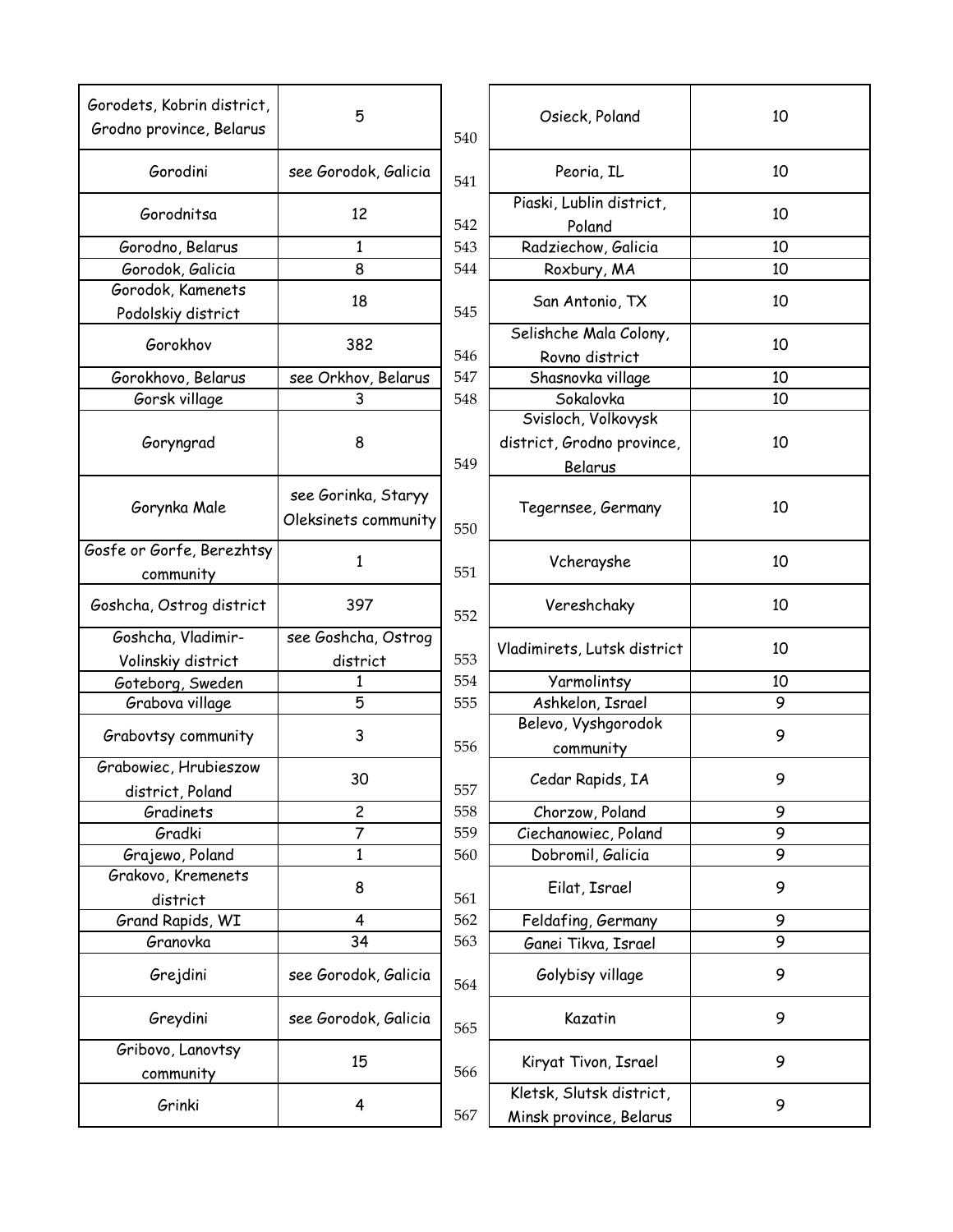| Gritsev                     | 99                      | 568 | Kolomyja, Galicia                       |
|-----------------------------|-------------------------|-----|-----------------------------------------|
| Grodek, Belarus             | 4                       | 569 | Konstantinopol                          |
| Grodno, Poland              | 3                       |     | Korzhkovtsy, Vyshgorod                  |
|                             |                         | 570 | community                               |
| Grodzisk, Blonie district,  |                         |     |                                         |
| Warszawa province, Poland   | 3                       |     | Kuzmin                                  |
|                             | $\mathbf{1}$            | 571 |                                         |
| Grojec, Poland              |                         | 572 | Mitava, Latvia<br>Mizyuryntse, Dederkal |
| Grokhovo, Vladimir district | see Gorokhov            | 573 | community                               |
| Grozov                      | 2                       | 574 | Moldova                                 |
| Grubeshov, Poland           | see Hrubieszów          | 575 | Montevideo, Uruguay                     |
|                             |                         |     | Podzamche, Radzivilov                   |
| Grudziadz, Poland           | 12                      | 576 | community                               |
| Grunberg, Germany           | $\mathbf{1}$            | 577 | Pogost, Belarus                         |
| Gruszow, Poland             | $\overline{\mathbf{c}}$ | 578 | Polaniec, Poland                        |
| Grynkovtse                  | $\overline{c}$          | 579 | Portland, OR                            |
|                             |                         |     | Reshnevka village, Zarud                |
| Grzybowa                    | see Grabova village     | 580 | community                               |
|                             |                         |     | Rogozno village, Teslugo                |
| Grzymalow, Galicia          | 34                      |     | community, Dubno distri                 |
|                             |                         | 581 |                                         |
| Gulevetsy                   | see Gulevtsy            | 582 | Rostoki village                         |
| Gulevichi, Lutsk district   | 1                       |     | Snegurovka, Lanovtsy                    |
|                             |                         | 583 | community                               |
| Gulevtsy                    | 1                       | 584 | Sosnovka village                        |
| Gushcha                     | see Goshcha, Ostrog     |     | Sworzyce, Poland                        |
|                             | district                | 585 |                                         |
| Guta Moshkovka village      | 5                       | 586 | Treblinka, Poland                       |
| Gutow, Poland               | 1                       |     | Tsetsenevka, Katerbur                   |
|                             |                         | 587 | community                               |
| Gutsisko village            | 51                      | 588 | Turchin                                 |
| Gutsisko village, Kunev     | 4                       |     | Uman                                    |
| community                   |                         | 589 |                                         |
| Gvardeyskoye                | see Felshtin            | 590 | Voznesensk                              |
| Haarlem, Netherlands        | $\overline{c}$          | 591 | Vyshkov                                 |
| Hackensack, NJ              | 10                      | 592 | Admont, Austria                         |
| Hadar HaKarmel              | 1                       | 593 | Ashdot Yakov, Israel                    |
| Hadar Yosef, Israel         | $\mathbf{1}$            | 594 | Barron, WI                              |
| Hadera, Israel              | 64                      | 595 | Buffalo, NY                             |
|                             |                         |     |                                         |
| Haifa, Israel               | 638                     |     | Chereya, Senno district                 |
|                             |                         | 596 | Mogilev province, Beları                |
| Halicki                     | see Halickie, Poland    | 597 | Chigirin, Kiev province                 |
| Halickie, Poland            | 1                       | 598 | Chrzanow, Poland                        |
| Halicz                      | see Galich              | 599 | Gorodok, Galicia                        |
| Halinovka, Kolodnoye        |                         |     |                                         |
| community                   | $\overline{c}$          | 600 | Goryngrad                               |
|                             |                         |     |                                         |

| 99                | 568        | Kolomyja, Galicia                           | 9      |
|-------------------|------------|---------------------------------------------|--------|
| 4                 | 569        | Konstantinopol                              | 9      |
| 3                 |            | Korzhkovtsy, Vyshgorodok                    | 9      |
|                   | 570        | community                                   |        |
|                   |            |                                             |        |
| 3                 |            | Kuzmin                                      | 9      |
|                   | 571        |                                             |        |
| $\mathbf{1}$      | 572        | Mitava, Latvia                              | 9      |
| e Gorokhov        |            | Mizyuryntse, Dederkaly                      | 9      |
|                   | 573        | community                                   |        |
| $\overline{c}$    | 574        | Moldova                                     | 9      |
| Hrubieszów        | 575        | Montevideo, Uruguay                         | 9      |
| 12                |            | Podzamche, Radzivilov                       | 9      |
|                   | 576        | community                                   |        |
| $\mathbf{1}$      | 577        | Pogost, Belarus                             | 9      |
| $\overline{c}$    | 578        | Polaniec, Poland                            | 9      |
| $\overline{c}$    | 579        | Portland, OR                                | 9      |
| rabova village    |            | Reshnevka village, Zarudye                  | 9      |
|                   | 580        | community                                   |        |
|                   |            | Rogozno village, Teslugov                   |        |
| 34                |            | community, Dubno district                   | 9      |
|                   | 581        |                                             |        |
| e Gulevtsy        | 582        | Rostoki village                             | 9      |
| $\mathbf{1}$      |            | Snegurovka, Lanovtsy                        | 9      |
|                   | 583        | community                                   |        |
| $\mathbf{1}$      | 584        | Sosnovka village                            | 9      |
| shcha, Ostrog     |            | Sworzyce, Poland                            | 9      |
| district          | 585        |                                             |        |
| 5                 | 586        | Treblinka, Poland                           | 9      |
| 1                 |            | Tsetsenevka, Katerburg                      | 9      |
|                   | 587        | community                                   |        |
| 51                | 588        | Turchin                                     | 9      |
| 4                 |            | Uman                                        | 9      |
|                   | 589        |                                             |        |
| e Felshtin        | 590        | Voznesensk                                  | 9      |
| 2                 | 591        | Vyshkov                                     | 9      |
| 10                | 592<br>593 | Admont, Austria                             | 8      |
| 1<br>$\mathbf{1}$ | 594        | Ashdot Yakov, Israel                        | 8<br>8 |
| 64                | 595        | Barron, WI                                  | 8      |
|                   |            | Buffalo, NY                                 |        |
| 638               |            | Chereya, Senno district,                    | 8      |
|                   | 596        | Mogilev province, Belarus                   |        |
| alickie, Poland   | 597        |                                             | 8      |
| 1                 | 598        | Chigirin, Kiev province<br>Chrzanow, Poland | 8      |
| ee Galich         | 599        |                                             | 8      |
|                   |            | Gorodok, Galicia                            |        |
| $\overline{c}$    | 600        | Goryngrad                                   | 8      |
|                   |            |                                             |        |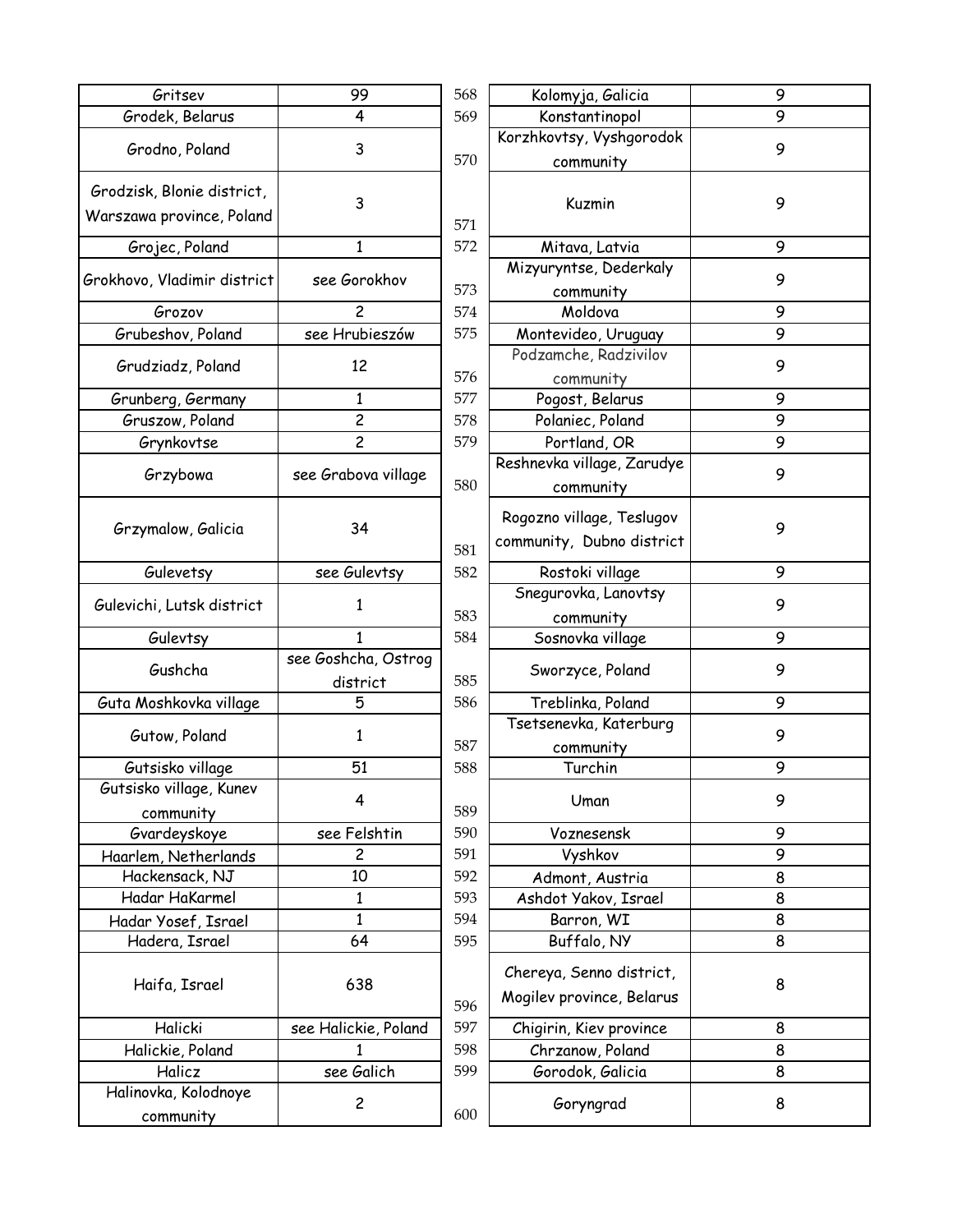|                            |                                             |     | Grakovo, Kremenets          |   |
|----------------------------|---------------------------------------------|-----|-----------------------------|---|
| Hamel                      | see Gomel                                   | 601 | district                    | 8 |
| Hanau, Germany             | $\mathbf{1}$                                | 602 | Hrubieszow district, Poland | 8 |
| Ha'Ogen, Israel            | 1                                           | 603 | Ilkovtsy village, Teofipol  | 8 |
| Harrison, NY               | $\overline{c}$                              | 604 | Jaworzna, Poland            | 8 |
| Hartford, CT               | 47                                          | 605 | Kamenitsa                   | 8 |
| Havana, Cuba               | $\overline{c}$                              | 606 | Kfar Hayyim, Israel         | 8 |
| Haverhill, MA              | 10                                          | 607 | Khashchevata                | 8 |
| Haynau, Germany            | see Hanau, Germany                          | 608 | Kielce, Poland              | 8 |
| Hazor'im, Israel           | 1                                           | 609 | Kiryat Amal, Israel         | 8 |
| Herne, Germany             | $\mathbf{1}$                                | 610 | Kolki, Lutsk district       | 8 |
|                            |                                             |     | Lakhovtsy, Slutsk district, |   |
| Hertseliya, Israel         | see Herzeliyya, Israel                      | 611 | Belarus                     | 8 |
| Herut, Israel              | 31                                          | 612 | Lemeshkino, Russia          | 8 |
| Herzeliyya, Israel         | 36                                          | 613 | Lida, Lithuania             | 8 |
| Herzliya, Israel           | see Herzeliyya, Israel                      | 614 | Lukow, Poland               | 8 |
| Hoboken, NJ                | 2                                           | 615 | Lyubovka                    | 8 |
| Hod HaSharon, Israel       | 10                                          | 616 | Mishmar HaShiv'a            | 8 |
| Holiki, Poland             | 5                                           | 617 | Moskalevka                  | 8 |
| Holon, Israel              | 104                                         | 618 | Nes Tsiyona, Israel         | 8 |
| Holowice                   | see Gulevtsy                                | 619 | New Orleans, LA             | 8 |
| Holynka, Suwalki province, | 3                                           |     | Ostroleka, Poland           | 8 |
| Poland                     |                                             | 620 |                             |   |
| Holyoke, MA                | 16                                          | 621 | Pardes Katz, Israel         | 8 |
| Horba near Mizoch          | 1                                           | 622 | Pittsville, WI              | 8 |
| Horochow                   | see Gorokhov                                | 623 | Pruzhany, Belarus           | 8 |
| Horodlo, Hrubieszow        |                                             |     | Ra'anana, Israel            |   |
| district, Lublin province, | 11                                          |     |                             | 8 |
| Poland                     |                                             | 624 |                             |   |
| Horodna                    | see Gorodno, Belarus                        | 625 | Ramla, Israel               | 8 |
| Horynka Małe               | see Gorinka, Staryy<br>Oleksinets community | 626 | Rishkivtsy village          | 8 |
| Hoshcha, Ostroh district   | see Goshcha, Ostrog<br>district             | 627 | Ryazan, Russia              | 8 |
| Hoshtsha, Rovno district   | see Goshcha, Ostrog<br>district             | 628 | Salzburg, Austria           | 8 |
| Hrubieszow district,       |                                             |     |                             |   |
| Poland                     | 8                                           | 629 | Shtefaneshty, Galicia       | 8 |
| Hrubieszow, Poland         | 87                                          | 630 | Siedlce, Poland             | 8 |
|                            | see Grzymalow,                              |     |                             |   |
| Hrymaliv                   | Galicia                                     | 631 | Slotwina-Brzesko, Poland    | 8 |
| Hucisko Pikulskie          | see Gutsisko village                        | 632 | Staryy Vishnevets           | 8 |
| Hudson, MA                 | 4                                           | 633 | Tama, Ja.                   | 8 |
|                            |                                             |     |                             |   |

|                                 |     | Grakovo, Kremenets                     |   |
|---------------------------------|-----|----------------------------------------|---|
| ee Gomel                        | 601 | district                               | 8 |
| $\mathbf{1}$                    | 602 | Hrubieszow district, Poland            | 8 |
| 1                               | 603 | Ilkovtsy village, Teofipol             | 8 |
| $\overline{c}$                  | 604 | Jaworzna, Poland                       | 8 |
| 47                              | 605 | Kamenitsa                              | 8 |
| $\overline{c}$                  | 606 | Kfar Hayyim, Israel                    | 8 |
| 10                              | 607 | Khashchevata                           | 8 |
| anau, Germany                   | 608 | Kielce, Poland                         | 8 |
| $\mathbf{1}$                    | 609 | Kiryat Amal, Israel                    | 8 |
| $\mathbf{1}$                    | 610 | Kolki, Lutsk district                  | 8 |
| rzeliyya, Israel                | 611 | Lakhovtsy, Slutsk district,<br>Belarus | 8 |
| 31                              | 612 | Lemeshkino, Russia                     | 8 |
| 36                              | 613 | Lida, Lithuania                        | 8 |
| rzeliyya, Israel                | 614 | Lukow, Poland                          | 8 |
| $\overline{c}$                  | 615 | Lyubovka                               | 8 |
| 10                              | 616 | Mishmar HaShiv'a                       | 8 |
| 5                               | 617 | Moskalevka                             | 8 |
| 104                             | 618 | Nes Tsiyona, Israel                    | 8 |
| e Gulevtsy                      | 619 | New Orleans, LA                        | 8 |
| 3                               | 620 | Ostroleka, Poland                      | 8 |
| 16                              | 621 | Pardes Katz, Israel                    | 8 |
| $\mathbf{1}$                    | 622 | Pittsville, WI                         | 8 |
| e Gorokhov                      | 623 | Pruzhany, Belarus                      | 8 |
| 11                              | 624 | Ra'anana, Israel                       | 8 |
| rodno, Belarus                  | 625 | Ramla, Israel                          | 8 |
| orinka, Staryy<br>ets community | 626 | Rishkivtsy village                     | 8 |
| shcha, Ostrog<br>district       | 627 | Ryazan, Russia                         | 8 |
| shcha, Ostrog                   |     |                                        |   |
| district                        | 628 | Salzburg, Austria                      | 8 |
| 8                               | 629 | Shtefaneshty, Galicia                  | 8 |
| 87                              | 630 | Siedlce, Poland                        | 8 |
| Grzymalow,<br>Galicia           | 631 | Slotwina-Brzesko, Poland               | 8 |
| utsisko village                 | 632 | Staryy Vishnevets                      | 8 |
| 4                               | 633 | Tama, Ja.                              | 8 |
|                                 |     |                                        |   |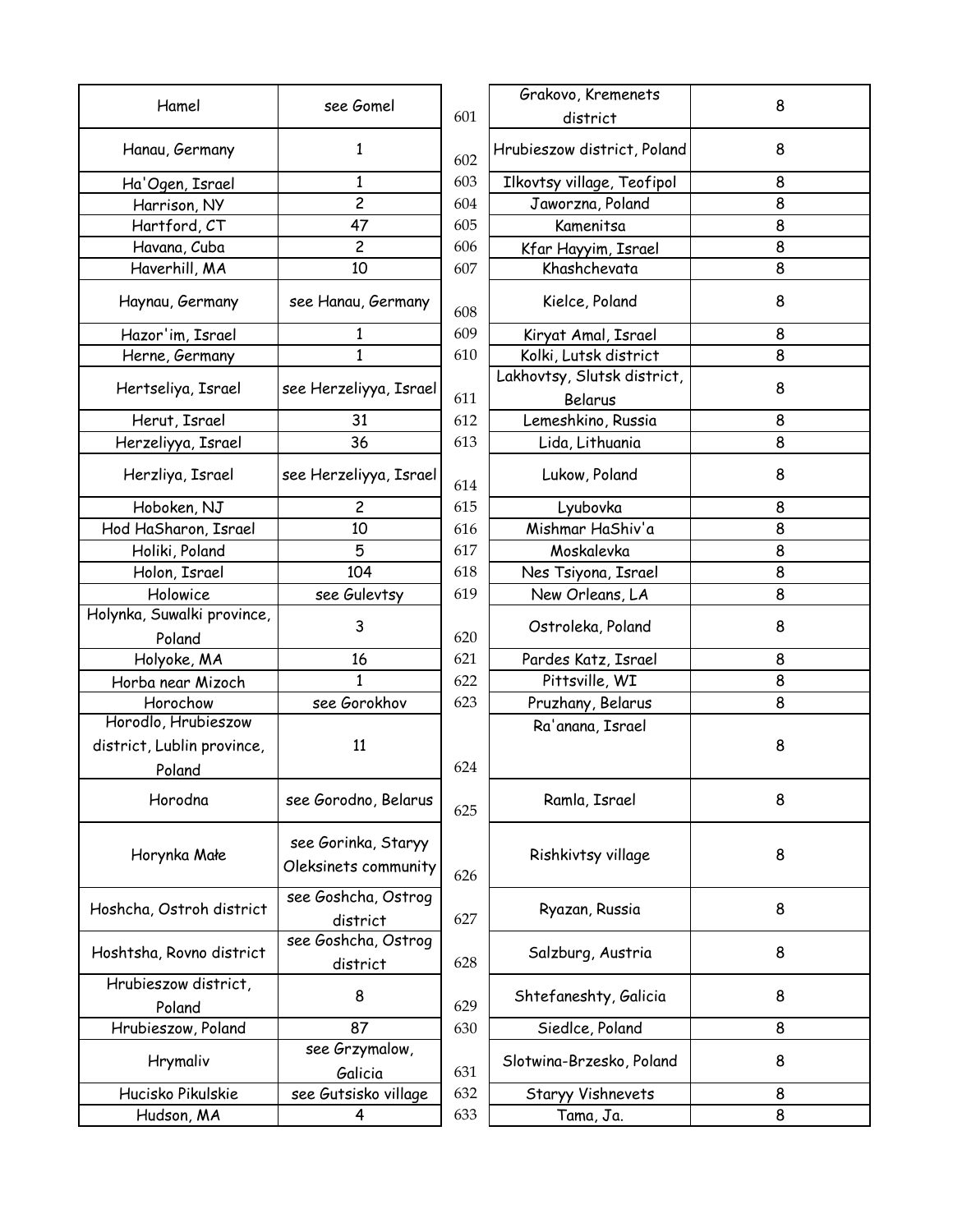| Hulata, Israel                                    | 1                                       | 634 | Tarazh                          | 8              |
|---------------------------------------------------|-----------------------------------------|-----|---------------------------------|----------------|
| Huli                                              | 1                                       | 635 | Tirat Karmel, Israel            | 8              |
| Hungary                                           | 3                                       | 636 | Transnistria                    | $\overline{8}$ |
| Husiatyn, Galicia                                 | 11                                      | 637 | Uchanie settlement, Poland      | 8              |
| Huszt, Hungary                                    | 4                                       | 638 | Ulaszkowce, Galicia             | 8              |
| Huta, Kobrin district,<br>Grodno province, Poland | 3                                       | 639 | Uyezdtsy                        | 8              |
| Hutow, Poland                                     | see Gutow, Poland                       | 640 | Vanzhulov village               | 8              |
| Hyde Park, MA                                     | 4                                       | 641 | Volodarovka, Russia             | 8              |
| Ianovo, Lithuania                                 | $\mathbf{1}$                            | 642 | Vysotsk, Rovno district         | 8              |
| Iași, Romania                                     | 6                                       | 643 | Waterloo, IA                    | 8              |
| Ignatovka Colony, Lutsk<br>district               | 25                                      | 644 | Weglewo, Poland                 | 8              |
| Ignatovka, Kiev province                          | $\overline{7}$                          | 645 | Wlodawa, Poland                 | 8              |
| Ignatovka, Kolki district                         | see Ignatovka Colony,<br>Lutsk district | 646 | Yekaterinoslav                  | 8              |
| Ilatetska community, Litin<br>district            | $\overline{c}$                          | 647 | Zarudye community               | 8              |
| <b>Ilinets</b>                                    | see Ilintsy                             | 648 | Zgierz, Poland                  | 8              |
| Ilintsy                                           | 17                                      | 649 | Zwolen, Poland                  | 8              |
| Ilkovtsy village, Teofipol                        | 8                                       | 650 | Bakhmut                         | 7              |
| Illinois, USA                                     | $\mathbf{1}$                            | 651 | Balfouria, Israel               | 7              |
| Ilovka, Dubno district                            | 11                                      | 652 | Bodaki village                  | 7              |
| Ilovtsy village                                   | 23                                      | 653 | Bolivia                         | 7              |
| Ilvianets                                         | see Ilvinets                            | 654 | Borokhov                        | $\overline{7}$ |
| Ilvinets                                          | $\overline{\mathbf{c}}$                 | 655 | Brzezany, Galicia               | $\overline{7}$ |
| Indura, Belarus                                   | 6                                       | 656 | Chernigov                       | $\overline{7}$ |
| Irvine, CA                                        | 1                                       | 657 | Chervonnoye                     | $\overline{7}$ |
| Isay                                              | $\overline{\mathbf{c}}$                 | 658 | Derazhnya, Letichev<br>district | 7              |
| Israel                                            | 1,139                                   | 659 | Dokshitsy, Belarus              | 7              |
| Istanbul, Turkey                                  | 4                                       | 660 | Dubenky                         | $\overline{7}$ |
| <b>Italy</b>                                      | 7                                       | 661 | Dubno district                  | 7              |
| Ivaníe, Staryy Oleksinets                         |                                         |     |                                 |                |
| community                                         | $\mathbf{1}$                            | 662 | Gaysin                          | 7              |
| Ivanov, Vinnitsa district                         | 30                                      | 663 | Gevat, Israel                   | 7              |
| Ivanovka, Kovel district                          | $\overline{c}$                          | 664 | Gradki                          | 7              |
| Ivanovo, Belarus                                  | $\overline{c}$                          | 665 | Ignatovka, Kiev province        | 7              |
| Ivanovski district,                               |                                         |     |                                 |                |
| Frunzenskoy province,                             | $\mathbf{1}$                            |     | <b>Italy</b>                    | 7              |
| Kyrgyzstan                                        |                                         | 666 |                                 |                |
| Iwje, Poland                                      | $\mathbf{1}$                            | 667 | Jezierna, Galicia               | 7              |
| Izbica, Poland                                    | 3                                       | 668 | Karvasar                        | 7              |
| Izmail, Bessarabia                                | 4                                       | 669 | Kfar Hasidim, Israel            | 7              |
| <b>Izyaslav</b>                                   | see Zaslav                              | 670 | Kfar Masaryk, Israel            | 7              |
| Jacksonville, IL                                  | 6                                       | 671 | Khodovitsa                      | 7              |
|                                                   |                                         |     |                                 |                |

| $\mathbf 1$              | 634 | Tarazh                          | 8              |
|--------------------------|-----|---------------------------------|----------------|
| $\mathbf{1}$             | 635 | Tirat Karmel, Israel            | 8              |
| 3                        | 636 | Transnistria                    | 8              |
| 11                       | 637 | Uchanie settlement, Poland      | 8              |
| 4                        | 638 | Ulaszkowce, Galicia             | 8              |
| 3                        | 639 | Uyezdtsy                        | 8              |
| ow, Poland               | 640 | Vanzhulov village               | 8              |
| $\overline{4}$           | 641 | Volodarovka, Russia             | 8              |
| $\mathbf{1}$             | 642 | Vysotsk, Rovno district         | 8              |
| $\mathbf 6$              | 643 | Waterloo, IA                    | 8              |
| 25                       | 644 | Weglewo, Poland                 | 8              |
| $\overline{7}$           | 645 | Wlodawa, Poland                 | 8              |
| ovka Colony,<br>district | 646 | Yekaterinoslav                  | 8              |
| $\overline{c}$           | 647 | Zarudye community               | 8              |
| <b>Ilintsy</b>           | 648 | Zgierz, Poland                  | 8              |
| 17                       | 649 | Zwolen, Poland                  | 8              |
| 8                        | 650 | Bakhmut                         | 7              |
| $\mathbf{1}$             | 651 | Balfouria, Israel               | 7              |
| 11                       | 652 | Bodaki village                  | $\overline{7}$ |
| 23                       | 653 | Bolivia                         | 7              |
| <b>Ilvinets</b>          | 654 | Borokhov                        | $\overline{7}$ |
| $\overline{c}$           | 655 | Brzezany, Galicia               | $\overline{7}$ |
| 6                        | 656 | Chernigov                       | 7              |
| $\mathbf{1}$             | 657 | Chervonnoye                     | $\overline{7}$ |
| $\overline{\mathbf{c}}$  | 658 | Derazhnya, Letichev<br>district | 7              |
| 139                      | 659 | Dokshitsy, Belarus              | 7              |
| $\overline{\mathbf{4}}$  | 660 | Dubenky                         | $\overline{7}$ |
| $\overline{7}$           | 661 | Dubno district                  | 7              |
| $\mathbf{1}$             | 662 | Gaysin                          | 7              |
| 30                       | 663 | Gevat, Israel                   | 7              |
| $\overline{c}$           | 664 | Gradki                          | 7              |
| $\overline{2}$           | 665 | Ignatovka, Kiev province        | 7              |
| $\mathbf{1}$             | 666 | <b>Italy</b>                    | 7              |
| 1                        | 667 | Jezierna, Galicia               | 7              |
| $\overline{3}$           | 668 | Karvasar                        | 7              |
| 4                        | 669 | Kfar Hasidim, Israel            | 7              |
| Zaslav                   | 670 | Kfar Masaryk, Israel            | $\overline{7}$ |
| $\boldsymbol{6}$         | 671 | Khodovitsa                      | 7              |
|                          |     |                                 |                |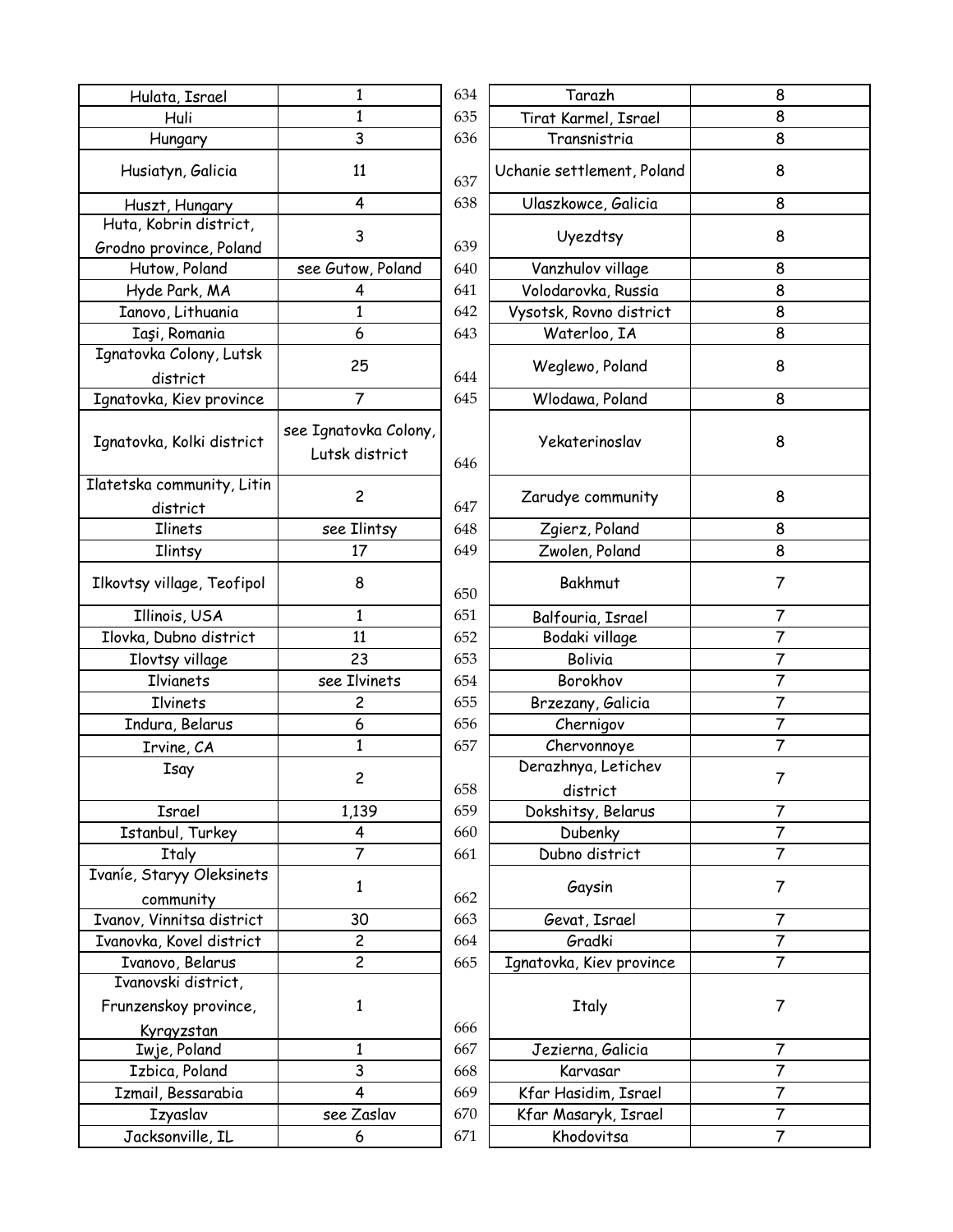| Jadow, Poland                           | 3                                          | 672 | Kiryat Gat, Israel         | 7              |
|-----------------------------------------|--------------------------------------------|-----|----------------------------|----------------|
| Jankowce                                | see Yankovtsy village                      | 673 | Kolki, Ostrog district     | 7              |
| Janow Lubelski, Poland                  | 2                                          | 674 | Kovno, Lithuania           | 7              |
| Janow Podlaski, Poland                  | 10                                         | 675 | Lincolnwood, IL            | $\overline{7}$ |
|                                         |                                            |     | Losice, Konstantynow       |                |
| Jarmoliniec                             | see Yarmolintsy                            | 676 | district, Poland           | $\overline{7}$ |
|                                         |                                            |     | Lubenia, Wloclaw district, |                |
| Jaroslaw, Galicia                       | 20                                         | 677 | Poland                     | 7              |
| Jaroslawiec                             | see Yaroslavichi                           | 678 | Mastisov, Ostrog district  | 7              |
| Jassy, Romania                          | see Iași, Romania                          | 679 | Nesukhoyezhe               | 7              |
| Jaworzna, Poland                        | 8                                          | 680 | Neve Magen, Israel         | $\overline{7}$ |
| Jedrzejow, Poland                       | 10                                         | 681 | Novgorod Severskiy         | 7              |
| Jersey City, NJ                         | 41                                         | 682 | Novonalin village          | $\overline{7}$ |
| Jerusalem, Israel                       | 293                                        | 683 | Olevsk                     | $\overline{7}$ |
|                                         |                                            |     |                            |                |
| Jezierna, Galicia                       | 7                                          | 684 | Ostrow, Poland             | $\overline{7}$ |
| Jozefow, Poland                         | $\mathbf{1}$                               | 685 | Pasechna village           | $\overline{7}$ |
| Juśkowce, Lanovtsy<br>community         | see Yuskovtsy                              | 686 | Pennsylvania               | 7              |
| Kabri, Israel                           | 3                                          | 687 | Raygorodok                 | 7              |
| Kagon-Kendel, Israel                    | $\overline{c}$                             | 688 | Rinke village              | 7              |
| Kalinavke                               | see Kalinovka                              | 689 | Romanov                    | $\overline{7}$ |
| Kalinovka                               | 6                                          | 690 | Rostov, Russia             | $\overline{7}$ |
|                                         |                                            |     | Shily, Vyshgorodok         |                |
| Kalish, Poland                          | see Kalisz, Poland                         | 691 | community                  | 7              |
|                                         |                                            |     | Sinovtsy, Lanovtsy         |                |
| Kalisz, Poland                          | 66                                         | 692 | community                  | 7              |
| Kalsu                                   | see Kalusz, Galicia                        | 693 | Skierniewice, Poland       | 7              |
|                                         | see Kulchin and                            |     |                            |                |
| Kaltshin                                | Kulchiny,<br>Starokonstantinov<br>district | 694 | Smorgon, Belarus           | 7              |
| Kalus                                   | $\overline{c}$                             |     | Staraya Vyzhevka, Kovel    | 7              |
|                                         |                                            | 695 | district                   |                |
| Kaluszyn, Poland                        | 3                                          | 696 | Tartakow, Galicia          | 7              |
| Kamenets Podolskiy                      | 68                                         | 697 | Ustechko                   | 7              |
| Kamenets-Litovsk, Belarus               | 4                                          | 698 | Zambrow, Poland            | 7              |
| Kamenitsa                               | 8                                          | 699 | Zhashkov                   | 7              |
|                                         |                                            |     |                            |                |
| Kamenka                                 | $\mathbf{1}$                               | 700 | Amsterdam, Netherlands     | 6              |
| Kamionki, Galicia                       | 3                                          | 701 | Antonovka, Lutsk district  | 6              |
| Kandalaksha, Murmansk<br>region, Russia | $\overline{c}$                             | 702 | Beit She'an, Israel        | 6              |
| Kanev                                   | 3                                          | 703 | Belka                      | 6              |
| Kansas City, MO                         | 44                                         | 704 | Belzec, Galicia            | 6              |
|                                         |                                            |     |                            |                |

| 3                 | 672 | Kiryat Gat, Israel         | 7              |
|-------------------|-----|----------------------------|----------------|
| Yankovtsy village | 673 | Kolki, Ostrog district     | 7              |
| 2                 | 674 | Kovno, Lithuania           | 7              |
| 10                | 675 | Lincolnwood, IL            | $\overline{7}$ |
|                   |     | Losice, Konstantynow       |                |
| ee Yarmolintsy    | 676 | district, Poland           | 7              |
|                   |     | Lubenia, Wloclaw district, |                |
| 20                | 677 | Poland                     | 7              |
| ee Yaroslavichi   | 678 | Mastisov, Ostrog district  | 7              |
| ee Iaşi, Romania  | 679 | Nesukhoyezhe               | 7              |
| 8                 | 680 | Neve Magen, Israel         | 7              |
| 10                | 681 | Novgorod Severskiy         | 7              |
| 41                | 682 | Novonalin village          | 7              |
| 293               | 683 | Olevsk                     | 7              |
| 7                 | 684 | Ostrow, Poland             | $\overline{7}$ |
| $\mathbf{1}$      | 685 | Pasechna village           | 7              |
|                   |     |                            |                |
| see Yuskovtsy     | 686 | Pennsylvania               | 7              |
| 3                 | 687 | Raygorodok                 | 7              |
| $\overline{c}$    | 688 | Rinke village              | $\overline{7}$ |
| see Kalinovka     | 689 | Romanov                    | 7              |
| 6                 | 690 | Rostov, Russia             | 7              |
| e Kalisz, Poland  |     | Shily, Vyshgorodok         | 7              |
|                   | 691 | community                  |                |
| 66                |     | Sinovtsy, Lanovtsy         | 7              |
|                   | 692 | community                  |                |
| e Kalusz, Galicia | 693 | Skierniewice, Poland       | 7              |
| see Kulchin and   |     |                            |                |
| Kulchiny,         |     |                            |                |
| arokonstantinov   |     | Smorgon, Belarus           | 7              |
| <u>district</u>   | 694 |                            |                |
|                   |     | Staraya Vyzhevka, Kovel    |                |
| $\overline{c}$    | 695 | district                   | $\overline{7}$ |
| 3                 | 696 | Tartakow, Galicia          | 7              |
| 68                | 697 | Ustechko                   | 7              |
|                   |     |                            |                |
| 4                 | 698 | Zambrow, Poland            | $\overline{7}$ |
| 8                 | 699 | Zhashkov                   | 7              |
|                   |     |                            |                |
| $\mathbf{1}$      | 700 | Amsterdam, Netherlands     | 6              |
| 3                 | 701 | Antonovka, Lutsk district  | 6              |
| $\overline{c}$    | 702 | Beit She'an, Israel        | 6              |
| 3                 | 703 | Belka                      | 6              |
| 44                | 704 | Belzec, Galicia            | 6              |
|                   |     |                            |                |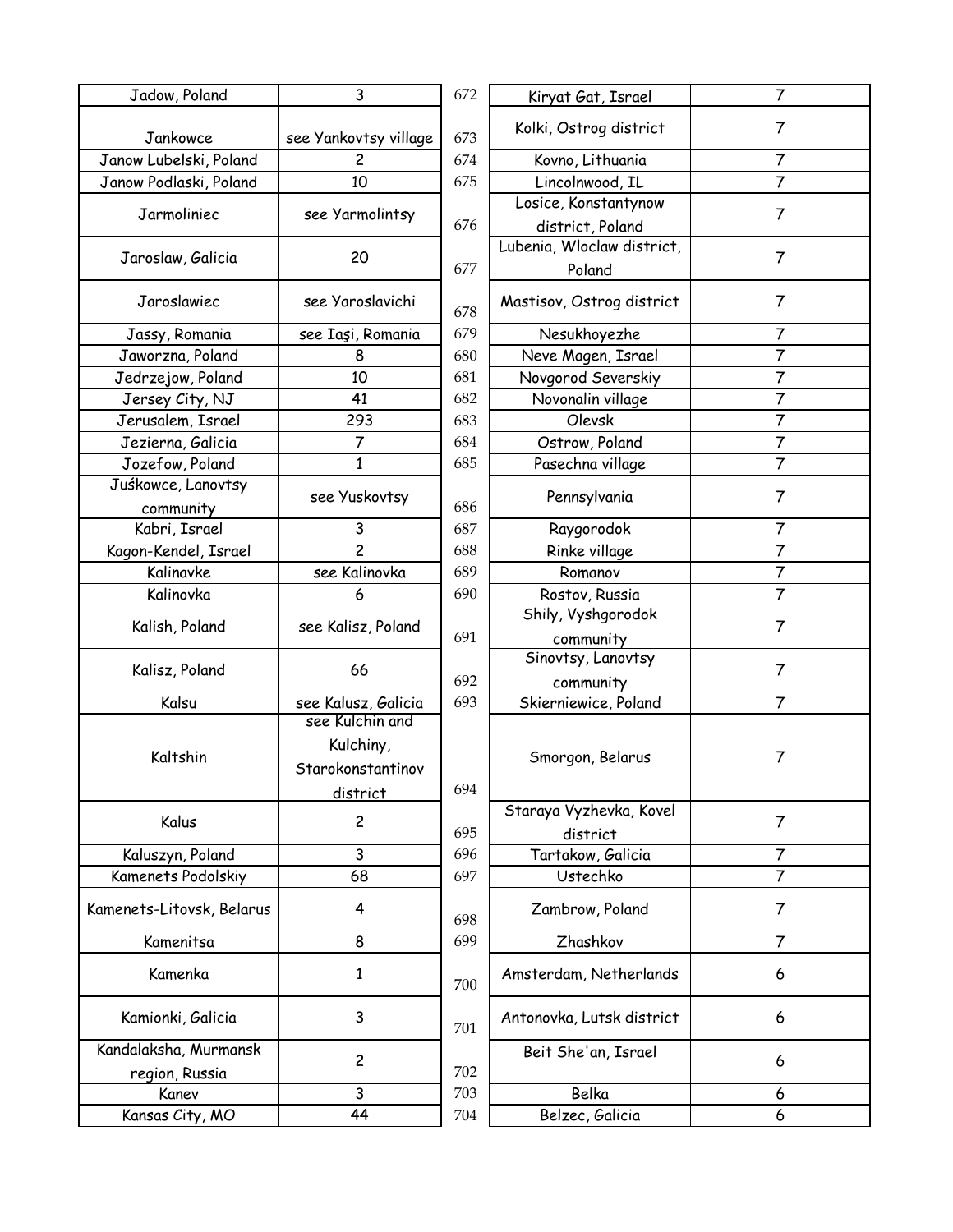| Karaganda, Kazakhstan    | $\overline{c}$       | 705 | Berezovaya Kretshma                |
|--------------------------|----------------------|-----|------------------------------------|
| Karalinsk                | see Karolin, Belarus | 706 | Brout, NY                          |
| Karasikha village,       |                      |     | Chotovitsy village, Stary          |
| Trostyanka               | 5                    | 707 | Oleksinets community               |
| Karavisar                | see Karvasar         | 708 | Chotylow, Poland                   |
|                          |                      |     | Chukheli, Kremenets                |
| Karmiel, Israel          | 10                   | 709 | district                           |
| Karnachovka village,     | $\overline{c}$       |     |                                    |
| Belozirka community      |                      | 710 | Dzierzanow, Poland                 |
| Karolin, Minsk province, | 13                   |     | East St. Louis, IL                 |
| Belarus                  |                      | 711 |                                    |
| Karpiluvka, Radzivilov   | 5                    |     | Exeter, NH                         |
| community                |                      | 712 |                                    |
| Karvasar                 | $\overline{7}$       | 713 | Florida                            |
| Kaserne, Germany         | $\overline{c}$       | 714 | Galesburg, IL                      |
| Kashivka                 | see Kashovka         | 715 | Germany                            |
| Kashovka, Kovel district | 108                  | 716 | Gieszcze Puste, Poland             |
| Kashovki                 | see Kashovka         | 717 | Iaşi, Romania                      |
| Katerburg                | 17,401               | 718 | Indura, Belarus                    |
| Katerburg (Dolny         |                      |     |                                    |
| farmstead)               | $\mathbf{1}$         | 719 | Jacksonville, IL                   |
| Katerburg (Povarisko     |                      |     |                                    |
| farmstead)               | $\mathbf{1}$         | 720 | Kalinovka                          |
| Katerburg (Solomennaya   |                      |     | Kiryat Ono, Israel                 |
| Tavern)                  | $\mathbf{1}$         | 721 |                                    |
| Katerinovka              | see Katerburg        | 722 | Kniahinin, Belarus                 |
|                          |                      |     | Konela, Lipovets distric           |
| Katkavki, Kovel district | see Kashovka         | 723 | Kiev province                      |
| Kattowitz, Germany       | $\overline{c}$       | 724 | Konotop                            |
| Katy                     | see Kuty             | 725 | Kopatkevichi, Belarus              |
| Kazakhstan               | 2                    |     | Krasnoye, Yampol distrio           |
|                          |                      | 726 |                                    |
| Kazatin                  | 9                    | 727 | Krivchik village, Vishneve         |
| Kedma, Israel            | 1                    | 728 | community<br>Litovishche village   |
| Keene, NH                | $\overline{c}$       | 729 | Lubacz, Galicia                    |
| Kerch                    | $\overline{c}$       | 730 | Makov                              |
|                          | $\mathbf{1}$         | 731 | Melitopol                          |
| Kfar Gibton, Israel      | 3                    | 732 | Mikhnov                            |
| Kfar Gil'adi, Israel     | 4                    |     |                                    |
| Kfar Harif, Israel       |                      | 733 | Milan, Italy                       |
| Kfar Hasidim, Israel     | 7                    | 734 | Mishkovtsy                         |
| Kfar Hayyim, Israel      | 8                    | 735 | Mishmar Ha'Emek, Isra              |
| Kfar Ma'as, Israel       | 4                    | 736 | Mosurovtsy, Kolodnoye<br>community |
| Kfar Masaryk, Israel     | $\overline{7}$       | 737 | Naszirany                          |
| Kfar Sava, Israel        | 36                   | 738 | Nesvich                            |
|                          |                      |     |                                    |

| $\overline{c}$          | 705 | Berezovaya Kretshma                       | 6  |
|-------------------------|-----|-------------------------------------------|----|
| lin, Be <u>larus</u>    | 706 | Brout, NY                                 | 6  |
|                         |     | Chotovitsy village, Staryy                |    |
| 5                       |     | Oleksinets community                      | 6  |
|                         | 707 |                                           |    |
| arvasar                 | 708 | Chotylow, Poland                          | 6  |
| 10                      |     | Chukheli, Kremenets                       | 6  |
|                         | 709 | district                                  |    |
| $\overline{c}$          | 710 | Dzierzanow, Poland                        | 6  |
| 13                      | 711 | East St. Louis, IL                        | 6  |
| 5                       |     | Exeter, NH                                | 6  |
|                         | 712 |                                           |    |
| $\overline{7}$          | 713 | Florida                                   | 6  |
| $\overline{2}$          | 714 | Galesburg, IL                             | 6  |
| ashovka                 | 715 | Germany                                   | 6  |
| .08                     | 716 | Gieszcze Puste, Poland                    | 6  |
| ashovka                 | 717 | Iași, Romania                             | 6  |
| 7,401                   | 718 | Indura, Belarus                           | 6  |
| $\mathbf{1}$            | 719 | Jacksonville, IL                          | 6  |
| $\mathbf{1}$            | 720 | Kalinovka                                 | 6  |
| $\mathbf{1}$            | 721 | Kiryat Ono, Israel                        | 6  |
| iterburg                | 722 | Kniahinin, Belarus                        | 6  |
| ashovka                 |     | Konela, Lipovets district,                | 6  |
|                         | 723 | Kiev province                             |    |
| $\overline{2}$          | 724 | Konotop                                   | 6  |
| . Kuty                  | 725 | Kopatkevichi, Belarus                     | 6  |
| $\overline{c}$          | 726 | Krasnoye, Yampol district                 | 6. |
| 9                       | 727 | Krivchik village, Vishnevets<br>community | 6  |
| $\mathbf{1}$            | 728 | Litovishche village                       | 6  |
| $\overline{\mathbf{c}}$ | 729 | Lubacz, Galicia                           | 6  |
| $\overline{c}$          | 730 | Makov                                     | 6  |
| $\overline{1}$          | 731 | Melitopol                                 | 6  |
|                         | 732 | Mikhnov                                   | 6  |
| $\frac{3}{4}$           | 733 | Milan, Italy                              | 6  |
| $\overline{7}$          | 734 | Mishkovtsy                                | 6  |
| 8                       | 735 | Mishmar Ha'Emek, Israel                   | 6  |
| 4                       | 736 | Mosurovtsy, Kolodnoye<br>community        | 6  |
| $\overline{7}$          | 737 | Naszirany                                 | 6  |
| 36                      | 738 | Nesvich                                   | 6  |
|                         |     |                                           |    |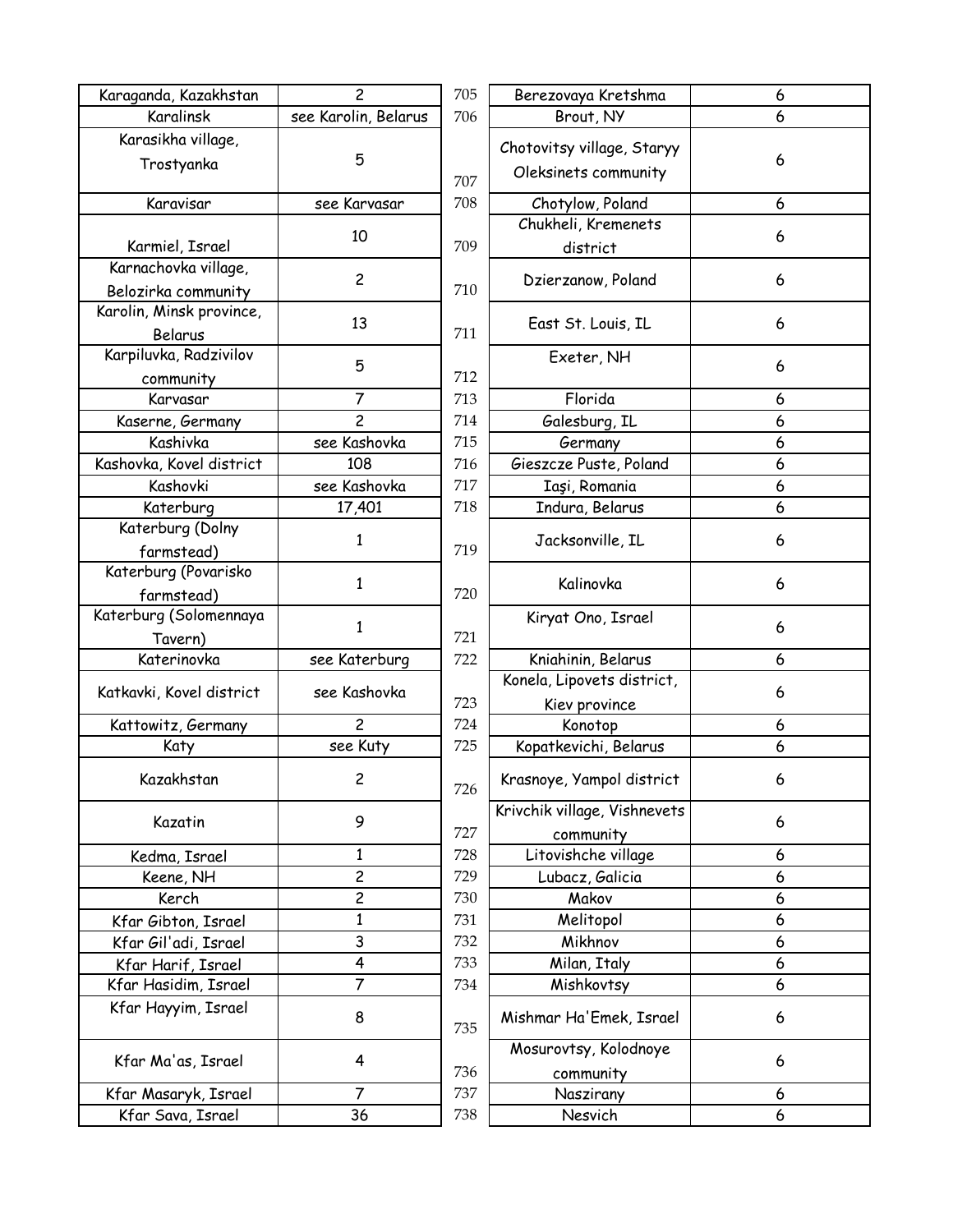| Kfar Silver, Israel         | 1                                 | 739 | Neu-Ulm, Germany           | 6 |
|-----------------------------|-----------------------------------|-----|----------------------------|---|
| Kfar Sirkin, Israel         | 3                                 | 740 | Novozybkov, Russia         | 6 |
| Kfar Vitkin, Israel         | 4                                 | 741 | Orkhov, Belarus            | 6 |
| Kfar Yehoshua, Israel       | $\overline{c}$                    | 742 | Osage, IA                  | 6 |
| Khadarokov, Skvira district | see Khodorkov, Skvira<br>district | 743 | Oshmyany, Belarus          | 6 |
| Kharkov                     | 24                                | 744 | Osniki                     | 6 |
| Kharshchevatvo, Gaysin      |                                   |     |                            |   |
| district                    | see Khoroshovtsy                  | 745 | Ozorkow, Poland            | 6 |
| Khashchevata                | 8                                 | 746 | Perth Amboy, NJ            | 6 |
| Kherson                     | 10                                | 747 | Pinczow, Poland            | 6 |
|                             |                                   |     | Podlipki, Radzivilov       |   |
| Kherson province            | 4                                 | 748 | community                  | 6 |
| Khmelnik                    | 26                                | 749 | Pogoreltsy                 | 6 |
| Khmelnytskyy                | see Proskurov                     | 750 | Radoshevka village         | 6 |
| Khodaki                     | 11                                | 751 | Radovichi                  | 6 |
|                             |                                   |     | Ramat Tsvi, Israel         |   |
| Khodorkov, Skvira district  | 22                                | 752 |                            | 6 |
| Khodorov, Galicia           | 3                                 | 753 | Roswadow, Galicia          | 6 |
| Khodosovka village          | $\overline{3}$                    | 754 | Rozdol, Galicia            | 6 |
|                             |                                   |     | Rybcha, Katerburg          |   |
| Khodovitsa                  | 7                                 | 755 | community                  | 6 |
| Khodz, Russia               | $\mathbf{1}$                      | 756 | Sanevtsy                   | 6 |
| Khomsk, Kobrin district,    |                                   |     |                            |   |
| Belarus                     | 19                                | 757 | Serednya                   | 6 |
| Khoroshovtsy, Gaysin        |                                   |     |                            |   |
| district                    | $\overline{c}$                    | 758 | Shepetyn, Dubno district   | 6 |
|                             |                                   |     | Shereshevo, Pruzhany       |   |
| Khotin, Bessarabia          | 3                                 |     | district, Grodno province, | 6 |
|                             |                                   | 759 | Belarus                    |   |
| Khotin, Volhynia            | 22                                | 760 | Shumbar                    | 6 |
| Khotyn                      | see Khotin, Volhynia              | 761 | Siemiatycze, Poland        | 6 |
| Khutor Utyskakh             | 3                                 | 762 | Siemnice, Galicia          | 6 |
| Kibay, Russia               | 3                                 | 763 | Sobiecin, Poland           | 6 |
| Kibbutz Afek, Israel        | see Afek, Israel                  | 764 | Springfield, IL            | 6 |
| Kibbutz Ashdot Yakov,       | see Ashdot Yakov,                 |     |                            |   |
| Israel                      | Israel                            | 765 | Stanislau, Galicia         | 6 |
| Kibbutz Ayalon, Israel      | see Ayalon, Israel                | 766 | Stolin, Belarus            | 6 |
| Kibbutz Beit Nir, Israel    | see Beit Nir, Israel              | 767 | Stoughton, MA              | 6 |
| Kibbutz Dafna, Israel       | see Dafna, Israel                 | 768 | Tarnow, Galicia            | 6 |
|                             |                                   |     | Tomaszow Mazowieckie,      |   |
| Kibbutz Ein Harod, Israel   | see Ein Harod, Israel             | 769 | Poland                     | 6 |
| Kibbutz Einat, Israel       | see Einat, Israel                 | 770 | Tse'elim, Israel           | 6 |
| Kibbutz Gevat, Israel       | see Gevat, Israel                 | 771 | Vilkovtsy village          | 6 |
| Kibbutz Gevim, Israel       | see Gevim, Israel                 | 772 | Wilkes Barre, PA           | 6 |
| Kibbutz Ginosar, Israel     | see Ginosar, Israel               | 773 | Yaroslavichi               | 6 |
| Kibbutz Glil Yam, Israel    | see Glil Yam, Israel              | 774 | Zaluzhye                   | 6 |
| Kibbutz Kabri, Israel       | see Kabri, Israel                 | 775 | Zborow, Galicia            | 6 |
| Kibbutz Kinneret, Israel    | 15                                | 776 | Zhmerinka                  | 6 |
|                             |                                   |     |                            |   |

| 1                               | 739 | Neu-Ulm, Germany                  | 6 |
|---------------------------------|-----|-----------------------------------|---|
| 3                               | 740 | Novozybkov, Russia                | 6 |
| 4                               | 741 | Orkhov, Belarus                   | 6 |
| $\overline{c}$                  | 742 | Osage, IA                         | 6 |
| e Khodorkov, Skvira<br>district | 743 | Oshmyany, Belarus                 | 6 |
| 24                              | 744 | Osniki                            | 6 |
| see Khoroshovtsy                | 745 | Ozorkow, Poland                   | 6 |
| 8                               | 746 | Perth Amboy, NJ                   | 6 |
| 10                              | 747 | Pinczow, Poland                   | 6 |
| 4                               | 748 | Podlipki, Radzivilov<br>community | 6 |
| 26                              | 749 | Pogoreltsy                        | 6 |
| see Proskurov                   | 750 | Radoshevka village                | 6 |
| 11                              | 751 | Radovichi                         | 6 |
| 22                              | 752 | Ramat Tsvi, Israel                | 6 |
| 3                               | 753 | Roswadow, Galicia                 | 6 |
| 3                               | 754 | Rozdol, Galicia                   | 6 |
|                                 |     | Rybcha, Katerburg                 |   |
| 7                               | 755 | community                         | 6 |
| 1                               | 756 | Sanevtsy                          | 6 |
|                                 |     |                                   |   |
| 19                              | 757 | Serednya                          | 6 |
| $\overline{c}$                  | 758 | Shepetyn, Dubno district          | 6 |
|                                 |     | Shereshevo, Pruzhany              |   |
| 3                               |     | district, Grodno province,        | 6 |
|                                 | 759 | Belarus                           |   |
| 22                              | 760 | Shumbar                           | 6 |
| ee Khotin, Volhynia             | 761 | Siemiatycze, Poland               | 6 |
| 3                               | 762 | Siemnice, Galicia                 | 6 |
| 3                               | 763 | Sobiecin, Poland                  | 6 |
| see Afek, Israel                | 764 | Springfield, IL                   | 6 |
| see Ashdot Yakov,               |     | Stanislau, Galicia                | 6 |
| Israel                          | 765 |                                   |   |
| see Ayalon, Israel              | 766 | Stolin, Belarus                   | 6 |
| ee Beit Nir, Israel             | 767 | Stoughton, MA                     | 6 |
| see Dafna, Israel               | 768 | Tarnow, Galicia                   | 6 |
| e Ein Harod, Israel:            | 769 | Tomaszow Mazowieckie,<br>Poland   | 6 |
| see Einat, Israel               | 770 | Tse'elim, Israel                  | 6 |
| see Gevat, Israel               | 771 | Vilkovtsy village                 | 6 |
| see Gevim, Israel               | 772 | Wilkes Barre, PA                  | 6 |
| see Ginosar, Israel             | 773 | Yaroslavichi                      | 6 |
| ee Glil Yam, Israel             | 774 | Zaluzhye                          | 6 |
| see Kabri, Israel               | 775 | Zborow, Galicia                   | 6 |
| 15                              | 776 | Zhmerinka                         | 6 |
|                                 |     |                                   |   |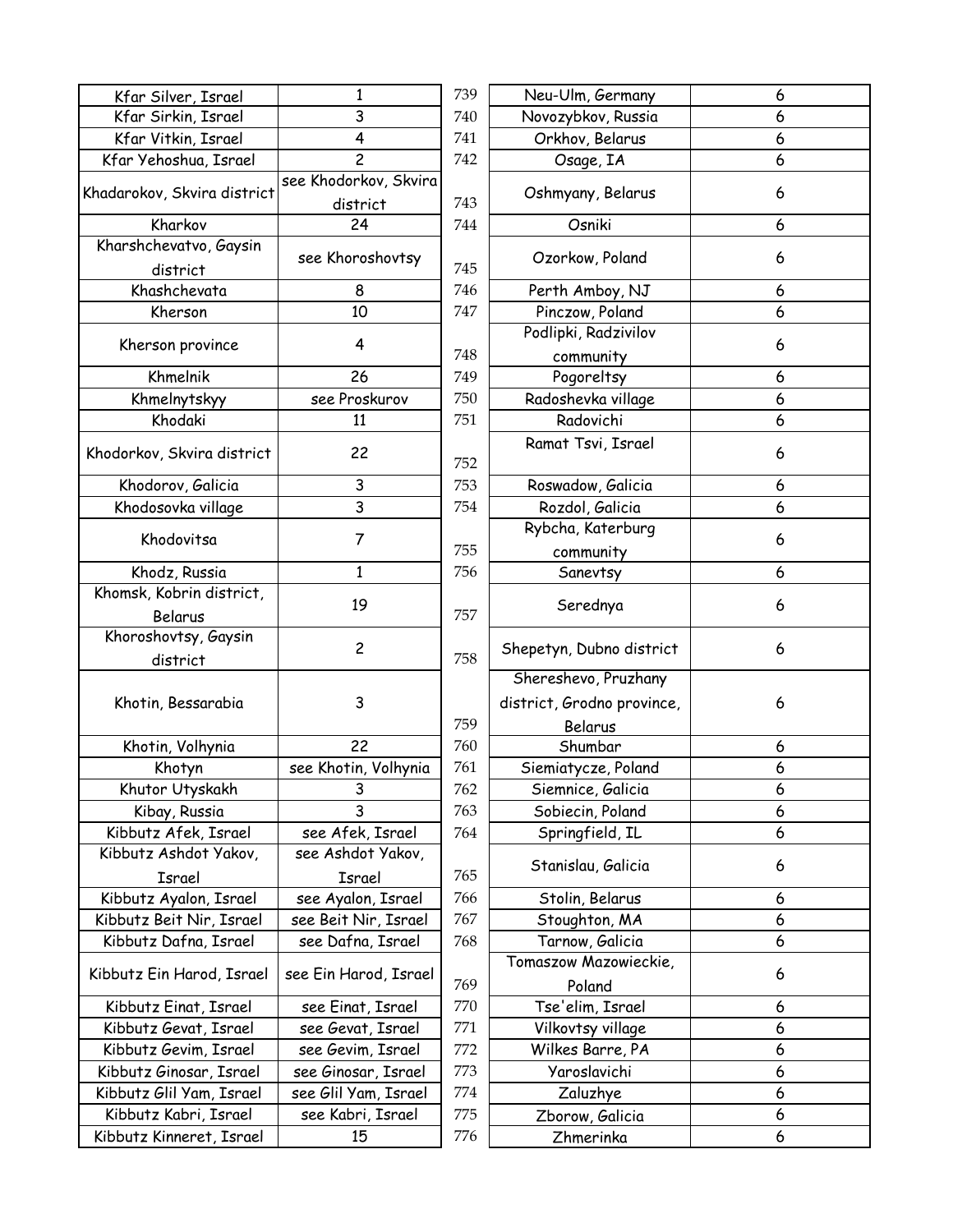|                                        |                      |     | Zhukovtse, Vyshgorodok                                 |
|----------------------------------------|----------------------|-----|--------------------------------------------------------|
| Kibbutz Ma'anit, Israel                | see Ma'anit, Israel  | 777 | community                                              |
| Kibbutz Mishmar David,                 | see Mishmar David,   |     |                                                        |
| <b>Israel</b>                          | Israel               | 778 | Ananyev                                                |
| Kibbutz Na'an, Israel                  | see Na'an, Israel    | 779 | Beit Hashita, Israel                                   |
| Kibbutz Plugat Hayam,<br><b>Israel</b> | see Afek, Israel     | 780 | Beit She'arim, Israel                                  |
| Kibbutz Sarid, Israel                  | see Sarid, Israel    | 781 | Belz, Galicia                                          |
| Kibbutz Sdot Yam, Israel               | see Sdot Yam, Israel | 782 | Berezhanka village,<br>Vyshgorodok community           |
| Kibbutz Shamir, Israel                 | see Shamir, Israel   | 783 | Borszczow, Galicia                                     |
| Kibbutz Tel Yosef, Israel              | see Tel Yosef        | 784 | Botosani, Bessarabia                                   |
| Kibbutz Tse'elim, Israel               | see Tse'elim         | 785 | California, USA                                        |
| Kibbutz Yad Mordekhay,                 |                      |     | Chabany, Konstantinov                                  |
| Israel                                 | see Yad Mordekhay    | 786 | district                                               |
|                                        |                      |     | Chaychintsi, Kolodnoye                                 |
| Kibbutz Yagur, Israel                  | see Yagur, Israel    | 787 | community                                              |
| Kielce, Poland                         | 8                    | 788 | Chemerovtsy                                            |
| Kiev                                   | 75                   | 789 | Dashev                                                 |
| Kiev province                          | 29                   | 790 | Degania, Israel                                        |
|                                        |                      |     | Dzvinyacha, Vishnevets                                 |
| Kilikiev                               | 406                  | 791 | community                                              |
| Kilikiev, Ostrog district              | see Kilikiev         | 792 | Even Yehuda, Israel                                    |
| Kilikiev, Vladimir-Volynskiy           | see Kilikiev         |     | Fremelya, Kamenets                                     |
| district                               |                      | 793 | Podolskiy district                                     |
| Kilikiv, Ostrog district               | see Kilikiev         | 794 | Givat Hen, Israel                                      |
| Kinachowce                             | see Kinakhivtsi      | 795 | Glowno settlement, Poland                              |
| Kinakhivtsi                            | 3                    | 796 | Gorodets, Kobrin district,<br>Grodno province, Belarus |
| Kinski, Radom province,<br>Poland      | see Końskie          | 797 | Grabova village                                        |
| Kiron, Israel                          | 4                    | 798 | Guta Moshkovka village                                 |
| Kiryat Amal, Israel                    | 8                    | 799 | Holiki, Poland                                         |
| Kiryat Anavim, Israel                  | 1                    | 800 | Karasikha village,                                     |
| Kiryat Ata, Israel                     | 26                   | 801 | Trostyanka<br>Karpiluvka, Radzivilov                   |
|                                        | 28                   | 802 | community<br>Kolosova                                  |
| Kiryat Bialik, Israel                  |                      |     | Komarovka, Pochayev                                    |
| Kiryat Bialystok, Israel               | $\mathbf{1}$         | 803 |                                                        |
|                                        |                      |     | community<br>Komnatka, Berezhtsy                       |
| Kiryat Gat, Israel                     | 7                    | 804 |                                                        |
| Kiryat Hayyim, Israel                  | 113                  | 805 | community<br>Kozachki                                  |
| Kiryat Moshe, Israel                   |                      |     | Krasnopol, Mogilev                                     |
|                                        | $\mathbf{1}$         | 806 |                                                        |
|                                        |                      |     | province, Belarus                                      |

|                    |     | Zhukovtse, Vyshgorodok                    |   |
|--------------------|-----|-------------------------------------------|---|
| ee Ma'anit, Israel | 777 | community                                 | 6 |
| ze Mishmar David,  |     |                                           |   |
| Israel             | 778 | Ananyev                                   | 5 |
| see Na'an, Israel  | 779 | Beit Hashita, Israel                      | 5 |
| see Afek, Israel   | 780 | Beit She'arim, Israel                     | 5 |
| see Sarid, Israel  | 781 | Belz, Galicia                             | 5 |
| e Sdot Yam, Israel |     | Berezhanka village,                       | 5 |
|                    | 782 | Vyshgorodok community                     |   |
| ee Shamir, Israel  | 783 | Borszczow, Galicia                        | 5 |
| see Tel Yosef      | 784 | Botosani, Bessarabia                      | 5 |
| see Tse'elim       | 785 | California, USA                           | 5 |
|                    |     | Chabany, Konstantinov                     |   |
| ze Yad Mordekhay   | 786 | district                                  | 5 |
|                    |     | Chaychintsi, Kolodnoye                    |   |
| see Yagur, Israel  | 787 | community                                 | 5 |
| 8                  | 788 | Chemerovtsy                               | 5 |
| 75                 | 789 | Dashev                                    | 5 |
| 29                 | 790 | Degania, Israel                           | 5 |
|                    |     | Dzvinyacha, Vishnevets                    |   |
| 406                | 791 |                                           | 5 |
| see Kilikiev       | 792 | community                                 | 5 |
|                    |     | Even Yehuda, Israel<br>Fremelya, Kamenets |   |
| see Kilikiev       | 793 |                                           | 5 |
| see Kilikiev       |     | Podolskiy district                        | 5 |
|                    | 794 | Givat Hen, Israel                         |   |
| see Kinakhivtsi    | 795 | Glowno settlement, Poland                 | 5 |
|                    |     | Gorodets, Kobrin district,                |   |
| 3                  |     | Grodno province, Belarus                  | 5 |
|                    | 796 |                                           |   |
| see Końskie        | 797 | Grabova village                           | 5 |
| 4                  | 798 | Guta Moshkovka village                    | 5 |
| 8                  | 799 | Holiki, Poland                            | 5 |
|                    |     | Karasikha village,                        |   |
| $\mathbf{1}$       | 800 | Trostyanka                                | 5 |
|                    |     | Karpiluvka, Radzivilov                    |   |
| 26                 | 801 | community                                 | 5 |
| 28                 | 802 | Kolosova                                  | 5 |
|                    |     | Komarovka, Pochayev                       |   |
| $\mathbf{1}$       | 803 | community                                 | 5 |
|                    |     | Komnatka, Berezhtsy                       |   |
| 7                  | 804 |                                           | 5 |
| 113                | 805 | community<br>Kozachki                     | 5 |
|                    |     | Krasnopol, Mogilev                        |   |
| $\mathbf{1}$       |     |                                           | 5 |
|                    | 806 | province, Belarus                         |   |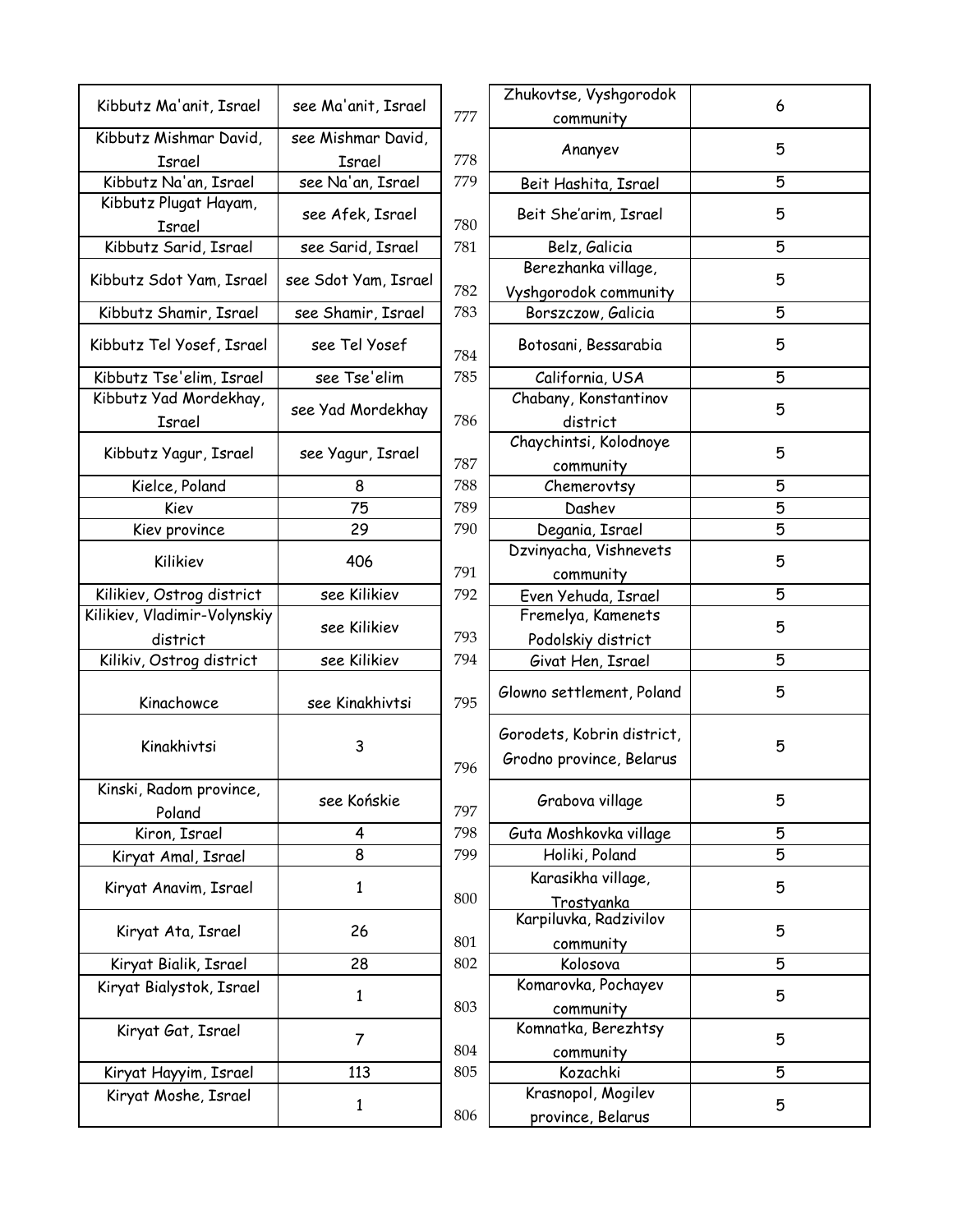| Kiryat Motskin, Israel       | 50                    | 807 | Krolevets                      | 5              |
|------------------------------|-----------------------|-----|--------------------------------|----------------|
| Kiryat Ono, Israel           | 6                     | 808 | Leipzig, Germany               | 5              |
| Kiryat Shmona, Israel        | 1                     | 809 | Lipovets                       | 5              |
| Kiryat Tivon, Israel         | 9                     | 810 | Losyatyn                       | $\overline{5}$ |
| Kiryat Yam, Israel           | 15                    | 811 | Lubny                          | $\overline{5}$ |
| Kiselin                      | 17                    | 812 | Luginy                         | $\overline{5}$ |
|                              |                       |     | Malyye Kuskovtsy, Lanovtsy     |                |
| Kishinev, Bessarabia         | 39                    | 813 | community                      | 5              |
| Kivertsy                     | 3                     |     | Matveyevtsy, Katerburg         | 5              |
|                              |                       | 814 | community                      |                |
| Kletsk, Slutsk district,     | 9                     |     | Mikhaylovka, Radzivilov        | 5              |
| Minsk province, Belarus      |                       | 815 | community                      |                |
| Klevan                       | 240                   | 816 | Mikolajow, Galicia             | 5              |
| Kniahinin, Belarus           | 6                     | 817 | Minkovtsy                      | 5              |
| Kobe, Japan                  | 4                     | 818 | Mittenwald, Germany            | 5              |
| Kobrin, Belarus              | 18                    | 819 | Molotkuv village               | $\overline{5}$ |
| Kobylanka, Gorlice district, |                       |     |                                |                |
| Poland                       | $\overline{c}$        | 820 | Monasterzyska, Galicia         | 5              |
| Kodnya                       | 4                     | 821 | Napaduvka village              | 5              |
| Kolberg, Germany             | 1                     | 822 | Olesko, Galicia                | 5              |
| Kolbuszowa, Galicia          | 1                     | 823 | Orochow, Poland                | $\overline{5}$ |
|                              |                       |     | Orsha, Mogilev province,       |                |
| Kolets                       | $\overline{c}$        | 824 | Belarus                        | 5              |
|                              |                       |     | Otiski village, Shumsk         |                |
| Kolki                        | 117                   | 825 |                                | 5              |
|                              | see Kolki, Ostrog     |     | community<br>Overland Park, KS |                |
| Kolki, Dubno district        | district              | 826 |                                | 5              |
| Kolki, Lutsk district        | 8                     | 827 | Posen, Poland                  |                |
| Kolki, Ostrog district       | $\overline{7}$        | 828 | Prague, Czechoslovakia         | 5<br>5         |
| Koloba                       | see Goloby            | 829 | Pregradnoye, Russia            | $\overline{5}$ |
|                              |                       |     |                                |                |
| Kolodno                      | 128                   | 830 | Simferopol                     | $\overline{5}$ |
| Kolodno-Sielisko             | see Kolodno           | 831 | Sokol                          | 5              |
| Kolodnoye                    | see Kolodno           | 832 | Stanislawow, Poland            | 5              |
|                              | see Bolizuby,         |     |                                |                |
|                              | Chaychintsy, Gnidava, |     |                                |                |
|                              |                       |     |                                |                |
|                              | Mosurovtse,           |     |                                |                |
| Kolodnoye community          | Oleshkowtsy           |     | Staraya Huta village,          | 5              |
|                              | (Oleszkowce),         |     | Kremenets district             |                |
|                              | Rakovets, Shimkovtsy, |     |                                |                |
|                              | and Zarud'ye          |     |                                |                |
|                              | (Zarudzie)            |     |                                |                |
|                              |                       | 833 |                                |                |
| Kolomyja, Galicia            | 9                     | 834 | Strzyzow, Galicia              | 5              |
| Kolomyya                     | see Kolomyja, Galicia |     | Suwalki, Poland                | 5              |
|                              |                       | 835 |                                |                |
| Kolosova                     | 5                     | 836 | Ternovka                       | 5              |
| Kolozsvar, Hungary           | 1                     | 837 | Tiv'on, Israel                 | 5              |

| 807 | Krolevets                            | 5              |
|-----|--------------------------------------|----------------|
| 808 | Leipzig, Germany                     | 5              |
| 809 | Lipovets                             | 5              |
| 810 | Losyatyn                             | 5              |
| 811 | Lubny                                | $\overline{5}$ |
| 812 | Luginy                               | 5              |
|     | Malyye Kuskovtsy, Lanovtsy           | 5              |
| 813 | community                            |                |
| 814 | Matveyevtsy, Katerburg               | 5              |
|     | community<br>Mikhaylovka, Radzivilov | 5              |
| 815 | community                            |                |
| 816 | Mikolajow, Galicia                   | 5              |
| 817 | Minkovtsy                            | 5              |
| 818 | Mittenwald, Germany                  | 5              |
| 819 | Molotkuv village                     | 5              |
| 820 | Monasterzyska, Galicia               | 5              |
| 821 | Napaduvka village                    | 5              |
| 822 | Olesko, Galicia                      | 5              |
| 823 | Orochow, Poland                      | 5              |
|     | Orsha, Mogilev province,             |                |
| 824 | Belarus                              | 5              |
|     | Otiski village, Shumsk               |                |
| 825 | community                            | 5              |
|     | Overland Park, KS                    |                |
| 826 |                                      | 5              |
| 827 | Posen, Poland                        | 5              |
| 828 | Prague, Czechoslovakia               | 5              |
| 829 | Pregradnoye, Russia                  | 5              |
| 830 | Simferopol                           | 5              |
| 831 | Sokol                                | 5              |
| 832 | Stanislawow, Poland                  | 5              |
|     |                                      |                |
|     | Staraya Huta village,                | 5              |
|     | Kremenets district                   |                |
| 833 |                                      |                |
| 834 | Strzyzow, Galicia                    | 5              |
| 835 | Suwalki, Poland                      | 5              |
| 836 | Ternovka                             | 5              |
| 837 | Tiv'on, Israel                       | 5              |
|     |                                      |                |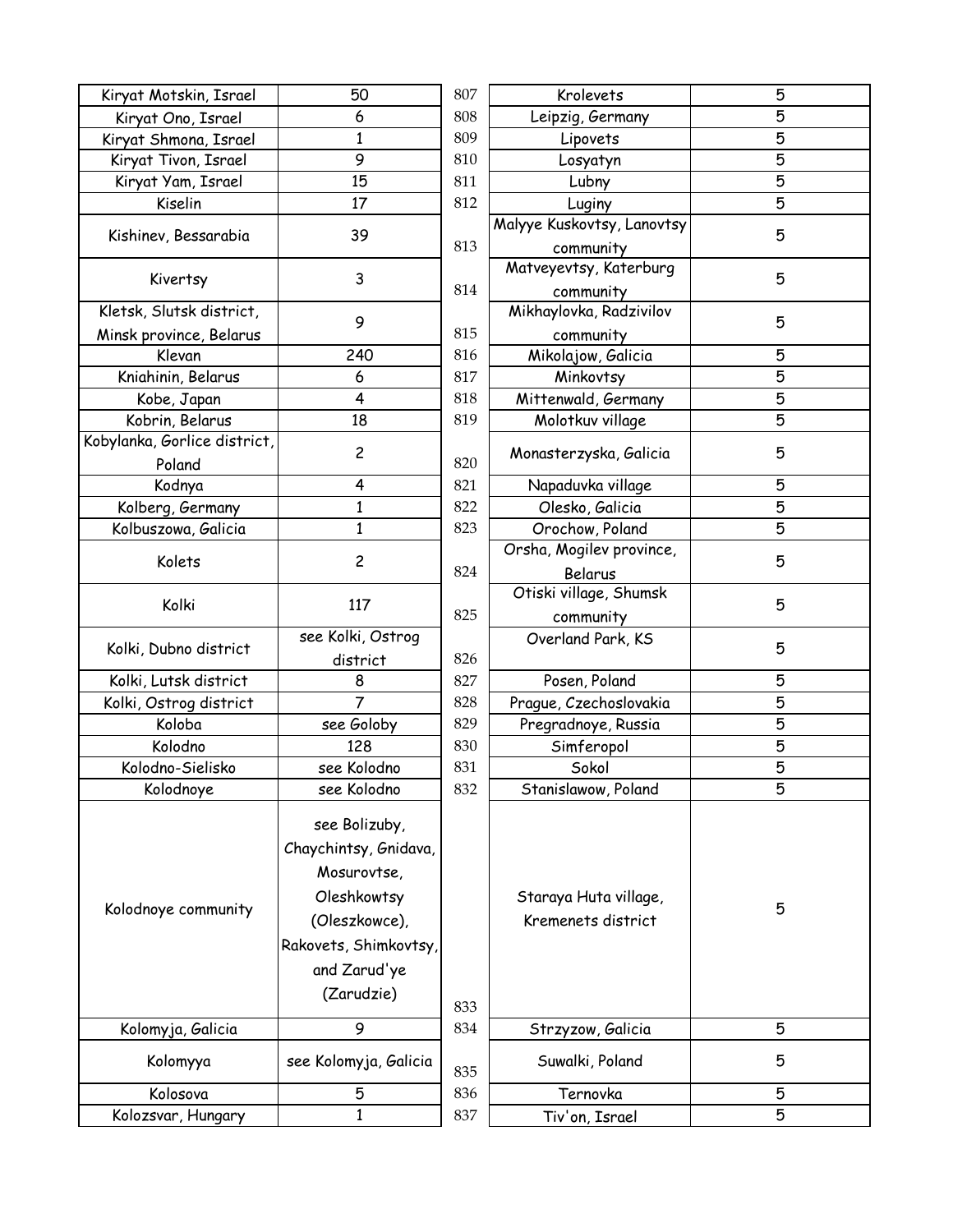|                            | see Kulchin,          |     |                             |                |
|----------------------------|-----------------------|-----|-----------------------------|----------------|
| Koltshin                   | Starokonstantinov     |     | Torske village              | 5              |
|                            | district              | 838 |                             |                |
| Komarin                    |                       |     | Voronovitsa, Bratslav       |                |
|                            | 4                     | 839 | district                    | 5              |
| Komarno, Galicia           | 3                     | 840 | Voronovtsy village          | 5              |
| Komarom, Hungary           | 3                     | 841 | Wels, Austria               | $\overline{5}$ |
|                            |                       |     | Wisnice settlement,         |                |
| Komarovka, Pochayev        | 5                     |     | Wlodawa district, Siedlce   | 5              |
| community                  |                       | 842 | province, Poland            |                |
| Komnatka, Berezhtsy        | 5                     |     |                             | 5              |
| community                  |                       | 843 | Wojtyczki, Poland           |                |
| Konela, Lipovets district, |                       |     |                             | 5              |
| Kiev province              | 6                     | 844 | Yasnogorodka, Kiev district |                |
| Konigsberg, Germany        | 3                     | 845 | Zarudye village             | 5              |
| Konotop                    | 6                     |     | Zdunska Wola, Kalisz        | 5              |
|                            |                       | 846 | district, Poland            |                |
| Końskie, Radom province,   | 3                     |     | New York, NY                | 4              |
| Poland                     |                       | 847 |                             |                |
|                            | see Konstantinovka    |     |                             |                |
| Konstantin                 | and                   |     | Afikim, Israel              | 4              |
|                            | Starokonstantinov     | 848 |                             |                |
| Konstantin Yashan          | see Starokonstantinov | 849 | Ariel, Israel               | 4              |
| Konstantinopol             | 9                     | 850 | Bacău (Bakoy), Romania      | 4              |
|                            | see Konstantinovka    |     |                             |                |
| Konstantinov               | and                   |     | Bad Salzschlirf, Germany    | 4              |
|                            | Starokonstantinov     | 851 |                             |                |
|                            |                       |     | Bashuki, Staryy Oleksinets  |                |
| Konstantinovka             | 38                    | 852 | community                   | 4              |
| Konstantyn, Poland         | 4                     | 853 | Batavia, NY                 | 4              |
| Konstyantynovka            | see Konstantinovka    | 854 | Baymaki                     | 4              |
| Kopan or Kupyn             | 1                     | 855 | Beit Dagan, Israel          | 4              |
| Kopan village, Dubno       |                       |     |                             |                |
| district                   | 3                     | 856 | Belgium                     | 4              |
| Kopatkevichi, Belarus      | 6                     | 857 | Belopolye                   | 4              |
| Kopyczynce, Galicia        | $\mathbf{1}$          | 858 | Berezan                     | 4              |
| Korchunek                  | 3                     | 859 | Binyamina, Israel           | 4              |
|                            |                       |     | Bobr, Mogilev province,     |                |
| Kordyshev village          | 26                    | 860 | Belarus                     | 4              |
| Korelichi, Belarus         | 4                     | 861 | Brailov, Vinnitsa district  | 4              |
| Korets                     | 284                   | 862 | Bratslav                    | 4              |
|                            |                       |     |                             |                |
|                            | see Kornachevka       |     |                             |                |
| Kornachëvka                | village, Vyshgorodok  |     | Cambridge, MA               | 4              |
|                            | community             | 863 |                             |                |
| Kornachevka village,       |                       |     |                             |                |
| Vyshgorodok community      | 15                    | 864 | Caucasus                    | 4              |
|                            |                       |     |                             |                |

| (ulchin,                |     |                             |   |
|-------------------------|-----|-----------------------------|---|
| nstantinov              |     | Torske village              | 5 |
| trict                   | 838 |                             |   |
| $\overline{4}$          |     | Voronovitsa, Bratslav       | 5 |
|                         | 839 | district                    |   |
| $\overline{\mathbf{3}}$ | 840 | Voronovtsy village          | 5 |
| $\overline{3}$          | 841 | Wels, Austria               | 5 |
|                         |     | Wisnice settlement,         |   |
| 5                       |     | Wlodawa district, Siedlce   | 5 |
|                         | 842 | province, Poland            |   |
| 5                       | 843 | Wojtyczki, Poland           | 5 |
| 6                       | 844 | Yasnogorodka, Kiev district | 5 |
| $\mathbf{3}$            | 845 | Zarudye village             | 5 |
| 6                       |     | Zdunska Wola, Kalisz        | 5 |
|                         | 846 | district, Poland            |   |
| $\mathsf{3}$            | 847 | New York, NY                | 4 |
| tantinovka              |     |                             |   |
| ınd                     |     | Afikim, Israel              | 4 |
| <u>nstantinov</u>       | 848 |                             |   |
| konstantinov            | 849 | Ariel, Israel               | 4 |
| 9                       | 850 | Bacău (Bakoy), Romania      | 4 |
| tantinovka              |     |                             |   |
| ınd                     |     | Bad Salzschlirf, Germany    | 4 |
| <u>nstantinov</u>       | 851 |                             |   |
| 38                      |     | Bashuki, Staryy Oleksinets  | 4 |
|                         | 852 | community                   |   |
| $\overline{4}$          | 853 | Batavia, NY                 | 4 |
| tantinovka              | 854 | Baymaki                     | 4 |
| 1                       | 855 | Beit Dagan, Israel          | 4 |
| 3                       | 856 | Belgium                     | 4 |
| 6                       | 857 | Belopolye                   | 4 |
| $\mathbf{1}$            | 858 | Berezan                     | 4 |
| $\overline{3}$          | 859 | Binyamina, Israel           | 4 |
|                         |     | Bobr, Mogilev province,     |   |
| 26                      | 860 | Belarus                     | 4 |
| $\overline{4}$          | 861 | Brailov, Vinnitsa district  | 4 |
| $\overline{.84}$        | 862 | Bratslav                    | 4 |
| nachevka                |     |                             |   |
| yshgorodok              |     | Cambridge, MA               | 4 |
| munity                  |     |                             |   |
|                         | 863 |                             |   |
| 15                      | 864 | Caucasus                    | 4 |
|                         |     |                             |   |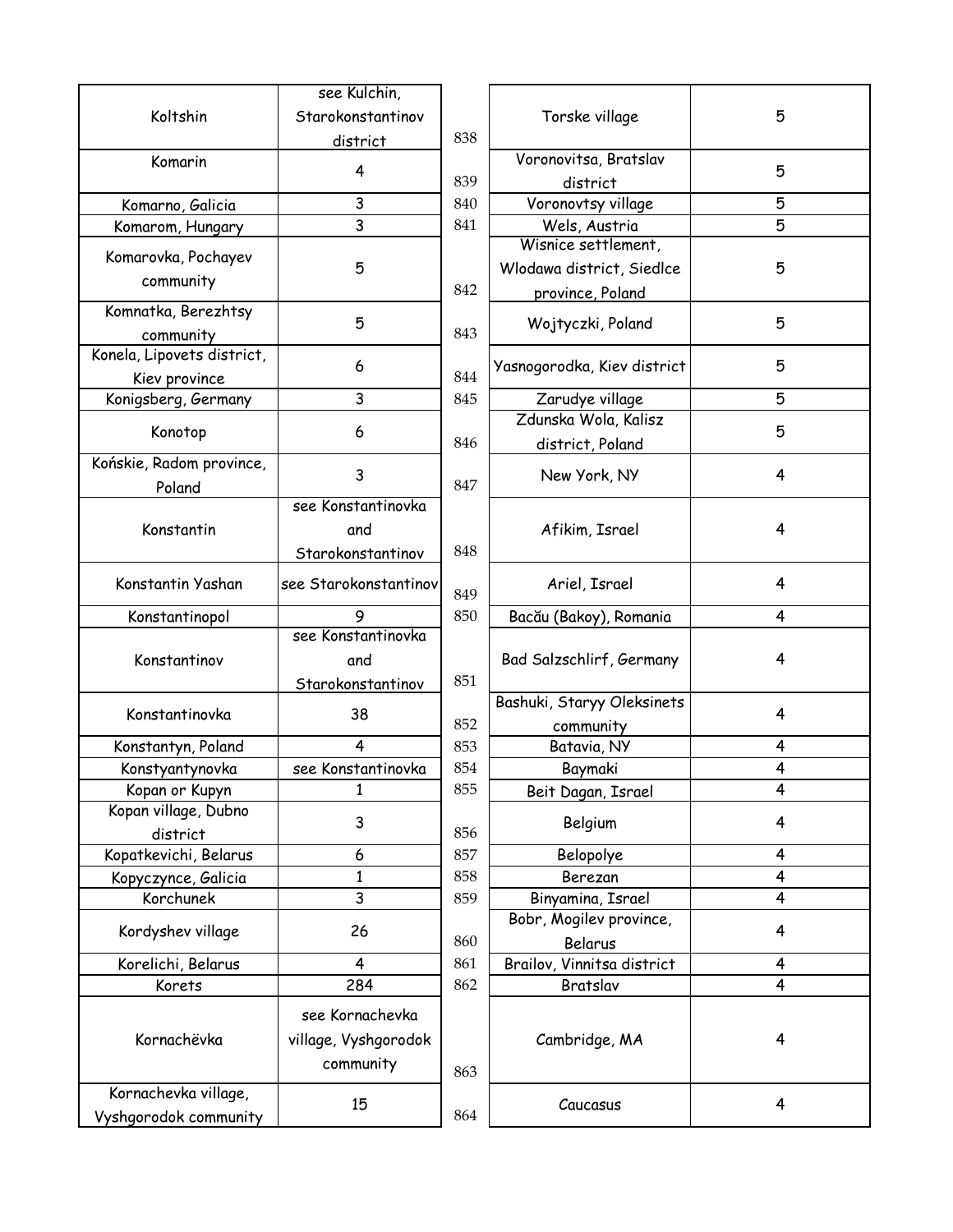|                           | see Kornachevka      |     |                           |   |
|---------------------------|----------------------|-----|---------------------------|---|
| Kornaczówka               | village, Vyshgorodok |     | Chelyabinsk, Russia       | 4 |
|                           | community            | 865 |                           |   |
| Kornitsa                  | 194                  | 866 | Cordoba, Argentina        | 4 |
| Korolowka, Galicia        | 2                    | 867 | Dafna, Israel             | 4 |
| Korostishev               | 10                   | 868 | David-Gorodok, Belarus    | 4 |
|                           | see Korzhkovtsy,     |     |                           |   |
| Korshkowce                | Vyshgorodok          |     | East Orange, NJ           | 4 |
|                           | community            | 869 |                           |   |
| Korshuk                   | $\overline{c}$       | 870 | Ebelsberg, Austria        | 4 |
| Korsun                    | $\overline{c}$       | 871 | Eilon, Israel             | 4 |
| Korvasar                  | see Karvasar         | 872 | Evron, Israel             | 4 |
| Korytnitsa                | 1                    | 873 | Galats                    | 4 |
| Korzhkovtsy, Vyshgorodok  | 9                    |     |                           | 4 |
| community                 |                      | 874 | Givat Hayyim, Israel      |   |
| Koshevata                 | 1                    | 875 | Givat Shmuel, Israel      | 4 |
|                           | see Korzhkovtsy,     |     |                           |   |
| Koshkowce                 | Vyshgorodok          |     | Gliniany, Galicia         | 4 |
|                           | community            | 876 |                           |   |
|                           | see Konstantinovka   |     |                           |   |
| Kosnitiv                  | and                  |     | Gorlice, Galicia          | 4 |
|                           | Starokonstantinov    | 877 |                           |   |
| Kosogorka                 | see Frampol          | 878 | Gornostaypol              | 4 |
| Kosow, Galicia            | 14                   | 879 | Grand Rapids, WI          | 4 |
| Kossovo, Slonim district, |                      |     |                           |   |
| Belarus                   | 10                   | 880 | Grinki                    | 4 |
|                           | see Konstantinovka   |     |                           |   |
| Kostantinova              | and                  |     | Grodek, Belarus           | 4 |
|                           | Starokonstantinov    | 881 |                           |   |
|                           | 28                   |     | Gutsisko village, Kunev   | 4 |
| Kostopol                  |                      | 882 | community                 |   |
| Koszkowce, Vyshgorodok    | see Korzhkovtsy,     |     |                           |   |
|                           | Vyshgorodok          |     | Hudson, MA                | 4 |
| community                 | community            | 883 |                           |   |
| Kotiachin, Shumsk         | 4                    |     | Huszt, Hungary            | 4 |
| community                 |                      | 884 |                           |   |
| Kotyuzhiny village,       |                      |     |                           |   |
| Vishnevets district       | 14                   | 885 | Hyde Park, MA             | 4 |
| Kovalskiye                | $\mathbf{1}$         | 886 | Istanbul, Turkey          | 4 |
| Kovel                     | 149                  | 887 | Izmail, Bessarabia        | 4 |
| Kovel district            | $\overline{c}$       | 888 | Kamenets-Litovsk, Belarus | 4 |
| Kovla                     | see Kovel            | 889 | Kfar Harif, Israel        | 4 |
| Kovle                     | see Kovel            | 890 | Kfar Ma'as, Israel        | 4 |
| Kovli                     | see Kovel            | 891 | Kfar Vitkin, Israel       | 4 |
| Kovlya                    | see Kovel            | 892 | Kherson province          | 4 |
| Kovno, Lithuania          | 7                    | 893 | Kiron, Israel             | 4 |
|                           |                      |     |                           |   |

| nachevka          |     |                           |   |
|-------------------|-----|---------------------------|---|
| yshgorodok        |     | Chelyabinsk, Russia       | 4 |
| munity            |     |                           |   |
|                   | 865 |                           |   |
| 94                | 866 | Cordoba, Argentina        | 4 |
| $\overline{2}$    | 867 | Dafna, Israel             | 4 |
| 10                | 868 | David-Gorodok, Belarus    | 4 |
| zhkovtsy,         |     |                           |   |
| gorodok           |     | East Orange, NJ           | 4 |
|                   | 869 |                           |   |
| munity<br>2       | 870 | Ebelsberg, Austria        | 4 |
| $\overline{2}$    | 871 | Eilon, Israel             | 4 |
| arvasar           | 872 | Evron, Israel             | 4 |
| $\overline{1}$    | 873 | Galats                    | 4 |
| 9                 |     |                           | 4 |
|                   | 874 | Givat Hayyim, Israel      |   |
| $\mathbf{1}$      | 875 | Givat Shmuel, Israel      | 4 |
| zhkovtsy,         |     |                           |   |
| gorodok           |     | Gliniany, Galicia         | 4 |
| <u>munity</u>     | 876 |                           |   |
| tantinovka        |     |                           |   |
| ınd               |     | Gorlice, Galicia          | 4 |
| <u>nstantinov</u> | 877 |                           |   |
| `rampol           | 878 | Gornostaypol              | 4 |
| 14                | 879 | Grand Rapids, WI          | 4 |
| 10                | 880 | Grinki                    | 4 |
| tantinovka        |     |                           |   |
| ınd               |     | Grodek, Belarus           | 4 |
| <u>nstantinov</u> | 881 |                           |   |
|                   |     | Gutsisko village, Kunev   |   |
| 28                | 882 | community                 | 4 |
| zhkovtsy,         |     |                           |   |
| gorodok           |     | Hudson, MA                | 4 |
| munity            | 883 |                           |   |
|                   |     | Huszt, Hungary            |   |
| 4                 | 884 |                           | 4 |
| 14                |     | Hyde Park, MA             | 4 |
| $\mathbf{1}$      | 885 |                           | 4 |
| 49                | 886 | Istanbul, Turkey          | 4 |
|                   | 887 | Izmail, Bessarabia        |   |
| $\overline{c}$    | 888 | Kamenets-Litovsk, Belarus | 4 |
| Kovel             | 889 | Kfar Harif, Israel        | 4 |
| Kovel             | 890 | Kfar Ma'as, Israel        | 4 |
| Kovel             | 891 | Kfar Vitkin, Israel       | 4 |
| Kovel             | 892 | Kherson province          | 4 |
| 7                 | 893 | Kiron, Israel             | 4 |
|                   |     |                           |   |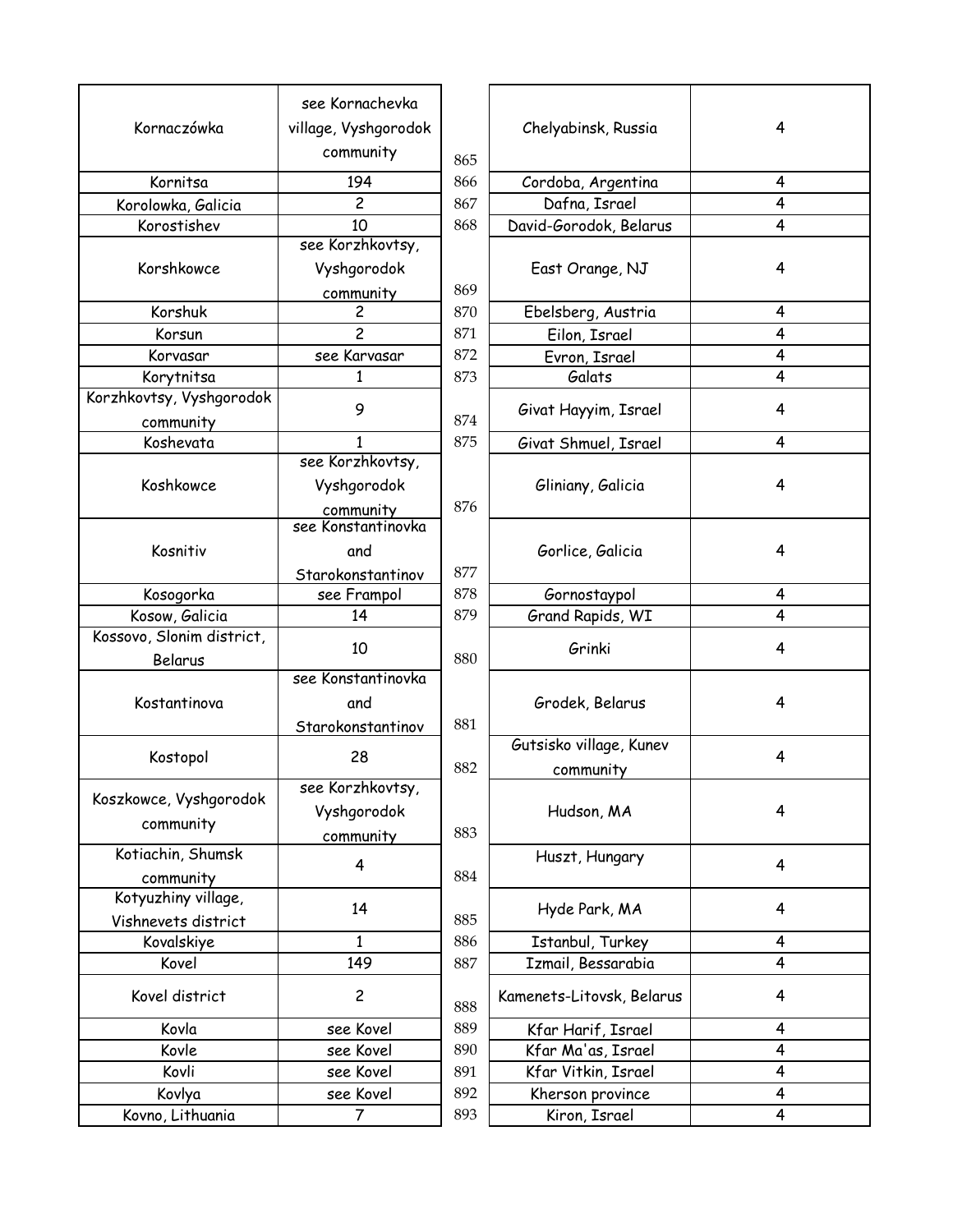| Kowalowce, Poland            | 3                       | 894 | Kobe, Japan              |
|------------------------------|-------------------------|-----|--------------------------|
| Kozachki                     | 5                       | 895 | Kodnya                   |
| Kozachuk village             | see Kozachki            | 896 | Komarin                  |
| Kozelets                     | 4                       | 897 | Konstantyn, Poland       |
| Koziatyn                     | see Kazatin             | 898 | Korelichi, Belarus       |
|                              | 1                       |     | Kotiachin, Shumsk        |
| Kozienice, Poland            |                         | 899 | community                |
| Kozin                        | 4,025                   | 900 | Kozelets                 |
| Kozlow, Galicia              | 4                       | 901 | Kozlow, Galicia          |
| Kozminek, Poland             | $\overline{\mathbf{c}}$ | 902 | Krichev, Belarus         |
| Kozy, Poland                 | $\mathbf{1}$            | 903 | Krishintsy               |
| Kraczew, Poland              | $\overline{c}$          | 904 | Krupy                    |
| Krakow, Poland               | 65                      | 905 | Krystynopol, Galicia     |
| Krasilov                     | 75                      | 906 | Kuna                     |
|                              |                         |     | Kutyski, Belozirka       |
| Krasna                       | $\mathbf{1}$            | 907 | community                |
| Krasnobrod, Poland           | 25                      | 908 | Leavenworth, KS          |
|                              |                         |     | Lisowola community, Rad  |
| Krasnodar, Russia            | 3                       | 909 | district, Poland         |
|                              |                         |     |                          |
| Krasnolaka                   | see Krasnoluka          | 910 | Litin                    |
| Krasnoluka village, Lanovtsy |                         |     |                          |
| community                    | 12                      | 911 | London, ON, Canada       |
| Krasnopol, Mogilev           |                         |     | Lyskovo, Volkovysk distr |
| province, Belarus            | 5                       | 912 | Belarus                  |
| Krasnopolka                  | 2                       | 913 | Maglod, Austria          |
| Krasnoselka                  | 3                       | 914 | Malin                    |
| Krasnostav                   | 39                      | 915 | Marxloh, Germany         |
| Krasnoye, Yampol district    | 6                       | 916 | Medin, Galicia           |
| Kremenchug                   | 18                      | 917 | Mele'a, Israel           |
| Kremenets                    | 144,651                 | 918 | Meriden, CT              |
| Kremenets district           | 106                     | 919 | Mesillot, Israel         |
| Krichev, Belarus             | 4                       | 920 | Miloczyn, Galicia        |
| Kridovna                     | 3                       | 921 | Mirow Nowy, Poland       |
| Krilits village              | see Kruholets           | 922 | Molotovskoye, Russia     |
| Krilovits                    | see Kurilovtsy          | 923 | Mozyr, Belarus           |
| Kripa, Rovno district        | see Krupa               | 924 | Nemirovka                |
| Kripe, Rovno district        | see Krupa               | 925 | Netherlands              |
| Krishintsy                   | 4                       | 926 | New Jersey, USA          |
| Krivchik village, Vishnevets |                         |     |                          |
| community                    | 6                       | 927 | Nottingham, UK           |
|                              |                         |     | Novi Dvor, Sokolka distr |
| Krivyaki                     | 3                       | 928 | Poland                   |
| Krolevets                    | 5                       | 929 | Oklahoma City, OK        |
| Krolevits                    | see Krolovets           | 930 | Old Forge, PA            |
|                              |                         |     | Olshana, Zvenigorodk     |
| Kronfeder tavern             | 1                       | 931 | district                 |
|                              |                         |     |                          |

| 3                       | 894 | Kobe, Japan                       | 4 |
|-------------------------|-----|-----------------------------------|---|
| 5                       | 895 | Kodnya                            | 4 |
| ozachki                 | 896 | Komarin                           | 4 |
| 4                       | 897 | Konstantyn, Poland                | 4 |
| <b>Cazatin</b>          | 898 | Korelichi, Belarus                | 4 |
|                         |     | Kotiachin, Shumsk                 |   |
| $\mathbf{1}$            | 899 | community                         | 4 |
| 025                     | 900 | Kozelets                          | 4 |
| $\overline{4}$          | 901 | Kozlow, Galicia                   | 4 |
| $\overline{2}$          | 902 | Krichev, Belarus                  | 4 |
| $\overline{1}$          | 903 | Krishintsy                        | 4 |
| $\overline{c}$          | 904 | Krupy                             | 4 |
| 65                      | 905 | Krystynopol, Galicia              | 4 |
| 75                      | 906 | Kuna                              | 4 |
| $\mathbf{1}$            |     | Kutyski, Belozirka                | 4 |
|                         | 907 | community                         |   |
| 25                      | 908 | Leavenworth, KS                   | 4 |
|                         |     | Lisowola community, Radzyn        |   |
| 3                       | 909 | district, Poland                  | 4 |
|                         |     |                                   |   |
| asnoluka                | 910 | Litin                             | 4 |
| 12                      | 911 | London, ON, Canada                | 4 |
|                         |     | Lyskovo, Volkovysk district,      |   |
| 5                       | 912 | Belarus                           | 4 |
| $\overline{c}$          | 913 | Maglod, Austria                   | 4 |
| $\overline{3}$          | 914 | Malin                             | 4 |
| 39                      | 915 | Marxloh, Germany                  | 4 |
| 6                       | 916 | Medin, Galicia                    | 4 |
| 18                      | 917 | Mele'a, Israel                    | 4 |
| 4,651                   | 918 | Meriden, CT                       | 4 |
| .06                     | 919 | Mesillot, Israel                  | 4 |
| $\overline{\mathbf{4}}$ | 920 | Miloczyn, Galicia                 | 4 |
| $\overline{3}$          | 921 | Mirow Nowy, Poland                | 4 |
| uholets <sup>.</sup>    | 922 | Molotovskoye, Russia              | 4 |
| ırilovtsy               | 923 | Mozyr, Belarus                    | 4 |
| Krupa                   | 924 | Nemirovka                         | 4 |
| Krupa                   | 925 | Netherlands                       | 4 |
| 4                       | 926 | New Jersey, USA                   | 4 |
| 6                       | 927 | Nottingham, UK                    | 4 |
|                         |     | Novi Dvor, Sokolka district,      |   |
| 3                       | 928 | Poland                            | 4 |
| 5                       | 929 | Oklahoma City, OK                 | 4 |
| rolovets                | 930 | Old Forge, PA                     | 4 |
| 1                       | 931 | Olshana, Zvenigorodka<br>district | 4 |
|                         |     |                                   |   |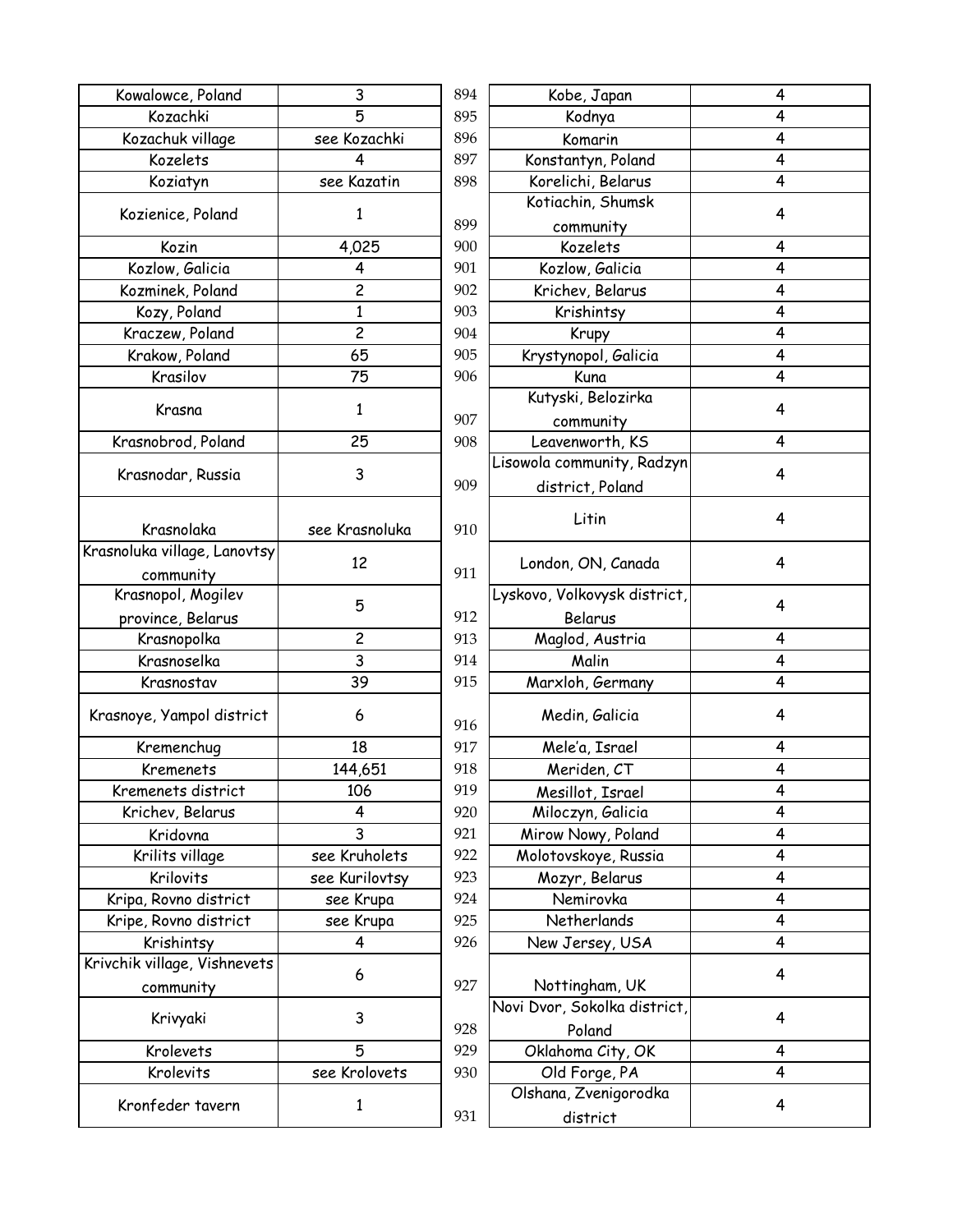| Kruholets                                                        | 32                                               | 932 | Omer, Israel                               | 4 |
|------------------------------------------------------------------|--------------------------------------------------|-----|--------------------------------------------|---|
| Kruki                                                            | $\mathbf{1}$                                     | 933 | Onyshkovtsy village                        | 4 |
| Krupa, Rovno district                                            | 12                                               | 934 | Orange, NJ                                 | 4 |
| Krupets                                                          | 182                                              | 935 | Orinin                                     | 4 |
| Krupits                                                          | see Krupets                                      | 936 | Orle, Danzig, Germany                      | 4 |
| Kruptsa                                                          | see Krupets                                      | 937 | Osnalik                                    | 4 |
| Krupy                                                            | 4                                                | 938 | Osolinka                                   | 4 |
| Krutnev                                                          | 11                                               | 939 | Ostrino, Lithiania                         | 4 |
| Krutniow                                                         | see Krutnev                                      | 940 | Ottawa, Canada                             | 4 |
| Krylow, Poland                                                   | 410                                              | 941 | Pechenya, Kremenets<br>district            | 4 |
| Krystynopol, Galicia                                             | 4                                                | 942 | Peremyshlyany, Galicia                     | 4 |
| Krzemieniec                                                      | see Kremenets                                    | 943 | Pikov                                      | 4 |
| Krzywczyki                                                       | see Krivchik                                     | 944 | Ploska                                     | 4 |
| Kubishev, Russia                                                 | 1                                                | 945 | Pnevno                                     | 4 |
| Kublayevka village                                               | $\overline{c}$                                   | 946 | Podlestsy                                  | 4 |
| Kuchurov, Galicia                                                | 3                                                | 947 | Podzurkov, Rovno district                  | 4 |
| Kulchin                                                          | 116                                              | 948 | Polish-Lithuanian<br>Commonwealth          | 4 |
| Kulchiny,<br>Starokonstantinov district                          | 165                                              | 949 | Port Chester, NY                           | 4 |
| Kuliki, Galicia                                                  | 3                                                | 950 | Providence, PA                             | 4 |
| Kuna                                                             | 4                                                | 951 | Pustoivanne, Radzivilov<br>community       | 4 |
| Kunev                                                            | 1,578                                            | 952 | Radin, Belarus                             | 4 |
| Kunigiskiai, Lithuania                                           | $\mathbf{1}$                                     | 953 | Rakov, Mogilev district                    | 4 |
| Kupel                                                            | 594                                              | 954 | Rakovets village                           | 4 |
| Kupin                                                            | 10                                               | 955 | Rudnya Pochayevska                         | 4 |
| Kupyn                                                            | see Kupin                                        | 956 | Russkaya Guta village                      | 4 |
| Kurilovits                                                       | see Kurilovtsy and<br>Krolovets                  | 957 | Ruzhany, Belarus                           | 4 |
| Kurilovtsy                                                       | 3                                                | 958 | Shpola, Zvenigorodka<br>district           | 4 |
| Kurov, Nowo-Aleksandrowo<br>District, Lublin province,<br>Poland | $\overline{c}$                                   | 959 | Skoriki                                    | 4 |
| Kursk, Russia                                                    | 3                                                | 960 | Stara, Poland                              | 4 |
| Kushlin, Katerburg                                               |                                                  |     |                                            |   |
| community                                                        | 1                                                | 961 | Starnberg, Germany                         | 4 |
| Kuskovtse Male                                                   | see Malyye Kuskovtsy,<br>Lanovtsy community      | 962 | Staryy Tarazh                              | 4 |
| Kuskovtsy                                                        | see Velikiye<br>Kuskovtsy, Lanovtsy<br>community | 963 | Stavky, Olyka community,<br>Dubno district | 4 |

| 32                                                | 932 | Omer, Israel                               | 4 |
|---------------------------------------------------|-----|--------------------------------------------|---|
| $\mathbf{1}$                                      | 933 | Onyshkovtsy village                        | 4 |
| 12                                                | 934 | Orange, NJ                                 | 4 |
| 182                                               | 935 | Orinin                                     | 4 |
| ee Krupets                                        | 936 | Orle, Danzig, Germany                      | 4 |
| ee Krupets                                        | 937 | Osnalik                                    | 4 |
| 4                                                 | 938 | Osolinka                                   | 4 |
| 11                                                | 939 | Ostrino, Lithiania                         | 4 |
| ee Krutnev                                        | 940 | Ottawa, Canada                             | 4 |
| 410                                               |     | Pechenya, Kremenets                        | 4 |
|                                                   | 941 | district                                   |   |
| 4                                                 | 942 | Peremyshlyany, Galicia                     | 4 |
| z Kremenets                                       | 943 | Pikov                                      | 4 |
| ee Krivchik                                       | 944 | Ploska                                     | 4 |
| 1                                                 | 945 | Pnevno                                     | 4 |
| $\overline{c}$                                    | 946 | Podlestsy                                  | 4 |
| 3                                                 | 947 | Podzurkov, Rovno district                  | 4 |
|                                                   |     | Polish-Lithuanian                          |   |
| 116                                               | 948 | Commonwealth                               | 4 |
| 165                                               | 949 | Port Chester, NY                           | 4 |
| 3                                                 | 950 | Providence, PA                             | 4 |
|                                                   |     | Pustoivanne, Radzivilov                    |   |
| 4                                                 | 951 | community                                  | 4 |
| 1,578                                             | 952 | Radin, Belarus                             | 4 |
| $\mathbf{1}$                                      | 953 | Rakov, Mogilev district                    | 4 |
| 594                                               | 954 | Rakovets village                           | 4 |
| 10                                                | 955 | Rudnya Pochayevska                         | 4 |
| see Kupin                                         | 956 | Russkaya Guta village                      | 4 |
| Kurilovtsy and                                    |     |                                            |   |
| Krolovets                                         | 957 | Ruzhany, Belarus                           | 4 |
| 3                                                 | 958 | Shpola, Zvenigorodka<br>district           | 4 |
| $\overline{\mathbf{c}}$                           | 959 | Skoriki                                    | 4 |
| 3                                                 | 960 | Stara, Poland                              | 4 |
| 1                                                 | 961 | Starnberg, Germany                         | 4 |
| alyye Kuskovtsy,<br>tsy community                 | 962 | Staryy Tarazh                              | 4 |
| ee Velikiye<br>vtsy, Lanovtsy<br><u>community</u> | 963 | Stavky, Olyka community,<br>Dubno district | 4 |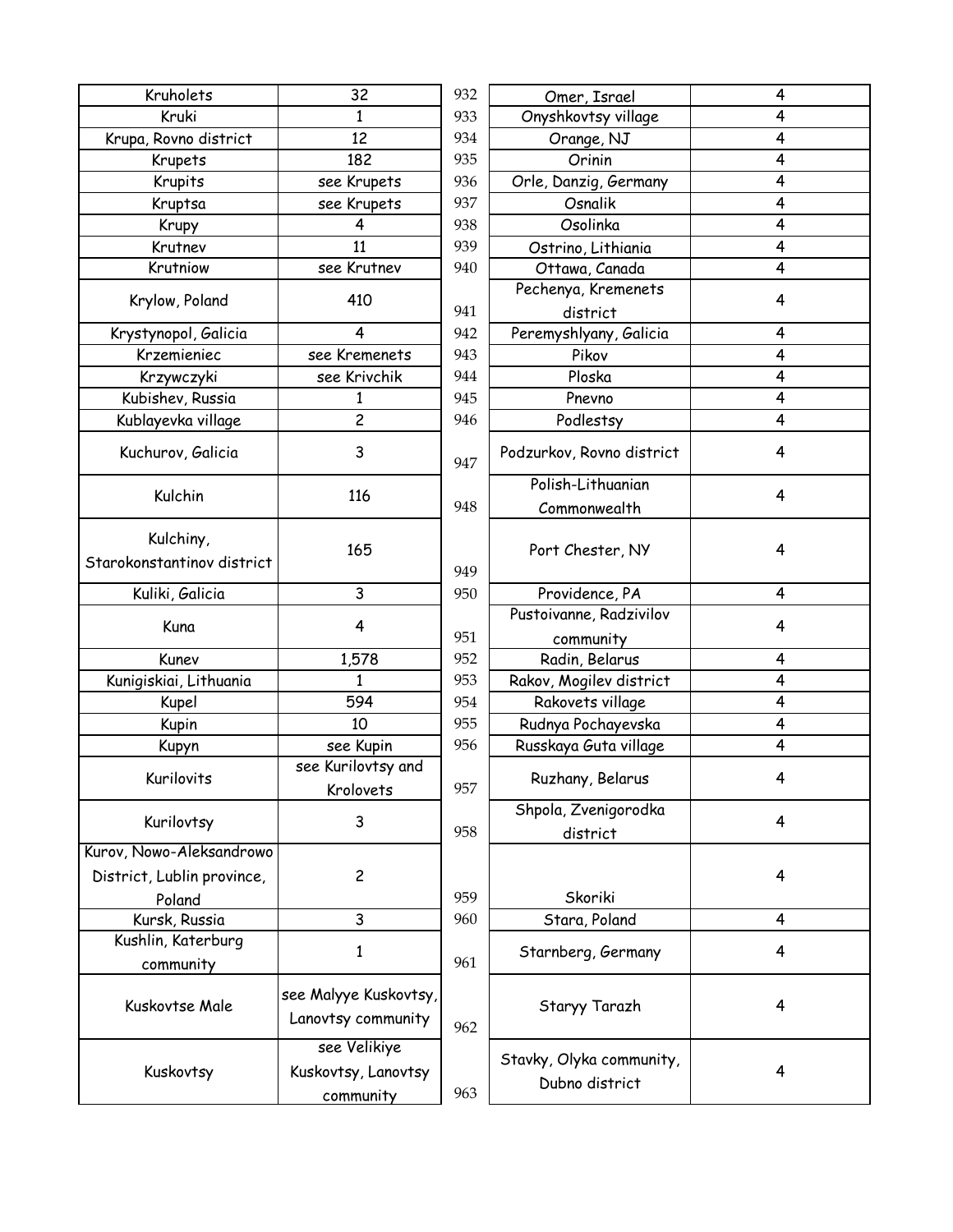|                            | see Velikiye          |     |                            |   |
|----------------------------|-----------------------|-----|----------------------------|---|
| Kuśkowce                   | Kuskovtsy, Lanovtsy   |     | Stryj, Galicia             | 4 |
|                            | community             | 964 |                            |   |
|                            | see Malyye Kuskovtsy, |     |                            |   |
| Kuśkowce Male              | Lanovtsy community    |     | Surazh, Chernigov province | 4 |
|                            |                       | 965 |                            |   |
|                            |                       |     | Surazh, Vitebsk province,  | 4 |
| Kuszlin                    | see Kushlin           | 966 | Belarus                    |   |
| Kuty village               | 42                    | 967 | Szczekociny, Poland        | 4 |
| Kuty village, Mlinov       | $\overline{c}$        |     | Tel Amal, Israel           | 4 |
| community                  |                       | 968 |                            |   |
| Kutyshche                  | see Kutyski           | 969 | Toporow, Galicia           | 4 |
| Kutyska                    | see Kutyski           | 970 | Tucson, AZ                 | 4 |
| Kutyski, Belozirka         | 4                     |     | Ustowo, Poland             | 4 |
| community                  |                       | 971 |                            |   |
| Kuzmin                     | 9<br>see also Kuzmin, | 972 | Vacz, Hungary              | 4 |
|                            |                       |     |                            |   |
|                            | Proskurov district    |     |                            |   |
| Kuzmin                     | and Kuzmin,           |     | Valley Cottage, NY         | 4 |
|                            | Starokonstantinov     |     |                            |   |
|                            | district              | 973 |                            |   |
| Kuzmin Colony, Olgopol     | see Kuzminki Colony,  |     |                            |   |
| district                   | Olgopol district      |     | Vileyka, Belarus           | 4 |
|                            |                       | 974 |                            |   |
| Kuzmin, Proskurov district | 18                    |     | Villeneuve-sur-Lot, France | 4 |
|                            |                       | 975 |                            |   |
| Kuzmin, Starokonstantinov  |                       |     |                            |   |
| district                   | 29                    |     | Vladivostok, Russia        | 4 |
|                            |                       | 976 |                            |   |
| Kuzminki Colony, Olgopol   | 12                    |     | Volitsa village, Staryy    | 4 |
| district                   |                       | 977 | Oleksinets community       |   |
| Kuzmyn                     | see Kuzmin            | 978 | Volkovysk, Belarus         | 4 |
| Kyyiv                      | see Kiev              | 979 | Walden, NY                 | 4 |
| Labachev                   | Dubno district, see   |     | Walla Walla, WA            | 4 |
|                            | Lobachuvka            | 980 |                            |   |
| Labatshavki                | Dubno district, see   |     | Wallingford, CT            | 4 |
|                            | Lobachuvka            | 981 |                            |   |
| Labatshevki                | Dubno district, see   |     | Warta, Poland              | 4 |
|                            | Lobachuvka            | 982 |                            |   |
| Labochev                   | see Lubacz, Galicia   | 983 | Zabirki tavern             | 4 |
| Labowa, Poland             | 3                     | 984 | Zarnow, Poland             | 4 |
| Labun, Zaslav district     | 18                    | 985 | Zelena                     | 4 |
| Lachine, QC, Canada        | 1                     | 986 | Zherebki, Galicia          | 4 |
| Ladiza                     | see Ladyzhin          |     | Zhornishche, Lipovets      | 4 |
|                            |                       | 987 | district                   |   |
| Ladyzhin, Gaysin district  | 23                    | 988 | Ziembice, Poland           | 4 |
| Lakewood, NJ               | $\overline{c}$        | 989 | Zyrardow, Poland           | 4 |
|                            |                       |     |                            |   |

|            | Stryj, Galicia             | 4 |
|------------|----------------------------|---|
| 964        |                            |   |
|            |                            |   |
|            | Surazh, Chernigov province | 4 |
| 965        |                            |   |
|            | Surazh, Vitebsk province,  | 4 |
| 966        | Belarus                    |   |
| 967        | Szczekociny, Poland        | 4 |
| 968        | Tel Amal, Israel           | 4 |
| 969        | Toporow, Galicia           | 4 |
| 970        | Tucson, AZ                 | 4 |
| 971        | Ustowo, Poland             | 4 |
| 972        | Vacz, Hungary              | 4 |
|            |                            |   |
|            |                            |   |
|            | Valley Cottage, NY         | 4 |
|            |                            |   |
| 973        |                            |   |
|            |                            |   |
|            | Vileyka, Belarus           | 4 |
|            |                            |   |
|            | Villeneuve-sur-Lot, France | 4 |
|            |                            |   |
|            |                            |   |
|            |                            |   |
|            | Vladivostok, Russia        | 4 |
| 976        |                            |   |
| 977        | Volitsa village, Staryy    | 4 |
|            | Oleksinets community       | 4 |
| 978<br>979 | Volkovysk, Belarus         | 4 |
|            | Walden, NY                 |   |
| 980        | Walla Walla, WA            | 4 |
|            |                            |   |
| 981        | Wallingford, CT            | 4 |
|            |                            |   |
| 982        | Warta, Poland              | 4 |
| 983        | Zabirki tavern             | 4 |
| 984        | Zarnow, Poland             | 4 |
| 985        | Zelena                     | 4 |
| 986        | Zherebki, Galicia          | 4 |
|            | Zhornishche, Lipovets      |   |
| 987        | district                   | 4 |
| 988        | Ziembice, Poland           | 4 |
|            | 974<br>975                 |   |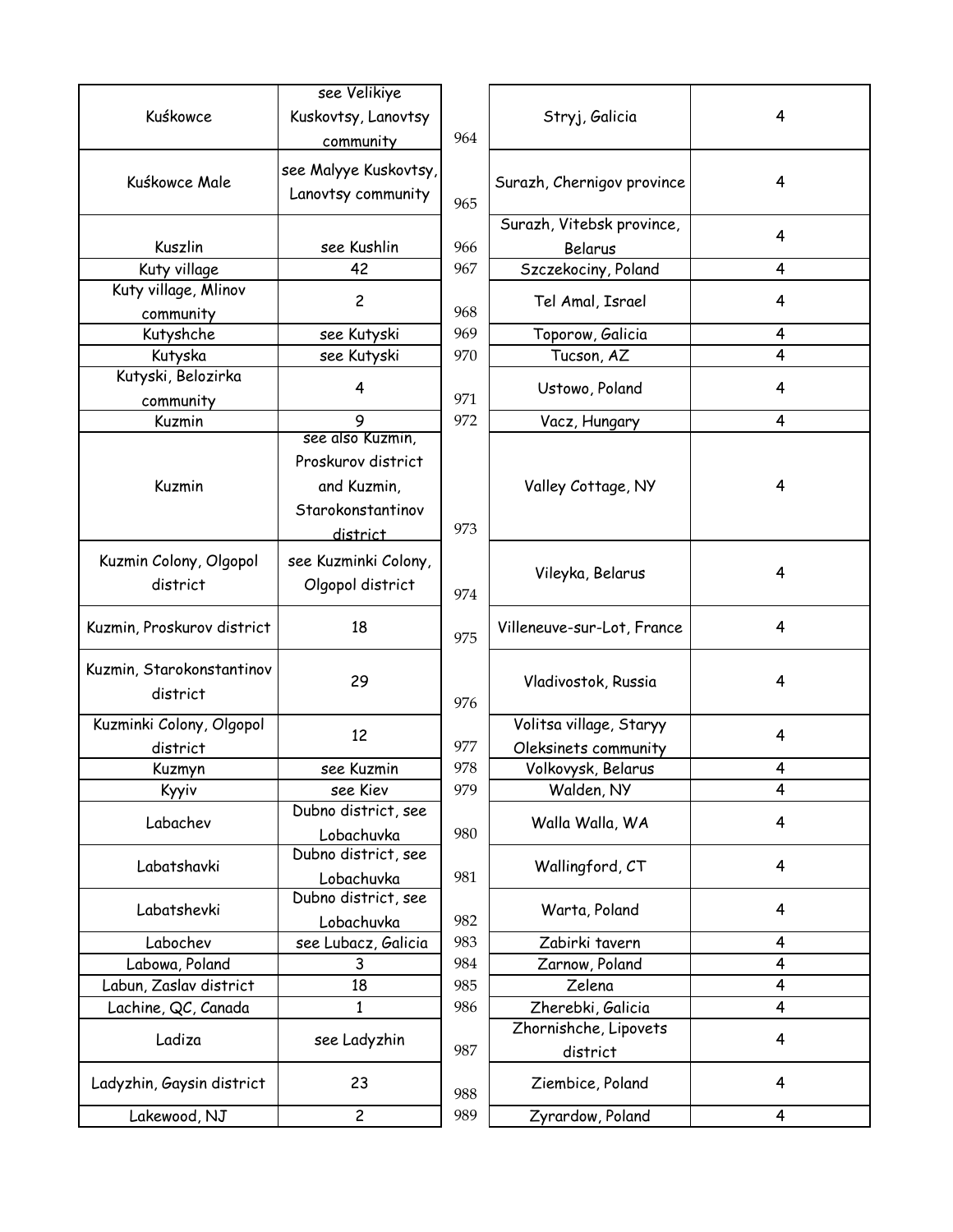|                             |                      |          | Akimovka, Melitopol       |                         |
|-----------------------------|----------------------|----------|---------------------------|-------------------------|
| Lakhovtsy                   | 2,565                | 990      | district                  | 3                       |
| Lakhovtsy, Slutsk district, |                      |          |                           |                         |
| Belarus                     | 8                    | 991      | Albany, CA                | 3                       |
|                             | $\overline{c}$       |          | Antonovka, Shumsk         | 3                       |
| Lakompak, Hungary           |                      | 992      | community                 |                         |
| Łańcut, Galicia             | $\mathbf{1}$         | 993      | Atlit, Israel             | 3                       |
| Landau, Germany             | $\overline{c}$       | 994      | Babi Yar, Kiev            | 3                       |
| Lanovets                    | see Lanovtsy         | 995      | Bad Carlsruhe, Germany    | 3                       |
| Lanovtsy                    | 13,849               | 996      | Bayonne, NJ               | 3                       |
| Lanovtsy (Zyrak             |                      |          |                           |                         |
| farmstead)                  | 1                    | 997      | Belashov village          | 3                       |
| Lanowce                     | see Lanovtsy         | 998      | Belitsa, Lithuania        | 3                       |
| Lashkov, Kiev district      | 3                    | 999      | Bendery, Bessarabia       | 3                       |
| Laszczow, Poland            | 76                   | 1000     | Bere, Dubno district      | $\mathsf{3}$            |
| Lawrence, MA                | 74                   | 1001     | Bereza Kartuska           | 3                       |
| Leavenworth, KS             | 4                    | 1002     | Berezdov                  | $\mathsf{3}$            |
| Lechfeld, Germany           | $\overline{c}$       | 1003     | Bet Nir, Israel           | $\overline{\mathbf{3}}$ |
| Legnica, Poland             | 93                   | 1004     | Bielsk, Poland            | 3                       |
| Leipheim, Germany           | 1                    | 1005     | Birobidzhan, Russia       | $\mathsf{3}$            |
| Leipzig, Germany            | 5                    | 1006     | Bobruisk, Belarus         | 3                       |
| Lekhivits                   | see Lakhovtsy        | 1007     | Bolozhuvka                | 3                       |
|                             |                      |          | Bolshaya Rudka village,   |                         |
| Lekhovets                   | see Lakhovtsy        | 1008     | Berezhtsy community       | 3                       |
|                             |                      |          | Bolshaya Valka village,   |                         |
| Lekhovits                   | see Lakhovtsy        | 1009     | Vyshgorodok community     | 3                       |
| Lelow, Poland               | 1                    | $1010\,$ | Bolshiye Okniny village   | 3                       |
| Lemberg                     | see Lviv             | 1011     | Brovary, Oster district   | 3                       |
|                             |                      |          |                           |                         |
| Lemeshkino, Russia          | 8                    | 1012     | Bruck an der Mur, Germany | 3                       |
| Lenin, Belarus              | 17                   | 1013     | Brzeg, Galicia            | 3                       |
|                             | see Sankt Peterburg, |          |                           |                         |
| Leningrad, Russia           | Russia               | 1014     | Bukovina, Romania         | 3                       |
| Lepesovka, Shumsk           |                      |          |                           |                         |
| community                   | 13                   | 1015     | Camden, NJ                | $\mathsf{3}$            |
| Leszniow, Galicia           | 34                   | 1016     | Caraolos, Cyprus          | 3                       |
| Letichev                    | 40                   | 1017     | Chasnovka                 | 3                       |
|                             |                      |          | Czesławice, Grodno        |                         |
| Leviatyn                    | 10                   | 1018     | province, Belarus         | $\mathbf{3}$            |
| Levkovtsy, Zhitomir         |                      |          | Czortkow, Galicia         |                         |
| district                    | $\mathbf{1}$         | 1019     |                           | 3                       |
|                             |                      |          |                           |                         |
| Libavna                     | see Lyuboml          | 1020     | Dabrowa Widawka, Poland   | 3                       |
|                             |                      |          | Dabrowa, Grodno district, |                         |
| Liberty, NY                 | 10                   | 1021     | Poland                    | 3                       |
|                             |                      |          | Daugelai, Vilna province, |                         |
| Libivne                     | see Lyuboml          | 1022     | Lithuania                 | 3                       |
| Libivnye                    | see Lyuboml          | 1023     | Dolina                    | $\mathsf{3}$            |
|                             |                      |          |                           |                         |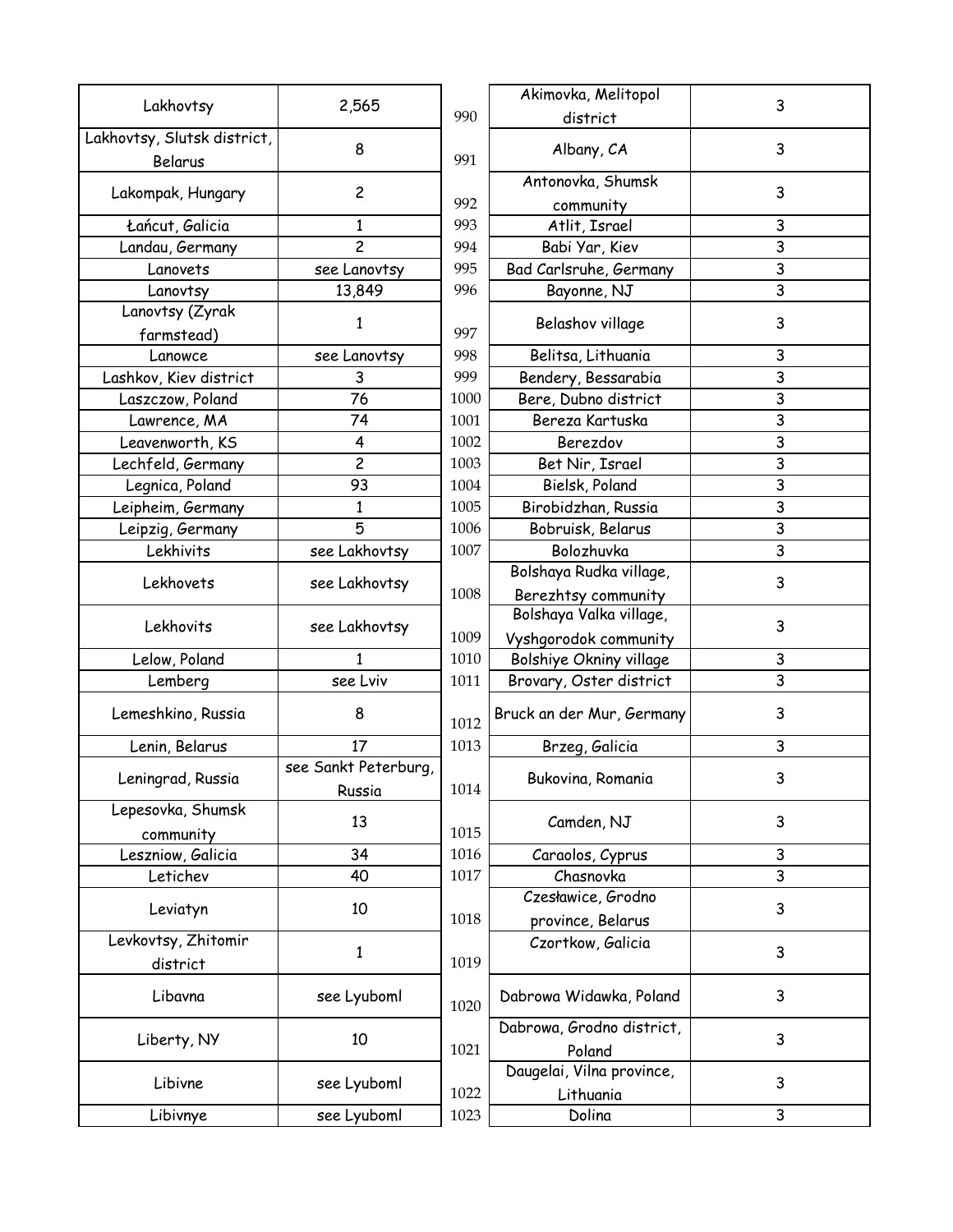| Libomlye                    | see Lyuboml         | 1024 | Dymiec, Poland             |
|-----------------------------|---------------------|------|----------------------------|
| Libovne                     | see Lyuboml         | 1025 | Ein Karmel, Israel         |
| Libovny                     | see Lyuboml         | 1026 | Elipol                     |
| Libovnye                    | see Lyuboml         | 1027 | Frydlant, Czechoslovakia   |
| Libyvny                     | see Lyuboml         | 1028 | Galil Yam, Israel          |
| Lida, Lithuania             | 8                   | 1029 | Garwolin, Poland           |
| Liege, Belgium              | 3                   | 1030 | Givat Zaid, Israel         |
| Lincolnwood, IL             | 7                   | 1031 | Glogow, Galicia            |
| Linz, Austria               | 10                  | 1032 | Gluszya, Poland            |
| Lipina                      | $\overline{c}$      | 1033 | Gorsk village              |
| Lipovany, Vladimir-         |                     |      |                            |
| Volinskiy district          | $\mathbf{1}$        | 1034 | Grabovtsy community        |
| Lipovets                    | 5                   | 1035 | Grodno, Poland             |
| Lipskiye                    | 2                   |      | Grodzisk, Blonie district, |
|                             |                     | 1036 | Warszawa province, Polan   |
|                             |                     |      | Holynka, Suwalki province  |
| Lipsko, Galicia             | $\overline{c}$      | 1037 | Poland                     |
| Lisbon, Portugal            | $\overline{c}$      | 1038 | Hungary                    |
|                             |                     |      | Huta, Kobrin district,     |
| Lishnya                     | $\mathbf{1}$        | 1039 | Grodno province, Poland    |
| Lisivka, Vinnitsa district  | $\mathbf{1}$        | 1040 | Izbica, Poland             |
| Lisogorka village           | 10                  | 1041 | Jadow, Poland              |
| Lisovtsy village            | 3                   | 1042 | Kabri, Israel              |
| Lisowola community,         |                     |      |                            |
| Radzyn district, Poland     | 4                   | 1043 | Kaluszyn, Poland           |
| Lisznia                     | see Lishnya         | 1044 | Kamionki, Galicia          |
| Lithuania                   | 45                  | 1045 | Kanev                      |
| Litin                       | 4                   | 1046 | Kfar Gil'adi, Israel       |
| Litovishche village         | 6                   | 1047 | Kfar Sirkin, Israel        |
| Livingston, NJ              | $\mathbf{1}$        | 1048 | Khodorov, Galicia          |
|                             | Dubno district, see |      |                            |
| Lobachev                    | Lobachuvka          | 1049 | Khodosovka village         |
|                             | Dubno district, see |      |                            |
| Lobachevka, Dubno district  | Lobachuvka          | 1050 | Khotin, Bessarabia         |
|                             | Dubno district, see |      |                            |
| Lobachovka, Dubno district  | Lobachuvka          | 1051 | Khutor Utyskakh            |
| Lobachuvka                  | 182                 | 1052 | Kibay, Russia              |
| Lobatshavki, Dubno          | Dubno district, see |      |                            |
| district, see Lobachuvka    | Lobachuvka          | 1053 | Kinakhivtsi                |
| Lobitsavki, Dubno district, | Dubno district, see |      |                            |
| see Lobachuvka              | Lobachuvka          | 1054 | Kivertsy                   |
| Lod, Israel                 | 20                  | 1055 | Komarno, Galicia           |
| Lodmir                      | see Vladimir        | 1056 | Komarom, Hungary           |
| Lodz, Poland                | 176                 | 1057 | Konigsberg, Germany        |
| Lohamei HaGeta'ot, Israel   |                     |      | Końskie, Radom province,   |
|                             | $\mathbf 1$         | 1058 | Poland                     |
|                             |                     |      |                            |

| yuboml                  | 1024 | Dymiec, Poland                       | 3 |
|-------------------------|------|--------------------------------------|---|
| yuboml                  | 1025 | Ein Karmel, Israel                   | 3 |
| yuboml                  | 1026 | Elipol                               | 3 |
| yuboml                  | 1027 | Frydlant, Czechoslovakia             | 3 |
| yuboml                  | 1028 | Galil Yam, Israel                    | 3 |
| 8                       | 1029 | Garwolin, Poland                     | 3 |
| $rac{3}{7}$             | 1030 | Givat Zaid, Israel                   | 3 |
|                         | 1031 | Glogow, Galicia                      | 3 |
| lO                      | 1032 | Gluszya, Poland                      | 3 |
| $\overline{c}$          | 1033 | Gorsk village                        | 3 |
| $\mathbf{1}$            | 1034 | Grabovtsy community                  | 3 |
| 5                       | 1035 | Grodno, Poland                       | 3 |
| 2                       |      | Grodzisk, Blonie district,           | 3 |
|                         | 1036 | Warszawa province, Poland            |   |
| 2                       | 1037 | Holynka, Suwalki province,<br>Poland | 3 |
| $\mathsf{S}$            | 1038 | Hungary                              | 3 |
|                         |      | Huta, Kobrin district,               |   |
| $\mathbf{1}$            | 1039 | Grodno province, Poland              | 3 |
| $\overline{\mathbf{1}}$ | 1040 | Izbica, Poland                       | 3 |
| lO                      | 1041 | Jadow, Poland                        | 3 |
| 3                       | 1042 | Kabri, Israel                        | 3 |
| 4                       | 1043 | Kaluszyn, Poland                     | 3 |
| ishnya                  | 1044 | Kamionki, Galicia                    | 3 |
| 15                      | 1045 | Kanev                                | 3 |
| 4                       | 1046 | Kfar Gil'adi, Israel                 | 3 |
| $\overline{6}$          | 1047 | Kfar Sirkin, Israel                  | 3 |
| $\overline{1}$          | 1048 | Khodorov, Galicia                    | 3 |
| strict, see<br>chuvka   | 1049 | Khodosovka village                   | 3 |
| strict, see<br>chuvka   | 1050 | Khotin, Bessarabia                   | 3 |
| strict, see<br>chuvka   | 1051 | Khutor Utyskakh                      | 3 |
| 82                      | 1052 | Kibay, Russia                        | 3 |
| strict, see             |      |                                      |   |
| chuvka                  | 1053 | Kinakhivtsi                          | 3 |
| strict, see             |      |                                      |   |
| chuvka                  | 1054 | Kivertsy                             | 3 |
| $\overline{.0}$         | 1055 | Komarno, Galicia                     | 3 |
| ladimir                 | 1056 | Komarom, Hungary                     | 3 |
| 76                      | 1057 | Konigsberg, Germany                  | 3 |
| 1                       | 1058 | Końskie, Radom province,<br>Poland   | 3 |
|                         |      |                                      |   |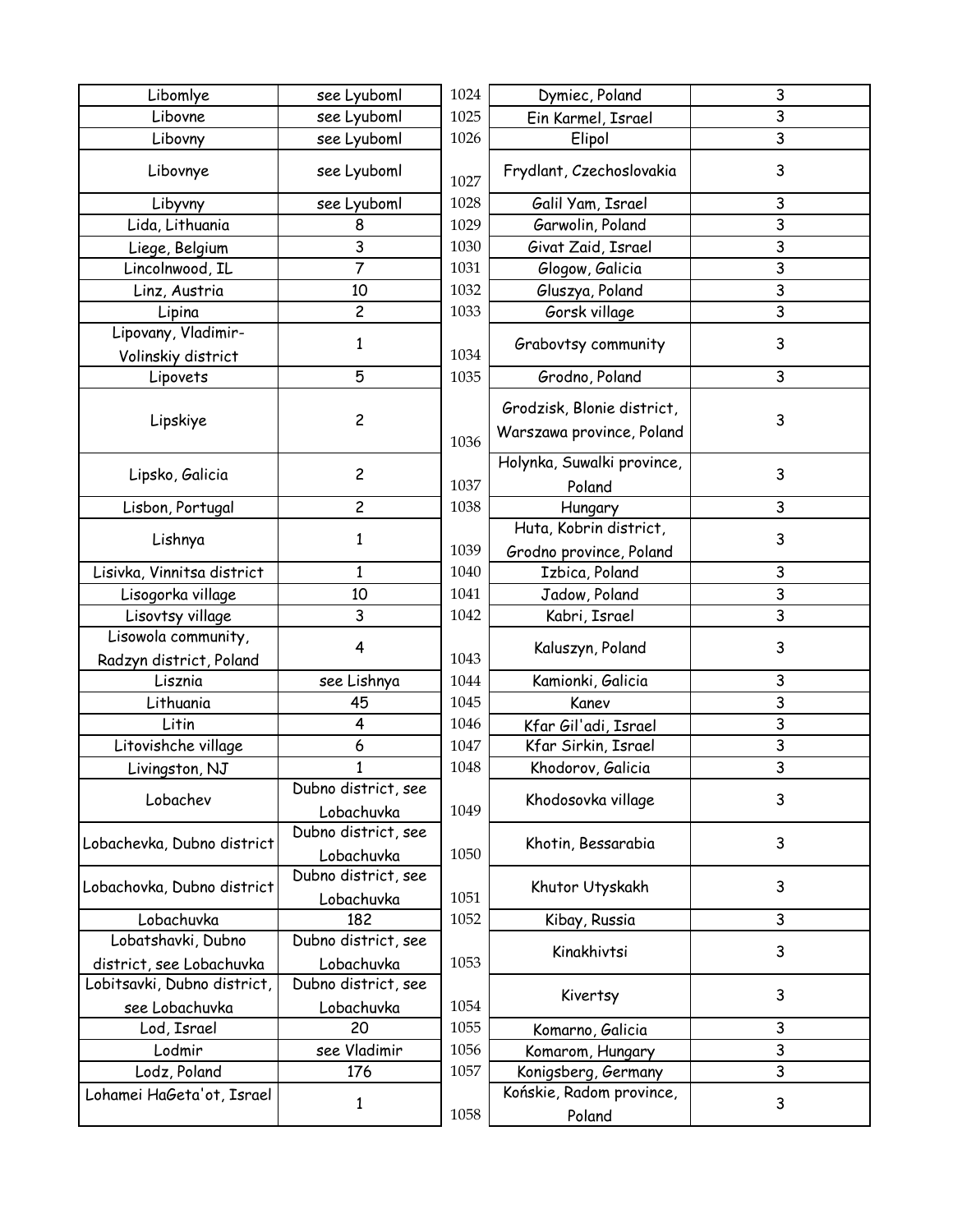| Lokachi, Vladimir-Volinskiy                 |                      |              | Kopan village, Dubno                          |                |
|---------------------------------------------|----------------------|--------------|-----------------------------------------------|----------------|
| district                                    | 138                  | 1059         | district                                      | 3              |
| London, ON, Canada                          | 4                    | 1060         | Korchunek                                     | 3              |
| London, UK                                  | 14                   | 1061         | Kowalowce, Poland                             | $\mathsf{3}$   |
| Lopatin                                     | $\overline{c}$       | 1062         | Krasnodar, Russia                             | 3              |
| Lopushno community                          | $\mathbf{1}$         | 1063         | Krasnoselka                                   | $\mathsf{3}$   |
| Lopushno village, Pochayev                  |                      |              | Kridovna                                      |                |
| community                                   | 25                   | 1064         |                                               | 3              |
| Lopushno, Vyshgorodok                       |                      |              |                                               |                |
| community                                   | 10                   | 1065         | Krivyaki                                      | 3              |
| Lopuszno                                    | see Lopushno         | 1066         | Kuchurov, Galicia                             | 3              |
| Los Angeles, CA                             | 21                   | 1067         | Kuliki, Galicia                               | $\overline{3}$ |
|                                             | see Laszczow posad,  |              |                                               |                |
| Loshtchov                                   | Poland               | 1068         | Kurilovtsy                                    | 3              |
| Losiatyn                                    | see Losyatyn         | 1069         | Kursk, Russia                                 | 3              |
| Losice, Konstantynow                        |                      |              |                                               |                |
| district, Poland                            | 7                    | 1070         | Labowa, Poland                                | 3              |
| Losyatin                                    | see Losyatyn         | 1071         | Lashkov, Kiev district                        | 3              |
| Losyatyn                                    | 5                    | 1072         | Liege, Belgium                                | $\overline{3}$ |
| Lot-Et-Garonne, France                      | 3                    | 1073         | Lisovtsy village                              | 3              |
| Loven                                       | see Lubny            | 1074         | Lot-Et-Garonne, France                        | 3              |
| Lozy, Vishnevets                            |                      |              | Lozy, Vishnevets                              |                |
| community                                   | 3                    | 1075         | community                                     | 3              |
| Łozy, Vishnevets                            | see Lozy, Vishnevets |              | Ludwikowice Klodzkie,                         |                |
|                                             |                      |              | Poland                                        | 3              |
| community                                   | community            | 1076         |                                               |                |
| Lubachiv                                    | Dubno district, see  |              | Manchester, NY                                | 3              |
|                                             | Lobachuvka           | 1077         |                                               |                |
|                                             |                      |              |                                               |                |
|                                             |                      |              | Masty, Grodno province,                       |                |
| Lubacz, Galicia                             | 6                    | 1078         | Belarus                                       | 3              |
| Lubashav                                    | see Lubacz, Galicia  | 1079         | Mezhirov                                      | 3              |
|                                             |                      |              |                                               |                |
| Lubashavke, Dubno district                  | see Lobachuvka       | 1080         | Miami, FL                                     | 3              |
| Lubashov, Galicia                           | see Lubacz, Galicia  | 1081         | Mielec, Poland                                | 3              |
|                                             |                      |              |                                               |                |
| Lubatsavka, Dubno district                  | see Lobachuvka       | 1082         | Mir, Belarus                                  | 3              |
| Lubatshavki, Dubno                          |                      |              |                                               | 3              |
| district                                    | see Lobachuvka       | 1083         | Mirogoshcha                                   |                |
| Lubatshevke, Dubno                          | see Lobachuvka       |              |                                               | 3              |
| district                                    |                      | 1084         | Mogilev, Belarus                              |                |
| Lubatshevki, Dubno                          |                      |              | Monbahus, France                              | 3              |
| district                                    | see Lobachuvka       | 1085         |                                               |                |
| Lubatshivka, Dubno                          |                      |              |                                               | 3              |
| district                                    | see Lobachuvka       | 1086         | Moshlev, Podolia                              |                |
|                                             | see Lobachuvka       |              |                                               | 3              |
| Lubatshov, Dubno district<br>Lubcza, Poland | $\mathbf{1}$         | 1087<br>1088 | Mysh Nova, Belarus<br>Nahalat Yitshak, Israel | 3              |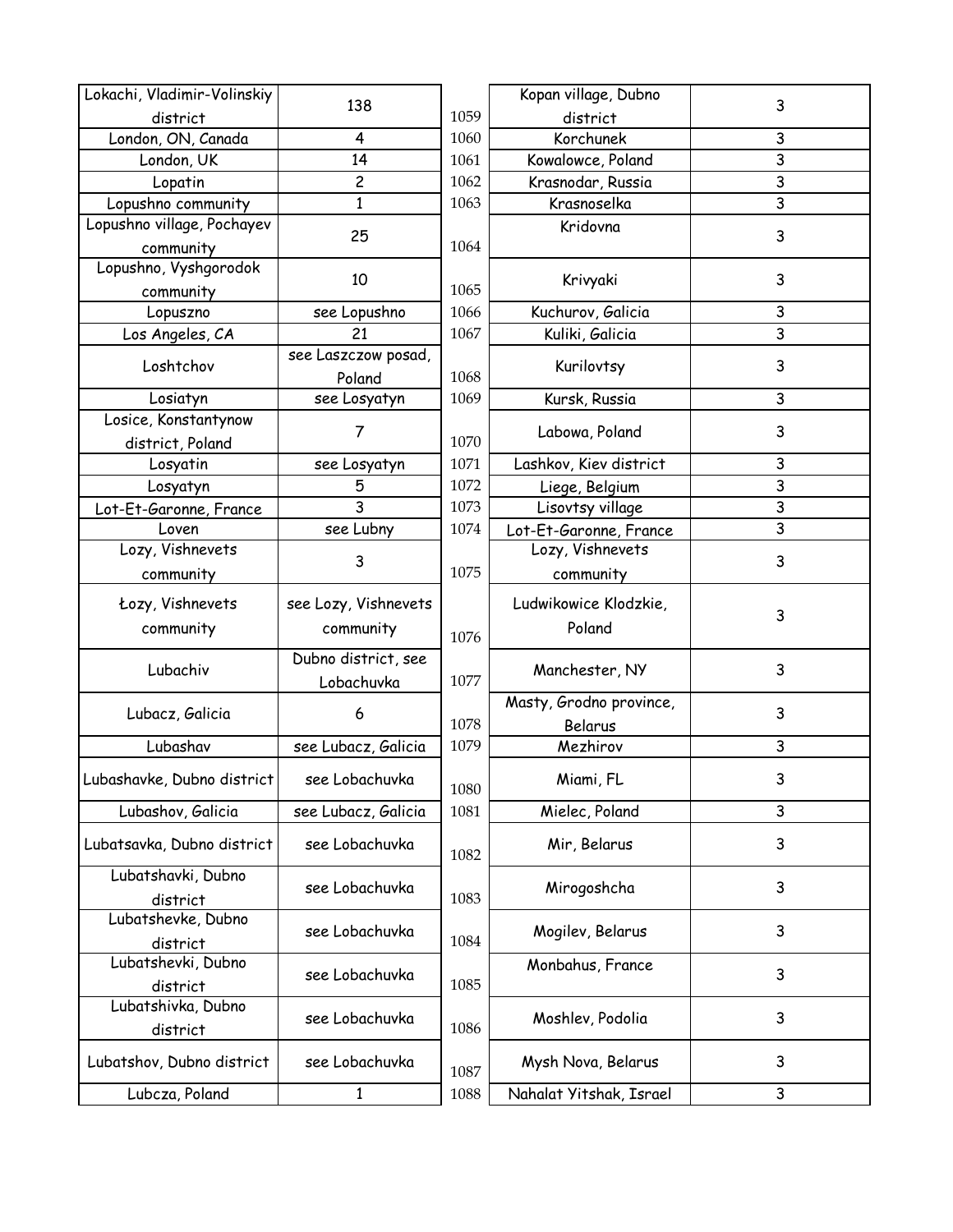| Lubenia, Wloclaw district,     | 7              |      | Narewka, Poland                             | 3              |
|--------------------------------|----------------|------|---------------------------------------------|----------------|
| Poland                         |                | 1089 |                                             |                |
| Lubitsavki, Dubno district     | see Lobachuvka | 1090 | Nekhana                                     | 3              |
| Lublin, Poland                 | 161            | 1091 | Neusalz, Germany                            | 3              |
| Lubny                          | 5              | 1092 | Nitsanim, Israel                            | 3              |
| Lubomli                        | see Lyuboml    | 1093 | Novoselishche                               | 3              |
| Lubomlye                       | see Lyuboml    | 1094 | Novoselka, Kremenets<br>district            | 3              |
| Lubovne                        | see Lyuboml    | 1095 | Novyy Dvor, Grodno<br>province, Belarus     | 3              |
| Lubovny                        | see Lyuboml    | 1096 | Nowy Targ, Galicia                          | 3              |
| Luchintse, Poland              |                | 1097 | Opoczno, Poland                             | $\overline{3}$ |
| Ludmir                         | see Vladimir   | 1098 | Opole Lubelskie, Lublin<br>province, Poland | 3              |
| Ludvipol, Rovno district       | 52             | 1099 | Orgeyev, Bessarabia                         | 3              |
| Ludwikowice Klodzkie,          |                |      | Oskovtse village, Lanovtsy                  |                |
| Poland                         | 3              | 1100 | community                                   | 3              |
| Luginy                         | 5              | 1101 | Osova                                       | 3              |
| Lukach                         | see Lokachi    | 1102 | Ostrovtse, Dubno district                   | 3              |
| Lukow, Poland                  | 8              | 1103 | Otwock, Poland                              | 3              |
| Lulintsy, Belozirka            |                |      |                                             |                |
| community                      | 1              | 1104 | Otyk                                        | 3              |
| Lund, Sweden                   | $\overline{c}$ | 1105 | Ozeryany, Radomysl<br>district              | 3              |
| Luninets, Belarus              | 29             | 1106 | Palykorovy village, Galicia                 | 3              |
| Lutsk                          | 935            | 1107 | Peredily, Rovno district                    | 3              |
| Lviv, Galicia                  | 204            | 1108 | Plaszow, Poland                             | 3              |
| Lvov                           | see Lviv       | 1109 | Pogrebishche                                | 3              |
| Lyady, Belarus                 | 1              | 1110 | Ponevezh, Lithuania                         | 3              |
| Lyakhovets                     | see Lakhovtsy  | 1111 | Przemysl, Galicia                           | 3              |
| Lyakhovets, Ostrog<br>district | see Lakhovtsy  | 1112 | Pukhovichi, Belarus                         | 3              |
| Lyakhovits                     | see Lakhovtsy  | 1113 | Rachin village, Vishnevets                  | 3              |
| Lyakhovtsy                     | see Lakhovtsy  | 1114 | Radawa, Galicia                             | 3              |
| Lyantskorun                    | 1              | 1115 | Ramat HaKovesh, Israel                      | 3              |
| Lydziai, Vilna province,       |                |      |                                             |                |
| Lithuania                      | $\overline{c}$ | 1116 | Ratno                                       | 3              |
| Lynn, MA                       | 24             | 1117 | Rejowiec, Poland                            | 3              |
| Lyskovo, Volkovysk             |                |      |                                             |                |
| district, Belarus              | 4              | 1118 | Revere, MA                                  | 3              |
| Lyubachev, Dubno district      | see Lobachuvka | 1119 | Riga, Latvia                                | 3              |
| Lyubar                         | 111            | 1120 | Romania                                     | 3              |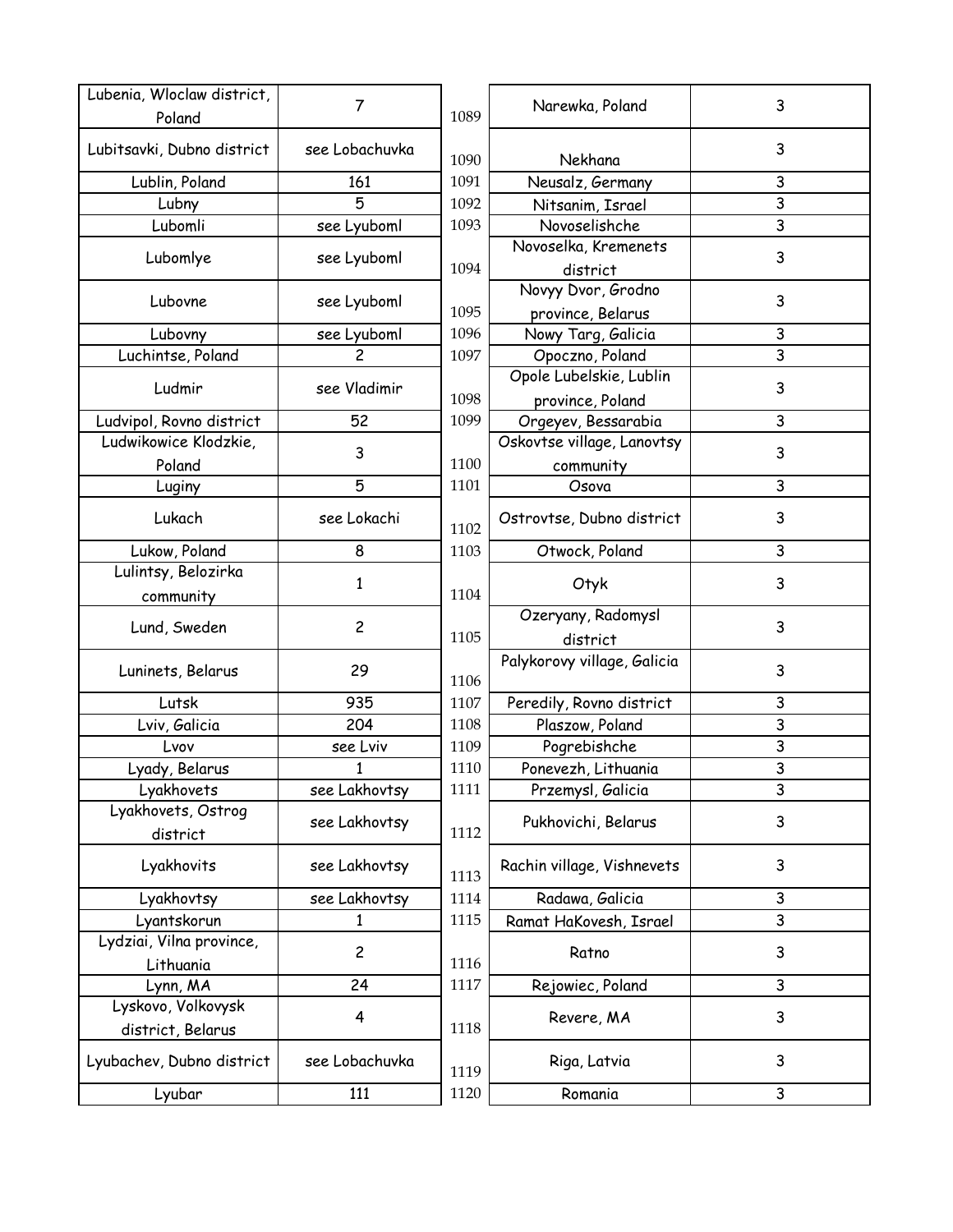| Lyubishov, Lublin province,<br>Galicia          | see Lubacz, Galicia                                               | 1121 | Rozovka, Mariupol district               | 3              |
|-------------------------------------------------|-------------------------------------------------------------------|------|------------------------------------------|----------------|
| Lyubochev, Dubno district                       | see Lobachuvka                                                    | 1122 | Rudnya-Potashna, Ludvipol<br>community   | 3              |
| Lyuboml                                         | 44                                                                | 1123 | Ryki, Poland                             | 3              |
| Lyubomli                                        | see Lyuboml                                                       | 1124 | Saint Fons, France                       | $\overline{3}$ |
| Lyubomly                                        | see Lyuboml                                                       | 1125 | Saint-Christoly, France                  | 3              |
| Lyubovka                                        | 8                                                                 | 1126 | San Francisco, CA                        | 3              |
| Lyubovny                                        | see Lyuboml                                                       | 1127 | Sana, Mogilev province                   | 3              |
| Lyudvipol                                       | see Ludvipol                                                      | 1128 | Santa Fe, Argentina                      | 3              |
| Lyudvishche, Katerburg<br>community             | 12                                                                | 1129 | Sdot Yam, Israel                         | 3              |
| Lyudvishche, Podgorskoye<br>community           | 1                                                                 | 1130 | Shchud, possibly Skhody,<br>Belarus      | 3              |
| Ma'anit, Israel                                 | 15                                                                | 1131 | Sherman Oaks, CA                         | 3              |
| Magilev on the the<br>Dniester River            | see Mogilev                                                       | 1132 | Shipka, Moldova                          | 3              |
| Maglod, Austria                                 | 4                                                                 | 1133 | Shpikolosy                               | 3              |
| Magnuszew, Poland                               | 1                                                                 | 1134 | Sivki village                            | 3              |
| Magshimim, Israel                               | 1                                                                 | 1135 | Skhizh, Rovno district                   | 3              |
| Mahane Yisrael, Israel                          | $\overline{c}$                                                    | 1136 | Skokie, IL                               | 3              |
| Mahliv                                          | see Mogilev                                                       | 1137 | Slawa, Poland                            | 3              |
| Majdanek, Poland                                | $\overline{c}$                                                    | 1138 | Sobibor, Poland                          | 3              |
| Makhnovka, Berdichev<br>district                | 14                                                                | 1139 | Sosnowiec, Poland                        | 3              |
| Makhnovtse, Bielsk district                     | 1                                                                 | 1140 | Stanislavchik                            | 3              |
| Makor Barukh, Israel                            | 1                                                                 | 1141 | Starokonstantinov district               | 3              |
| Makov                                           | 6                                                                 | 1142 | Stavropol, Russia                        | 3              |
| Mala Andruga                                    | see Andruga                                                       | 1143 | Steniatyn, Galicia                       | 3              |
| Mala Desne                                      | see Maladzyechna<br>Vileyka district, Vilna<br>province, Belarus  | 1144 | Stozhok                                  | 3              |
| Maladeshne, Vileyke<br>district, Vilna province | see Maladzyechna,<br>Vileyka district, Vilna<br>province, Belarus | 1145 | Strzeliska Nowe, Galicia                 | 3              |
| Maladetsia, Vilna province                      | see Maladzyechna,<br>Vileyka district, Vilna<br>province, Belarus | 1146 | Suchowola, Sokolskiy<br>district, Poland | 3              |
| Maladetsna, Vilna province                      | see Maladzyechna,<br>Vileyka district, Vilna<br>province, Belarus | 1147 | Sudobychi                                | 3              |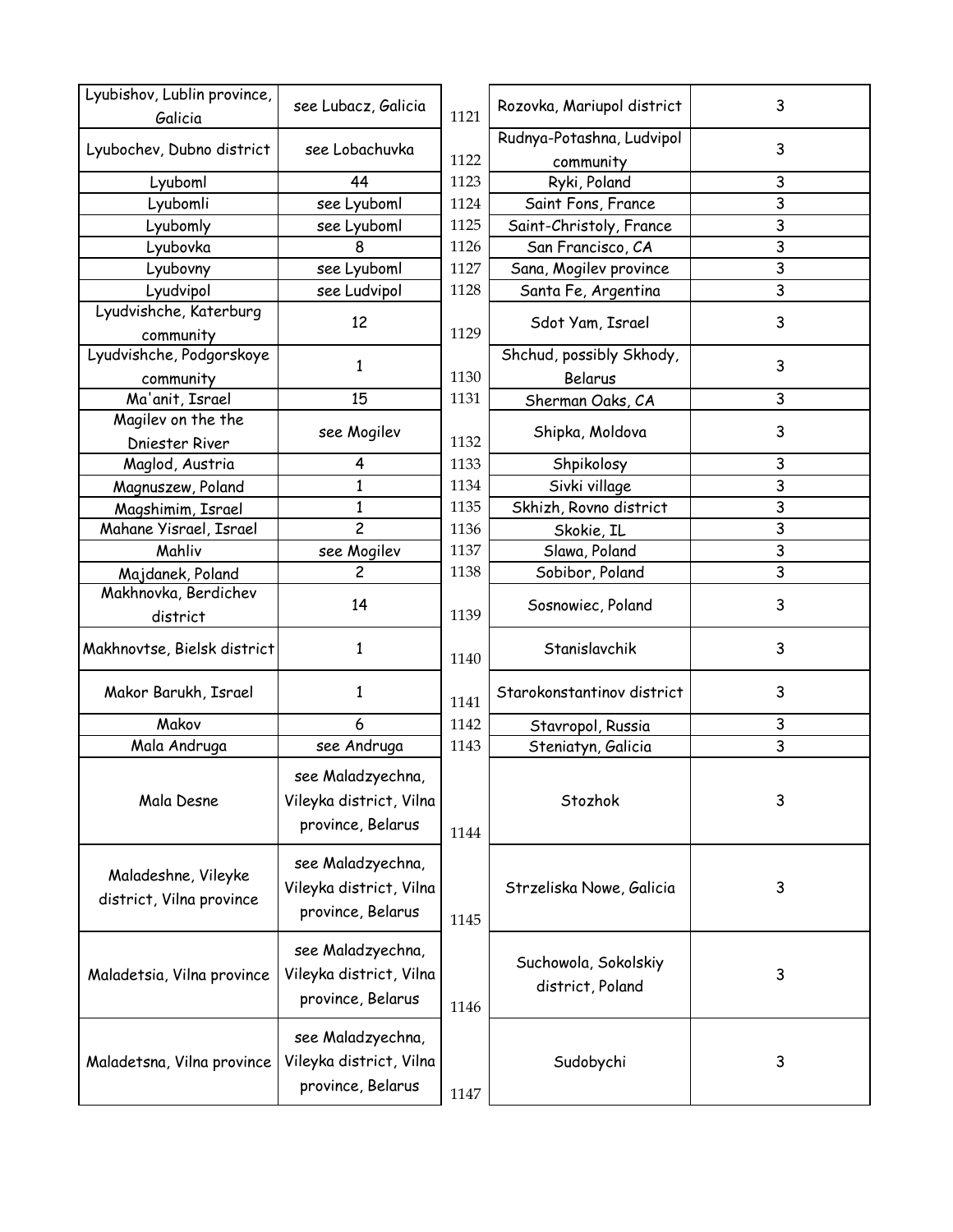| Maladzyechna, Vileyka                   |                                                                   |      |                                                 |              |
|-----------------------------------------|-------------------------------------------------------------------|------|-------------------------------------------------|--------------|
| district, Vilna province,               | 23                                                                |      | Sushchany                                       | $\mathsf 3$  |
| Belarus                                 |                                                                   | 1148 |                                                 |              |
| Malden, MA                              | 14                                                                | 1149 | Sweden                                          | 3            |
| Male Dederkaly                          | see Dederkaly Malyye                                              | 1150 | Swieciany, Poland                               | 3            |
| Male Kuskowce                           | see Malyye Kuskovtsy                                              | 1151 | Swierze, Poland                                 | 3            |
| Malin                                   | 4                                                                 | 1152 | Szczecin, Poland                                | 3            |
| Maliya Vyshgorodok                      | see Malyi<br>Vyshgorodok                                          | 1153 | Szczuczyn, Belarus or<br>Szczuczyn, Poland      | 3            |
| Malmo, Sweden                           |                                                                   | 1154 | Tamarac, FL                                     | 3            |
| Malodechno, Vilenskoj<br>province       | see Maladzyechna,<br>Vileyka district, Vilna<br>province, Belarus | 1155 | Tashkent, Uzbekistan                            | 3            |
| Malodesenska                            | see Maladzyechna,<br>Vileyka district, Vilna<br>province, Belarus | 1156 | Tel Hanan, Israel                               | 3            |
| Malodesenskij, Vilenskoj<br>province    | see Maladzyechna,<br>Vileyka district, Vilna<br>province, Belarus | 1157 | Tel Mond, Israel                                | 3            |
| Malodeskij                              | see Maladzyechna,<br>Vileyka district, Vilna<br>province, Belarus | 1158 | Tel Yitshak                                     | 3            |
| Malo-Selez Colony                       | see Selische Mala<br>Colony, Rovno district                       | 1159 | Terespol, Poland                                | 3            |
| Maly Ilovtsy                            | see Ilovtsy village                                               | 1160 | Tikhtin, Belarus                                | 3            |
| Malyi Vishnevets                        | see Vishnevets                                                    | 1161 | Toledo, OH                                      | $\mathsf 3$  |
| Malyi Vyshgorodok                       | 17                                                                | 1162 | Trostyanets                                     | 3            |
| Malyi Vyshgorodok                       | see also Vyshgorodok                                              | 1163 | Tsaritsyn, Russia                               | 3            |
| Malyye Kuskovtsy                        | $\overline{c}$                                                    | 1164 | Tsarynka village                                | 3            |
| Malyye Kuskovtsy,<br>Lanovtsy community | 5                                                                 | 1165 | Tsherenka village                               | 3            |
| Malyye Zhabokriki                       | 12                                                                | 1166 | Tulchin, Bratslav district,<br>Podolia province | 3            |
| Manchester, NH                          | 56                                                                | 1167 | Tulukov, Sniatyn district,<br>Galicia           | $\mathsf{3}$ |
| Manchester, NY                          | 3                                                                 | 1168 | Tuzora, Bessarabia                              | 3            |
| Manchester, UK                          | 1                                                                 | 1169 | Tymbark, Galicia                                | $\mathsf{3}$ |
| Manhattan, NY                           | 63                                                                | 1170 | Ukraine                                         | 3            |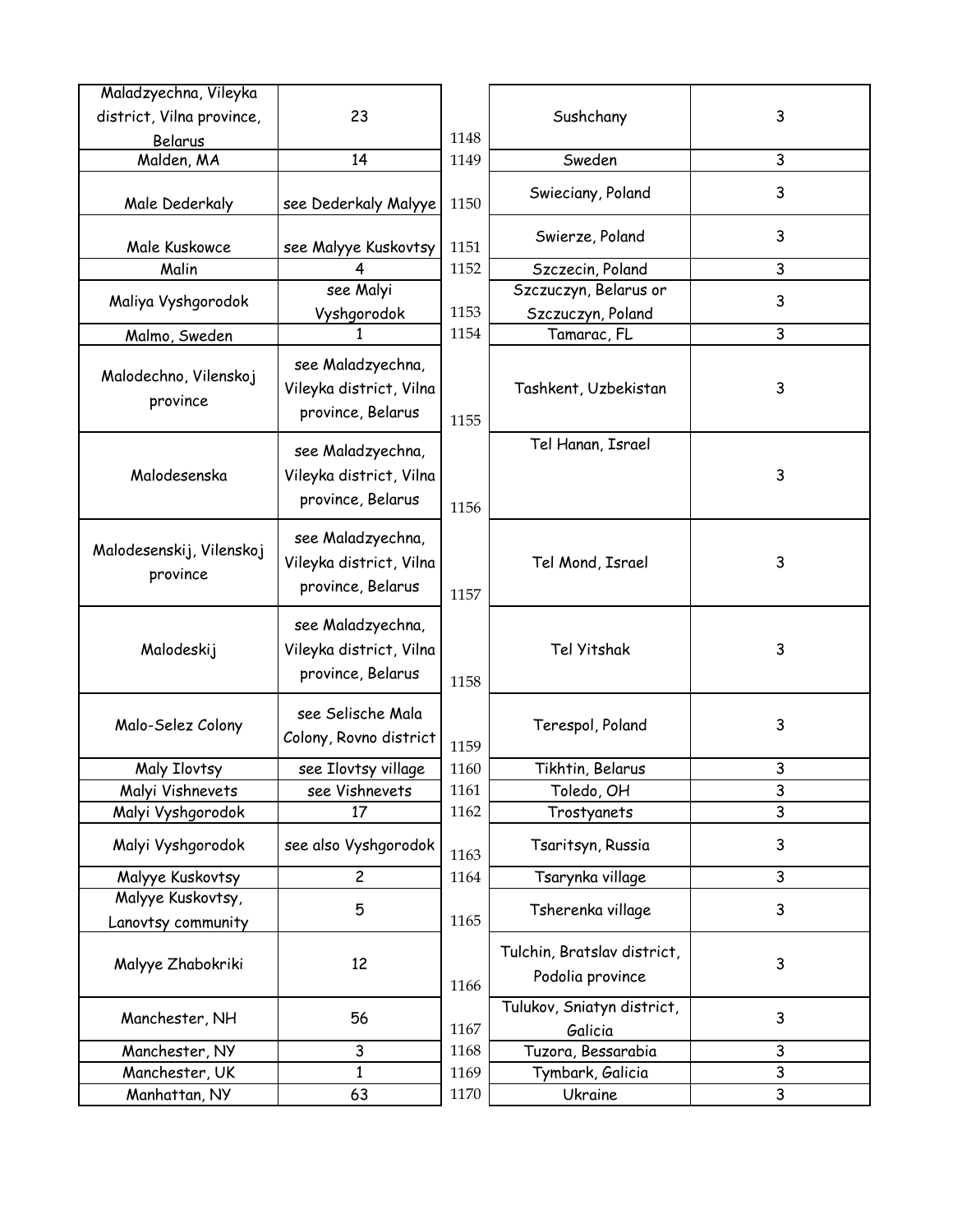|                            | see Maniov,             |      | Unterwaltersdorf, Austria  |                         |
|----------------------------|-------------------------|------|----------------------------|-------------------------|
| Maniov village             | Vishnevets community    | 1171 |                            | 3                       |
| Maniov, Vishnevets         |                         |      |                            |                         |
| community                  | 19                      | 1172 | Utyskakh                   | 3                       |
| Maniow                     | see Maniov              | 1173 | Vankovichi                 | 3                       |
| Manitoba, Canada           | 1                       | 1174 | Vegeryay, Lithuania        | $\overline{3}$          |
| Margate, FL                | $\overline{c}$          | 1175 | Velitsk                    | $\overline{3}$          |
| Marinka village            | 21                      | 1176 | Vitkoviche                 | 3                       |
| Mariupol                   | $\overline{c}$          | 1177 | Vitkovtsy                  | $\overline{3}$          |
| Markisch Friedland,        |                         |      |                            |                         |
| Germany                    | 1                       | 1178 | Vonkovtsy                  | 3                       |
| Marlborough, NH            | $\overline{\mathbf{c}}$ | 1179 | Voskresentsy               | 3                       |
| Marshalltown, IA           | $\overline{c}$          | 1180 | Werbkowice, Poland         | $\overline{3}$          |
| Marxloh, Germany           | 4                       | 1181 | Wieliczka, Poland          | $\overline{3}$          |
| Maryland                   | $\mathbf{1}$            | 1182 | Wodzislaw, Poland          | $\overline{3}$          |
|                            |                         |      | Wolczyn settlement,        |                         |
| Marynki, Shmsk community   | see Marinka village     | 1183 | Radzyn district, Poland    | 3                       |
|                            | see Mastisov, Ostrog    |      |                            |                         |
| Mastis, Ostrog district    | district                | 1184 | Wytyczno, Poland           | 3                       |
|                            |                         |      |                            |                         |
| Mastisov, Ostrog district  | 7                       | 1185 | Yaltushkov                 | 3                       |
| Masty, Grodno province,    |                         |      | Yanovka, Grodno province,  |                         |
| Belarus                    | 3                       | 1186 | Belarus                    | 3                       |
| Mattapan, MA               | $\overline{c}$          | 1187 | Yehud, Israel              | 3                       |
| Matveyevtsy, Katerburg     |                         |      |                            |                         |
| community                  | 5                       | 1188 | Yevpatoria                 | 3                       |
|                            |                         |      | Zabluduv, Grodno province, |                         |
| Mauthausen, Austria        | $\overline{c}$          | 1189 | Belarus                    | 3                       |
| Maver                      | $\overline{c}$          | 1190 | Zagorov Novy               | 3                       |
| Mayak                      | see Mayaki              | 1191 | Zary, Poland               | $\overline{3}$          |
| Mayaki                     | $\overline{c}$          | 1192 | Zator, Poland              | $\overline{3}$          |
|                            |                         |      | Zelechow, Garwolin         |                         |
| Maydan village             | 17                      | 1193 | district, Poland           | 3                       |
| Maynard, MA                | $\overline{c}$          | 1194 | Zychlin, Poland            | 3                       |
|                            | see Mezhirichi, Rovno   |      | Zywiec, Poland             |                         |
| Mazeritsh, Rovno district  | district                | 1195 |                            | 3                       |
| Medin, Galicia             | 4                       | 1196 | Ahuzat Shoshana, Israel    | $\overline{\mathbf{c}}$ |
| Medvedichi, Belarus        | $\overline{\mathbf{c}}$ | 1197 | Akron, NY                  | $\overline{\mathbf{c}}$ |
| Medway, MA                 | $\mathbf{1}$            | 1198 | Aktra                      | $\overline{\mathbf{c}}$ |
| Medzhibozh                 | 86                      | 1199 | Amesbury, MA               | $\overline{c}$          |
| Mele'a, Israel             | 4                       | 1200 | Andruga village            | $\overline{c}$          |
| Melitopol                  | 6                       | 1201 | Antonin, Russia            | $\overline{\mathbf{c}}$ |
| Melnitsa                   | 12                      | 1202 | Arad, Israel               | $\overline{c}$          |
| Mereshki, Kazatin district | $\overline{c}$          | 1203 | Arizona, USA               | $\overline{\mathbf{c}}$ |
| Merhavya, Israel           | $\overline{c}$          | 1204 | Artic Center, IN           | $\overline{\mathbf{c}}$ |
| Meriden, CT                | 4                       | 1205 | Atlantic City, NJ          | $\overline{c}$          |
|                            |                         |      |                            |                         |

|                 |      | Unterwaltersdorf, Austria  |                         |
|-----------------|------|----------------------------|-------------------------|
| e Maniov,       |      |                            | 3                       |
| ets community   | 1171 |                            |                         |
|                 |      |                            |                         |
| 19              | 1172 | Utyskakh                   | 3                       |
| ze Maniov       | 1173 | Vankovichi                 | 3                       |
| 1               | 1174 | Vegeryay, Lithuania        | 3                       |
| $\overline{c}$  | 1175 | Velitsk                    | 3                       |
| 21              | 1176 | Vitkoviche                 | 3                       |
| $\overline{c}$  | 1177 | Vitkovtsy                  | $\overline{3}$          |
| 1               | 1178 | Vonkovtsy                  | 3                       |
| $\overline{c}$  | 1179 | Voskresentsy               | 3                       |
| $\overline{c}$  | 1180 | Werbkowice, Poland         | 3                       |
| 4               | 1181 | Wieliczka, Poland          | 3                       |
| $\mathbf{1}$    | 1182 | Wodzislaw, Poland          | 3                       |
|                 |      | Wolczyn settlement,        |                         |
| arinka village  | 1183 | Radzyn district, Poland    | 3                       |
| stisov, Ostrog  |      |                            | 3                       |
| district        | 1184 | Wytyczno, Poland           |                         |
| 7               |      | Yaltushkov                 | 3                       |
|                 | 1185 |                            |                         |
| 3               |      | Yanovka, Grodno province,  | 3                       |
|                 | 1186 | Belarus                    |                         |
| $\overline{c}$  | 1187 | Yehud, Israel              | 3                       |
| 5               | 1188 | Yevpatoria                 | 3                       |
|                 |      | Zabluduv, Grodno province, | 3                       |
| $\overline{c}$  | 1189 | Belarus                    |                         |
| $\overline{c}$  | 1190 | Zagorov Novy               | 3                       |
| ee Mayaki       | 1191 | Zary, Poland               | 3                       |
| $\overline{c}$  | 1192 | Zator, Poland              | 3                       |
| 17              |      | Zelechow, Garwolin         | 3                       |
|                 | 1193 | district, Poland           |                         |
| $\overline{c}$  | 1194 | Zychlin, Poland            | 3                       |
| zhirichi, Rovno |      | Zywiec, Poland             | 3                       |
| district        | 1195 |                            |                         |
| 4               | 1196 | Ahuzat Shoshana, Israel    | 2                       |
| $\overline{c}$  | 1197 | Akron, NY                  | $\overline{c}$          |
| $\mathbf{1}$    | 1198 | Aktra                      | 2                       |
| 86              | 1199 | Amesbury, MA               | 2                       |
| 4               | 1200 | Andruga village            | $\overline{c}$          |
| 6               | 1201 | Antonin, Russia            | $\overline{\mathbf{c}}$ |
| 12              | 1202 | Arad, Israel               | $\overline{c}$          |
| $\mathbf{2}$    | 1203 | Arizona, USA               | $\overline{c}$          |
| $\mathbf{c}$    | 1204 | Artic Center, IN           | $\overline{c}$          |
| 4               | 1205 | Atlantic City, NJ          | $\overline{\mathbf{c}}$ |
|                 |      |                            |                         |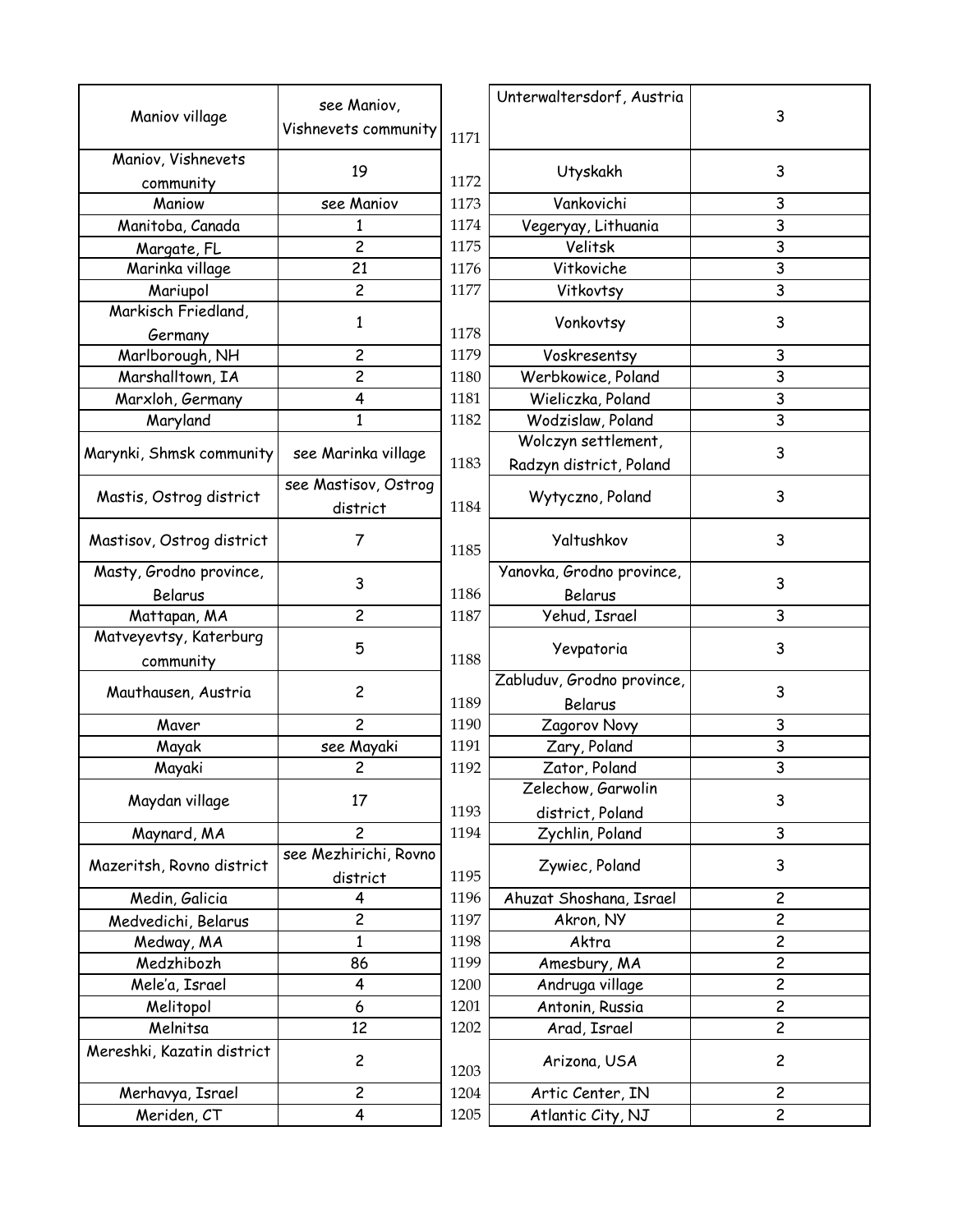| Merkaz Shapira, Israel         | 45                                | 1206 | Barcelona, Spain             | $\overline{c}$          |
|--------------------------------|-----------------------------------|------|------------------------------|-------------------------|
|                                |                                   |      | Baymakliya, Izmail district, |                         |
| Merovits                       | see Muravitsa                     | 1207 | Bessarabia                   | $\overline{c}$          |
| Merovitsh, Dubno district      | see Muravitsa                     | 1208 | Be'er Tuvia, Israel          | $\overline{c}$          |
| Merovtsy                       | see Muravitsa                     | 1209 | Beer Toviya, Israel          | $\overline{c}$          |
| Meshchirich                    | see Mezhirichi, Rovno<br>district | 1210 | Beit Oved, Israel            | $\overline{c}$          |
| Meshchirichi                   | see Mezhirichi, Rovno<br>district | 1211 | Belizhintsy                  | $\overline{c}$          |
| Meshziritsh, Rovno district    | see Mezhirichi, Rovno<br>district | 1212 | Belle Harbor, NY             | $\overline{\mathbf{c}}$ |
| Mesillot, Israel               | 4                                 | 1213 | Bellingham, WA               | $\overline{\mathbf{c}}$ |
| Metar, Israel                  | $\overline{c}$                    | 1214 | Belokamenka, Austria         | $\overline{c}$          |
| Metz, France                   | $\overline{c}$                    | 1215 | Bershad                      | $\overline{c}$          |
|                                |                                   |      | Białka Mała, Vyshgorodok     |                         |
| Mexico                         | 1                                 | 1216 |                              | $\overline{c}$          |
|                                | see Mezhirichi, Rovno             |      | community                    |                         |
| Mezerichi, Rovno district      |                                   | 1217 | Birk, Romania                | $\overline{c}$          |
|                                | district<br>see Mezhirichi, Rovno |      |                              |                         |
| Mezerish                       |                                   |      | Biwabik, MN                  | $\overline{c}$          |
|                                | district                          | 1218 |                              |                         |
| Mezeritch, Rovno district      | see Mezhirichi, Rovno             |      | Bochany                      | $\overline{c}$          |
|                                | district                          | 1219 |                              |                         |
| Mezerits, Rovno district       | see Mezhirichi, Rovno             |      | Boulogne, France             | $\overline{c}$          |
|                                | district                          | 1220 |                              |                         |
| Mezherich, Rovno district      | see Mezhirichi, Rovno             |      | Brockton, MA                 | $\overline{c}$          |
|                                | district                          | 1221 |                              |                         |
| Mezherichi, Mezhirichi, or     | 54                                |      | Broome, NY                   | $\overline{c}$          |
| Miedzyrzec                     |                                   | 1222 |                              |                         |
| Mezherichi, Ostrog<br>district | 419                               | 1223 | Brownsville, NY              | $\overline{c}$          |
| Mezherichi, Rovno district     | see Mezhirichi, Rovno<br>district | 1224 | Brussels, Belgium            | $\overline{\mathbf{c}}$ |
| Mezherichi-Kozetski,           | see Mezhirichi, Rovno             |      |                              |                         |
| Rovno district                 | district                          | 1225 | Buchenwald, Germany          | 2                       |
| Mezherits, Rovno district      | see Mezhirichi, Rovno<br>district | 1226 | Bukharuv                     | $\overline{c}$          |
| Mezhirechye, Rovno             | see Mezhirichi, Rovno             |      |                              |                         |
| district                       | district                          | 1227 | Burchan                      | $\overline{c}$          |
|                                |                                   |      |                              |                         |
| Mezhirichi, Rovno district     | 119                               | 1228 | Byshev                       | $\overline{c}$          |
| Mezhirits, Lublin province,    | see Miedzyrzec,                   |      |                              |                         |
| Poland                         | Lublin province,                  |      | Cedar Bluff, IA              | $\overline{c}$          |
|                                | Poland                            | 1229 |                              |                         |
| Mezhirits, Rovno district      | see Mezhirichi, Rovno             |      | Charlestown, MA              | $\overline{\mathbf{c}}$ |
|                                | district                          | 1230 |                              |                         |
| Mezhirov                       | 3                                 | 1231 | Chartoriya                   | $\overline{\mathbf{c}}$ |
| Mezhuch                        | see Mizoch                        | 1232 | Chartorysk                   | $\overline{c}$          |
|                                |                                   |      |                              |                         |

2

2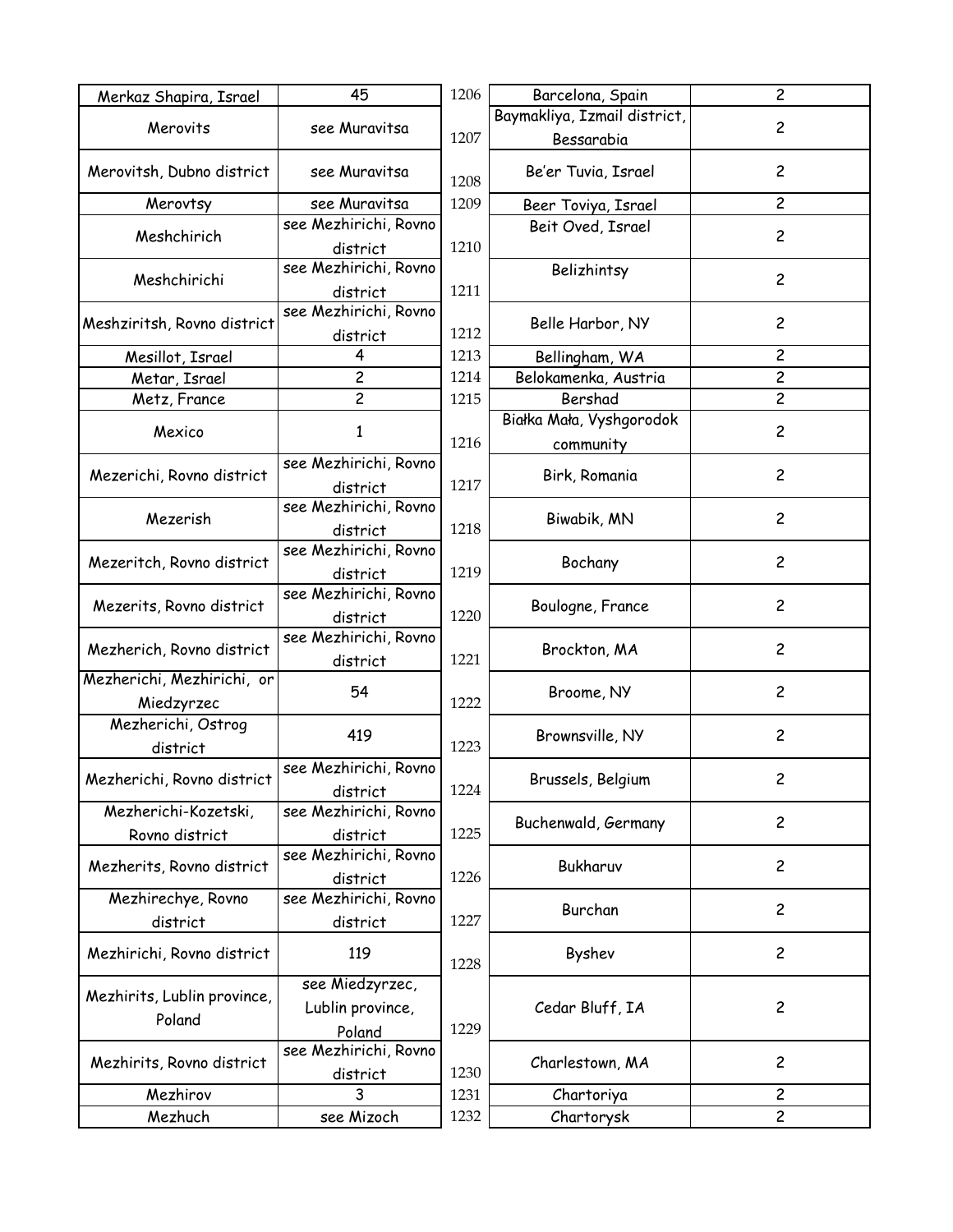|                              | see Mezhirichi, Rovno |      | Chisholm, MN           | $\overline{c}$ |
|------------------------------|-----------------------|------|------------------------|----------------|
| Mezirits, Rovno district     | district              | 1233 |                        |                |
| Miami Beach, FL              | 2                     | 1234 | Cieszanow, Galicia     | $\overline{c}$ |
| Miami, FL                    | 3                     | 1235 | Cos Cob, Connecticut   | $\overline{2}$ |
| Middletown, CT               | 75                    | 1236 | Czechoslovakia         | $\overline{c}$ |
| Middletown, RI               | $\overline{c}$        | 1237 | Delray Beach, FL       | $\overline{2}$ |
| Międzyrzec Podlaski, Lublin  | see Miedzyrzec,       |      | Derry, NH              | $\overline{c}$ |
| province                     | Poland                | 1238 |                        |                |
| Miedzyrzec, Poland           | 19                    | 1239 | DesPlaines, IL         | $\overline{2}$ |
| Mielec, Poland               | 3                     | 1240 | Dessau, Germany        | $\mathbf{2}$   |
| Migdal Ashkelon, Israel      |                       |      | Devichki, Yurkovtsy    |                |
|                              | 15                    |      | community, Pereyaslov  | $\overline{c}$ |
|                              |                       | 1241 | district               |                |
| Mikhalpol, Letichev          | 28                    |      | Dinovets, Kamenets     | $\mathbf{2}$   |
| district                     |                       | 1242 | Podolskiy district     |                |
| Mikhaylovka                  | $\overline{c}$        | 1243 | Dmitrovka village      | $\mathbf{2}$   |
| Mikhaylovka, Radzivilov      | 5                     |      | Donora, PA             | $\overline{c}$ |
| community                    |                       | 1244 |                        |                |
| Mikhilovski                  | $\overline{c}$        | 1245 | Drogoviche, Galicia    | $\overline{2}$ |
| Mikhmoret, Israel            | 1                     | 1246 | Dumenki village        | $\overline{c}$ |
| Mikhnov                      | 6                     | 1247 | Dunedin, FL            | $\overline{2}$ |
| Mikolajow, Galicia           | 5                     | 1248 | Dunilovichi, Lithuania | $\overline{c}$ |
| Mikve Yisrael, Israel        | $\mathbf{1}$          | 1249 | Dyatlovo, Belarus      | $\overline{c}$ |
| Milan, Italy                 | 6                     | 1250 | East Haddam, CT        | $\overline{2}$ |
| Miloczyn, Galicia            | 4                     | 1251 | Elizabeth, NJ          | $\overline{c}$ |
| Milton, MA                   | 1                     | 1252 | England                | $\overline{2}$ |
| Miltsy                       | $\overline{c}$        | 1253 | Frankfurt, Germany     | $\overline{c}$ |
| Milwaukee, WI                | 120                   | 1254 | Ganei Hadar, Israel    | $\overline{c}$ |
| Milyatin, Vladimir-Volinskiy |                       |      | Gedera, Israel         |                |
| district                     | 10                    | 1255 |                        | $\overline{c}$ |
| Minkovtsy                    | 5                     | 1256 | Ginosar, Israel        | $\overline{c}$ |
| Minneapolis, MN              | 22                    | 1257 | Givat Rambam, Israel   | $\overline{c}$ |
|                              |                       |      |                        |                |
| Minsk Mazowiecki, Poland     | $\overline{c}$        | 1258 | Glil Yam, Israel       | $\overline{c}$ |
| Minsk, Belarus               | 19                    | 1259 | Goloby                 | $\mathbf{2}$   |
| Mir, Belarus                 | 3                     | 1260 | Gomel, Belarus         | $\overline{c}$ |
| Mirgorod                     | $\mathbf{1}$          | 1261 | Gradinets              | $\overline{c}$ |
| Mirogoshcha                  | 3                     | 1262 | Grozov                 | $\overline{c}$ |
| Miropol                      | 18                    | 1263 | Gruszow, Poland        | $\overline{c}$ |
| Mirow Nowy, Poland           | 4                     | 1264 | Grynkovtse             | $\overline{2}$ |
| Mishkovtsy                   | 6                     | 1265 | Haarlem, Netherlands   | $\overline{2}$ |
|                              |                       |      | Halinovka, Kolodnoye   | $\overline{c}$ |
| Mishmar David, Israel        | 1                     | 1266 | community              |                |
| Mishmar Ha'Emek, Israel      | 6                     | 1267 | Harrison, NY           | $\overline{c}$ |
| Mishmar HaShiv'a             | 8                     | 1268 | Havana, Cuba           | $\overline{c}$ |
|                              | see Mezhirichi, Rovno |      |                        |                |
| Mishzirits                   | district              | 1269 | Hoboken, NJ            | $\overline{c}$ |
|                              |                       |      |                        |                |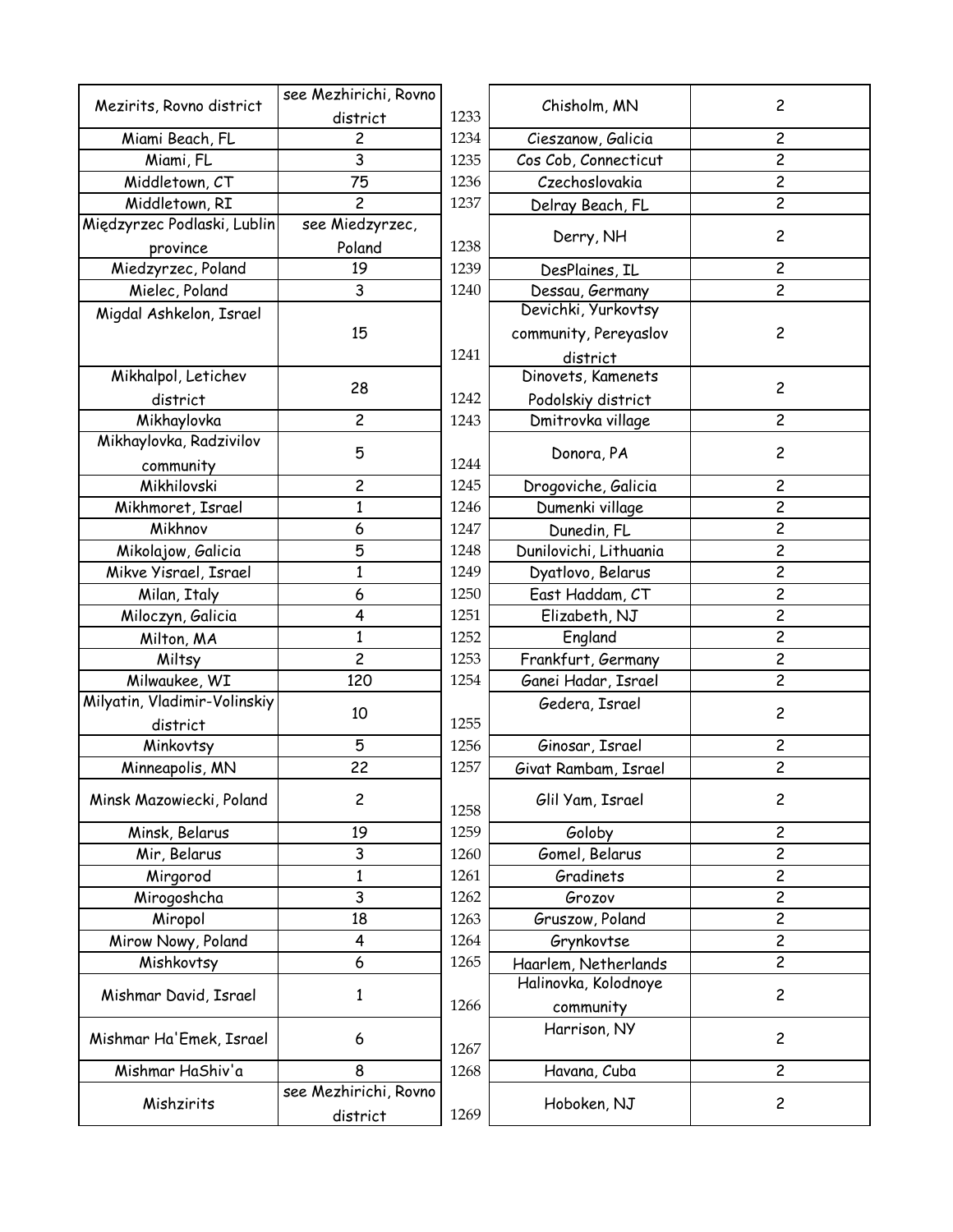|                             |                         |      | Ilatetska community, Litin   |                         |
|-----------------------------|-------------------------|------|------------------------------|-------------------------|
| Mitava, Latvia              | 9                       | 1270 | district                     | $\overline{c}$          |
| Mittenwald, Germany         | 5                       | 1271 | Ilvinets                     | $\overline{c}$          |
| Mizhirich, Ostrog uyezd     | see Mezherichi,         |      | Isay                         | $\overline{c}$          |
|                             | Ostrog district         | 1272 |                              |                         |
| Mizhuch                     | see Mizoch              | 1273 | Ivanovka, Kovel district     | $\overline{c}$          |
| Mizirich                    | see Mezhirichi, Rovno   |      | Ivanovo, Belarus             | $\overline{c}$          |
|                             | district                | 1274 |                              |                         |
| Miziritsh                   | see Mezhirichi, Rovno   |      | Janow Lubelski, Poland       | $\overline{c}$          |
|                             | district                | 1275 |                              |                         |
| Mizoch                      | 351                     | 1276 | Kagon-Kendel, Israel         | $\overline{c}$          |
| Mizotsh                     | see Mizoch              | 1277 | Kalus                        | $\overline{c}$          |
| Mizutsh                     | see Mizoch              |      | Kandalaksha, Murmansk        | $\overline{c}$          |
|                             |                         | 1278 | region, Russia               |                         |
| Mizvoch                     | see Mizoch              | 1279 | Karaganda, Kazakhstan        | $\overline{\mathsf{c}}$ |
| Mizyuryntse, Dederkaly      | 9                       |      | Karnachovka village,         | $\overline{c}$          |
| community                   |                         | 1280 | Belozirka community          |                         |
| Mlinov                      | 141                     | 1281 | Kaserne, Germany             | 2                       |
| Mlinovtsy                   | 26                      | 1282 | Kattowitz, Germany           | $\overline{c}$          |
| Mlynowce                    | see Mlinovtsy           | 1283 | Kazakhstan                   | $\overline{c}$          |
| Mobile, AL                  | 2                       | 1284 | Keene, NH                    | 2                       |
| Modlin, Poland              | $\mathbf{1}$            | 1285 | Kerch                        | $\overline{c}$          |
| Mogilev                     | 147                     | 1286 | Kfar Yehoshua, Israel        | $\overline{c}$          |
|                             |                         |      | Khoroshovtsy, Gaysin         |                         |
| Mogilev, Belarus            | 3                       | 1287 | district                     | $\overline{c}$          |
| Mogilev-Podolski, Kamenets- |                         |      |                              |                         |
|                             | see Mogilev             |      | Kobylanka, Gorlice district, | $\overline{c}$          |
| Podolskiy province          |                         | 1288 | Poland                       |                         |
| Mogilki, Podolia province   | 1                       | 1289 | Kolets                       | $\overline{c}$          |
| Mohyliv                     | see Mogilev             | 1290 | Korolowka, Galicia           | 2                       |
| Mohyliv-Podilskyy,          |                         |      |                              |                         |
|                             | see Mogilev             |      | Korshuk                      | 2                       |
| Kamenets-Podolsk province   |                         | 1291 |                              |                         |
| Moier                       | 1                       | 1292 | Korsun                       | $\overline{c}$          |
| Mokre                       | 1                       | 1293 | Kovel district               | 2                       |
| Mokri                       | see Mokre               | 1294 | Kozminek, Poland             | $\overline{c}$          |
| Moldova                     | 9                       | 1295 | Kraczew, Poland              | $\overline{c}$          |
|                             | see Maladzyechna,       |      |                              |                         |
|                             | Vileyka district, Vilna |      |                              |                         |
| Molodechno, Vilna province  |                         |      | Krasnopolka                  | $\overline{c}$          |
|                             | province, Belarus       | 1296 |                              |                         |
| Molotkov village            | see Molotkuv village    | 1297 | Kublayevka village           | $\overline{c}$          |
|                             |                         |      | Kurov, Nowo-Aleksandrowo     |                         |
|                             |                         |      | District, Lublin province,   | $\overline{c}$          |
| Molotkow                    | see Molotkuv village    | 1298 | Poland                       |                         |
|                             | 5                       |      | Kuty village, Mlinov         | $\overline{c}$          |
| Molotkuv village            |                         | 1299 | community                    |                         |
| Molotovskoye, Russia        | $\overline{\mathbf{r}}$ | 1300 | Lakewood, NJ                 | $\overline{c}$          |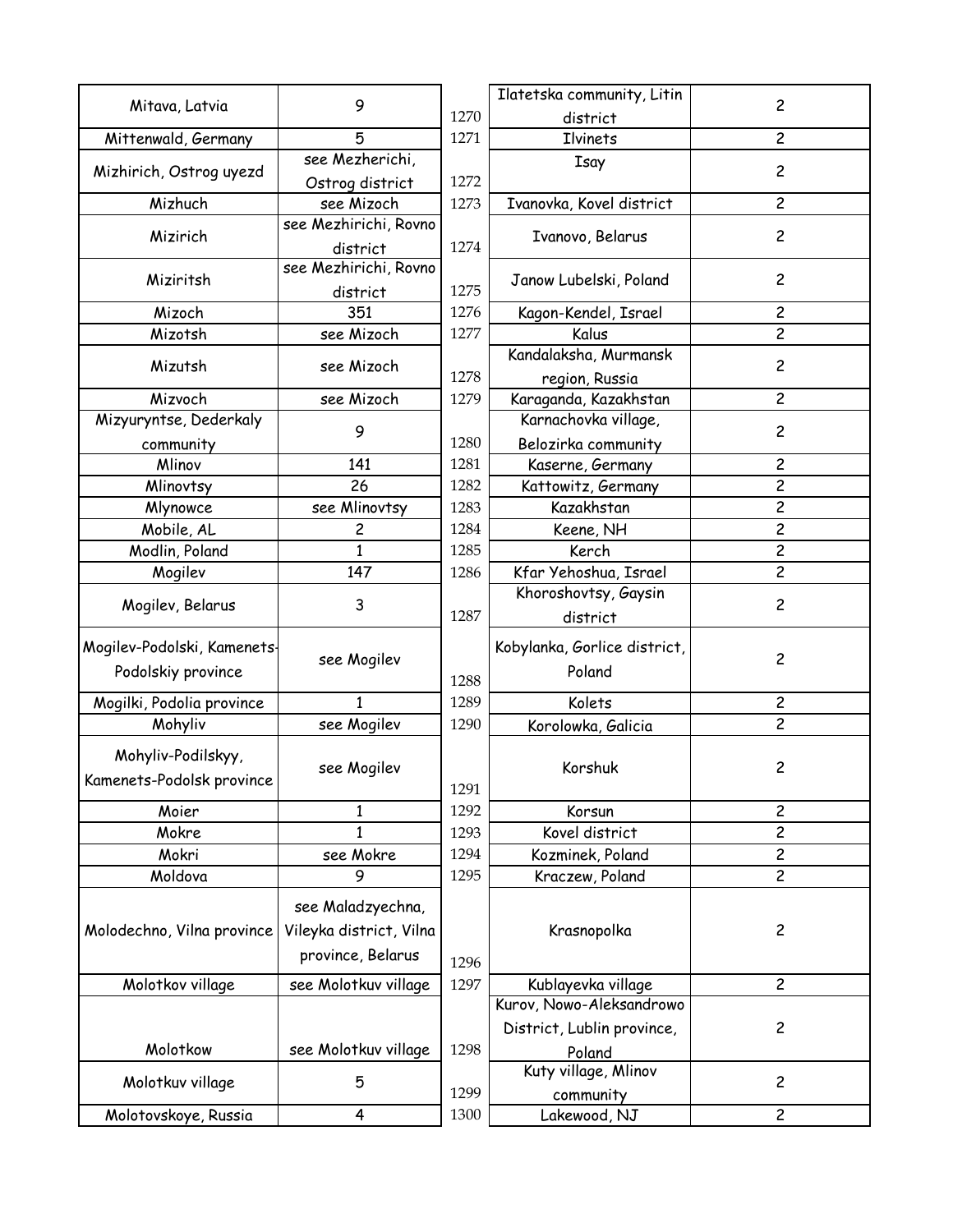| Monasterzyska, Galicia        | 5                    | 1301 | Lakompak, Hungary          | $\overline{\mathbf{c}}$ |
|-------------------------------|----------------------|------|----------------------------|-------------------------|
| Monbahus, France              | 3                    | 1302 | Landau, Germany            | $\overline{c}$          |
| Monchyn, Pogrebishche         | 1                    |      | Lechfeld, Germany          | $\overline{c}$          |
| district                      |                      | 1303 |                            |                         |
| Mongolia                      | $\mathbf{1}$         | 1304 | Lipina                     | $\overline{c}$          |
| Moniatycze, Hrubieszow        |                      |      |                            |                         |
| district, Lublin province,    | $\overline{c}$       |      | Lipskiye                   | $\overline{c}$          |
| Poland                        |                      | 1305 |                            |                         |
| Monroe, MI                    | 1                    | 1306 | Lipsko, Galicia            | $\overline{c}$          |
| Montevideo, Uruguay           | $\overline{9}$       | 1307 | Lisbon, Portugal           | $\overline{c}$          |
| Montreal, QC, Canada          | 17                   | 1308 | Lopatin                    | $\overline{c}$          |
| Moscow, Russia                | 30                   | 1309 | Luchintse, Poland          | $\overline{c}$          |
| Moshav Herut, Israel          | see Herut, Israel    | 1310 | Lund, Sweden               | $\overline{\mathbf{c}}$ |
|                               |                      |      | Lydziai, Vilna province,   |                         |
| Moshav Mele'a, Israel         | see Mele'a, Israel   | 1311 | Lithuania                  | $\overline{c}$          |
| Moshchanovka, Dubno           |                      |      |                            |                         |
| district                      | $\overline{c}$       | 1312 | Mahane Yisrael, Israel     | $\overline{c}$          |
|                               |                      |      | Majdanek, Poland           |                         |
| Moshkovka village             | see Guta Moshkovka   | 1313 |                            | $\overline{c}$          |
| Moshkuv                       | ı                    | 1314 | Malyye Kuskovtsy           | $\overline{\mathbf{c}}$ |
| Moshlev, Podolia              | 3                    | 1315 | Margate, FL                | $\overline{c}$          |
| Moskalevka                    | 8                    | 1316 | Mariupol                   | $\overline{\mathbf{c}}$ |
| Moskalowka                    | see Moskalevka       | 1317 | Marlborough, NH            | $\overline{2}$          |
| Moskov                        | see Moscow, Russia   | 1318 | Marshalltown, IA           | $\overline{c}$          |
| Moskva                        | see Moscow, Russia   | 1319 | Mattapan, MA               | $\overline{c}$          |
| Mosty village, Podgorskoye    |                      |      |                            |                         |
| community                     | 22                   | 1320 | Mauthausen, Austria        | $\overline{\mathbf{c}}$ |
| Mostyshche village            | 22                   | 1321 | Maver                      | $\overline{\mathbf{c}}$ |
| Mosurovtse, Kolodnoye         |                      |      |                            |                         |
| community                     | see Mosurovtsy       | 1322 | Mayaki                     | $\overline{c}$          |
| Mosurovtsy, Kolodnoye         |                      |      |                            |                         |
|                               | 6                    | 1323 | Maynard, MA                | $\overline{\mathbf{c}}$ |
| community<br>Mount Carmel, PA | 10                   | 1324 | Medvedichi, Belarus        | $\overline{c}$          |
|                               |                      |      | Mereshki, Kazatin district |                         |
| Mountaindale, NY              | 1                    | 1325 |                            | 2                       |
| Mozir                         | see Mozyr, Belarus   | 1326 | Merhavya, Israel           | $\overline{\mathbf{c}}$ |
| Mozyr, Belarus                | 4                    | 1327 | Metar, Israel              | $\overline{\mathbf{c}}$ |
| Mstislavl, Belarus            | $\overline{c}$       | 1328 | Metz, France               | $\overline{\mathbf{c}}$ |
| Munich, Germany               | 49                   | 1329 | Miami Beach, FL            | $\overline{c}$          |
|                               |                      |      |                            |                         |
| Muravitsa, Dubno district     | 286                  | 1330 | Middletown, RI             | $\overline{c}$          |
|                               | see Muravitsa, Dubno |      |                            |                         |
| Muravitsh                     | district             | 1331 | Mikhaylovka                | $\overline{c}$          |
|                               |                      |      |                            |                         |
| Mykolayiv, Proskurov          | see Nikolayev        |      | Mikhilovski                | $\overline{c}$          |
| district, Podolia province    |                      | 1332 |                            |                         |
| Mylushi community, Lutsk      |                      |      |                            |                         |
| district                      | $\mathbf{1}$         | 1333 | Miltsy                     | $\overline{\mathbf{c}}$ |
|                               |                      |      |                            |                         |

| 5               | 1301 | Lakompak, Hungary                     | $\overline{\mathbf{c}}$ |
|-----------------|------|---------------------------------------|-------------------------|
| 3               | 1302 | Landau, Germany                       | $\overline{c}$          |
| $\mathbf{1}$    | 1303 | Lechfeld, Germany                     | $\overline{c}$          |
| $\mathbf{1}$    | 1304 | Lipina                                | $\overline{\mathsf{c}}$ |
| $\overline{c}$  | 1305 | Lipskiye                              | $\overline{c}$          |
| $\mathbf{1}$    | 1306 | Lipsko, Galicia                       | $\overline{\mathbf{c}}$ |
| 9               | 1307 | Lisbon, Portugal                      | $\overline{\mathbf{c}}$ |
| 17              | 1308 | Lopatin                               | 2                       |
| 30              | 1309 | Luchintse, Poland                     | $\overline{\mathbf{c}}$ |
| lerut, Israel   | 1310 | Lund, Sweden                          | $\overline{\mathbf{c}}$ |
| Nele'a, Israel  | 1311 | Lydziai, Vilna province,<br>Lithuania | $\overline{c}$          |
| $\overline{c}$  | 1312 | Mahane Yisrael, Israel                | $\overline{c}$          |
| ita Moshkovka   | 1313 | Majdanek, Poland                      | $\overline{c}$          |
| 1               | 1314 | Malyye Kuskovtsy                      | 2                       |
| 3               | 1315 | Margate, FL                           | $\overline{c}$          |
| 8               | 1316 | Mariupol                              | $\overline{\mathbf{c}}$ |
| Moskalevka      | 1317 | Marlborough, NH                       | 2                       |
| oscow, Russia   | 1318 | Marshalltown, IA                      | $\overline{\mathbf{c}}$ |
| oscow, Russia   | 1319 | Mattapan, MA                          | $\overline{c}$          |
| 22              | 1320 | Mauthausen, Austria                   | $\overline{\mathbf{c}}$ |
| 22              | 1321 | Maver                                 | $\overline{c}$          |
| Mosurovtsy      | 1322 | Mayaki                                | 2                       |
| 6               | 1323 | Maynard, MA                           | $\overline{c}$          |
| 10              | 1324 | Medvedichi, Belarus                   | 2                       |
| 1               | 1325 | Mereshki, Kazatin district            | $\overline{c}$          |
| ozyr, Belarus   | 1326 | Merhavya, Israel                      | $\overline{\mathbf{c}}$ |
| 4               | 1327 | Metar, Israel                         | 2                       |
| $\overline{c}$  | 1328 | Metz, France                          | 2                       |
| 49              | 1329 | Miami Beach, FL                       | $\overline{c}$          |
| 286             | 1330 | Middletown, RI                        | 2                       |
| ıravitsa, Dubno |      | Mikhaylovka                           | $\overline{c}$          |
| district        | 1331 |                                       |                         |
| : Nikolayev     | 1332 | Mikhilovski                           | $\overline{c}$          |
| $\mathbf 1$     | 1333 | Miltsy                                | $\overline{c}$          |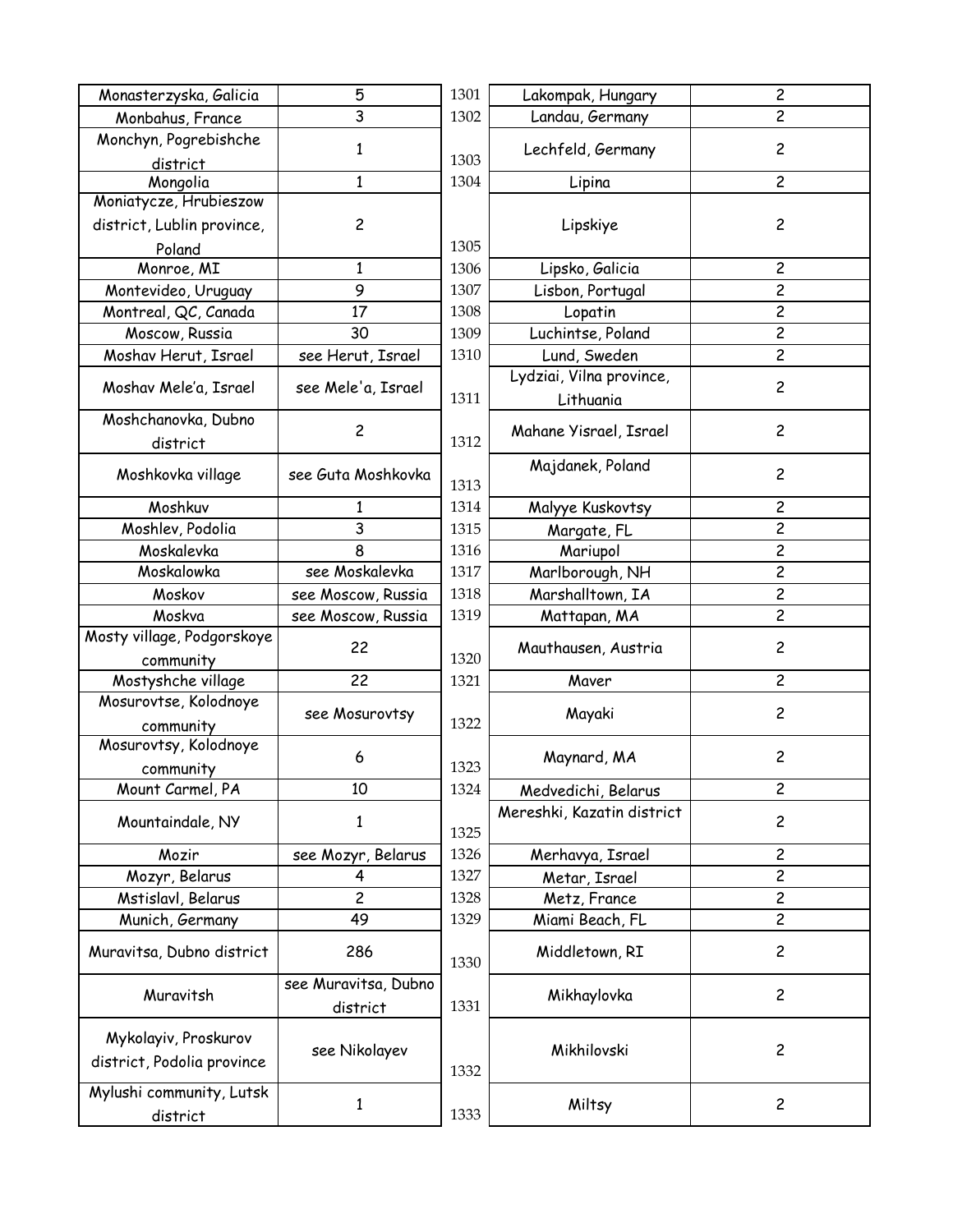| Mysh Nova, Belarus<br>1335<br>2<br>3<br>Mobile, AL<br>Moniatycze, Hrubieszow<br>Mzihovits<br>$\overline{c}$<br>district, Lublin province,<br>$\overline{c}$<br>1336<br>Poland<br>Moshchanovka, Dubno<br>$\overline{c}$<br>Na'an, Israel<br>12<br>1337<br>district<br>Mstislavl, Belarus<br>Nahalal, Israel<br>13<br>1338<br>2<br>3<br>$\overline{c}$<br>Nahalat Yitshak, Israel<br>1339<br>Mzihovits<br>$\overline{c}$<br>$\overline{c}$<br>Nakar<br>1340<br>Nakar<br>$\overline{c}$<br>$\overline{c}$<br>Namangan, Uzbekistan<br>1341<br>Namangan, Uzbekistan<br>see Napaduvka village<br>$\overline{c}$<br>Napadovka<br>Narylov<br>1342<br>5<br>1343<br>2<br>Napaduvka village<br>Nashua, NH<br>3<br>$\overline{c}$<br>Narewka, Poland<br>1344<br>Natick, MA<br>2<br>Narol, Galicia<br>$\mathbf{1}$<br>1345<br>Nawarzyce, Poland<br>$\mathbf{1}$<br>$\overline{\mathbf{c}}$<br>Narva-Iyesuu, Estonia<br>1346<br>Nemirovtsy<br>$\overline{c}$<br>2<br>1347<br>Narylov<br>Nir David, Israel<br>$\overline{c}$<br>2<br>Nashua, NH<br>1348<br>Northbrook, IL<br>$\overline{c}$<br>Naszirany<br>6<br>Norway, MI<br>1349<br>$\overline{c}$<br>1350<br>$\overline{c}$<br>Novomirgorod<br>Natick, MA<br>$\overline{c}$<br>Naujasis Daugeliskis<br>see Daugielishki<br>1351<br>Ogryzkovtsy<br>$\overline{c}$<br>Nawarzyce, Poland<br>$\overline{c}$<br>Olgopol, Kherson province<br>1352<br>1353<br>$\overline{c}$<br>10<br>Opatow, Poland<br>Nazareth Illit, Israel<br>Orishche<br>2<br>Nazeran<br>see Naszirany<br>1354<br>$\overline{\mathbf{c}}$<br>1355<br>see Naszirany<br>Orsek<br>Naziran<br>2<br>1356<br>Nazirna<br>see Naszirany<br>Osovtsy<br>$\overline{c}$<br>1357<br>Ostropol<br>Neavitt, MD<br>see Nobel, Pinsk<br>$\overline{c}$<br>Nebel<br>district, Minsk<br>Ozero<br>1358<br>province, Belarus<br>1359<br>Palo Alto, CA<br>$\overline{c}$<br>Negba, Israel<br>Pankovtsy village,<br>Nehalim, Israel<br>Vyshgorodok<br>$\overline{c}$<br>1<br>1360<br>community<br>Nekhana<br>$\overline{c}$<br>3<br>Pavloviche<br>1361<br>$\overline{c}$<br>41<br>Nemirov<br>1362<br>Pawlichy, Poland<br>$\overline{2}$<br>Nemirovka<br>$\overline{4}$<br>Peabody, MA<br>1363<br>$\overline{c}$<br>$\overline{c}$<br>Pechara<br>1364<br>Nemirovtsy<br>Pecherna, Vyshgorodok<br>$\overline{c}$<br>Nes Tsiyona, Israel<br>8<br>1365<br>community<br>Nesukhoyezhe<br>$\overline{7}$<br>1366<br>Peekskill, NY<br>$\overline{c}$<br>$\overline{2}$<br>Nesvich<br>6<br>1367<br>Pernyatin village<br>$\overline{c}$<br>47<br>Netanya, Israel<br>1368<br>Pithiviers, France<br>$\overline{c}$<br>4<br>Netherlands<br>1369<br>Plainview, NY<br>$\overline{c}$<br>$\mathsf{3}$<br>1370<br>Neusalz, Germany<br>Plock, Poland<br>Pokashchevka<br>$\overline{c}$<br>Neu-Ulm, Germany<br>6<br>1371 | Myropil | see Miropol | 1334 | Minsk Mazowiecki, Poland | $\overline{c}$ |
|-----------------------------------------------------------------------------------------------------------------------------------------------------------------------------------------------------------------------------------------------------------------------------------------------------------------------------------------------------------------------------------------------------------------------------------------------------------------------------------------------------------------------------------------------------------------------------------------------------------------------------------------------------------------------------------------------------------------------------------------------------------------------------------------------------------------------------------------------------------------------------------------------------------------------------------------------------------------------------------------------------------------------------------------------------------------------------------------------------------------------------------------------------------------------------------------------------------------------------------------------------------------------------------------------------------------------------------------------------------------------------------------------------------------------------------------------------------------------------------------------------------------------------------------------------------------------------------------------------------------------------------------------------------------------------------------------------------------------------------------------------------------------------------------------------------------------------------------------------------------------------------------------------------------------------------------------------------------------------------------------------------------------------------------------------------------------------------------------------------------------------------------------------------------------------------------------------------------------------------------------------------------------------------------------------------------------------------------------------------------------------------------------------------------------------------------------------------------------------------------------------------------------------------------------------------------------------------------------------------------------------------------------------------------------------------------------------------------------------------------------------------------------------------|---------|-------------|------|--------------------------|----------------|
|                                                                                                                                                                                                                                                                                                                                                                                                                                                                                                                                                                                                                                                                                                                                                                                                                                                                                                                                                                                                                                                                                                                                                                                                                                                                                                                                                                                                                                                                                                                                                                                                                                                                                                                                                                                                                                                                                                                                                                                                                                                                                                                                                                                                                                                                                                                                                                                                                                                                                                                                                                                                                                                                                                                                                                                   |         |             |      |                          |                |
|                                                                                                                                                                                                                                                                                                                                                                                                                                                                                                                                                                                                                                                                                                                                                                                                                                                                                                                                                                                                                                                                                                                                                                                                                                                                                                                                                                                                                                                                                                                                                                                                                                                                                                                                                                                                                                                                                                                                                                                                                                                                                                                                                                                                                                                                                                                                                                                                                                                                                                                                                                                                                                                                                                                                                                                   |         |             |      |                          |                |
|                                                                                                                                                                                                                                                                                                                                                                                                                                                                                                                                                                                                                                                                                                                                                                                                                                                                                                                                                                                                                                                                                                                                                                                                                                                                                                                                                                                                                                                                                                                                                                                                                                                                                                                                                                                                                                                                                                                                                                                                                                                                                                                                                                                                                                                                                                                                                                                                                                                                                                                                                                                                                                                                                                                                                                                   |         |             |      |                          |                |
|                                                                                                                                                                                                                                                                                                                                                                                                                                                                                                                                                                                                                                                                                                                                                                                                                                                                                                                                                                                                                                                                                                                                                                                                                                                                                                                                                                                                                                                                                                                                                                                                                                                                                                                                                                                                                                                                                                                                                                                                                                                                                                                                                                                                                                                                                                                                                                                                                                                                                                                                                                                                                                                                                                                                                                                   |         |             |      |                          |                |
|                                                                                                                                                                                                                                                                                                                                                                                                                                                                                                                                                                                                                                                                                                                                                                                                                                                                                                                                                                                                                                                                                                                                                                                                                                                                                                                                                                                                                                                                                                                                                                                                                                                                                                                                                                                                                                                                                                                                                                                                                                                                                                                                                                                                                                                                                                                                                                                                                                                                                                                                                                                                                                                                                                                                                                                   |         |             |      |                          |                |
|                                                                                                                                                                                                                                                                                                                                                                                                                                                                                                                                                                                                                                                                                                                                                                                                                                                                                                                                                                                                                                                                                                                                                                                                                                                                                                                                                                                                                                                                                                                                                                                                                                                                                                                                                                                                                                                                                                                                                                                                                                                                                                                                                                                                                                                                                                                                                                                                                                                                                                                                                                                                                                                                                                                                                                                   |         |             |      |                          |                |
|                                                                                                                                                                                                                                                                                                                                                                                                                                                                                                                                                                                                                                                                                                                                                                                                                                                                                                                                                                                                                                                                                                                                                                                                                                                                                                                                                                                                                                                                                                                                                                                                                                                                                                                                                                                                                                                                                                                                                                                                                                                                                                                                                                                                                                                                                                                                                                                                                                                                                                                                                                                                                                                                                                                                                                                   |         |             |      |                          |                |
|                                                                                                                                                                                                                                                                                                                                                                                                                                                                                                                                                                                                                                                                                                                                                                                                                                                                                                                                                                                                                                                                                                                                                                                                                                                                                                                                                                                                                                                                                                                                                                                                                                                                                                                                                                                                                                                                                                                                                                                                                                                                                                                                                                                                                                                                                                                                                                                                                                                                                                                                                                                                                                                                                                                                                                                   |         |             |      |                          |                |
|                                                                                                                                                                                                                                                                                                                                                                                                                                                                                                                                                                                                                                                                                                                                                                                                                                                                                                                                                                                                                                                                                                                                                                                                                                                                                                                                                                                                                                                                                                                                                                                                                                                                                                                                                                                                                                                                                                                                                                                                                                                                                                                                                                                                                                                                                                                                                                                                                                                                                                                                                                                                                                                                                                                                                                                   |         |             |      |                          |                |
|                                                                                                                                                                                                                                                                                                                                                                                                                                                                                                                                                                                                                                                                                                                                                                                                                                                                                                                                                                                                                                                                                                                                                                                                                                                                                                                                                                                                                                                                                                                                                                                                                                                                                                                                                                                                                                                                                                                                                                                                                                                                                                                                                                                                                                                                                                                                                                                                                                                                                                                                                                                                                                                                                                                                                                                   |         |             |      |                          |                |
|                                                                                                                                                                                                                                                                                                                                                                                                                                                                                                                                                                                                                                                                                                                                                                                                                                                                                                                                                                                                                                                                                                                                                                                                                                                                                                                                                                                                                                                                                                                                                                                                                                                                                                                                                                                                                                                                                                                                                                                                                                                                                                                                                                                                                                                                                                                                                                                                                                                                                                                                                                                                                                                                                                                                                                                   |         |             |      |                          |                |
|                                                                                                                                                                                                                                                                                                                                                                                                                                                                                                                                                                                                                                                                                                                                                                                                                                                                                                                                                                                                                                                                                                                                                                                                                                                                                                                                                                                                                                                                                                                                                                                                                                                                                                                                                                                                                                                                                                                                                                                                                                                                                                                                                                                                                                                                                                                                                                                                                                                                                                                                                                                                                                                                                                                                                                                   |         |             |      |                          |                |
|                                                                                                                                                                                                                                                                                                                                                                                                                                                                                                                                                                                                                                                                                                                                                                                                                                                                                                                                                                                                                                                                                                                                                                                                                                                                                                                                                                                                                                                                                                                                                                                                                                                                                                                                                                                                                                                                                                                                                                                                                                                                                                                                                                                                                                                                                                                                                                                                                                                                                                                                                                                                                                                                                                                                                                                   |         |             |      |                          |                |
|                                                                                                                                                                                                                                                                                                                                                                                                                                                                                                                                                                                                                                                                                                                                                                                                                                                                                                                                                                                                                                                                                                                                                                                                                                                                                                                                                                                                                                                                                                                                                                                                                                                                                                                                                                                                                                                                                                                                                                                                                                                                                                                                                                                                                                                                                                                                                                                                                                                                                                                                                                                                                                                                                                                                                                                   |         |             |      |                          |                |
|                                                                                                                                                                                                                                                                                                                                                                                                                                                                                                                                                                                                                                                                                                                                                                                                                                                                                                                                                                                                                                                                                                                                                                                                                                                                                                                                                                                                                                                                                                                                                                                                                                                                                                                                                                                                                                                                                                                                                                                                                                                                                                                                                                                                                                                                                                                                                                                                                                                                                                                                                                                                                                                                                                                                                                                   |         |             |      |                          |                |
|                                                                                                                                                                                                                                                                                                                                                                                                                                                                                                                                                                                                                                                                                                                                                                                                                                                                                                                                                                                                                                                                                                                                                                                                                                                                                                                                                                                                                                                                                                                                                                                                                                                                                                                                                                                                                                                                                                                                                                                                                                                                                                                                                                                                                                                                                                                                                                                                                                                                                                                                                                                                                                                                                                                                                                                   |         |             |      |                          |                |
|                                                                                                                                                                                                                                                                                                                                                                                                                                                                                                                                                                                                                                                                                                                                                                                                                                                                                                                                                                                                                                                                                                                                                                                                                                                                                                                                                                                                                                                                                                                                                                                                                                                                                                                                                                                                                                                                                                                                                                                                                                                                                                                                                                                                                                                                                                                                                                                                                                                                                                                                                                                                                                                                                                                                                                                   |         |             |      |                          |                |
|                                                                                                                                                                                                                                                                                                                                                                                                                                                                                                                                                                                                                                                                                                                                                                                                                                                                                                                                                                                                                                                                                                                                                                                                                                                                                                                                                                                                                                                                                                                                                                                                                                                                                                                                                                                                                                                                                                                                                                                                                                                                                                                                                                                                                                                                                                                                                                                                                                                                                                                                                                                                                                                                                                                                                                                   |         |             |      |                          |                |
|                                                                                                                                                                                                                                                                                                                                                                                                                                                                                                                                                                                                                                                                                                                                                                                                                                                                                                                                                                                                                                                                                                                                                                                                                                                                                                                                                                                                                                                                                                                                                                                                                                                                                                                                                                                                                                                                                                                                                                                                                                                                                                                                                                                                                                                                                                                                                                                                                                                                                                                                                                                                                                                                                                                                                                                   |         |             |      |                          |                |
|                                                                                                                                                                                                                                                                                                                                                                                                                                                                                                                                                                                                                                                                                                                                                                                                                                                                                                                                                                                                                                                                                                                                                                                                                                                                                                                                                                                                                                                                                                                                                                                                                                                                                                                                                                                                                                                                                                                                                                                                                                                                                                                                                                                                                                                                                                                                                                                                                                                                                                                                                                                                                                                                                                                                                                                   |         |             |      |                          |                |
|                                                                                                                                                                                                                                                                                                                                                                                                                                                                                                                                                                                                                                                                                                                                                                                                                                                                                                                                                                                                                                                                                                                                                                                                                                                                                                                                                                                                                                                                                                                                                                                                                                                                                                                                                                                                                                                                                                                                                                                                                                                                                                                                                                                                                                                                                                                                                                                                                                                                                                                                                                                                                                                                                                                                                                                   |         |             |      |                          |                |
|                                                                                                                                                                                                                                                                                                                                                                                                                                                                                                                                                                                                                                                                                                                                                                                                                                                                                                                                                                                                                                                                                                                                                                                                                                                                                                                                                                                                                                                                                                                                                                                                                                                                                                                                                                                                                                                                                                                                                                                                                                                                                                                                                                                                                                                                                                                                                                                                                                                                                                                                                                                                                                                                                                                                                                                   |         |             |      |                          |                |
|                                                                                                                                                                                                                                                                                                                                                                                                                                                                                                                                                                                                                                                                                                                                                                                                                                                                                                                                                                                                                                                                                                                                                                                                                                                                                                                                                                                                                                                                                                                                                                                                                                                                                                                                                                                                                                                                                                                                                                                                                                                                                                                                                                                                                                                                                                                                                                                                                                                                                                                                                                                                                                                                                                                                                                                   |         |             |      |                          |                |
|                                                                                                                                                                                                                                                                                                                                                                                                                                                                                                                                                                                                                                                                                                                                                                                                                                                                                                                                                                                                                                                                                                                                                                                                                                                                                                                                                                                                                                                                                                                                                                                                                                                                                                                                                                                                                                                                                                                                                                                                                                                                                                                                                                                                                                                                                                                                                                                                                                                                                                                                                                                                                                                                                                                                                                                   |         |             |      |                          |                |
|                                                                                                                                                                                                                                                                                                                                                                                                                                                                                                                                                                                                                                                                                                                                                                                                                                                                                                                                                                                                                                                                                                                                                                                                                                                                                                                                                                                                                                                                                                                                                                                                                                                                                                                                                                                                                                                                                                                                                                                                                                                                                                                                                                                                                                                                                                                                                                                                                                                                                                                                                                                                                                                                                                                                                                                   |         |             |      |                          |                |
|                                                                                                                                                                                                                                                                                                                                                                                                                                                                                                                                                                                                                                                                                                                                                                                                                                                                                                                                                                                                                                                                                                                                                                                                                                                                                                                                                                                                                                                                                                                                                                                                                                                                                                                                                                                                                                                                                                                                                                                                                                                                                                                                                                                                                                                                                                                                                                                                                                                                                                                                                                                                                                                                                                                                                                                   |         |             |      |                          |                |
|                                                                                                                                                                                                                                                                                                                                                                                                                                                                                                                                                                                                                                                                                                                                                                                                                                                                                                                                                                                                                                                                                                                                                                                                                                                                                                                                                                                                                                                                                                                                                                                                                                                                                                                                                                                                                                                                                                                                                                                                                                                                                                                                                                                                                                                                                                                                                                                                                                                                                                                                                                                                                                                                                                                                                                                   |         |             |      |                          |                |
|                                                                                                                                                                                                                                                                                                                                                                                                                                                                                                                                                                                                                                                                                                                                                                                                                                                                                                                                                                                                                                                                                                                                                                                                                                                                                                                                                                                                                                                                                                                                                                                                                                                                                                                                                                                                                                                                                                                                                                                                                                                                                                                                                                                                                                                                                                                                                                                                                                                                                                                                                                                                                                                                                                                                                                                   |         |             |      |                          |                |
|                                                                                                                                                                                                                                                                                                                                                                                                                                                                                                                                                                                                                                                                                                                                                                                                                                                                                                                                                                                                                                                                                                                                                                                                                                                                                                                                                                                                                                                                                                                                                                                                                                                                                                                                                                                                                                                                                                                                                                                                                                                                                                                                                                                                                                                                                                                                                                                                                                                                                                                                                                                                                                                                                                                                                                                   |         |             |      |                          |                |
|                                                                                                                                                                                                                                                                                                                                                                                                                                                                                                                                                                                                                                                                                                                                                                                                                                                                                                                                                                                                                                                                                                                                                                                                                                                                                                                                                                                                                                                                                                                                                                                                                                                                                                                                                                                                                                                                                                                                                                                                                                                                                                                                                                                                                                                                                                                                                                                                                                                                                                                                                                                                                                                                                                                                                                                   |         |             |      |                          |                |
|                                                                                                                                                                                                                                                                                                                                                                                                                                                                                                                                                                                                                                                                                                                                                                                                                                                                                                                                                                                                                                                                                                                                                                                                                                                                                                                                                                                                                                                                                                                                                                                                                                                                                                                                                                                                                                                                                                                                                                                                                                                                                                                                                                                                                                                                                                                                                                                                                                                                                                                                                                                                                                                                                                                                                                                   |         |             |      |                          |                |
|                                                                                                                                                                                                                                                                                                                                                                                                                                                                                                                                                                                                                                                                                                                                                                                                                                                                                                                                                                                                                                                                                                                                                                                                                                                                                                                                                                                                                                                                                                                                                                                                                                                                                                                                                                                                                                                                                                                                                                                                                                                                                                                                                                                                                                                                                                                                                                                                                                                                                                                                                                                                                                                                                                                                                                                   |         |             |      |                          |                |
|                                                                                                                                                                                                                                                                                                                                                                                                                                                                                                                                                                                                                                                                                                                                                                                                                                                                                                                                                                                                                                                                                                                                                                                                                                                                                                                                                                                                                                                                                                                                                                                                                                                                                                                                                                                                                                                                                                                                                                                                                                                                                                                                                                                                                                                                                                                                                                                                                                                                                                                                                                                                                                                                                                                                                                                   |         |             |      |                          |                |
|                                                                                                                                                                                                                                                                                                                                                                                                                                                                                                                                                                                                                                                                                                                                                                                                                                                                                                                                                                                                                                                                                                                                                                                                                                                                                                                                                                                                                                                                                                                                                                                                                                                                                                                                                                                                                                                                                                                                                                                                                                                                                                                                                                                                                                                                                                                                                                                                                                                                                                                                                                                                                                                                                                                                                                                   |         |             |      |                          |                |
|                                                                                                                                                                                                                                                                                                                                                                                                                                                                                                                                                                                                                                                                                                                                                                                                                                                                                                                                                                                                                                                                                                                                                                                                                                                                                                                                                                                                                                                                                                                                                                                                                                                                                                                                                                                                                                                                                                                                                                                                                                                                                                                                                                                                                                                                                                                                                                                                                                                                                                                                                                                                                                                                                                                                                                                   |         |             |      |                          |                |
|                                                                                                                                                                                                                                                                                                                                                                                                                                                                                                                                                                                                                                                                                                                                                                                                                                                                                                                                                                                                                                                                                                                                                                                                                                                                                                                                                                                                                                                                                                                                                                                                                                                                                                                                                                                                                                                                                                                                                                                                                                                                                                                                                                                                                                                                                                                                                                                                                                                                                                                                                                                                                                                                                                                                                                                   |         |             |      |                          |                |
|                                                                                                                                                                                                                                                                                                                                                                                                                                                                                                                                                                                                                                                                                                                                                                                                                                                                                                                                                                                                                                                                                                                                                                                                                                                                                                                                                                                                                                                                                                                                                                                                                                                                                                                                                                                                                                                                                                                                                                                                                                                                                                                                                                                                                                                                                                                                                                                                                                                                                                                                                                                                                                                                                                                                                                                   |         |             |      |                          |                |
|                                                                                                                                                                                                                                                                                                                                                                                                                                                                                                                                                                                                                                                                                                                                                                                                                                                                                                                                                                                                                                                                                                                                                                                                                                                                                                                                                                                                                                                                                                                                                                                                                                                                                                                                                                                                                                                                                                                                                                                                                                                                                                                                                                                                                                                                                                                                                                                                                                                                                                                                                                                                                                                                                                                                                                                   |         |             |      |                          |                |
|                                                                                                                                                                                                                                                                                                                                                                                                                                                                                                                                                                                                                                                                                                                                                                                                                                                                                                                                                                                                                                                                                                                                                                                                                                                                                                                                                                                                                                                                                                                                                                                                                                                                                                                                                                                                                                                                                                                                                                                                                                                                                                                                                                                                                                                                                                                                                                                                                                                                                                                                                                                                                                                                                                                                                                                   |         |             |      |                          |                |
|                                                                                                                                                                                                                                                                                                                                                                                                                                                                                                                                                                                                                                                                                                                                                                                                                                                                                                                                                                                                                                                                                                                                                                                                                                                                                                                                                                                                                                                                                                                                                                                                                                                                                                                                                                                                                                                                                                                                                                                                                                                                                                                                                                                                                                                                                                                                                                                                                                                                                                                                                                                                                                                                                                                                                                                   |         |             |      |                          |                |
|                                                                                                                                                                                                                                                                                                                                                                                                                                                                                                                                                                                                                                                                                                                                                                                                                                                                                                                                                                                                                                                                                                                                                                                                                                                                                                                                                                                                                                                                                                                                                                                                                                                                                                                                                                                                                                                                                                                                                                                                                                                                                                                                                                                                                                                                                                                                                                                                                                                                                                                                                                                                                                                                                                                                                                                   |         |             |      |                          |                |
|                                                                                                                                                                                                                                                                                                                                                                                                                                                                                                                                                                                                                                                                                                                                                                                                                                                                                                                                                                                                                                                                                                                                                                                                                                                                                                                                                                                                                                                                                                                                                                                                                                                                                                                                                                                                                                                                                                                                                                                                                                                                                                                                                                                                                                                                                                                                                                                                                                                                                                                                                                                                                                                                                                                                                                                   |         |             |      |                          |                |
|                                                                                                                                                                                                                                                                                                                                                                                                                                                                                                                                                                                                                                                                                                                                                                                                                                                                                                                                                                                                                                                                                                                                                                                                                                                                                                                                                                                                                                                                                                                                                                                                                                                                                                                                                                                                                                                                                                                                                                                                                                                                                                                                                                                                                                                                                                                                                                                                                                                                                                                                                                                                                                                                                                                                                                                   |         |             |      |                          |                |
|                                                                                                                                                                                                                                                                                                                                                                                                                                                                                                                                                                                                                                                                                                                                                                                                                                                                                                                                                                                                                                                                                                                                                                                                                                                                                                                                                                                                                                                                                                                                                                                                                                                                                                                                                                                                                                                                                                                                                                                                                                                                                                                                                                                                                                                                                                                                                                                                                                                                                                                                                                                                                                                                                                                                                                                   |         |             |      |                          |                |
|                                                                                                                                                                                                                                                                                                                                                                                                                                                                                                                                                                                                                                                                                                                                                                                                                                                                                                                                                                                                                                                                                                                                                                                                                                                                                                                                                                                                                                                                                                                                                                                                                                                                                                                                                                                                                                                                                                                                                                                                                                                                                                                                                                                                                                                                                                                                                                                                                                                                                                                                                                                                                                                                                                                                                                                   |         |             |      |                          |                |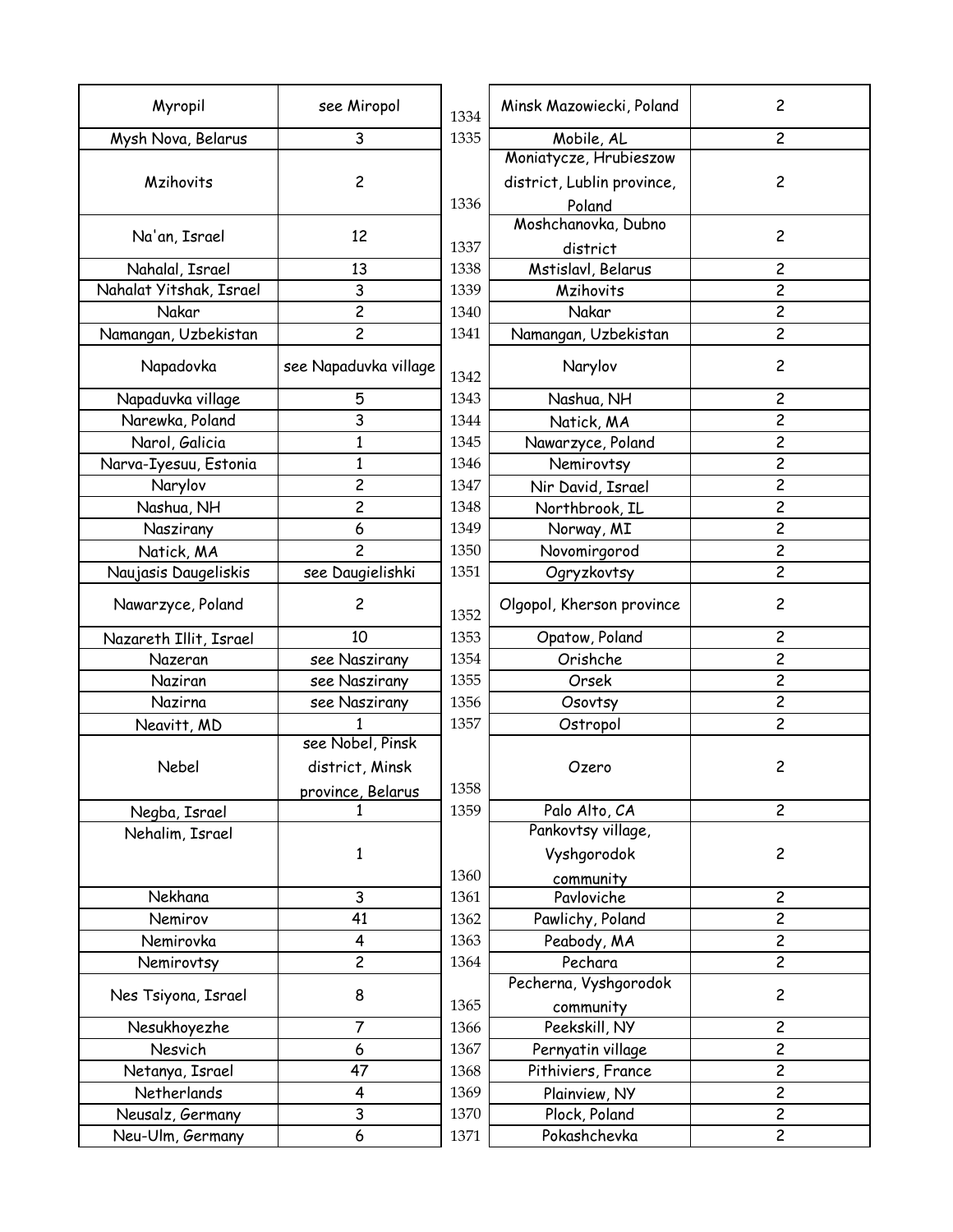| Neve Magen, Israel       | 7                   | 1372 | Pokhinya village          |
|--------------------------|---------------------|------|---------------------------|
| Neve Yam, Israel         | 1                   | 1373 | Polevaya farm             |
| New Bedford, MA          | $\mathbf{1}$        | 1374 | Polovtsy                  |
| New Haven, CT            | 72                  | 1375 | Przemiarowo, Poland       |
| New Jersey, USA          | 4                   | 1376 | Radzewice, Poland         |
| New Orleans, LA          | 8                   | 1377 | Ramat Rahel, Israel       |
| New Rochelle, NY         | 15                  | 1378 | Ramat Yishay, Israel      |
| New York, NY             | 4                   | 1379 | Ratno, Kovel district     |
| New York, USA            | 23                  | 1380 | Ratnycia, Lithuania       |
| Newark, NJ               | 169                 | 1381 | Razhnev                   |
| Newburyport, MA          | 1                   | 1382 | Rebishev, Kovel district  |
| Neztshin                 |                     |      | Rechitsa, Minsk province  |
|                          | see Niezhin         | 1383 | Belarus                   |
| Niezhin                  | 26                  | 1384 | Reichenbach, Germany      |
| Nikolayev                | 91                  | 1385 | Rekhasim, Israel          |
| Nir David, Israel        | $\overline{c}$      | 1386 | Rembertow, Poland         |
| Nishvits                 | see Nesvich         | 1387 | Rockville, MA             |
| Nitsanim, Israel         | 3                   | 1388 | Rohatyn, Galicia          |
|                          |                     |      |                           |
| Nizhniy Novgorod, Russia | 1                   | 1389 | Rojewo, Poland            |
| Nizhyn                   | see Niezhin         | 1390 | Rostov-Na-Donu, Russia    |
| Nobel, Pinsk district,   | 11                  |      | Roznow, Galicia           |
| Minsk province, Belarus  |                     | 1391 |                           |
| Nofit, Israel            | $\mathbf{1}$        |      | Rudisko Gutsisko village  |
|                          |                     | 1392 | Varkovichi community      |
| Nofkatora                | see Novo Khutor,    |      | Rudnya Colony, Lutsk      |
|                          | Russia              | 1393 | district                  |
| Northbrook, IL           | 2                   | 1394 | Rymarovka                 |
| Norway, MI               | $\overline{c}$      | 1395 | Salem, MA                 |
| Nottingham, UK           | 4                   | 1396 | San Martin, Argentina     |
| Novaya Ushitsa           | $\mathbf{1}$        | 1397 | Sao Paulo, Brazil         |
| Novgorod Severskiy       | 7                   | 1398 | Sapanuv                   |
| Novhorod-Severs'kyy      | see Novgorod        |      |                           |
|                          | Severskiy           | 1399 | Saratov, Russia           |
| Novi Dvor, Sokolka       |                     |      | Sha'ar Menashe, Israel    |
| district, Poland         | 4                   | 1400 |                           |
| Novo Khutor, Russia      | 1                   | 1401 | Sharon, MA                |
| Novo-Aleksandrovsk       | see Dvinsk, Belarus | 1402 | Shenandoah, PA            |
|                          |                     |      | Shimrovits, Vyshgorodol   |
| Novoberyslav colony      | 1                   | 1403 | community                 |
| Novograd Volynskiy       | 77                  | 1404 | Shpikov                   |
| Novogrudok, Minsk        |                     |      |                           |
| province, Belarus        | 15                  | 1405 | Shushkovtse               |
|                          | see Novo-           |      | Silver Spring, MD         |
| Novokonstantinov         | Konstantinov        | 1406 |                           |
| Novo-Konstantinov        | 45                  | 1407 | Sklyar                    |
| Novomirgorod             | $\overline{c}$      | 1408 | Skulin, Proskurov distric |
| Novonalin village        | 7                   | 1409 | Slobodka, Belarus         |
|                          |                     |      |                           |

| 7               | 1372 | Pokhinya village           | $\overline{\mathbf{c}}$ |
|-----------------|------|----------------------------|-------------------------|
| $\mathbf{1}$    | 1373 | Polevaya farm              | 2                       |
| 1               | 1374 | Polovtsy                   | $\overline{c}$          |
| 72              | 1375 | Przemiarowo, Poland        | $\overline{\mathbf{c}}$ |
| 4               | 1376 | Radzewice, Poland          | $\overline{c}$          |
| 8               | 1377 | Ramat Rahel, Israel        | $\overline{\mathbf{c}}$ |
| 15              | 1378 | Ramat Yishay, Israel       | $\overline{\mathbf{c}}$ |
| 4               | 1379 | Ratno, Kovel district      | 2                       |
| 23              | 1380 | Ratnycia, Lithuania        | $\overline{c}$          |
| 169             | 1381 | Razhnev                    | $\overline{\mathbf{c}}$ |
| 1               | 1382 | Rebishev, Kovel district   | $\overline{\mathbf{c}}$ |
| 'ee Niezhin     |      | Rechitsa, Minsk province,  | $\overline{c}$          |
|                 | 1383 | Belarus                    |                         |
| 26              | 1384 | Reichenbach, Germany       | $\overline{c}$          |
| 91              | 1385 | Rekhasim, Israel           | $\overline{c}$          |
| 2               | 1386 | Rembertow, Poland          | $\overline{\mathbf{c}}$ |
| ee Nesvich      | 1387 | Rockville, MA              | $\overline{c}$          |
| 3               | 1388 | Rohatyn, Galicia           | $\overline{c}$          |
|                 |      |                            |                         |
| $\mathbf{1}$    | 1389 | Rojewo, Poland             | $\overline{c}$          |
| ee Niezhin      | 1390 | Rostov-Na-Donu, Russia     | $\overline{c}$          |
|                 |      |                            |                         |
| 11              | 1391 | Roznow, Galicia            | $\overline{c}$          |
|                 |      | Rudisko Gutsisko village,  |                         |
| $\mathbf{1}$    | 1392 | Varkovichi community       | $\overline{c}$          |
| Novo Khutor,    |      | Rudnya Colony, Lutsk       |                         |
| Russia          | 1393 | district                   | $\overline{c}$          |
| 2               | 1394 | Rymarovka                  | 2                       |
| $\overline{c}$  | 1395 | Salem, MA                  | $\overline{2}$          |
| 4               | 1396 | San Martin, Argentina      | $\overline{c}$          |
| $\mathbf{1}$    | 1397 | Sao Paulo, Brazil          | $\overline{\mathbf{c}}$ |
| $\overline{7}$  | 1398 | Sapanuv                    | $\overline{c}$          |
| e Novgorod      |      |                            |                         |
| Severskiy       | 1399 | Saratov, Russia            | $\overline{c}$          |
|                 |      | Sha'ar Menashe, Israel     |                         |
| 4               | 1400 |                            | $\overline{c}$          |
| 1               | 1401 | Sharon, MA                 | $\overline{c}$          |
| )vinsk, Belarus | 1402 | Shenandoah, PA             | $\overline{c}$          |
|                 |      | Shimrovits, Vyshgorodok    |                         |
| 1               | 1403 | community                  | $\overline{c}$          |
| 77              | 1404 | Shpikov                    | $\overline{c}$          |
|                 |      |                            |                         |
| 15              | 1405 | Shushkovtse                | $\overline{c}$          |
| see Novo-       |      | Silver Spring, MD          |                         |
| onstantinov     | 1406 |                            | $\overline{c}$          |
| 45              | 1407 | Sklyar                     | $\overline{c}$          |
|                 |      |                            |                         |
| 2               | 1408 | Skulin, Proskurov district | 2                       |
| 7               | 1409 | Slobodka, Belarus          | $\overline{c}$          |
|                 |      |                            |                         |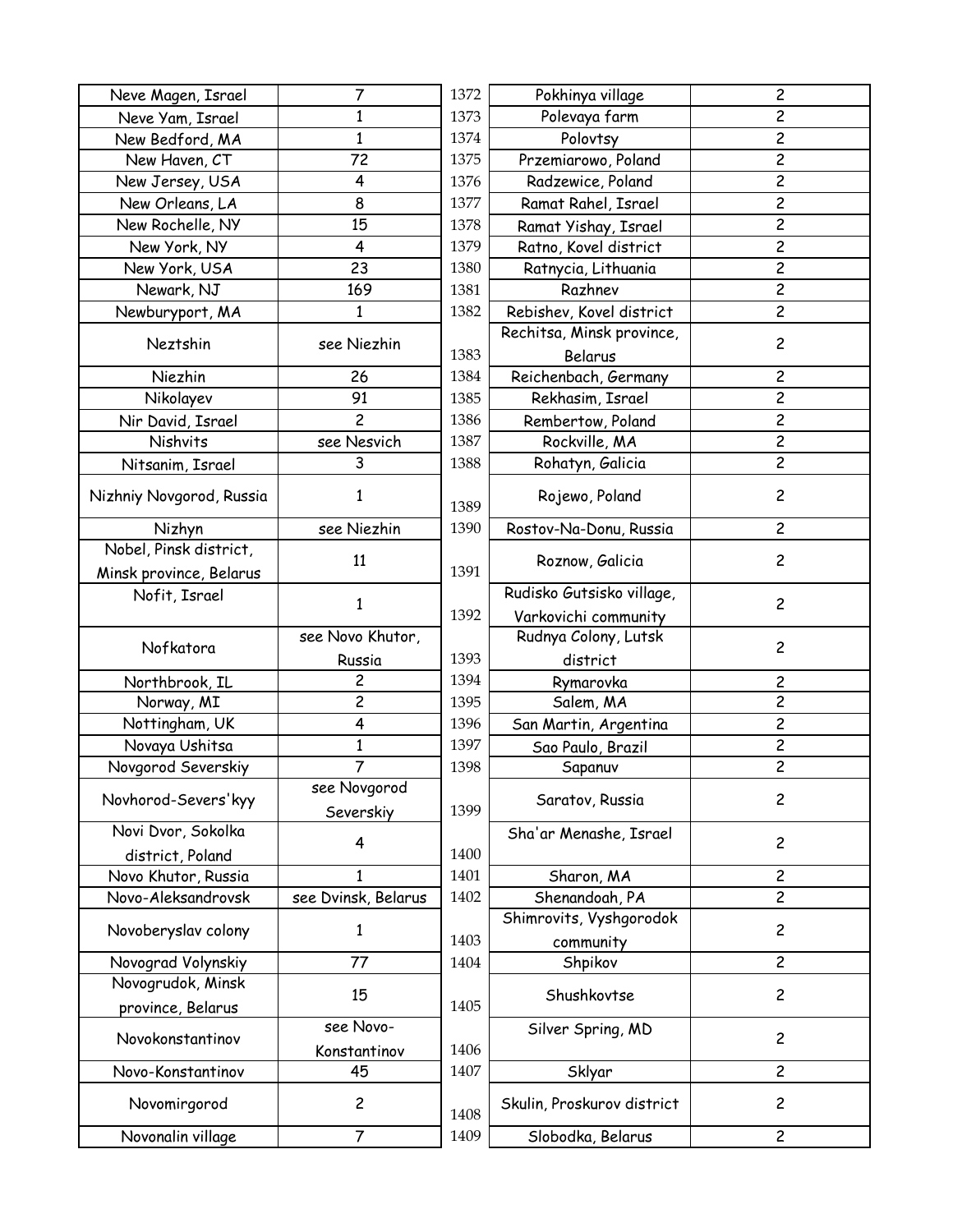| Novoselishche              | 3                     | 1410 | Slonowice, Poland         | $\overline{c}$ |
|----------------------------|-----------------------|------|---------------------------|----------------|
| Novoselishche sloboda      | see Novoselishche     | 1411 | Smyga                     | 2              |
| Novoselka, Kremenets       | 3                     |      | Sokole, Galicia           | $\overline{c}$ |
| district                   |                       | 1412 |                           |                |
| Novostav village           | 26                    | 1413 | Somerville, NJ            | 2              |
| Novo-Vileisk, Lithuania    | $\mathbf 1$           | 1414 | Soroki, Bessarabia        | $\overline{2}$ |
| Novozybkov, Russia         | 6                     | 1415 | Sosnivka                  | $\overline{c}$ |
| Novyy Dvor, Grodno         | 3                     |      | St. Joseph, MO            | $\overline{c}$ |
| province, Belarus          |                       | 1416 |                           |                |
| Novyy Konstantinov         | see Novo-             |      | Stalinsk, Pinsk district, | $\overline{c}$ |
|                            | Konstantinov          | 1417 | Belarus                   |                |
| Novyy Oleksinets           | 151                   | 1418 | Stoylo                    | $\overline{c}$ |
| Novyy Oleksinets           | see also Oleksinets   | 1419 | Suffolk, CT               | $\overline{c}$ |
| Novyy Vishnevets           | see Vishnevets        | 1420 | Sunny Isles, FL           | $\overline{c}$ |
|                            | see Novyy Oleksinets, |      | Sverdlovsk, Russia        |                |
| Nowy Oleksiniec            | see also Oleksinets   |      |                           | $\overline{c}$ |
|                            |                       | 1421 |                           |                |
| Nowy Poczajow              | see Pochayev          | 1422 | Svienta Vola, Belarus     | $\overline{c}$ |
| Nowy Targ, Galicia         | 3                     | 1423 | Swidnica, Poland          | 2              |
| Nowy Wisniowiec            | see Vishnevets        | 1424 | Ta'anakh, Israel          | $\overline{c}$ |
| Nyzhen                     | see Niezhin           | 1425 | Tarnogrod, Poland         | $\overline{c}$ |
| Oakville, ON, Canada       | 1                     | 1426 | Temnogaytsy village       | $\overline{c}$ |
| Obodovka, Olgopol district | 15                    | 1427 | Terebovlya, Galicia       | $\overline{c}$ |
|                            |                       |      |                           |                |
| Obych village              | 17                    | 1428 | Tetiev                    | $\overline{c}$ |
| Ocolina community,         |                       |      |                           |                |
| Bessarabia                 | 1                     | 1429 | Theresienstadt, Bohemia   | $\overline{c}$ |
| Odesa                      | see Odessa            | 1430 | Tikhoretsk, Russia        | $\overline{c}$ |
| Odessa                     | 214                   | 1431 | Tlumacz, Galicia          | $\overline{c}$ |
|                            | see Ogrodzieniec      |      |                           |                |
| Ogrodzenets Posad          | settlement            | 1432 | Tluste, Galicia           | $\overline{c}$ |
|                            |                       |      |                           |                |
| Ogrodzieniec settlement,   |                       |      |                           |                |
| Olkusz district, Kielce    | 18                    |      | Tolstoye, Galicia         | $\overline{c}$ |
| province, Poland           |                       | 1433 |                           |                |
| Ogryzkovtsy                | $\overline{c}$        | 1434 | Tolstoye, Turkey          | $\overline{c}$ |
| Ohio                       | 1                     | 1435 | Torki                     | $\overline{c}$ |
|                            | see Uchanie           |      |                           |                |
| Okhan                      | settlement, Poland    | 1436 | Trojczyce, Galicia        | $\overline{c}$ |
|                            |                       |      |                           |                |
| Okhan posad [settlement],  |                       |      |                           |                |
| Hrubieszów (Grubeshov)     | see Uchanie posad,    |      | Tsoran, Israel            | $\overline{c}$ |
| district, Poland           | Poland                |      |                           |                |
|                            |                       | 1437 |                           |                |
| Oklahoma City, OK          | $\overline{4}$        | 1438 | Ulanov                    | $\overline{c}$ |
| Okniny                     | 11                    | 1439 | Usha, Israel              | $\mathbf{2}$   |
| Old Forge, PA              | $\overline{4}$        | 1440 | Varna, Belarus            | $\overline{c}$ |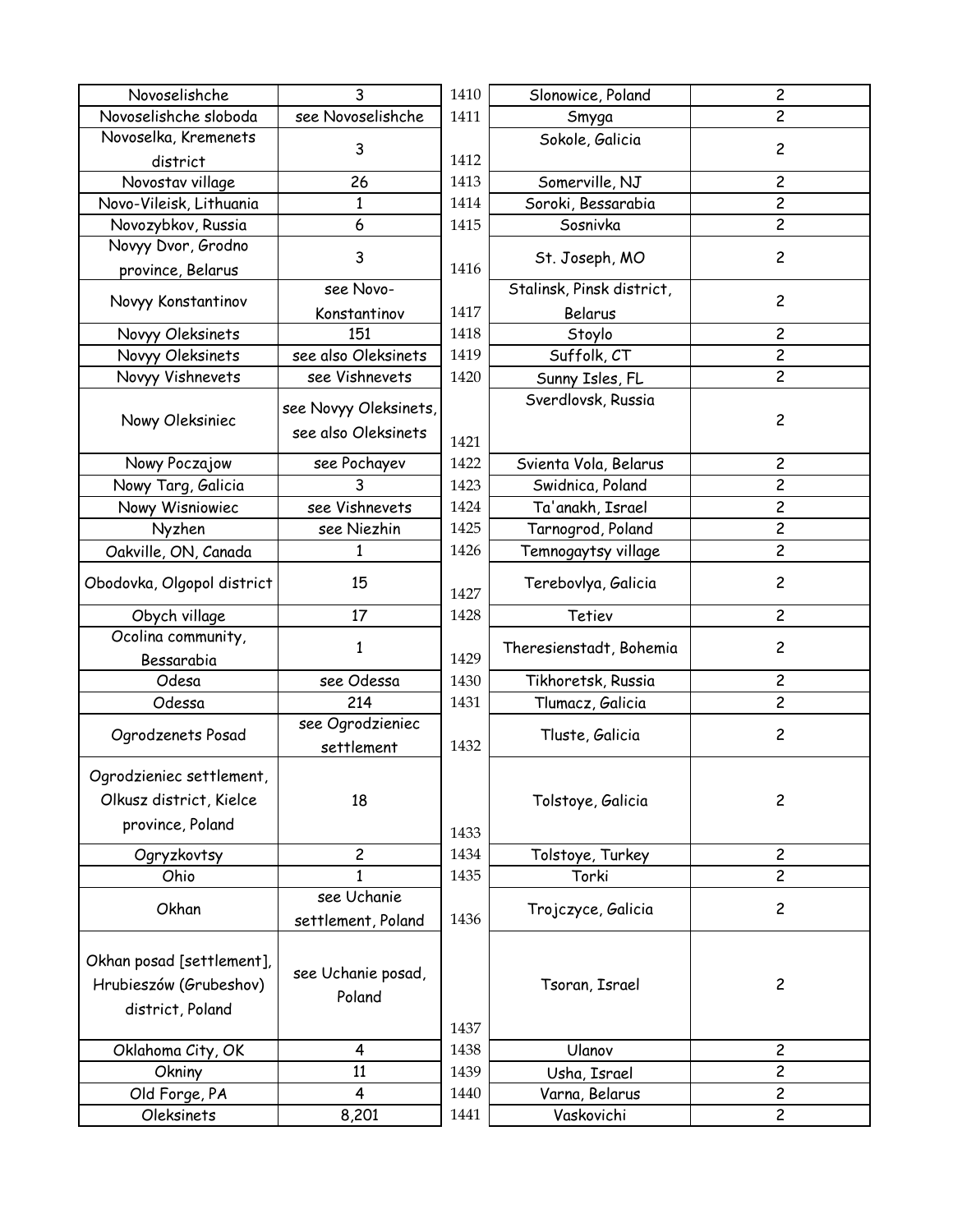| Oleksinets                | see also Novyy<br>Oleksinets and Staryy |      | Velizh community, Vitebsk    | 2                       |
|---------------------------|-----------------------------------------|------|------------------------------|-------------------------|
|                           | Oleksinets                              | 1442 | province, Belarus            |                         |
|                           | see also Oleksinets-                    |      |                              |                         |
| Oleksinets                | by-the-forest                           | 1443 | Vidzy                        | $\overline{c}$          |
| Oleksinets-by-the-forest  | see also Oleksinets                     | 1444 | Vileyskiy district, Russia   | $\overline{c}$          |
| Olesko, Galicia           | 5                                       | 1445 | Vilkis, Kremenets district   | $\overline{c}$          |
| Oleszkowce, Kolodnoye     | see Ulaszkowce,                         |      | Vincennes, IN                | $\overline{c}$          |
| community                 | Galicia                                 | 1446 |                              |                         |
| Olevsk                    | 7                                       | 1447 | Vishnevo, Belarus            | $\overline{c}$          |
| Olgopol, Kherson province | $\overline{c}$                          | 1448 | Vlashchintsy                 | $\overline{c}$          |
| Olshana, Zvenigorodka     | 4                                       |      | Volodarka                    | $\overline{c}$          |
| district                  |                                         | 1449 |                              |                         |
| Olshanitsa                | $\mathbf{1}$                            | 1450 | West Hoboken, NJ             | 2                       |
| Olyka                     | 611                                     | 1451 | West Toronto, Canada         | $\overline{c}$          |
| Olyvka, Lutsk district    | 1                                       | 1452 | Winchester, MA               | $\overline{\mathsf{c}}$ |
| Omaha, NE                 | 206                                     | 1453 | Woburn, MA                   | $\overline{\mathsf{c}}$ |
| Omer, Israel              | 4                                       | 1454 | Wolper, PA                   | $\overline{c}$          |
| Ontario, Canada           | $\mathbf{1}$                            | 1455 | Worms, Germany               | 2                       |
| Onyshkovtsy village       | 4                                       | 1456 | Wulka Mazowiecka, Galicia    | $\overline{c}$          |
| Opatow, Poland            | $\overline{c}$                          | 1457 | Wynnewood, PA                | 2                       |
| Opoczin                   | see Opoczno                             | 1458 | Yafkamlatil                  | $\overline{c}$          |
| Opoczno, Poland           | 3                                       | 1459 | Yakimovtsy                   | $\overline{c}$          |
| Opole Lubelskie, Lublin   | 3                                       |      | Yaloshevtsy, Belarus         | $\overline{c}$          |
| province, Poland          |                                         | 1460 |                              |                         |
| Opotova                   | $\mathbf{1}$                            | 1461 | Yampol, Ostrog district      | $\overline{c}$          |
| Orane                     | $\mathbf{1}$                            | 1462 | Yaneviche                    | $\overline{c}$          |
| Orange, NJ                | 4                                       | 1463 | Yaroslavichi, Dubno district | $\overline{c}$          |
| Orchov, Vladimir district | see Gorokhov                            | 1464 | Yazvinki, Belarus            | $\overline{c}$          |
| Orgeyev, Bessarabia       | 3                                       | 1465 | Yelizavetgrad                | $\overline{\mathsf{c}}$ |
| Orinin                    | $\overline{\mathbf{4}}$                 | 1466 | <b>Yizreel, Israel</b>       | $\overline{c}$          |
| Orishche                  | $\overline{c}$                          | 1467 | Youngstown, OH               | $\overline{c}$          |
| Orishkovtse, Vishnevets   | 11                                      |      | Zakruzhtsy                   | $\overline{c}$          |
| community                 |                                         | 1468 |                              |                         |
|                           | see Orishkovtse,                        |      | Zholoby                      |                         |
| Orishkovtsy               |                                         |      |                              | $\overline{c}$          |
|                           | Vishnevets community                    | 1469 |                              |                         |
| Orkhav                    | see Orkhov                              | 1470 | Zhvanchik                    | $\overline{c}$          |
| Orkhov, Belarus           | 6                                       | 1471 | Zhvanets                     | 2                       |
| Orle, Danzig, Germany     | 4                                       | 1472 | Ziebice, Poland              | $\overline{2}$          |
| Orochow, Poland           | 5                                       | 1473 | Zikhron Ya'akov, Israel      | $\overline{c}$          |
| Orsek                     | $\overline{c}$                          | 1474 | Zmerinka                     | $\overline{c}$          |
|                           |                                         |      |                              |                         |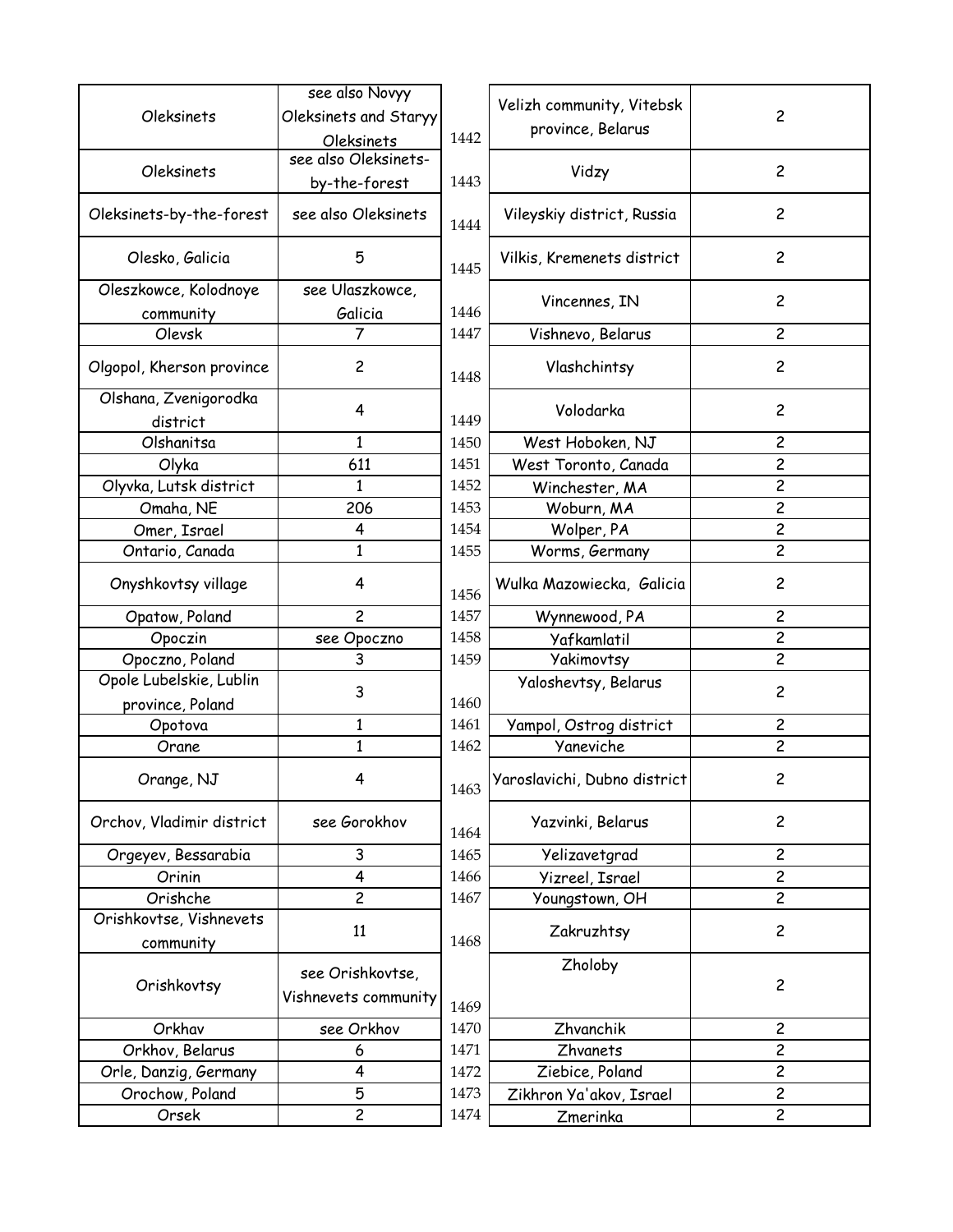| Orsha, Mogilev province,   | 5                               |      | Aleksandrovsk province     | 1            |
|----------------------------|---------------------------------|------|----------------------------|--------------|
| Belarus                    |                                 | 1475 |                            |              |
| Orshe                      | see Orsha, Belarus              |      | Aleksandrovskiy district,  | $\mathbf{1}$ |
| Orshi                      |                                 | 1476 | Odessa                     |              |
|                            | see Orsha, Belarus              | 1477 | Alexandria, Egypt          | 1            |
| Ortal, Israel              | 15                              | 1478 | Anniston, AL               | $\mathbf{1}$ |
|                            | see Orishkovtse,                |      |                            |              |
| Oryszkowce                 | Vishnevets community            | 1479 | Antonovka                  | 1            |
| Orzeszkowce                | see Orishkovtse                 | 1480 | Arkhangelsk, Russia        | 1            |
| Osage, IA                  | 6                               | 1481 | Artyukhovka                | $\mathbf{1}$ |
| Oshmyany, Belarus          | 6                               | 1482 | Austin, TX                 | $\mathbf{1}$ |
| Oshshzigovitsh             | see Ozhigovtsy                  | 1483 | Ayalon, Israel             | 1            |
|                            |                                 |      |                            |              |
| Osieck, Poland             | 10                              | 1484 | Bakoty, Kremenets district | $\mathbf{1}$ |
| Oskovtse village, Lanovtsy |                                 |      |                            |              |
| community                  | 3                               | 1485 | Baku, Azerbaijan           | 1            |
|                            | see Oskovtse village,           |      |                            |              |
| Oskovtsy                   |                                 |      | Bamberg, Germany           | 1            |
|                            | Lanovtsy community              | 1486 |                            |              |
| Osnalik                    | 4                               | 1487 | Bat Hefer, Israel          | 1            |
| Osniki                     | 6                               | 1488 | Beeri, Israel              | $\mathbf{1}$ |
| Osolinka                   | $\overline{4}$                  | 1489 | Beit Yitshak, Israel       | $\mathbf{1}$ |
| Osova                      | 3                               |      | Belgorod community, Kiev   | 1            |
|                            |                                 | 1490 | province                   |              |
| Osovitsy                   | see Osovtsy                     | 1491 | Belilovka, Kiev province   | 1            |
| Osovtsy                    | 2                               | 1492 | Belmar, NJ                 | $\mathbf{1}$ |
| Ostrino, Lithiania         | 4                               | 1493 | Belzeki, Poland            | $\mathbf 1$  |
| Ostrog                     | 12,382                          | 1494 | Bełzk, Poland              | $\mathbf{1}$ |
| Ostroh                     | see Ostrog                      | 1495 | Belzyce, Poland            | $\mathbf{1}$ |
| Ostroleka, Poland          | 8                               | 1496 | Berezovka                  | $\mathbf{1}$ |
| Ostropol                   | 2                               |      | Biala Duzha, Vyshgorodok   | 1            |
|                            |                                 | 1497 | community                  |              |
| Ostrovets, Dubno district  | see Ostrovtse, Dubno            |      | Bieltsy, Bessarabia        | 1            |
|                            | district                        | 1498 | province                   |              |
| Ostrovtse, Dubno district  | 3                               | 1499 | Binghamton, NY             | 1            |
| Ostrow, Poland             | 7                               | 1500 | Birszhi, Lithuania         | 1            |
|                            | see Ostrozhets,                 |      | Bludov                     |              |
| Ostrożec                   | Dubno district                  | 1501 |                            | 1            |
|                            | see Ostrozhets,                 |      |                            |              |
| Ostrozets, Dubno district  | Dubno district                  | 1502 | Bolgrad, Bessarabia        | 1            |
|                            |                                 |      | Boretsvoj-volosti,         |              |
| Ostrozhets, Dubno district | 80                              | 1503 | Kremenets district         | 1            |
| Oswiecim, Galicia          | 124                             | 1504 | Borushkovtsy               | $\mathbf{1}$ |
| Oszcza                     | see Goshcha, Ostrog<br>district | 1505 | Bratislava, Czechoslovakia | 1            |
| Oszczow, Poland            | 1                               | 1506 | Bresli                     | $\mathbf{1}$ |
|                            |                                 |      |                            |              |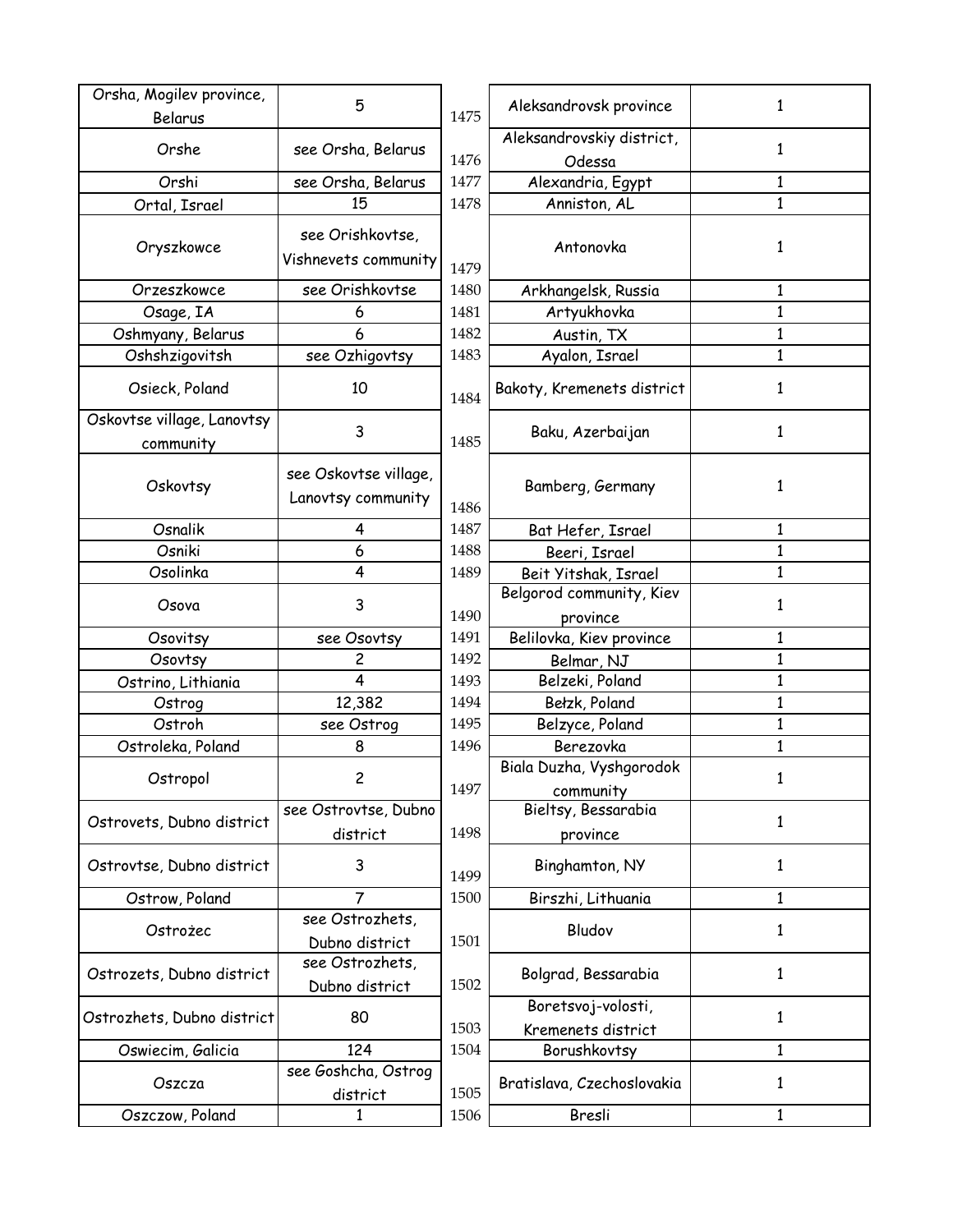| Otiski village, Shumsk      |                       |      |                            |              |
|-----------------------------|-----------------------|------|----------------------------|--------------|
| community                   | 5                     | 1507 | Brookline, Ma              | 1            |
| Ottawa, Canada              | 4                     | 1508 | Brzeziny, Poland           | 1            |
| Ottumwa, IA                 | 18                    | 1509 | Buczacz, Galicia           | $\mathbf{1}$ |
| Otwock, Poland              | 3                     | 1510 | Bukhara, Russia            | $\mathbf{1}$ |
|                             |                       |      | Buynaksk, Dagestan Oblast, |              |
| Otyk                        | 3                     | 1511 | Russia                     | 1            |
| Overland Park, KS           | 5                     | 1512 | Calgary, AB, Canada        | 1            |
| Ovidiopol                   | $\mathbf{1}$          | 1513 | Carmel, Israel             | $\mathbf{1}$ |
| Ovruch                      | 21                    | 1514 | Central Falls, RI          | $\mathbf{1}$ |
| Ovrutski                    | $\mathbf{1}$          | 1515 | Cherner                    | $\mathbf{1}$ |
| Owrucki                     | see Ovrutski          | 1516 | Chimkent, Kazakhstan       | $\mathbf{1}$ |
| Ozdyutiche, Vladimir        |                       |      |                            |              |
| district                    | see Ozdziutycze       | 1517 | Chrapin, Belarus           | 1            |
| Ozdziutycze, Vladimir-      |                       |      |                            |              |
| Volynskiy district          | 19                    | 1518 | Connecticut, USA           | 1            |
|                             |                       |      |                            |              |
| Ozerna                      | see Jezierna, Galicia | 1519 | Cordoba, Spain             | 1            |
| Ozero                       | $\overline{c}$        | 1520 | Coucy, France              | 1            |
| Ozeryany                    | 23                    | 1521 | Cuba                       | $\mathbf{1}$ |
| Ozeryany, Radomysl          |                       |      |                            |              |
| district                    | 3                     | 1522 | Denmark                    | 1            |
|                             |                       |      |                            |              |
| Ozeryany, Varkovichi        | 133                   |      | Desna, Chernigov province  | 1            |
| community, Dubno district   |                       | 1523 |                            |              |
| Ozhigovtsy                  | 86                    | 1524 | Dobele, Latvia             | 1            |
|                             |                       |      | Domaninka, Vyshgorodok     |              |
| Ozhygovtsy                  | see Ozhigovtsy        | 1525 | community                  | 1            |
| Ozorkow, Poland             | 6                     | 1526 | Dorot, Israel              | 1            |
| Ozyutichi                   | see Ozdziutycze       | 1527 | Draganovka                 | $\mathbf{1}$ |
| Pachynia, Vyshgorodok       |                       |      |                            |              |
| community                   | 1                     | 1528 | Drench village             | 1            |
| Pagast Zarechni, Pinsk      | see Zarechnoye,       |      |                            |              |
| district, Belarus           | Belarus               | 1529 | Dubenske                   | 1            |
|                             |                       |      |                            |              |
| Pakhovka, Mogilev province  | 1                     | 1530 | Duszniki-Zdroj, Poland     | 1            |
|                             |                       |      | Dzyunkov, Berdichev        |              |
| Palestine                   | 14                    | 1531 | district                   | 1            |
| Palo Alto, CA               | $\overline{c}$        | 1532 | East Prussia               | $\mathbf{1}$ |
| Palykorovy village, Galicia |                       |      | Ein Tsurim, Israel         |              |
|                             | 3                     | 1533 |                            | 1            |
| Panevezys                   | see Ponevezh          | 1534 | Foleshty, Bessarabia       | 1            |
| Panino, Russia              | 1                     | 1535 | Franklin, WI               | $\mathbf{1}$ |
| Pankovtsy village,          |                       |      |                            |              |
| Vyshgorodok                 | $\overline{c}$        |      | Fresh Meadows, NY          | 1            |
| community                   |                       | 1536 |                            |              |
| Pankovtsy village, Yampol   |                       |      | Gal On, Israel             |              |
| community                   | 105                   | 1537 |                            | 1            |
|                             |                       |      |                            |              |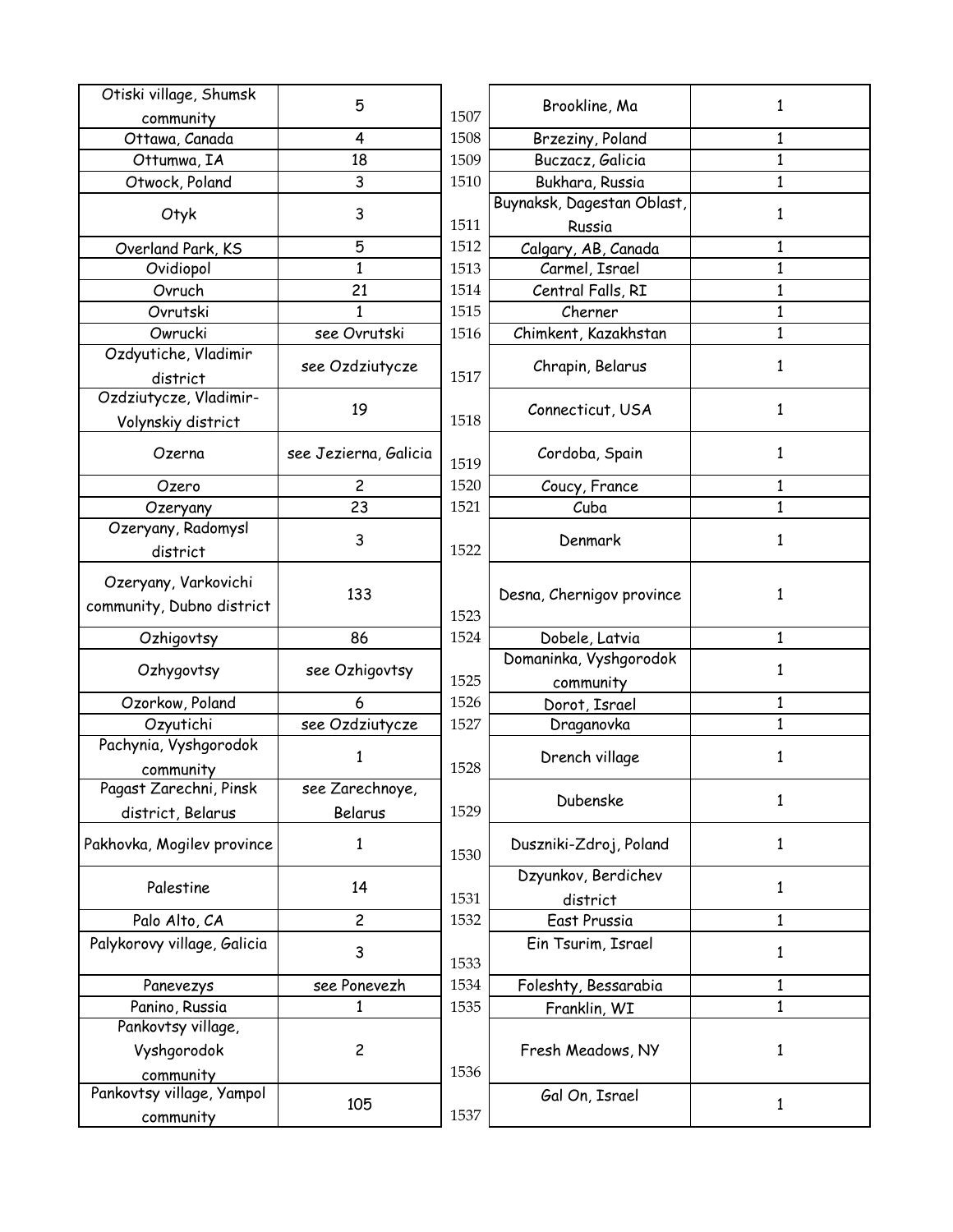| Pankovtsy village, Yampol   | see Pankovtsy village,  |      | Galich, Galicia           |              |
|-----------------------------|-------------------------|------|---------------------------|--------------|
| volost                      | Yampol community        | 1538 |                           | $\mathbf{1}$ |
| Paraguay                    | 12                      | 1539 | Gan Hayyim, Israel        | 1            |
| Pardes Hanna Karkur,        |                         |      |                           |              |
| Israel                      | 11                      | 1540 | Gatovitse                 | 1            |
|                             |                         |      | Gersdorf-Waldau, near     |              |
| Pardes Katz, Israel         | 8                       | 1541 | Luban, Poland             | 1            |
| Pardesiya, Israel           | 1                       | 1542 | Gevim, Israel             | 1            |
| Paris, France               | 76                      | 1543 | Givat Ela, Israel         | 1            |
| Pasechna village            | $\overline{7}$          | 1544 | Golovanevsk               | $\mathbf{1}$ |
| Passaic, NJ                 | 25                      | 1545 | Gorizia, Italy            | $\mathbf{1}$ |
| Pavloviche                  | $\overline{c}$          | 1546 | Gorodno, Belarus          | 1            |
|                             |                         |      | Gosfe or Gorfe, Berezhtsy |              |
| Pavlovka                    | see Poritsk             | 1547 | community                 | 1            |
| Pawlichy, Poland            | $\overline{c}$          | 1548 | Goteborg, Sweden          | 1            |
| Peabody, MA                 | $\overline{\mathbf{c}}$ | 1549 | Grajewo, Poland           | 1            |
| Pechara                     | $\overline{c}$          | 1550 | Grojec, Poland            | 1            |
| Pechenya, Kremenets         |                         |      |                           |              |
| district                    | 4                       | 1551 | Grunberg, Germany         | 1            |
| Pecherna, Vyshgorodok       |                         |      |                           |              |
| community                   | $\overline{c}$          | 1552 | Gulevichi, Lutsk district |              |
| Peekskill, NY               | $\overline{c}$          | 1553 | Gulevtsy                  |              |
| Pennsylvania                | $\overline{7}$          | 1554 | Gutow, Poland             | 1            |
| Peoria, IL                  | 10                      | 1555 | Hadar HaKarmel            |              |
| Peredily, Rovno district    | 3                       | 1556 | Hadar Yosef, Israel       | 1            |
| Peredmirka village, Barsuki | see Peredmirka,         |      |                           |              |
| community                   | Lanovtsy community      | 1557 | Halickie, Poland          |              |
| Peredmirka village,         | see Peredmirka,         |      |                           |              |
| Vishnevets                  | Lanovtsy community      | 1558 | Hanau, Germany            | 1            |
| Peredmirka, Lanovtsy        |                         |      | Ha'Ogen, Israel           |              |
| community                   | 69                      | 1559 |                           |              |
| Pereliski village           | 1                       | 1560 | Hazor'im, Israel          | 1            |
| Peremorovka village         | 87                      | 1561 | Herne, Germany            | 1            |
| Peremyshlyany, Galicia      | 4                       | 1562 | Horba near Mizoch         | 1            |
| Pereyaslav                  | 14                      | 1563 | Hulata, Israel            | 1            |
| Pernyatin village           | $\overline{c}$          | 1564 | Huli                      | 1            |
| Perth Amboy, NJ             | 6                       | 1565 | Ianovo, Lithuania         | 1            |
| Petah Tikva, Israel         | 132                     | 1566 | Illinois, USA             | $\mathbf{1}$ |
| Petrikov                    | 36                      | 1567 | Irvine, CA                | 1            |
| Petrikov, Minsk province,   |                         |      | Ivaníe, Staryy Oleksinets |              |
| Belarus                     | 13                      | 1568 | community                 | 1            |
|                             |                         |      | Ivanovski district,       |              |
| Philadelphia, PA            | 712                     |      | Frunzenskoy province,     | 1            |
|                             |                         | 1569 | Kyrqyzstan                |              |
| Phoebus, VA                 | 12                      | 1570 | Iwje, Poland              | 1            |
|                             | See Piaski, Lublin      |      |                           |              |
| Piaski Luterskie, Poland    | district, Poland        | 1571 | Jozefow, Poland           | 1            |
|                             |                         |      |                           |              |

| ee Pankovtsy village,<br>Yampol community | 1538 | Galich, Galicia                        | $\mathbf{1}$ |
|-------------------------------------------|------|----------------------------------------|--------------|
| 12                                        | 1539 | Gan Hayyim, Israel                     | 1            |
| 11                                        | 1540 | Gatovitse                              | $\mathbf{1}$ |
| 8                                         | 1541 | Gersdorf-Waldau, near<br>Luban, Poland | 1            |
| 1                                         | 1542 | Gevim, Israel                          | 1            |
| 76                                        | 1543 | Givat Ela, Israel                      | 1            |
| $\overline{7}$                            | 1544 | Golovanevsk                            | 1            |
| 25                                        | 1545 | Gorizia, Italy                         | $\mathbf{1}$ |
| $\overline{c}$                            | 1546 | Gorodno, Belarus                       | $\mathbf{1}$ |
| see Poritsk                               | 1547 | Gosfe or Gorfe, Berezhtsy<br>community | 1            |
| 2                                         | 1548 | Goteborg, Sweden                       | 1            |
| $\overline{c}$                            | 1549 | Grajewo, Poland                        | 1            |
| $\overline{c}$                            | 1550 | Grojec, Poland                         | $\mathbf{1}$ |
| 4                                         | 1551 | Grunberg, Germany                      | 1            |
| $\overline{c}$                            | 1552 | Gulevichi, Lutsk district              | 1            |
| $\overline{c}$                            | 1553 | Gulevtsy                               | $\mathbf{1}$ |
| 7                                         | 1554 | Gutow, Poland                          | $\mathbf{1}$ |
| 10                                        | 1555 | Hadar HaKarmel                         | 1            |
| 3                                         | 1556 | Hadar Yosef, Israel                    | $\mathbf{1}$ |
| see Peredmirka,<br>Lanovtsy community     | 1557 | Halickie, Poland                       | 1            |
| see Peredmirka,                           |      | Hanau, Germany                         | $\mathbf{1}$ |
| Lanovtsy community                        | 1558 |                                        |              |
| 69                                        | 1559 | Ha'Ogen, Israel                        | 1            |
| 1                                         | 1560 | Hazor'im, Israel                       | 1            |
| 87                                        | 1561 | Herne, Germany                         | 1            |
| 4                                         | 1562 | Horba near Mizoch                      | $\mathbf{1}$ |
| 14                                        | 1563 | Hulata, Israel                         | $\mathbf{1}$ |
| 2                                         | 1564 | Huli                                   | 1            |
| 6                                         | 1565 | Ianovo, Lithuania                      | 1            |
| 132                                       | 1566 | Illinois, USA                          | 1            |
| 36                                        | 1567 | Irvine, CA                             | 1            |
| 13                                        | 1568 | Ivaníe, Staryy Oleksinets<br>community | 1            |
|                                           |      | Ivanovski district,                    |              |
| 712                                       |      | Frunzenskoy province,                  | 1            |
|                                           | 1569 | <u>Kyrgyzstan</u>                      |              |
| 12                                        | 1570 | Iwje, Poland                           | $\mathbf{1}$ |
| See Piaski, Lublin                        |      |                                        |              |
| district, Poland                          | 1571 | Jozefow, Poland                        | 1            |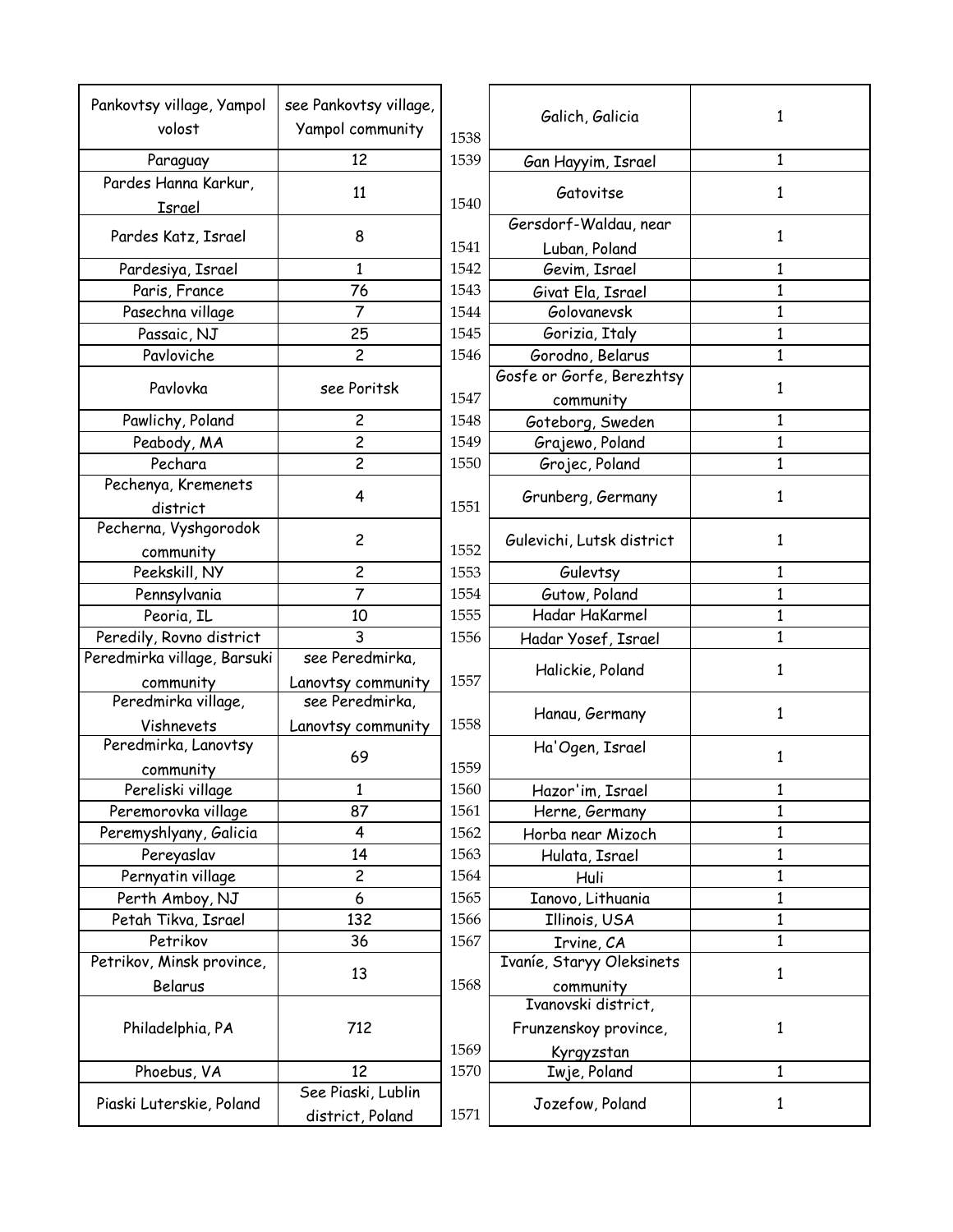| Piaski, Lublin district,  | 10                     |      | Kamenka                           | 1            |
|---------------------------|------------------------|------|-----------------------------------|--------------|
| Poland                    |                        | 1572 |                                   |              |
| Pichavik                  | see Pukhovka           |      | Katerburg (Dolny                  | 1            |
|                           |                        | 1573 | farmstead)                        |              |
| Pidhaytsi                 | see Podhajce, Galicia  |      | Katerburg (Povarisko              | 1            |
|                           |                        | 1574 | farmstead)                        |              |
| Pidkamin                  | see Podkamien, Galicia |      | Katerburg (Solomennaya            | 1            |
|                           |                        | 1575 | Tavern)                           |              |
| Pieczorna                 | see Pecherna           | 1576 | Kedma, Israel                     | 1            |
| Pikhovska                 | see Pukhovka           | 1577 | Kfar Gibton, Israel               | 1            |
| Pikov                     | 4                      | 1578 | Kfar Silver, Israel               | 1            |
| Pikov community, Vinnitsa |                        |      |                                   |              |
| district                  | 1                      | 1579 | Khodz, Russia                     | 1            |
| Pikulskie-Hucisko         | see Gutsisko village   | 1580 | Kiryat Anavim, Israel             | 1            |
| Pilyava                   | 68                     | 1581 | Kiryat Bialystok, Israel          | 1            |
| Pinczow, Poland           | 6                      | 1582 | Kiryat Moshe, Israel              | 1            |
| Pinsk, Belarus            | 70                     | 1583 | Kiryat Shmona, Israel             | $\mathbf{1}$ |
| Piotrikov                 | see Petrikov           | 1584 | Kolberg, Germany                  | $\mathbf{1}$ |
| Piotrkow                  | see Petrikov           | 1585 | Kolbuszowa, Galicia               | 1            |
| Pishchatintsy, Lanovtsy   |                        |      |                                   |              |
| community                 | 13                     | 1586 | Kolozsvar, Hungary                | 1            |
| Pishchatyntse             | see Pishchatintsy      | 1587 | Kopan or Kupyn                    | 1            |
| Piszczatyńce              | see Pishchatintsy      | 1588 |                                   | 1            |
| Pithiviers, France        | 2                      | 1589 | Kopyczynce, Galicia<br>Korytnitsa | $\mathbf{1}$ |
|                           | 16                     |      |                                   |              |
| Pittsburgh, PA            |                        | 1590 | Koshevata                         | $\mathbf{1}$ |
| Pittsville, WI            | 8                      | 1591 | Kovalskiye                        | 1            |
| Plainview, NY             | $\overline{c}$         | 1592 | Kozienice, Poland                 | $\mathbf{1}$ |
| Plaszow, Poland           | 3                      | 1593 | Kozy, Poland                      | 1            |
| Pliska                    | see Ploska             | 1594 | Krasna                            | $\mathbf{1}$ |
| Pliska                    | see Ploska             | 1595 | Kronfeder tavern                  | $\mathbf{1}$ |
| Plock, Poland             | 2                      | 1596 | Kruki                             | 1            |
| Ploska                    | 4                      | 1597 | Kubishev, Russia                  | 1            |
| Plotzk                    | see Plock, Poland      |      | Kunigiskiai, Lithuania            | 1            |
|                           |                        | 1598 |                                   |              |
|                           |                        |      | Kushlin, Katerburg                |              |
| Pnevno                    | 4                      | 1599 | community                         | 1            |
| Pochaev                   | see Pochayev           | 1600 | Lachine, QC, Canada               | 1            |
| Pochayev                  | 9,786                  | 1601 | Łańcut, Galicia                   | $\mathbf{1}$ |
|                           |                        |      | Lanovtsy (Zyrak                   |              |
| Pod Berezits              | see Podberezhtse       | 1602 | farmstead)                        | 1            |
| Podberezhets              | see Podberezhtse       | 1603 | Leipheim, Germany                 | 1            |
| Podberezhtse              | 463                    | 1604 | Lelow, Poland                     | $\mathbf{1}$ |
|                           |                        |      | Levkovtsy, Zhitomir               |              |
| Podberezhtsy              | see Podberezhtse       | 1605 | district                          | 1            |
|                           |                        |      | Lipovany, Vladimir-Volinskiy      |              |
| Podbereztsy               | see Podberezhtse       | 1606 | district                          | 1            |
| Podbrezhits               | see Podberezhtse       | 1607 | Lishnya                           | 1            |
| Podhajce, Galicia         | 13                     | 1608 | Lisivka, Vinnitsa district        | 1            |
|                           |                        |      |                                   |              |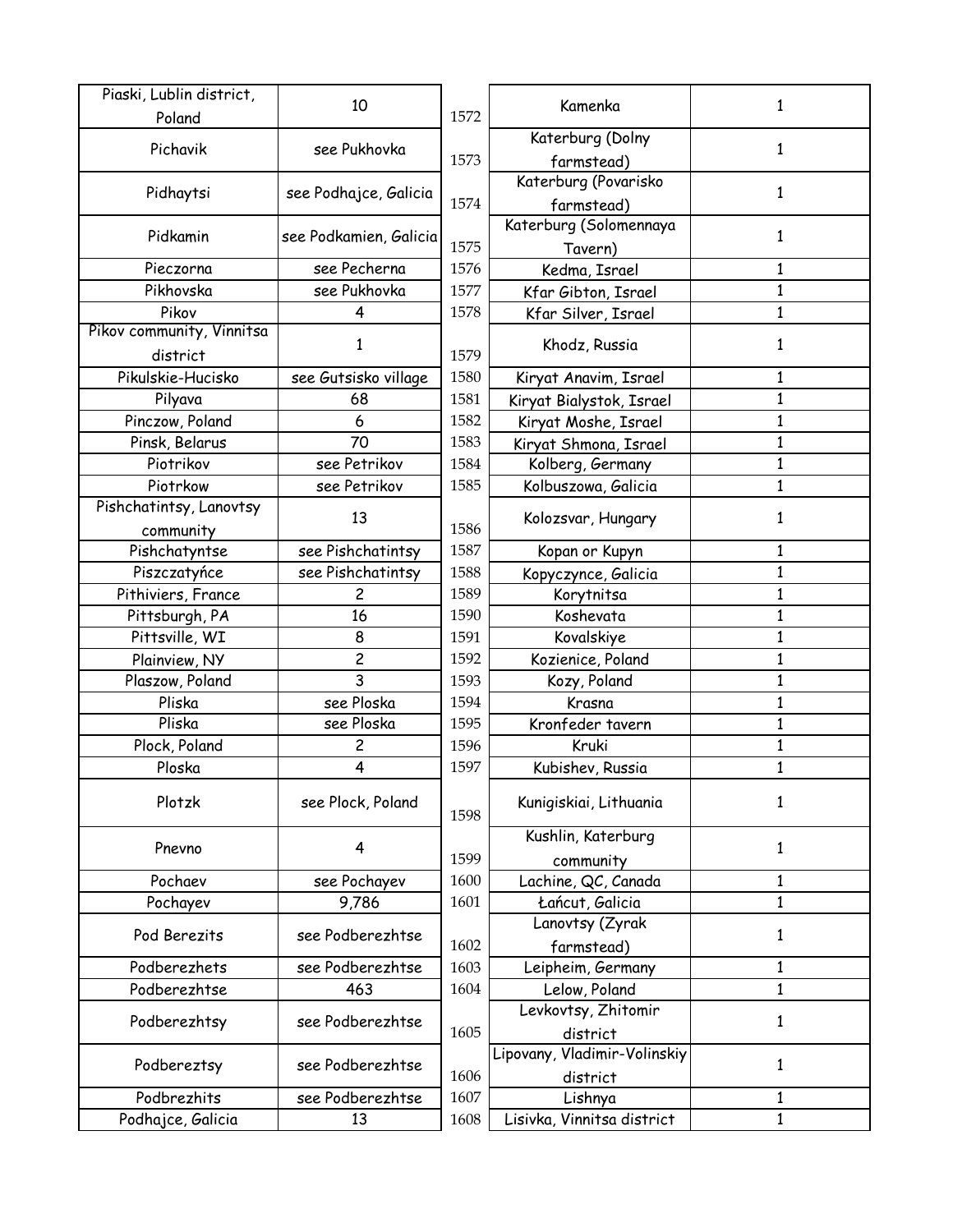| Podkamen, Galicia                             | see Podkamien, Galicia | 1609 | Livingston, NJ              | 1            |
|-----------------------------------------------|------------------------|------|-----------------------------|--------------|
| Podkamien, Galicia                            | 51                     | 1610 | Lohamei HaGeta'ot, Israel   | 1            |
| Podkamin                                      | see Podkamien, Galicia | 1611 | Lopushno community          |              |
| Podlesce                                      | see Podlestsy          | 1612 | Lubcza, Poland              |              |
|                                               | see Folwarki Wielkie   |      | Lulintsy, Belozirka         | 1            |
| Podlesnoye                                    |                        | 1613 | community                   |              |
|                                               | see Oleksinets-by-the· |      |                             |              |
| Podlesny Oleksiniec                           | forest                 | 1614 | Lyady, Belarus              |              |
| Podlestsy                                     | 4                      | 1615 | Lyantskorun                 | 1            |
| Podlipki, Radzivilov                          |                        |      | Lyudvishche, Podgorskoye    |              |
| community                                     | 6                      | 1616 | community                   | 1            |
| Podluzhe                                      | see Kamenitsa          | 1617 | Magnuszew, Poland           | 1            |
| Podolia province                              | 82                     | 1618 | Magshimim, Israel           | $\mathbf{1}$ |
| Podolsk province                              | see Podolia province   | 1619 | Makhnovtse, Bielsk district |              |
| Podwołoczyska, Galicia                        | 26                     | 1620 | Makor Barukh, Israel        | 1            |
| Podzamche, Radzivilov                         |                        |      | Malmo, Sweden               |              |
| community                                     | 9                      | 1621 |                             |              |
| Podzheche                                     | 21                     | 1622 | Manchester, UK              | 1            |
| Podzurkov, Rovno district                     | 4                      | 1623 | Manitoba, Canada            | 1            |
| Pogoreltsy                                    | 6                      | 1624 | Markisch Friedland,         | 1            |
| Pogost, Belarus                               | 9                      | 1625 | Germany<br>Maryland         | 1            |
| Pogosta Zarochnya, Pinsk                      |                        |      |                             |              |
| district                                      | see Zarechnoye         | 1626 | Medway, MA                  |              |
| Pogrebishche                                  | 3                      | 1627 | Mexico                      |              |
| Pohost                                        | see Pogost, Belarus    | 1628 | Mikhmoret, Israel           |              |
| Pokashchevka                                  | 2                      | 1629 | Mikve Yisrael, Israel       |              |
| Pokhinya village                              | 2                      | 1630 | Milton, MA                  |              |
| Poking Pine City, Germany                     | 22                     | 1631 | Mirgorod                    | 1            |
| Pokrovsky district, Oryol<br>province, Russia | 1                      | 1632 | Mishmar David, Israel       | 1            |
| Poland                                        | 79                     | 1633 | Modlin, Poland              | 1            |
| Polaniec, Poland                              | 9                      | 1634 | Mogilki, Podolia province   | 1            |
| Polanski                                      | 1                      | 1635 | Moier                       | 1            |
| Polda, Germany                                | 1                      | 1636 | Mokre                       | $\mathbf{1}$ |
|                                               |                        |      | Monchyn, Pogrebishche       |              |
| Polevaya farm                                 | $\overline{c}$         | 1637 | district                    | 1            |
| Polish-Lithuanian                             | 4                      |      | Mongolia                    | 1            |
| Commonwealth                                  |                        | 1638 |                             |              |
| Polny (Rural) Oleksiniec                      | see Oleksinets         | 1639 | Monroe, MI                  | 1            |
| Polona                                        | see Polonnoye          | 1640 | Moshkuv                     |              |
| Poloni                                        | see Polonnoye          | 1641 | Mountaindale, NY            | 1            |
|                                               |                        |      |                             |              |

| : Podkamien, Galicia | 1609 | Livingston, NJ              | 1            |
|----------------------|------|-----------------------------|--------------|
| 51                   | 1610 | Lohamei HaGeta'ot, Israel   | $\mathbf{1}$ |
| : Podkamien, Galicia | 1611 | Lopushno community          | 1            |
| see Podlestsy        | 1612 | Lubcza, Poland              | 1            |
|                      |      | Lulintsy, Belozirka         |              |
| e Folwarki Wielkie   | 1613 | community                   | 1            |
| Oleksinets-by-the-   |      |                             |              |
| forest               | 1614 | Lyady, Belarus              | 1            |
| 4                    | 1615 | Lyantskorun                 | $\mathbf{1}$ |
|                      |      | Lyudvishche, Podgorskoye    |              |
| 6                    | 1616 | community                   | 1            |
| see Kamenitsa        | 1617 | Magnuszew, Poland           | $\mathbf{1}$ |
| 82                   | 1618 | Magshimim, Israel           | 1            |
| e Podolia province   | 1619 | Makhnovtse, Bielsk district | 1            |
| 26                   | 1620 | Makor Barukh, Israel        | 1            |
|                      |      | Malmo, Sweden               |              |
| 9                    | 1621 |                             | 1            |
| 21                   | 1622 | Manchester, UK              | 1            |
| 4                    | 1623 | Manitoba, Canada            | 1            |
|                      |      | Markisch Friedland,         |              |
| 6                    | 1624 | Germany                     | 1            |
| 9                    | 1625 | Maryland                    | 1            |
| see Zarechnoye       | 1626 | Medway, MA                  | 1            |
| 3                    | 1627 | Mexico                      | 1            |
| e Pogost, Belarus    | 1628 | Mikhmoret, Israel           | 1            |
| 2                    | 1629 | Mikve Yisrael, Israel       | 1            |
| 2                    | 1630 | Milton, MA                  | 1            |
| 22                   | 1631 | Mirgorod                    | 1            |
| $\mathbf{1}$         | 1632 | Mishmar David, Israel       | $\mathbf{1}$ |
| 79                   | 1633 | Modlin, Poland              | 1            |
| 9                    | 1634 | Mogilki, Podolia province   | $\mathbf{1}$ |
| $\mathbf{1}$         | 1635 | Moier                       | $\mathbf{1}$ |
| 1                    | 1636 | Mokre                       | 1            |
| $\overline{c}$       |      | Monchyn, Pogrebishche       | $\mathbf{1}$ |
|                      | 1637 | district                    |              |
| 4                    | 1638 | Mongolia                    | 1            |
| see Oleksinets       | 1639 | Monroe, MI                  | $\mathbf{1}$ |
| see Polonnoye        | 1640 | Moshkuv                     | 1            |
| see Polonnoye        | 1641 | Mountaindale, NY            | $\mathbf{1}$ |
|                      |      |                             |              |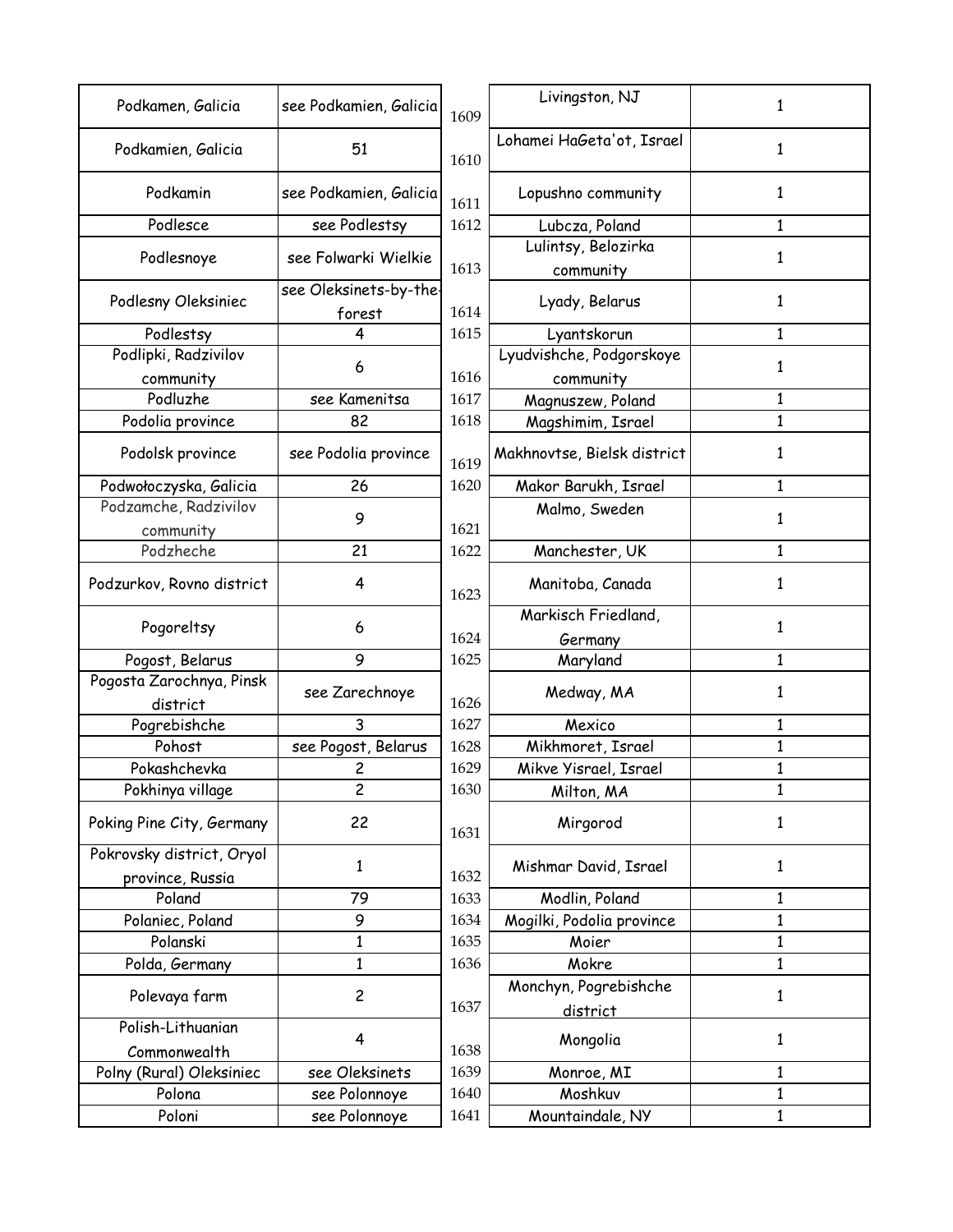| Polonne                    | see Polonnoye             |      | Mylushi community, Lutsk   |
|----------------------------|---------------------------|------|----------------------------|
|                            |                           | 1642 | district                   |
| Polonnoye                  | 174                       | 1643 | Narol, Galicia             |
| Polovtsy                   | $\overline{c}$            | 1644 | Narva-Iyesuu, Estonia      |
| Poltava                    | 36                        | 1645 | Neavitt, MD                |
| Pomerania, Czechoslovakia  | 1                         | 1646 | Negba, Israel              |
| Ponevezh, Lithuania        | 3                         | 1647 | Nehalim, Israel            |
| Ponikovitsa, Galicia       | 1                         | 1648 | Neve Yam, Israel           |
| Popovtsy, Mogilev district | 76                        | 1649 | New Bedford, MA            |
| Poritsk                    | 36                        | 1650 | Newburyport, MA            |
| Poritzk                    | see Poritsk               | 1651 | Nizhniy Novgorod, Russia   |
| Port Arthur, Russia        | 1                         | 1652 | Nofit, Israel              |
| Port Chester, NY           | 4                         | 1653 | Novaya Ushitsa             |
| Portland, OR               | 9                         | 1654 | Novo Khutor, Russia        |
| Poruchin                   | $\mathbf{1}$              | 1655 | Novoberyslav colony        |
| Posen, Poland              | 5                         | 1656 | Novo-Vileisk, Lithuania    |
| Potok, Galicia             | 1                         | 1657 | Oakville, ON, Canada       |
|                            |                           |      | Ocolina community,         |
| Potutorovo village         | 13                        | 1658 | Bessarabia                 |
| Pozdzimezh                 | see Podzamche             | 1659 | Ohio                       |
| Pozen, Poland              | see Posen, Poland         | 1660 | Olshanitsa                 |
| Pozna                      | see Posen, Poland         | 1661 | Olyvka, Lutsk district     |
| Poznan                     | see Posen, Poland         | 1662 | Ontario, Canada            |
| Pozsony, Hungary           | 1                         | 1663 | Opotova                    |
| Praga, Poland              | 1                         | 1664 | Orane                      |
| Prague, Czechoslovakia     | 5                         | 1665 | Oszczow, Poland            |
| Pregradnoye, Russia        | 5                         | 1666 | Ovidiopol                  |
| Priluki                    | 16                        | 1667 | Ovrutski                   |
|                            |                           |      | Pachynia, Vyshgorodok      |
| Privetnoye                 | see Svinyukhi             | 1668 | community                  |
| Proskurov                  | 213                       | 1669 | Pakhovka, Mogilev province |
| Proskurowski District      | see Proskurov<br>District | 1670 | Panino, Russia             |
| Providence, PA             | 4                         | 1671 | Pardesiya, Israel          |
| Providence, RI             | 50                        | 1672 | Pereliski village          |
|                            |                           |      | Pikov community, Vinnitsa  |
| Pruzhany, Belarus          | 8                         | 1673 | district                   |
|                            |                           |      | Pokrovsky district, Oryol  |
| Przemiarowo, Poland        | $\overline{c}$            | 1674 | province, Russia           |
|                            | see Przemiarowo,          |      |                            |
| Przemorovka                | Poland                    | 1675 | Polanski                   |
| Przemysl, Galicia          | 3                         | 1676 | Polda, Germany             |
| Przeorsk, Poland           | 1                         |      | Pomerania, Czechoslovakia  |
|                            |                           | 1677 |                            |

1

1

1

1

1

1

1

1

1

1

1

1

1

1

1

1

1

1

1

1

1

1

1

1

1

1

1

1

1

1

1

1

1

1

1

1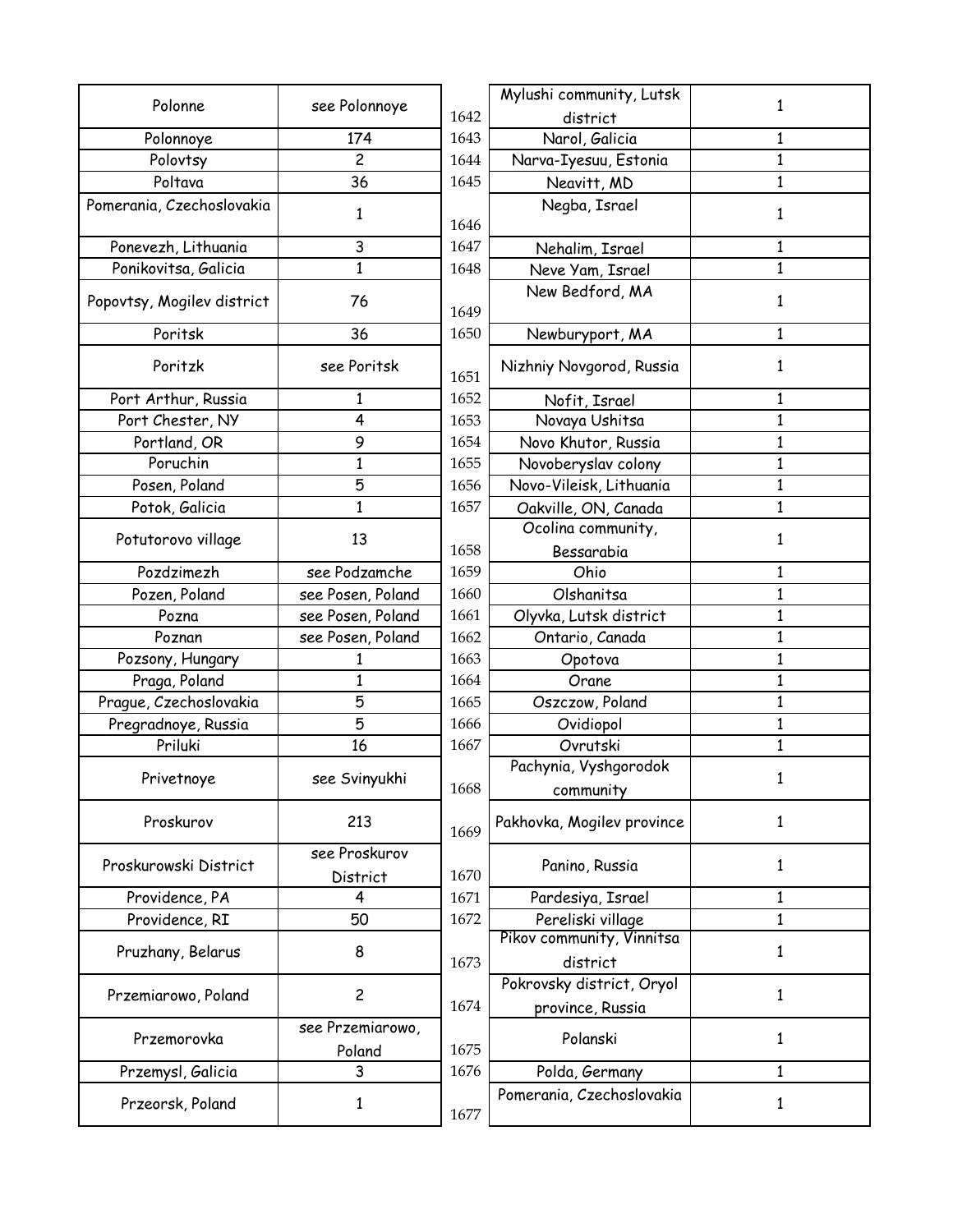| Pukhovichi, Belarus        | 3                  | 1678 | Ponikovitsa, Galicia       |
|----------------------------|--------------------|------|----------------------------|
| Pulawy, Poland             | 15                 | 1679 | Port Arthur, Russia        |
| Pultusk, Poland            | 52                 | 1680 | Poruchin                   |
| Pustoivanne, Radzivilov    | 4                  | 1681 | Potok, Galicia             |
| community                  | 8                  | 1682 | Pozsony, Hungary           |
| Ra'anana, Israel           |                    |      |                            |
| Rachin village, Vishnevets | 3                  | 1683 | Praga, Poland              |
| Rachmanov                  | see Rokhmanov      | 1684 | Przeorsk, Poland           |
| Rachmestruke               | 1                  | 1685 | Rachmestruke               |
| Raciborz, Poland           | $\mathbf{1}$       | 1686 | Raciborz, Poland           |
| Racine, WI                 | 12                 |      | Rakovets, Kolodnoye        |
|                            |                    | 1687 | community                  |
| Radawa, Galicia            | 3                  | 1688 | Ramat HaGolan, Israel      |
| Radevichi                  | see Radovichi      | 1689 | Ramat Yitshak, Israel      |
| Radin, Belarus             | 4                  | 1690 | Ramatayim, Israel          |
| Radivil                    | see Radzivilov     | 1691 | Ramot Menashe, Israel      |
| Radivits                   | see Radovichi      | 1692 | Raseiniai district, Latvia |
|                            |                    |      | Rashtovka, Pochayev        |
| Radom, Poland              | 12                 | 1693 | community                  |
| Radomysl                   | 28                 | 1694 | Ratscher, Germany          |
| Radoshevka village         | 6                  | 1695 | Rehfeld, Germany           |
| Radoshkovichi, Lithuania   | 33                 | 1696 | Rembow, Poland             |
| Radoszowka                 | see Radoshevka     | 1697 | Rietschen, Germany         |
| Radoviche                  | see Radovichi      | 1698 | Rimilov                    |
| Radovichi                  | 6                  | 1699 | Rochester, MA              |
| Radzekhov                  | see Radziechów,    |      | Rock Island, IL            |
|                            | Galicia            | 1700 |                            |
| Radzewice, Poland          | $\overline{c}$     | 1701 | Rolfe, IA                  |
| Radzhivilov                | see Radzivilov     | 1702 | Rosh HaAyin, Israel        |
| Radzichav                  | see Radziechów,    |      | Roslyn, NY                 |
|                            | Galicia            | 1703 |                            |
| Radziechow, Galicia        | 10                 | 1704 | Rudno, Poland              |
| Radzivil                   | see Radzivilov     | 1705 | Ruzhin                     |
| Radzivilov                 | 39,823             | 1706 | Rzeczyk                    |
| Rafalovka                  | 18                 | 1707 | Rzeszow, Poland            |
| Rajewo                     | see Rojewo, Poland | 1708 | Sabichin                   |
| Rakhmanov                  | see Rokhmanov      | 1709 | Sadov village              |
| Rakov, Mogilev district    | 4                  | 1710 | Safed                      |
| Rakovets village           | 4                  | 1711 | Saldus district, Latvia    |
| Rakovets, Kolodnoye        | $\mathbf{1}$       |      | Salinye                    |
| community                  |                    | 1712 |                            |
| Ramat Aviv, Israel         | 12                 | 1713 | Saratoga, CA               |
| Ramat Gan, Israel          | 308                | 1714 | Saugus, MA                 |
| Ramat HaGolan, Israel      | 1                  | 1715 | Savannah, GA               |
| Ramat HaKovesh, Israel     | 3                  | 1716 | Scarsdale, NY              |
| Ramat HaSharon, Israel     | 12                 | 1717 | Sde Eliezer, Israel        |
| Ramat Rahel, Israel        | 2                  | 1718 | Sdom, Israel               |
| Ramat Tsvi, Israel         | 6                  | 1719 | Sengurov                   |
|                            |                    |      |                            |

| 3                       | 1678 | Ponikovitsa, Galicia       | 1            |
|-------------------------|------|----------------------------|--------------|
| l5                      | 1679 | Port Arthur, Russia        | $\mathbf{1}$ |
| 52                      | 1680 | Poruchin                   | $\mathbf{1}$ |
| 4                       | 1681 | Potok, Galicia             | 1            |
| 8                       | 1682 | Pozsony, Hungary           | $\mathbf{1}$ |
| 3                       | 1683 | Praga, Poland              | $\mathbf{1}$ |
| khmanov                 | 1684 | Przeorsk, Poland           | $\mathbf{1}$ |
|                         | 1685 | Rachmestruke               | $\mathbf{1}$ |
| $\frac{1}{1}$           | 1686 | Raciborz, Poland           | $\mathbf{1}$ |
| $\overline{2}$          |      | Rakovets, Kolodnoye        | 1            |
|                         | 1687 | community                  |              |
| $\overline{\mathbf{3}}$ | 1688 | Ramat HaGolan, Israel      | $\mathbf{1}$ |
| idovichi                | 1689 | Ramat Yitshak, Israel      | $\mathbf{1}$ |
| 4                       | 1690 | Ramatayim, Israel          | $\mathbf{1}$ |
| dzivilov                | 1691 | Ramot Menashe, Israel      | $\mathbf{1}$ |
| idovichi                | 1692 | Raseiniai district, Latvia | $\mathbf{1}$ |
| $\overline{2}$          |      | Rashtovka, Pochayev        | 1            |
|                         | 1693 | community                  |              |
| $\overline{.8}$         | 1694 | Ratscher, Germany          | $\mathbf{1}$ |
| 6                       | 1695 | Rehfeld, Germany           | $\mathbf{1}$ |
| 33                      | 1696 | Rembow, Poland             | 1            |
| loshevka                | 1697 | Rietschen, Germany         | $\mathbf{1}$ |
| ıdovichi                | 1698 | Rimilov                    | 1            |
| 6                       | 1699 | Rochester, MA              | $\mathbf{1}$ |
| Iziechów,<br>licia      | 1700 | Rock Island, IL            | $\mathbf{1}$ |
| 2                       | 1701 | Rolfe, IA                  | $\mathbf{1}$ |
| dzivilov                | 1702 | Rosh HaAyin, Israel        | 1            |
| lziechów,               |      | Roslyn, NY                 |              |
| licia                   | 1703 |                            | 1            |
| lΟ                      | 1704 | Rudno, Poland              | 1            |
| dzivilov                | 1705 | Ruzhin                     | 1            |
| ,823                    | 1706 | Rzeczyk                    | 1            |
| 18                      | 1707 | Rzeszow, Poland            | 1            |
| wo, Poland              | 1708 | Sabichin                   | $\mathbf{1}$ |
| khmanov                 | 1709 | Sadov village              | 1            |
| 4                       | 1710 | Safed                      | $\mathbf{1}$ |
| 4                       | 1711 | Saldus district, Latvia    | $\mathbf{1}$ |
| 1                       | 1712 | Salinye                    | 1            |
| l2                      | 1713 | Saratoga, CA               | $\mathbf{1}$ |
| 08                      | 1714 | Saugus, MA                 | $\mathbf{1}$ |
| $\overline{1}$          | 1715 | Savannah, GA               | $\mathbf{1}$ |
| $\overline{3}$          | 1716 | Scarsdale, NY              | $\mathbf{1}$ |
| $\overline{2}$          | 1717 | Sde Eliezer, Israel        | 1            |
| $\overline{2}$          | 1718 | Sdom, Israel               | $\mathbf{1}$ |
| $\overline{6}$          | 1719 |                            | 1            |
|                         |      | Sengurov                   |              |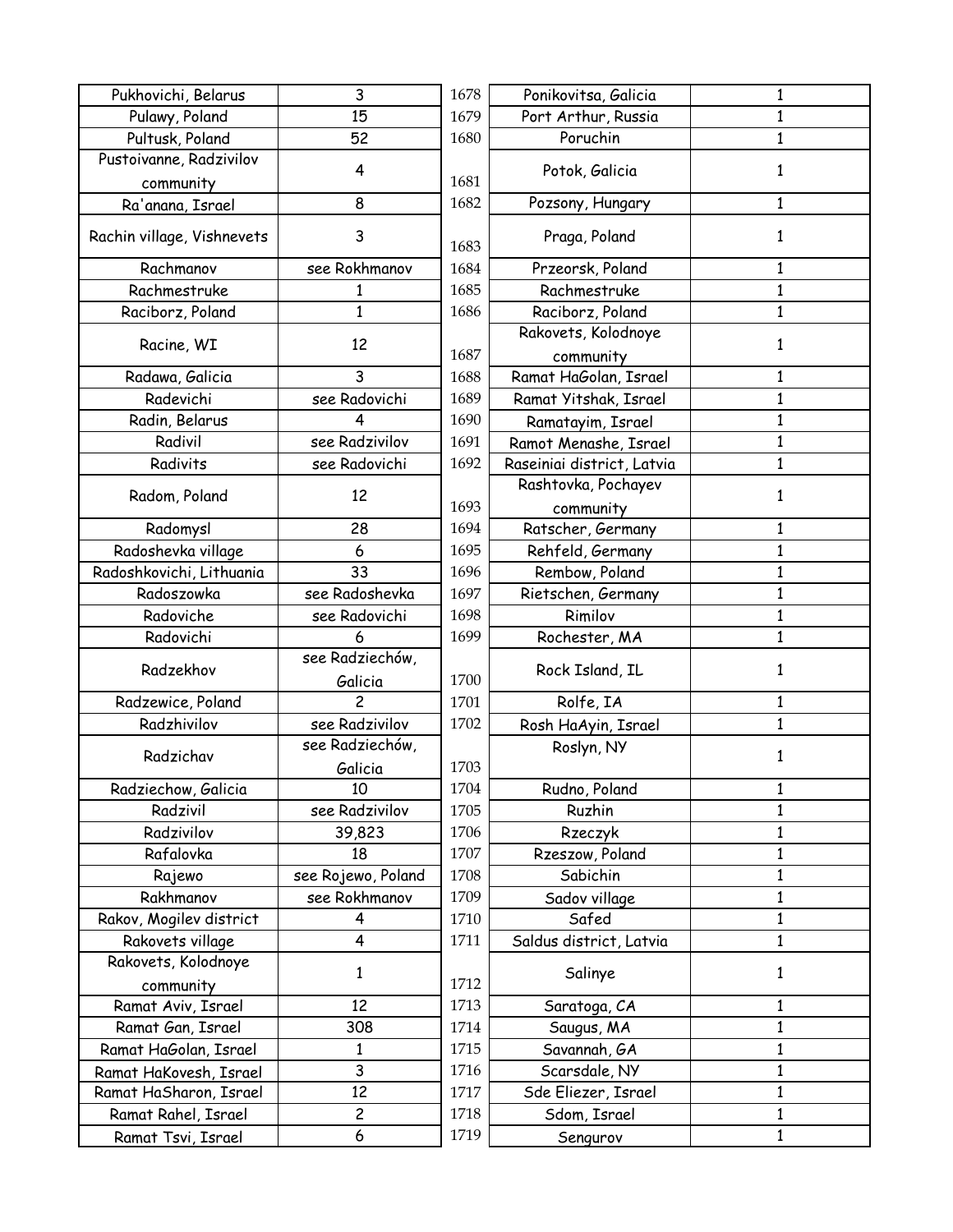| Ramat Yishay, Israel       | $\overline{c}$ | 1720 | Shefayim, Israel                     |
|----------------------------|----------------|------|--------------------------------------|
| Ramat Yitshak, Israel      | 1              | 1721 | Shelomi, Israel                      |
| Ramatayim, Israel          | $\mathbf{1}$   | 1722 | Shventsian, Lithuania                |
| Ramla, Israel              | 8              | 1723 | Silke, Galicia                       |
| Ramot Menashe, Israel      | 1              | 1724 | Sinimäe, Estonia                     |
| Raseiniai district, Latvia | $\mathbf{1}$   | 1725 | Skala Zloczow, Galicia               |
| Rashtovka, Pochayev        | 1              |      | Skalets                              |
| community                  |                | 1726 |                                      |
| Ratno                      | 3              | 1727 | Slavyanoserbsk                       |
| Ratno, Kovel district      | $\overline{c}$ | 1728 | Smolensk, Russia                     |
| Ratnycia, Lithuania        | $\overline{c}$ | 1729 | Spain                                |
| Ratscher, Germany          | $\mathbf{1}$   | 1730 | Stolbtsy, Belarus                    |
| Rawa, Poland               | 20             | 1731 | Suchocin, Poland                     |
| Raygorodok                 | 7              | 1732 | Sumy                                 |
| Razhnev                    | $\overline{c}$ | 1733 | Sunbury, PA                          |
| Rebishev, Kovel district   | $\overline{c}$ | 1734 | Sviluchski                           |
| Rechitsa, Minsk province,  |                |      |                                      |
| Belarus                    | $\overline{c}$ | 1735 | Svirzh, Galicia                      |
| Rehfeld, Germany           | $\mathbf{1}$   | 1736 | Szczucin, Galicia                    |
| Rehovot, Israel            | 35             | 1737 | Szysk, Poland                        |
| Reichenbach, Germany       | $\overline{c}$ | 1738 | Taby, Sweden                         |
| Rejowiec, Poland           | 3              | 1739 | Taganrog, Russia                     |
| Rekhasim, Israel           | $\overline{2}$ | 1740 | Talnoe                               |
| Rembertow, Poland          | $\overline{c}$ | 1741 | Tarnavka near Kozin                  |
| Rembow, Poland             | $\mathbf{1}$   | 1742 | Tarnavka, Lutsk distric <sup>.</sup> |
| Reshnevka village, Zarudye |                |      |                                      |
| community                  | 9              | 1743 | Tarnobor                             |
| Revere, MA                 | 3              | 1744 | Tarzana, CA                          |
| Richmond, VA               | 37             | 1745 | Tekoa, Israel                        |
| Rietschen, Germany         | $\mathbf{1}$   | 1746 | Tereshpol                            |
|                            |                |      | Tetylkovtse village,                 |
| Riga, Latvia               | 3              | 1747 | Katerburg community                  |
| Rimilov                    | 1              | 1748 | Tikhomel                             |
| Rinke village              | $\overline{7}$ | 1749 | Tolsa                                |
| Rishkivtsy village         | 8              | 1750 | Tomashovtse                          |
| Rishon Lezion, Israel      | 65             | 1751 | Trenton, NJ                          |
| Rivne                      | see Rovno      | 1752 | Trnova, Czechoslovakia               |
| Rizhin                     | see Ruzhin     | 1753 | Trocka Province                      |
| Rochester, MA              | 1              | 1754 | Troki, Lithuania                     |
|                            |                |      | Tsironka, Shumsk                     |
| Rochester, NY              | 21             | 1755 | community                            |
| Rock Island, IL            | 1              | 1756 | Tsur Shalom, Israel                  |
| Rockville, MA              | $\overline{c}$ | 1757 | Tulch, Turkey                        |
| Rogachev                   | 14             | 1758 | Tunisia                              |
|                            |                |      |                                      |
| Rogozno village, Teslugov  | 9              |      | Turkmenistan                         |
| community, Dubno district  |                | 1759 |                                      |
| Rohatyn, Galicia           | $\overline{c}$ | 1760 |                                      |
|                            |                |      | Urals, Russia                        |

| $\overline{2}$             | 1720 | Shefayim, Israel                            | 1            |
|----------------------------|------|---------------------------------------------|--------------|
| $\overline{1}$             | 1721 | Shelomi, Israel                             | 1            |
| $\overline{1}$             | 1722 | Shventsian, Lithuania                       | $\mathbf{1}$ |
| $\frac{8}{1}$              | 1723 | Silke, Galicia                              | $\mathbf{1}$ |
|                            | 1724 | Sinimäe, Estonia                            | $\mathbf{1}$ |
| $\overline{1}$             | 1725 | Skala Zloczow, Galicia                      | $\mathbf{1}$ |
| $\mathbf{1}$               | 1726 | Skalets                                     | 1            |
| $\overline{3}$             | 1727 | Slavyanoserbsk                              | 1            |
|                            | 1728 | Smolensk, Russia                            | $\mathbf{1}$ |
| $\frac{2}{2}$              | 1729 | Spain                                       | 1            |
|                            | 1730 | Stolbtsy, Belarus                           | $\mathbf{1}$ |
| $\overline{20}$            | 1731 | Suchocin, Poland                            | $\mathbf{1}$ |
| $\frac{1}{2}$              | 1732 | Sumy                                        | 1            |
|                            | 1733 | Sunbury, PA                                 | 1            |
| $\overline{2}$             | 1734 | Sviluchski                                  | $\mathbf{1}$ |
| 2                          | 1735 | Svirzh, Galicia                             | $\mathbf{1}$ |
| $\overline{\mathbf{1}}$    | 1736 | Szczucin, Galicia                           | 1            |
| $\overline{35}$            | 1737 | Szysk, Poland                               | 1            |
| $\overline{\mathsf{c}}$    | 1738 | Taby, Sweden                                | 1            |
|                            | 1739 | Taganrog, Russia                            | $\mathbf{1}$ |
| $\frac{3}{2}$              | 1740 | Talnoe                                      | $\mathbf{1}$ |
|                            | 1741 | Tarnavka near Kozin                         | $\mathbf{1}$ |
| $\overline{1}$             | 1742 | Tarnavka, Lutsk district                    | $\mathbf{1}$ |
| 9                          | 1743 | Tarnobor                                    | $\mathbf{1}$ |
| 3                          | 1744 | Tarzana, CA                                 | $\mathbf{1}$ |
| $\overline{\overline{37}}$ | 1745 | Tekoa, Israel                               | $\mathbf{1}$ |
| $\overline{1}$             | 1746 | Tereshpol                                   | $\mathbf{1}$ |
| 3                          | 1747 | Tetylkovtse village,<br>Katerburg community | $\mathbf{1}$ |
| 1                          | 1748 | Tikhomel                                    | 1            |
| 7                          | 1749 | Tolsa                                       | $\mathbf{1}$ |
| 8                          | 1750 | Tomashovtse                                 | $\mathbf{1}$ |
| 55                         | 1751 | Trenton, NJ                                 | 1            |
| Rovno                      | 1752 | Trnova, Czechoslovakia                      | 1            |
| auzhin                     | 1753 | Trocka Province                             | $\mathbf{1}$ |
| $\mathbf{1}$               | 1754 | Troki, Lithuania                            | 1            |
|                            |      | Tsironka, Shumsk                            |              |
| $\overline{21}$            | 1755 | community                                   | 1            |
| $\overline{\mathbf{1}}$    | 1756 | Tsur Shalom, Israel                         | 1            |
| $\overline{c}$             | 1757 | Tulch, Turkey                               | 1            |
| l4                         | 1758 | Tunisia                                     | $\mathbf{1}$ |
|                            |      |                                             |              |
| 9                          | 1759 | Turkmenistan                                | 1            |
| 2                          | 1760 | Urals, Russia                               | $\mathbf{1}$ |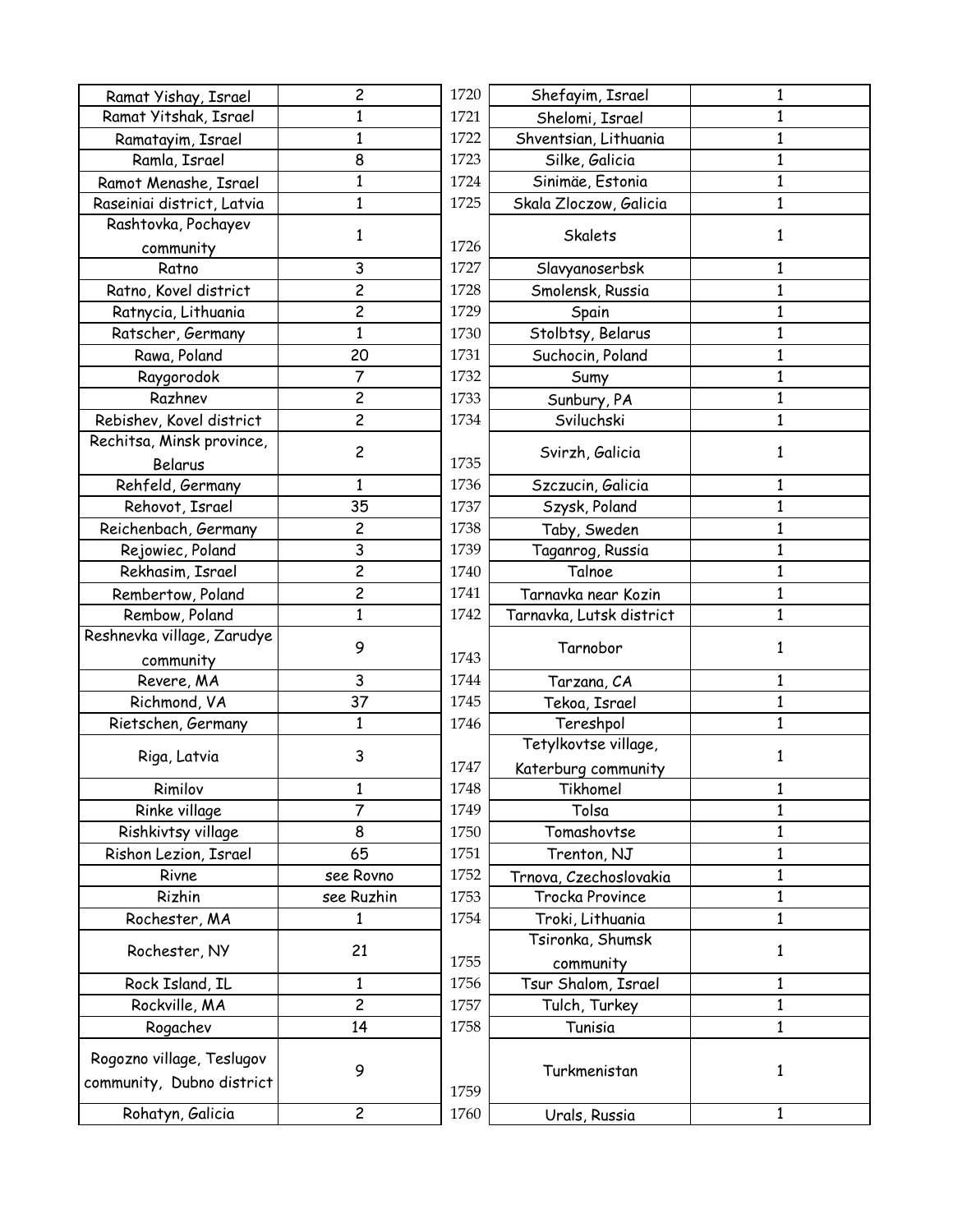| 5,995<br>Rokhmanov<br>1762<br>Uscieczko, Galicia<br>1<br>Rolfe, IA<br>Usiche<br>$\mathbf{1}$<br>1763<br>1<br>3<br>Romania<br>1764<br>Uzbekistan<br>$\mathbf{1}$<br>$\overline{7}$<br>1765<br>Vainoden, Latvia<br>$\mathbf{1}$<br>Romanov<br>$\mathbf{1}$<br>Vancouver, BC, Canada<br>$\mathbf{1}$<br>1766<br>Rosh HaAyin, Israel<br>1<br>1767<br>Vaskovtsy<br>$\mathbf{1}$<br>Roslyn, NY<br>Rostoki village<br>9<br>Vilgor<br>$\mathbf 1$<br>1768<br>7<br>Rostov, Russia<br>Vilyampolskaya, Lithuania<br>1<br>1769<br>$\overline{c}$<br>Rostov-Na-Donu, Russia<br>1770<br>Vineland, NJ<br>1<br>Roswadow, Galicia<br>6<br>Virginia, USA<br>$\mathbf{1}$<br>1771<br>Volozhin, Lithuania<br>1772<br>1,195<br>1<br>Rovno<br>Rovno district<br>13<br>Voronezh<br>1<br>1773<br>Warkocz, Poland<br>see Rovno<br>1774<br>1<br>Rowne<br>10<br>1775<br>$\mathbf{1}$<br>Roxbury, MA<br>Wayne, PA<br>Rozdo<br>see Rozdol, Galicia<br>1776<br>Wayside, NJ<br>$\mathbf{1}$<br>Rozdol, Galicia<br>1777<br>$\mathbf{1}$<br>West Bloomfield, MI<br>see Rozdol, Galicia<br>Rozdul<br>1778<br>West Haven, CT<br>1<br>West Palm Beach, FL<br>Rozhishche, Lutsk district<br>38<br>1<br>1779<br>$\overline{\mathbf{c}}$<br>1780<br>1<br>Roznow, Galicia<br>Willow Grove, PA<br>Woodside, NY<br>Rozovka, Mariupol district<br>3<br>1<br>1781<br>Rozvadov<br>1782<br>40<br>Yakutsk province, Russia<br>1<br>see Rozvadov<br>Yalta<br>$\mathbf{1}$<br>Rozwadow<br>1783<br>see Hrubieszów,<br>Yavne, Israel<br>Rubishov, Poland<br>1<br>1784<br>Poland<br>Rudisko Gutsisko village,<br>Yavne'el, Israel<br>$\overline{c}$<br>1<br>1785<br>Varkovichi community<br>Rudka, Berezhtsy<br>18<br>Ybar City, FL<br>1<br>1786<br>community<br>Yelnya, Moscow district,<br>Rudna<br>see Rudnya<br>1<br>1787<br>Russia<br>1788<br>Yermekeyevo, Russia<br>Rudnik, Galicia<br>38<br>1<br>Rudno, Poland<br>1<br>1789<br>Yevriv, Ostrog district<br>$\mathbf{1}$<br>Rudnya Colony, Lutsk<br>Yiftah, Israel<br>2<br>$\mathbf{1}$<br>1790<br>district<br>Rudnya Pochayevska<br>4<br>1791<br>$\mathbf{1}$<br>Yokne'am Illit, Israel<br>Rudnya-Potashna, Ludvipol<br>3<br>Yokohama, Japan<br>1<br>1792<br>community<br>Yuskovtsy village,<br>35<br>Russia<br>1<br>1793<br>Katerburg community<br>1794<br>Russkaya Guta village<br>4<br>Zachaliska, Lithuania<br>$\mathbf{1}$<br>Zarechnoye, Pinsk district,<br>4<br>Ruzhany, Belarus<br>1 | Rojewo, Poland | $\overline{c}$ | 1761 | Urla, Berezhtsy community | 1 |
|------------------------------------------------------------------------------------------------------------------------------------------------------------------------------------------------------------------------------------------------------------------------------------------------------------------------------------------------------------------------------------------------------------------------------------------------------------------------------------------------------------------------------------------------------------------------------------------------------------------------------------------------------------------------------------------------------------------------------------------------------------------------------------------------------------------------------------------------------------------------------------------------------------------------------------------------------------------------------------------------------------------------------------------------------------------------------------------------------------------------------------------------------------------------------------------------------------------------------------------------------------------------------------------------------------------------------------------------------------------------------------------------------------------------------------------------------------------------------------------------------------------------------------------------------------------------------------------------------------------------------------------------------------------------------------------------------------------------------------------------------------------------------------------------------------------------------------------------------------------------------------------------------------------------------------------------------------------------------------------------------------------------------------------------------------------------------------------------------------------------------------------------------------------------------------------------------------------------------------------------------------------------------------------------------------------------------------------------------------------------------------------------|----------------|----------------|------|---------------------------|---|
|                                                                                                                                                                                                                                                                                                                                                                                                                                                                                                                                                                                                                                                                                                                                                                                                                                                                                                                                                                                                                                                                                                                                                                                                                                                                                                                                                                                                                                                                                                                                                                                                                                                                                                                                                                                                                                                                                                                                                                                                                                                                                                                                                                                                                                                                                                                                                                                                |                |                |      |                           |   |
|                                                                                                                                                                                                                                                                                                                                                                                                                                                                                                                                                                                                                                                                                                                                                                                                                                                                                                                                                                                                                                                                                                                                                                                                                                                                                                                                                                                                                                                                                                                                                                                                                                                                                                                                                                                                                                                                                                                                                                                                                                                                                                                                                                                                                                                                                                                                                                                                |                |                |      |                           |   |
|                                                                                                                                                                                                                                                                                                                                                                                                                                                                                                                                                                                                                                                                                                                                                                                                                                                                                                                                                                                                                                                                                                                                                                                                                                                                                                                                                                                                                                                                                                                                                                                                                                                                                                                                                                                                                                                                                                                                                                                                                                                                                                                                                                                                                                                                                                                                                                                                |                |                |      |                           |   |
|                                                                                                                                                                                                                                                                                                                                                                                                                                                                                                                                                                                                                                                                                                                                                                                                                                                                                                                                                                                                                                                                                                                                                                                                                                                                                                                                                                                                                                                                                                                                                                                                                                                                                                                                                                                                                                                                                                                                                                                                                                                                                                                                                                                                                                                                                                                                                                                                |                |                |      |                           |   |
|                                                                                                                                                                                                                                                                                                                                                                                                                                                                                                                                                                                                                                                                                                                                                                                                                                                                                                                                                                                                                                                                                                                                                                                                                                                                                                                                                                                                                                                                                                                                                                                                                                                                                                                                                                                                                                                                                                                                                                                                                                                                                                                                                                                                                                                                                                                                                                                                |                |                |      |                           |   |
|                                                                                                                                                                                                                                                                                                                                                                                                                                                                                                                                                                                                                                                                                                                                                                                                                                                                                                                                                                                                                                                                                                                                                                                                                                                                                                                                                                                                                                                                                                                                                                                                                                                                                                                                                                                                                                                                                                                                                                                                                                                                                                                                                                                                                                                                                                                                                                                                |                |                |      |                           |   |
|                                                                                                                                                                                                                                                                                                                                                                                                                                                                                                                                                                                                                                                                                                                                                                                                                                                                                                                                                                                                                                                                                                                                                                                                                                                                                                                                                                                                                                                                                                                                                                                                                                                                                                                                                                                                                                                                                                                                                                                                                                                                                                                                                                                                                                                                                                                                                                                                |                |                |      |                           |   |
|                                                                                                                                                                                                                                                                                                                                                                                                                                                                                                                                                                                                                                                                                                                                                                                                                                                                                                                                                                                                                                                                                                                                                                                                                                                                                                                                                                                                                                                                                                                                                                                                                                                                                                                                                                                                                                                                                                                                                                                                                                                                                                                                                                                                                                                                                                                                                                                                |                |                |      |                           |   |
|                                                                                                                                                                                                                                                                                                                                                                                                                                                                                                                                                                                                                                                                                                                                                                                                                                                                                                                                                                                                                                                                                                                                                                                                                                                                                                                                                                                                                                                                                                                                                                                                                                                                                                                                                                                                                                                                                                                                                                                                                                                                                                                                                                                                                                                                                                                                                                                                |                |                |      |                           |   |
|                                                                                                                                                                                                                                                                                                                                                                                                                                                                                                                                                                                                                                                                                                                                                                                                                                                                                                                                                                                                                                                                                                                                                                                                                                                                                                                                                                                                                                                                                                                                                                                                                                                                                                                                                                                                                                                                                                                                                                                                                                                                                                                                                                                                                                                                                                                                                                                                |                |                |      |                           |   |
|                                                                                                                                                                                                                                                                                                                                                                                                                                                                                                                                                                                                                                                                                                                                                                                                                                                                                                                                                                                                                                                                                                                                                                                                                                                                                                                                                                                                                                                                                                                                                                                                                                                                                                                                                                                                                                                                                                                                                                                                                                                                                                                                                                                                                                                                                                                                                                                                |                |                |      |                           |   |
|                                                                                                                                                                                                                                                                                                                                                                                                                                                                                                                                                                                                                                                                                                                                                                                                                                                                                                                                                                                                                                                                                                                                                                                                                                                                                                                                                                                                                                                                                                                                                                                                                                                                                                                                                                                                                                                                                                                                                                                                                                                                                                                                                                                                                                                                                                                                                                                                |                |                |      |                           |   |
|                                                                                                                                                                                                                                                                                                                                                                                                                                                                                                                                                                                                                                                                                                                                                                                                                                                                                                                                                                                                                                                                                                                                                                                                                                                                                                                                                                                                                                                                                                                                                                                                                                                                                                                                                                                                                                                                                                                                                                                                                                                                                                                                                                                                                                                                                                                                                                                                |                |                |      |                           |   |
|                                                                                                                                                                                                                                                                                                                                                                                                                                                                                                                                                                                                                                                                                                                                                                                                                                                                                                                                                                                                                                                                                                                                                                                                                                                                                                                                                                                                                                                                                                                                                                                                                                                                                                                                                                                                                                                                                                                                                                                                                                                                                                                                                                                                                                                                                                                                                                                                |                |                |      |                           |   |
|                                                                                                                                                                                                                                                                                                                                                                                                                                                                                                                                                                                                                                                                                                                                                                                                                                                                                                                                                                                                                                                                                                                                                                                                                                                                                                                                                                                                                                                                                                                                                                                                                                                                                                                                                                                                                                                                                                                                                                                                                                                                                                                                                                                                                                                                                                                                                                                                |                |                |      |                           |   |
|                                                                                                                                                                                                                                                                                                                                                                                                                                                                                                                                                                                                                                                                                                                                                                                                                                                                                                                                                                                                                                                                                                                                                                                                                                                                                                                                                                                                                                                                                                                                                                                                                                                                                                                                                                                                                                                                                                                                                                                                                                                                                                                                                                                                                                                                                                                                                                                                |                |                |      |                           |   |
|                                                                                                                                                                                                                                                                                                                                                                                                                                                                                                                                                                                                                                                                                                                                                                                                                                                                                                                                                                                                                                                                                                                                                                                                                                                                                                                                                                                                                                                                                                                                                                                                                                                                                                                                                                                                                                                                                                                                                                                                                                                                                                                                                                                                                                                                                                                                                                                                |                |                |      |                           |   |
|                                                                                                                                                                                                                                                                                                                                                                                                                                                                                                                                                                                                                                                                                                                                                                                                                                                                                                                                                                                                                                                                                                                                                                                                                                                                                                                                                                                                                                                                                                                                                                                                                                                                                                                                                                                                                                                                                                                                                                                                                                                                                                                                                                                                                                                                                                                                                                                                |                |                |      |                           |   |
|                                                                                                                                                                                                                                                                                                                                                                                                                                                                                                                                                                                                                                                                                                                                                                                                                                                                                                                                                                                                                                                                                                                                                                                                                                                                                                                                                                                                                                                                                                                                                                                                                                                                                                                                                                                                                                                                                                                                                                                                                                                                                                                                                                                                                                                                                                                                                                                                |                |                |      |                           |   |
|                                                                                                                                                                                                                                                                                                                                                                                                                                                                                                                                                                                                                                                                                                                                                                                                                                                                                                                                                                                                                                                                                                                                                                                                                                                                                                                                                                                                                                                                                                                                                                                                                                                                                                                                                                                                                                                                                                                                                                                                                                                                                                                                                                                                                                                                                                                                                                                                |                |                |      |                           |   |
|                                                                                                                                                                                                                                                                                                                                                                                                                                                                                                                                                                                                                                                                                                                                                                                                                                                                                                                                                                                                                                                                                                                                                                                                                                                                                                                                                                                                                                                                                                                                                                                                                                                                                                                                                                                                                                                                                                                                                                                                                                                                                                                                                                                                                                                                                                                                                                                                |                |                |      |                           |   |
|                                                                                                                                                                                                                                                                                                                                                                                                                                                                                                                                                                                                                                                                                                                                                                                                                                                                                                                                                                                                                                                                                                                                                                                                                                                                                                                                                                                                                                                                                                                                                                                                                                                                                                                                                                                                                                                                                                                                                                                                                                                                                                                                                                                                                                                                                                                                                                                                |                |                |      |                           |   |
|                                                                                                                                                                                                                                                                                                                                                                                                                                                                                                                                                                                                                                                                                                                                                                                                                                                                                                                                                                                                                                                                                                                                                                                                                                                                                                                                                                                                                                                                                                                                                                                                                                                                                                                                                                                                                                                                                                                                                                                                                                                                                                                                                                                                                                                                                                                                                                                                |                |                |      |                           |   |
|                                                                                                                                                                                                                                                                                                                                                                                                                                                                                                                                                                                                                                                                                                                                                                                                                                                                                                                                                                                                                                                                                                                                                                                                                                                                                                                                                                                                                                                                                                                                                                                                                                                                                                                                                                                                                                                                                                                                                                                                                                                                                                                                                                                                                                                                                                                                                                                                |                |                |      |                           |   |
|                                                                                                                                                                                                                                                                                                                                                                                                                                                                                                                                                                                                                                                                                                                                                                                                                                                                                                                                                                                                                                                                                                                                                                                                                                                                                                                                                                                                                                                                                                                                                                                                                                                                                                                                                                                                                                                                                                                                                                                                                                                                                                                                                                                                                                                                                                                                                                                                |                |                |      |                           |   |
|                                                                                                                                                                                                                                                                                                                                                                                                                                                                                                                                                                                                                                                                                                                                                                                                                                                                                                                                                                                                                                                                                                                                                                                                                                                                                                                                                                                                                                                                                                                                                                                                                                                                                                                                                                                                                                                                                                                                                                                                                                                                                                                                                                                                                                                                                                                                                                                                |                |                |      |                           |   |
|                                                                                                                                                                                                                                                                                                                                                                                                                                                                                                                                                                                                                                                                                                                                                                                                                                                                                                                                                                                                                                                                                                                                                                                                                                                                                                                                                                                                                                                                                                                                                                                                                                                                                                                                                                                                                                                                                                                                                                                                                                                                                                                                                                                                                                                                                                                                                                                                |                |                |      |                           |   |
|                                                                                                                                                                                                                                                                                                                                                                                                                                                                                                                                                                                                                                                                                                                                                                                                                                                                                                                                                                                                                                                                                                                                                                                                                                                                                                                                                                                                                                                                                                                                                                                                                                                                                                                                                                                                                                                                                                                                                                                                                                                                                                                                                                                                                                                                                                                                                                                                |                |                |      |                           |   |
|                                                                                                                                                                                                                                                                                                                                                                                                                                                                                                                                                                                                                                                                                                                                                                                                                                                                                                                                                                                                                                                                                                                                                                                                                                                                                                                                                                                                                                                                                                                                                                                                                                                                                                                                                                                                                                                                                                                                                                                                                                                                                                                                                                                                                                                                                                                                                                                                |                |                |      |                           |   |
|                                                                                                                                                                                                                                                                                                                                                                                                                                                                                                                                                                                                                                                                                                                                                                                                                                                                                                                                                                                                                                                                                                                                                                                                                                                                                                                                                                                                                                                                                                                                                                                                                                                                                                                                                                                                                                                                                                                                                                                                                                                                                                                                                                                                                                                                                                                                                                                                |                |                |      |                           |   |
|                                                                                                                                                                                                                                                                                                                                                                                                                                                                                                                                                                                                                                                                                                                                                                                                                                                                                                                                                                                                                                                                                                                                                                                                                                                                                                                                                                                                                                                                                                                                                                                                                                                                                                                                                                                                                                                                                                                                                                                                                                                                                                                                                                                                                                                                                                                                                                                                |                |                |      |                           |   |
|                                                                                                                                                                                                                                                                                                                                                                                                                                                                                                                                                                                                                                                                                                                                                                                                                                                                                                                                                                                                                                                                                                                                                                                                                                                                                                                                                                                                                                                                                                                                                                                                                                                                                                                                                                                                                                                                                                                                                                                                                                                                                                                                                                                                                                                                                                                                                                                                |                |                |      |                           |   |
|                                                                                                                                                                                                                                                                                                                                                                                                                                                                                                                                                                                                                                                                                                                                                                                                                                                                                                                                                                                                                                                                                                                                                                                                                                                                                                                                                                                                                                                                                                                                                                                                                                                                                                                                                                                                                                                                                                                                                                                                                                                                                                                                                                                                                                                                                                                                                                                                |                |                |      |                           |   |
|                                                                                                                                                                                                                                                                                                                                                                                                                                                                                                                                                                                                                                                                                                                                                                                                                                                                                                                                                                                                                                                                                                                                                                                                                                                                                                                                                                                                                                                                                                                                                                                                                                                                                                                                                                                                                                                                                                                                                                                                                                                                                                                                                                                                                                                                                                                                                                                                |                |                |      |                           |   |
|                                                                                                                                                                                                                                                                                                                                                                                                                                                                                                                                                                                                                                                                                                                                                                                                                                                                                                                                                                                                                                                                                                                                                                                                                                                                                                                                                                                                                                                                                                                                                                                                                                                                                                                                                                                                                                                                                                                                                                                                                                                                                                                                                                                                                                                                                                                                                                                                |                |                |      |                           |   |
|                                                                                                                                                                                                                                                                                                                                                                                                                                                                                                                                                                                                                                                                                                                                                                                                                                                                                                                                                                                                                                                                                                                                                                                                                                                                                                                                                                                                                                                                                                                                                                                                                                                                                                                                                                                                                                                                                                                                                                                                                                                                                                                                                                                                                                                                                                                                                                                                |                |                |      |                           |   |
|                                                                                                                                                                                                                                                                                                                                                                                                                                                                                                                                                                                                                                                                                                                                                                                                                                                                                                                                                                                                                                                                                                                                                                                                                                                                                                                                                                                                                                                                                                                                                                                                                                                                                                                                                                                                                                                                                                                                                                                                                                                                                                                                                                                                                                                                                                                                                                                                |                |                |      |                           |   |
|                                                                                                                                                                                                                                                                                                                                                                                                                                                                                                                                                                                                                                                                                                                                                                                                                                                                                                                                                                                                                                                                                                                                                                                                                                                                                                                                                                                                                                                                                                                                                                                                                                                                                                                                                                                                                                                                                                                                                                                                                                                                                                                                                                                                                                                                                                                                                                                                |                |                |      |                           |   |
|                                                                                                                                                                                                                                                                                                                                                                                                                                                                                                                                                                                                                                                                                                                                                                                                                                                                                                                                                                                                                                                                                                                                                                                                                                                                                                                                                                                                                                                                                                                                                                                                                                                                                                                                                                                                                                                                                                                                                                                                                                                                                                                                                                                                                                                                                                                                                                                                |                |                |      |                           |   |
|                                                                                                                                                                                                                                                                                                                                                                                                                                                                                                                                                                                                                                                                                                                                                                                                                                                                                                                                                                                                                                                                                                                                                                                                                                                                                                                                                                                                                                                                                                                                                                                                                                                                                                                                                                                                                                                                                                                                                                                                                                                                                                                                                                                                                                                                                                                                                                                                |                |                |      |                           |   |
|                                                                                                                                                                                                                                                                                                                                                                                                                                                                                                                                                                                                                                                                                                                                                                                                                                                                                                                                                                                                                                                                                                                                                                                                                                                                                                                                                                                                                                                                                                                                                                                                                                                                                                                                                                                                                                                                                                                                                                                                                                                                                                                                                                                                                                                                                                                                                                                                |                |                | 1795 | Minsk province, Belarus   |   |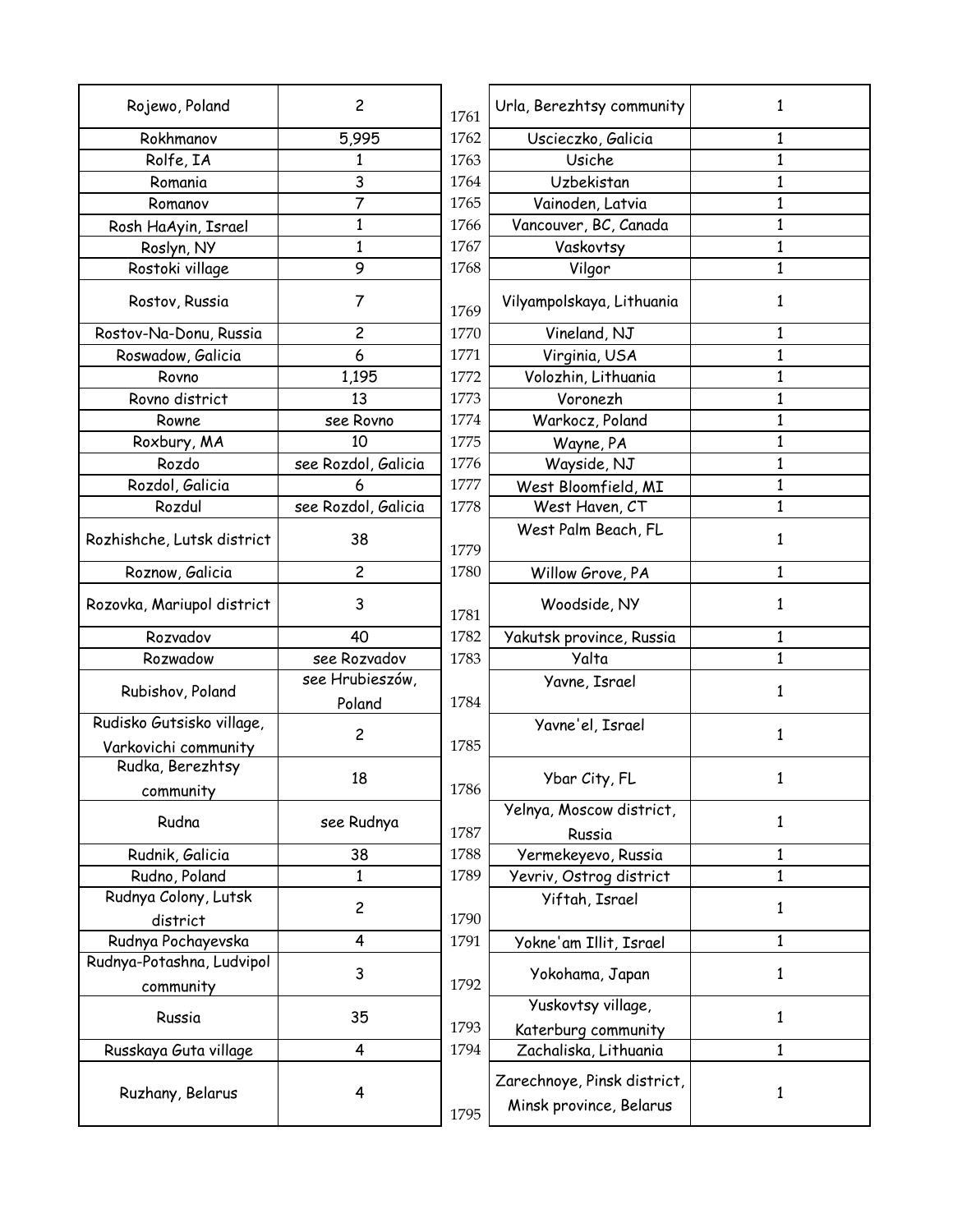| Ruzhin                         | $\mathbf{1}$            | 1796 | Zarudnia                 | 1            |
|--------------------------------|-------------------------|------|--------------------------|--------------|
|                                |                         |      | Zarudye, Kolodnoye       |              |
| Ryazan, Russia                 | 8                       | 1797 | community                | 1            |
| Rybcha, Katerburg<br>community | 6                       | 1798 | Zbaszyn, Poland          | 1            |
| Rydomil, Staryy Oleksinets     |                         |      | Zelva, Volkov district,  |              |
| community                      | 16                      | 1799 | Grodno province, Belarus | 1            |
| Ryki, Poland                   | 3                       | 1800 | Zgorzelec, Poland        | 1            |
| Rymarovka                      | $\overline{\mathsf{c}}$ | 1801 | Zhabokzhiki Male         | 1            |
| Rzeczyk                        | 1                       | 1802 | Zolkiew, Galicia         | $\mathbf{1}$ |
|                                |                         |      |                          |              |
| Rzeszniowka                    | see Reshnevka village   | 1803 | Zurawica, Galicia        | 1            |
| Rzeszow, Poland                | 1                       |      |                          |              |
| Sabichin                       | 1                       |      |                          |              |
| Sadki village                  | 51                      |      |                          |              |
| Sadochki village               | 11                      |      |                          |              |
| Sadov village                  | 1                       |      |                          |              |
| Safed                          | 1                       |      |                          |              |
| Saint Fons, France             | 3                       |      |                          |              |
| Saint-Christoly, France        | $\overline{3}$          |      |                          |              |
| Saldus district, Latvia        | 1                       |      |                          |              |
| Salem, MA                      | $\overline{c}$          |      |                          |              |
| Saliny                         | see Salinye             |      |                          |              |
| Salinye                        | 1                       |      |                          |              |
| Salzburg, Austria              | 8                       |      |                          |              |
| San Antonio, TX                | 10                      |      |                          |              |
| San Francisco, CA              | 3                       |      |                          |              |
| San Martin, Argentina          | $\overline{c}$          |      |                          |              |
| Sana, Mogilev province         | 3                       |      |                          |              |
| Sanevtsy                       | 6                       |      |                          |              |
| Sankt Peterburg, Russia        | 49                      |      |                          |              |
| Sanok, Galicia                 | 18                      |      |                          |              |
| Santa Fe, Argentina            | 3                       |      |                          |              |
| Sao Paulo, Brazil              | $\overline{2}$          |      |                          |              |
| Sapanuv                        | $\overline{c}$          |      |                          |              |
| Saratoga, CA                   | 1                       |      |                          |              |
| Saratov, Russia                | $\overline{c}$          |      |                          |              |
| Sarid, Israel                  | 20                      |      |                          |              |
| Sarny                          | 16                      |      |                          |              |
| Satanov                        | 145                     |      |                          |              |
| Saugus, MA                     | 1                       |      |                          |              |
| Savannah, GA                   | 1                       |      |                          |              |
| Sbaraz, Galicia                | see Zbarazh             |      |                          |              |
| Sbarazh, Galicia               | see Zbarazh             |      |                          |              |
|                                |                         |      |                          |              |
| Scarsdale, NY                  | 1                       |      |                          |              |
| Sde Eliezer, Israel            | 1                       |      |                          |              |
| Sdom, Israel                   | $\mathbf{1}$            |      |                          |              |
| Sdot Yam, Israel               | 3                       |      |                          |              |

| 1796 | Zarudnia                 |   |
|------|--------------------------|---|
|      | Zarudye, Kolodnoye       |   |
| 1797 | community                |   |
| 1798 | Zbaszyn, Poland          |   |
|      | Zelva, Volkov district,  |   |
| 1799 | Grodno province, Belarus |   |
| 1800 | Zgorzelec, Poland        | 1 |
| 1801 | Zhabokzhiki Male         |   |
| 1802 | Zolkiew, Galicia         |   |
| 1803 | Zurawica, Galicia        |   |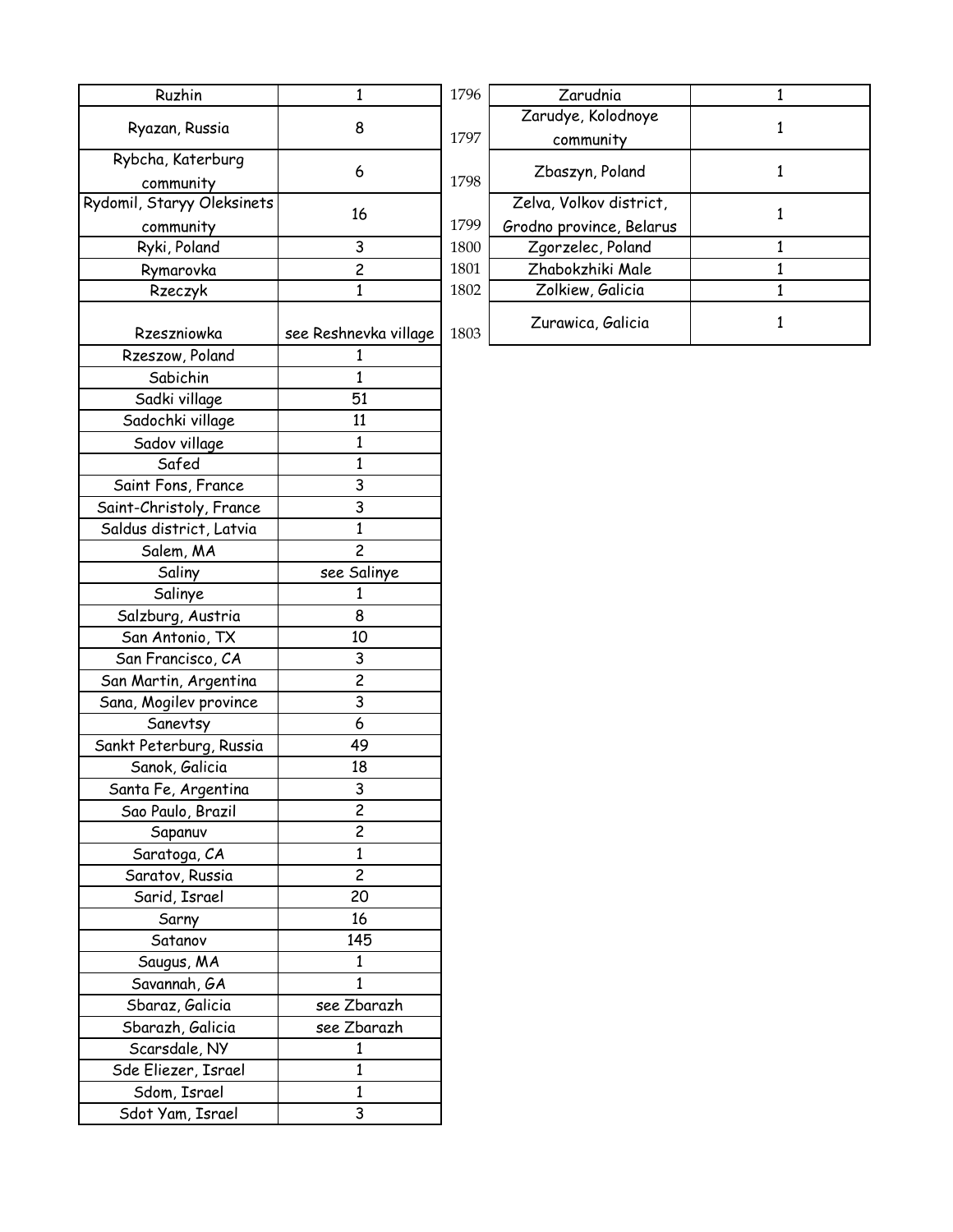|                                            | see Selishche Mala     |
|--------------------------------------------|------------------------|
| Sedlishche                                 | Colony, Rovno district |
|                                            |                        |
| Sedulkov, Poland<br>Selishche Mala Colony, | see Sudilkov           |
| Rovno district                             | 10                     |
| Sengurov                                   | 1                      |
|                                            | see Szczebrzeszyn,     |
| Serbichany                                 | Poland                 |
| Serednya                                   | 6                      |
| Sestryatin, Radzivilov                     |                        |
| community                                  | 30                     |
| Sha'ar Menashe, Israel                     | 2                      |
| Shamir, Israel                             | 17                     |
| Sharashova                                 | see Shereshevo         |
| Shargorod, Mogilev                         | 12                     |
| district                                   |                        |
| Sharon, MA                                 | $\overline{c}$         |
| Shasnovka village                          | 10                     |
| Shavli, Lithuania                          | 11                     |
| Shchepetovka                               | 74                     |
| Shcherbeshin                               | see Szczebrzeszyn,     |
|                                            | Poland                 |
| Shchud, possibly Skhody,                   | 3                      |
| Belarus                                    |                        |
| Shefayim, Israel                           | 1                      |
| Shelomi, Israel                            | 1                      |
| Shenandoah, PA                             | $\overline{c}$         |
| Shepetivka                                 | see Shchepetovka       |
| Shepetovka                                 | see Shchepetovka       |
| Shepetyn, Dubno district                   | 6                      |
| Sherbetsin                                 | see Szczebrzeszyn,     |
|                                            | Poland                 |
| Sherbshin                                  | see Szczebrzeszyn,     |
|                                            | Poland                 |
| Shereshevo, Pruzhany                       |                        |
| district, Grodno province,                 | 6                      |
| Belarus                                    |                        |
| Sherman Oaks, CA                           | 3                      |
| Shibena village                            | 13                     |
| Shily, Vyshgorodok                         | 7                      |
| community                                  |                        |
| Shimkovtsy, Kolodnoye                      | 41                     |
| community                                  |                        |
| Shimravits                                 | see Shimrovits         |
| Shimrovits, Vyshgorodok                    | 2                      |
| community                                  |                        |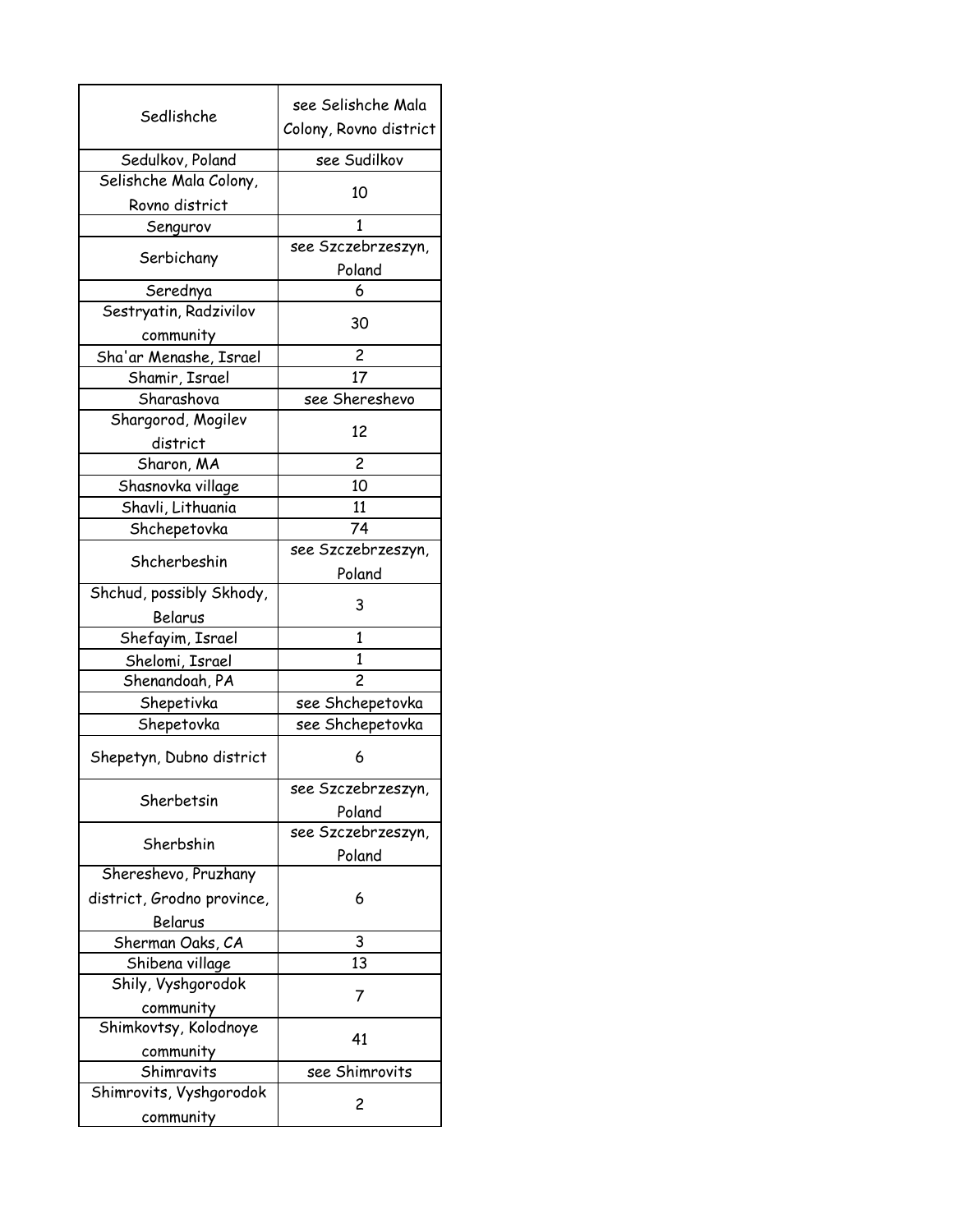| Shimrovtsa                                  | see Shimrovits           |
|---------------------------------------------|--------------------------|
| Shipinki village                            | 22                       |
| Shipka, Moldova                             | 3                        |
| Shishlivets, Grodno                         | see Czesławice,          |
| province, Belarus<br>Shitslovits, Volkovisk | Belarus                  |
|                                             | see Czesławice,          |
| district, Grodnenski<br>province            | Belarus                  |
| Shklov, Belarus                             | 51                       |
| Shpikolosy                                  | 3                        |
| Shpikov                                     | $\overline{c}$           |
| Shpola, Zvenigorodka                        |                          |
|                                             | 4                        |
| district                                    |                          |
| Shtefaneshty, Galicia                       | 8                        |
| Shumbar                                     | 6                        |
| Shumsk                                      | 37,670                   |
| Shushkovtse                                 | $\overline{\mathbf{c}}$  |
| Shventsian, Lithuania                       | 1                        |
| Siauliai, Kaunas province,                  | see Shavli, Lithuania    |
| Lithuania<br>Siberia                        | 28                       |
|                                             |                          |
| Siedlce, Poland                             | 8                        |
| Siedlików, Poland                           | see Sudilkov             |
| Siemiatycze, Poland                         | 6                        |
| Siemnice, Galicia                           | 6                        |
| Silke, Galicia                              | 1                        |
| Silver Spring, MD                           | $\overline{\mathbf{c}}$  |
| Simferopol                                  | 5                        |
| Sinimäe, Estonia                            | $\mathbf{1}$             |
| Sinovtsy, Lanovtsy                          | 7                        |
| community                                   |                          |
| Sinowce                                     | see Sinovtsy             |
| Sinyava Staraya                             | 19                       |
| Sivki village                               | 3                        |
| Skala Zloczow, Galicia                      | 1                        |
| Skalat, Galicia                             | 26                       |
| Skalets                                     | 1                        |
| Skelevka                                    | see Felshtin             |
|                                             | see Skhizh, Rovno        |
| Skhiz                                       | district                 |
| Skhizh, Rovno district                      |                          |
|                                             | 3                        |
| Skhody, Belarus                             | see Shchud, Belarus      |
| Skierniewice, Poland                        | 7                        |
| Sklyar                                      | 2                        |
|                                             | 3                        |
| Skokie, IL                                  |                          |
| Skolye<br>Skoriki                           | see Sokole, Galicia<br>4 |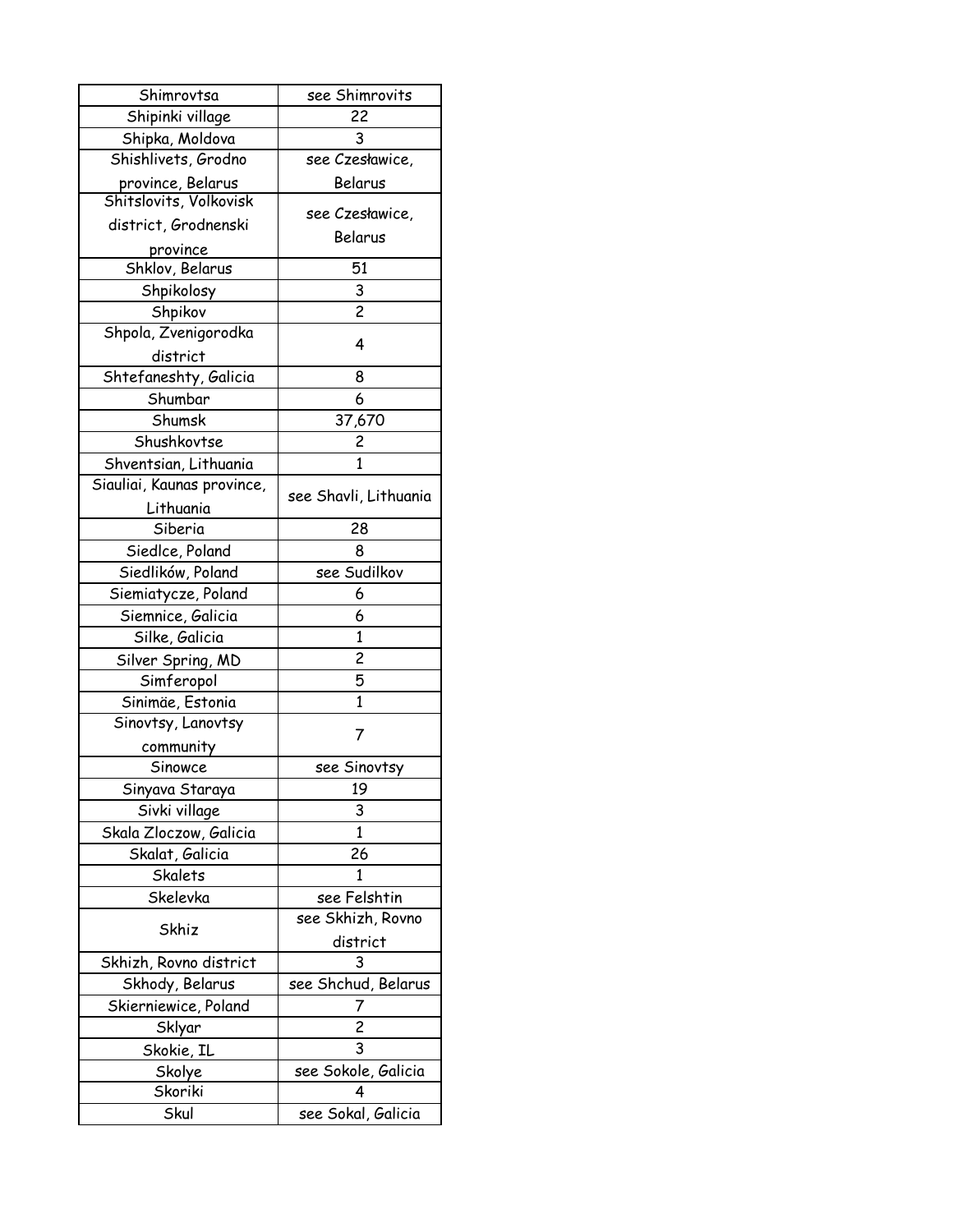| Skulin, Proskurov district | 2                   |
|----------------------------|---------------------|
| Skvira                     | 13                  |
| Slavuta                    | 168                 |
| Slavyanoserbsk             | 1                   |
| Slawa, Poland              | 3                   |
| Slobodka, Belarus          | $\overline{c}$      |
| Slonim, Belarus            | 12                  |
| Slonowice, Poland          | 2                   |
| Slotwina-Brzesko, Poland   | 8                   |
| Slutsk, Belarus            | 56                  |
| Smolensk, Russia           | 1                   |
| Smorgon, Belarus           | 7                   |
| Smotrich                   | 13                  |
| Smydze                     | see Smyga           |
| Smyga                      | 2                   |
| Smyha                      | see Smyga           |
| Snegurovka, Lanovtsy       |                     |
| community                  | 9                   |
| Sobibor, Poland            | 3                   |
| Sobiecin, Poland           | 6                   |
|                            |                     |
| Sobolevka, Gaysin district | 13                  |
| Sofievka, Lutsk district   | 13                  |
| Sokal, Galicia             | 17                  |
| Sokalovka                  | 10                  |
| Sokilets                   | see Sokolets        |
| Sokol                      | 5                   |
| Sokole, Galicia            | $\overline{c}$      |
| Sokolets, Ushitsa district | 11                  |
| Somerville, NJ             | 2                   |
| Soroka, or Soroki, Galicia | 14                  |
| Soroki, Bessarabia         | $\overline{c}$      |
| Sosenki, Rovno district    | 15                  |
| Soshishche village         | 19                  |
| Sosnivka                   | $\overline{c}$      |
| Sosnovka village           | 9                   |
|                            | see Ludvipol, Rovno |
| Sosnovoye                  | district            |
| Sosnowiec, Poland          | 3                   |
| Spain                      | $\mathbf{1}$        |
| Springfield, IL            | 6                   |
| Springfield, MA            | 12                  |
| St. Joseph, MO             | 2                   |
| St. Louis, MO              | 632                 |
| St. Paul, MN               | 12                  |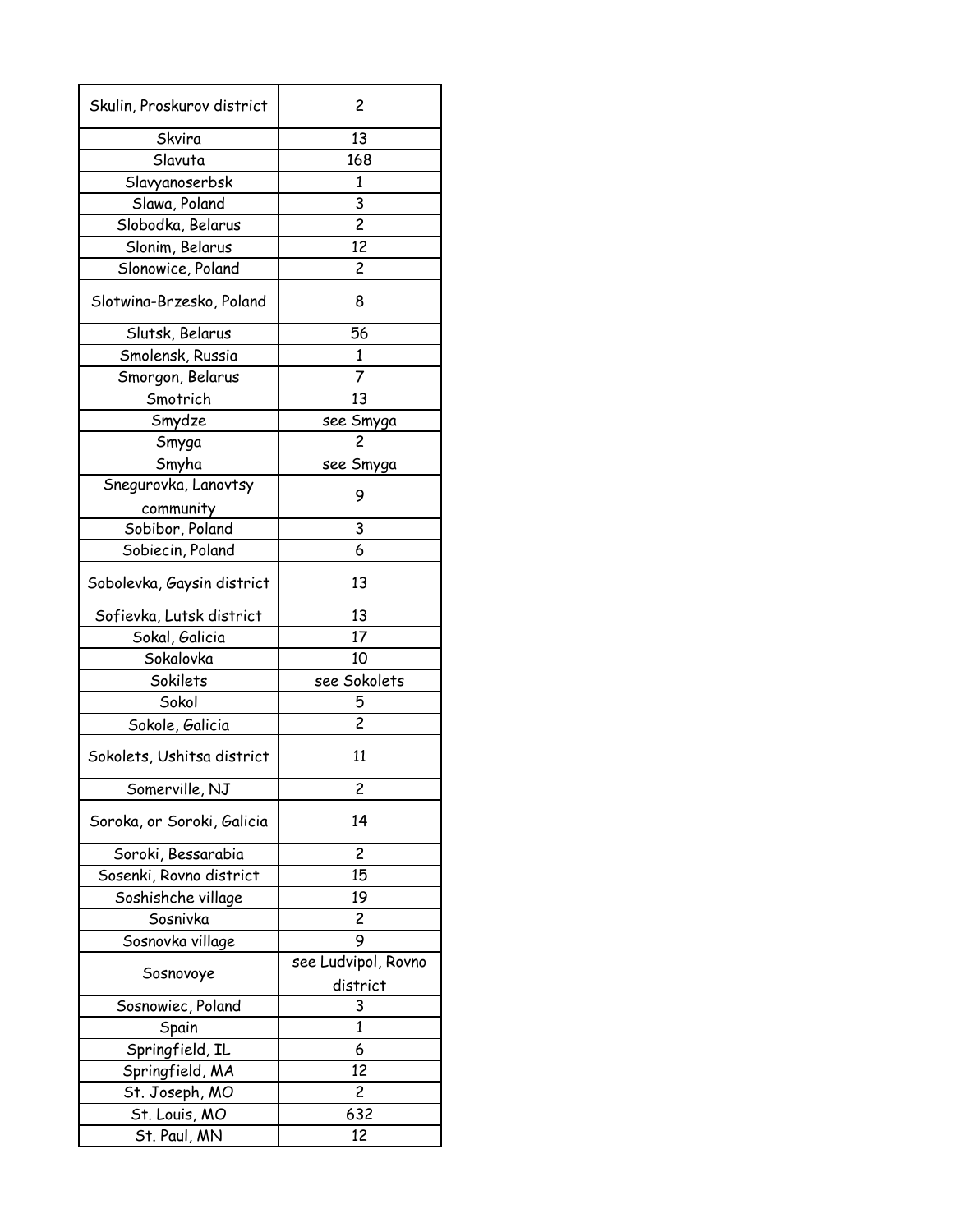|                            | see Sankt Petersburg, |
|----------------------------|-----------------------|
| St. Petersburg, Russia     | Russia                |
| Stalinsk, Pinsk district,  | 2                     |
| Belarus                    |                       |
| Stanislau, Galicia         | 6                     |
| Stanislavchik              | 3                     |
| Stanislawow, Poland        | 5                     |
| Stara Bykhov               | see Bykhov, Belarus   |
|                            | see Staraya Huta      |
| Stara Huta                 | village               |
| Stara Synyava              | see Sinyava Staraya   |
| Stara, Poland              | 4                     |
| Staraya Huta village,      | 5                     |
| Kremenets district         |                       |
| Staraya Vyzhevka, Kovel    | 7                     |
| district                   |                       |
| Starnberg, Germany         | 4                     |
| Starokonstantinov          | 684                   |
| Starokonstantinov district | 3                     |
| Starokostyantyniv          | see Starokonstantinov |
| Staro-Zakrevski Maydan     | 18                    |
| <b>Stary Taraz</b>         | see Staryy Tarazh     |
| <b>Stary Wisniowiec</b>    | see Staryy Vishnevets |
| Staryy Chartoriysk         | see Chartorysk        |
|                            |                       |
| Staryy Konstantinivy       | see Starokonstantinov |
|                            | see also Oleksinets   |
| <b>Staryy Oleksinets</b>   | and Novyy Oleksinets  |
| Staryy Oleksinets          | 103                   |
| Staryy Tarazh              | See also Tarazh       |
| Staryy Tarazh              | 4                     |
| Staryy Vishnevets          | 8                     |
| Staryy Zakrevskiy Maydan   | see Staro-Zakrevski   |
|                            | Maydan                |
| Stavky, Olyka community,   | 4                     |
| Dubno district             |                       |
| Stavropol, Russia          | 3                     |
| Stefaneshti                | see Shtefaneshty,     |
|                            | Galicia               |
| Steniatyn, Galicia         | 3                     |
| Stepan                     | 97                    |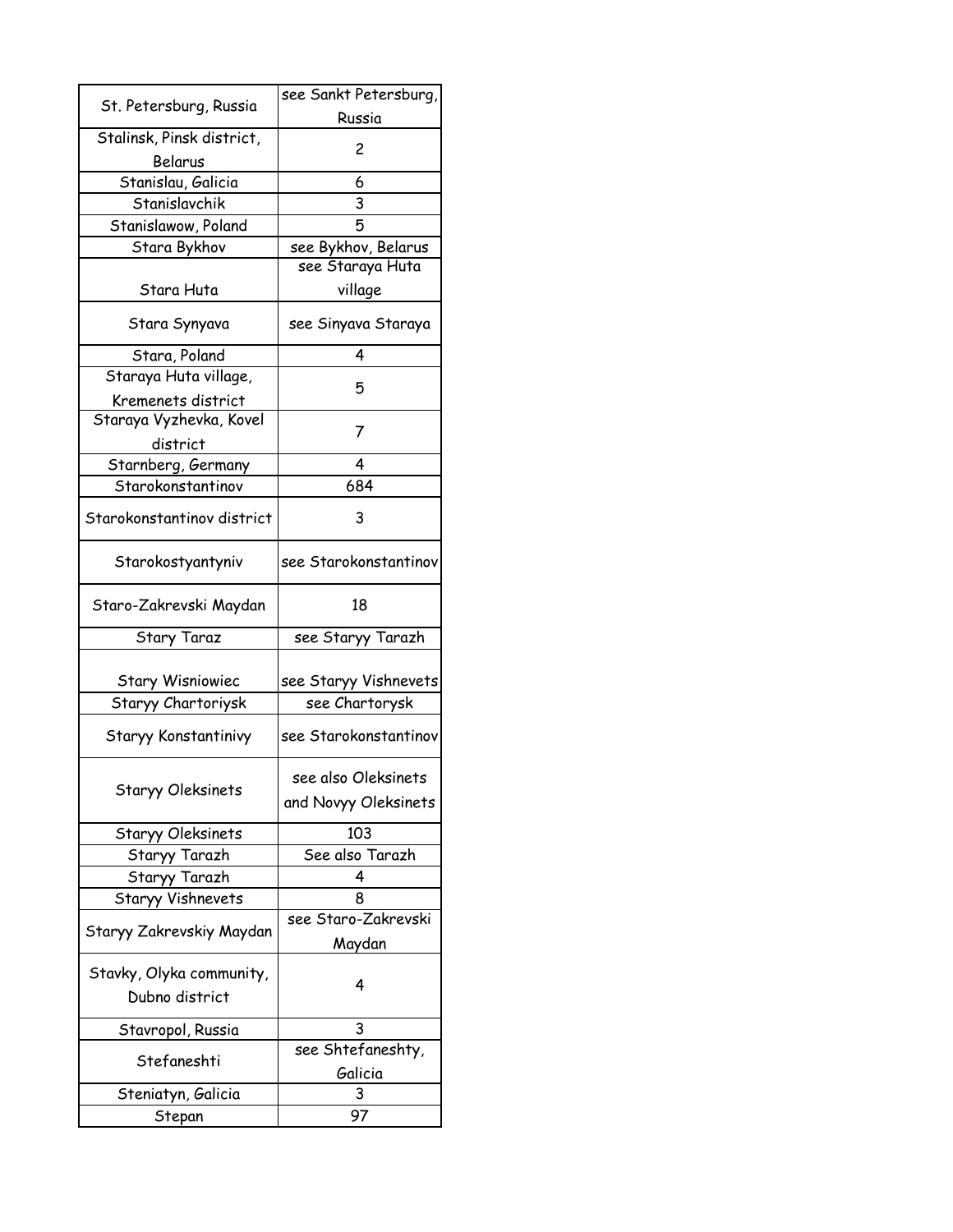| Stobykhva                  | 54                      |
|----------------------------|-------------------------|
| Stolbtsy, Belarus          | 1                       |
| Stolin, Belarus            | 6                       |
| Stoughton, MA              | 6                       |
| Stoylo                     | $\overline{\mathbf{c}}$ |
| Stozhok                    | 3                       |
| Stryj, Galicia             | 4                       |
| Strzegom, Poland           | 21                      |
| Strzeliska Nowe, Galicia   | 3                       |
| Strzyzow, Galicia          | $\overline{5}$          |
| Suchocin, Poland           | $\mathbf{1}$            |
| Suchowola, Sokolskiy       |                         |
| district, Poland           | 3                       |
| Sudilkov                   | 71                      |
| Sudobychi                  | 3                       |
| Suffolk, CT                | $\overline{\mathbf{c}}$ |
| Sumy                       | $\mathbf{1}$            |
| Sunbury, PA                | $\mathbf{1}$            |
| Sunny Isles, FL            | $\overline{\mathbf{c}}$ |
| Surazh village             | 38                      |
|                            |                         |
| Surazh, Chernigov province | 4                       |
| Surazh, Vitebsk province,  | 4                       |
| Belarus                    |                         |
| Sushchany                  | 3                       |
| Suwalki, Poland            | 5                       |
| Sverdlovsk, Russia         | $\overline{c}$          |
| Svienta Vola, Belarus      | $\overline{c}$          |
| Svilatshski                | see Sviluchski          |
| Sviluchski                 | 1                       |
| Svinuch                    | see Svinyukhi           |
| Svinyukhi                  | 154                     |
| Svirzh, Galicia            | 1                       |
| Svisloch, Volkovysk        |                         |
| district, Grodno province, | 10                      |
| Belarus                    |                         |
| Svyataya Volya             | see Svienta Vola        |
| Svyatets village           | 22                      |
| Svynikha                   | see Svinyukhi           |
| Sweden                     | 3                       |
| Swidnica, Poland           | 2                       |
| Swieciany, Poland          | 3                       |
| Swierze, Poland            | 3                       |
| Swinuchy                   | see Svinyukhi           |
| Sworzyce, Poland           | 9                       |
| Sylki                      | see Silke, Galicia      |
| Szczebrzeszyn, Poland      | 58                      |
| Szczecin, Poland           | 3                       |
| Szczekociny, Poland        | 4                       |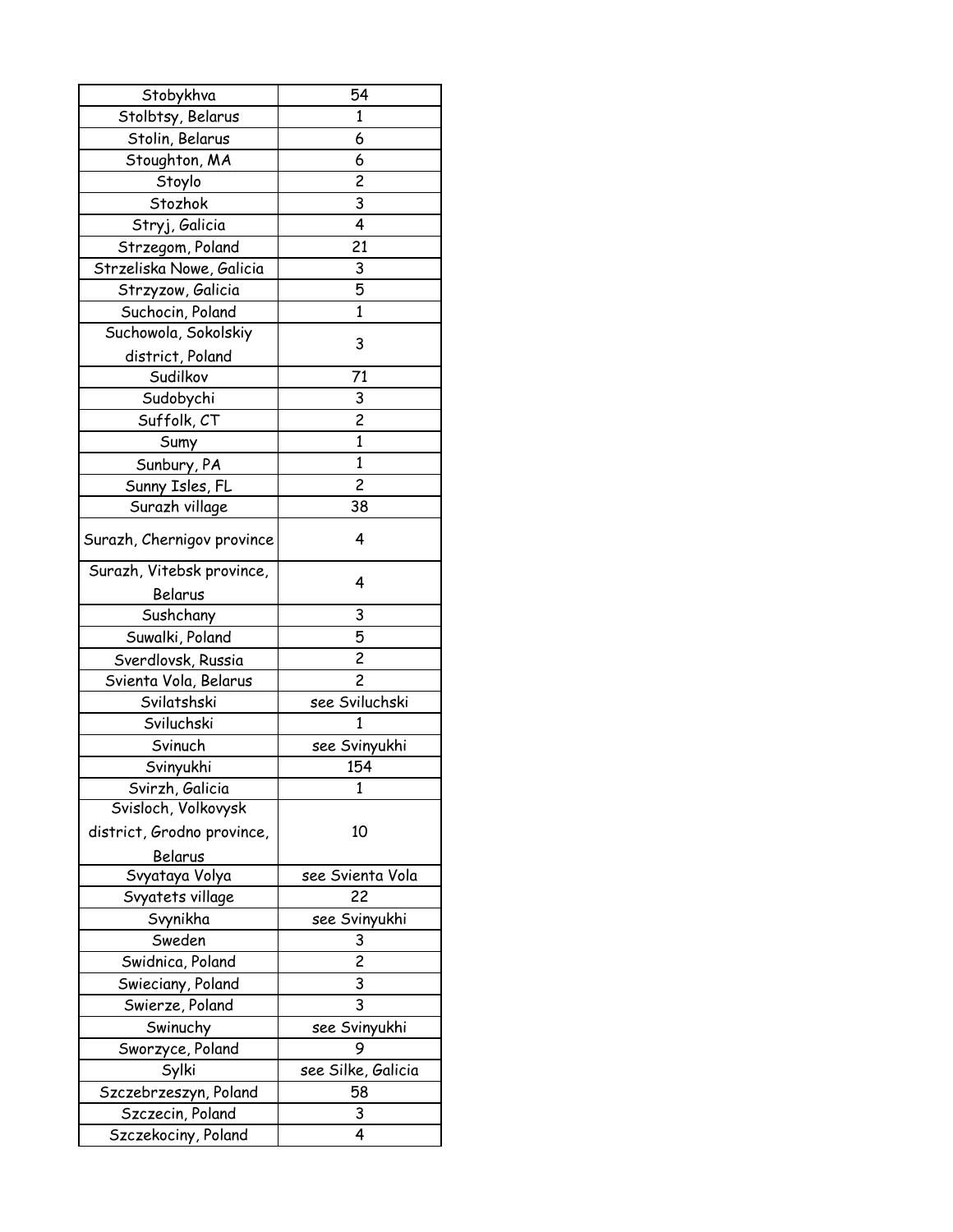| Szczucin, Galicia          | 1                    |
|----------------------------|----------------------|
| Szczuczyn, Belarus or      | 3                    |
| Szczuczyn, Poland          |                      |
| Szuszkowce                 | see Shushkovtse      |
| Szyly                      | see Shily            |
| Szysk, Poland              | 1                    |
| Ta'anakh, Israel           | 2                    |
| Taby, Sweden               | 1                    |
| Taganrog, Russia           | 1                    |
| Talnoe                     | $\mathbf{1}$         |
| Tama, Ja.                  | 8                    |
| Tamaqua, PA                | 14                   |
| Tamarac, FL                | 3                    |
| Tanislavtshik              | see Stanislavchik    |
|                            | See also Staryy      |
| Tarazh                     | Tarazh               |
| Tarazh                     | 8                    |
| Tarnavka near Kozin        | 1                    |
| Tarnavka, Lutsk district   | 1                    |
| Tarnobor                   | 1                    |
| Tarnogrod, Poland          | 2                    |
|                            |                      |
| Tarnopol district, Galicia | 264                  |
| Tarnopol, Galicia          | 186                  |
| Tarnoruda, Galicia         | 22                   |
| Tarnorudka                 | see Tarnoruda        |
| Tarnow, Galicia            | 6                    |
| Tartakow, Galicia          | 7                    |
| Tarzana, CA                | $\mathbf{1}$         |
| Tashkent, Uzbekistan       | 3                    |
| Tatary, Poland             | 35                   |
| Tbilisi                    | see Tiflis, Georgia  |
| Tegernsee, Germany         | 10                   |
| Tekhemalye                 | see Tikhomel         |
| Tekoa, Israel              | 1                    |
| Tel Amal, Israel           | 4                    |
| Tel Aviv, Israel           | 776                  |
| Tel Hanan, Israel          | 3                    |
| Tel Mond, Israel           | 3                    |
| Tel Yitshak                | $\overline{3}$       |
| Tel Yosef, Israel          | 24                   |
| Temir Khan Choura,         |                      |
| Dagestan oblast, Russia    | see Buynaksk, Russia |
| Temnogaytsy village        | 2                    |
| Teofipol                   | 2,102                |
| Terebovlya, Galicia        | 2                    |
| Tereshpol                  | 1                    |
| Terespol, Poland           | 3                    |
|                            |                      |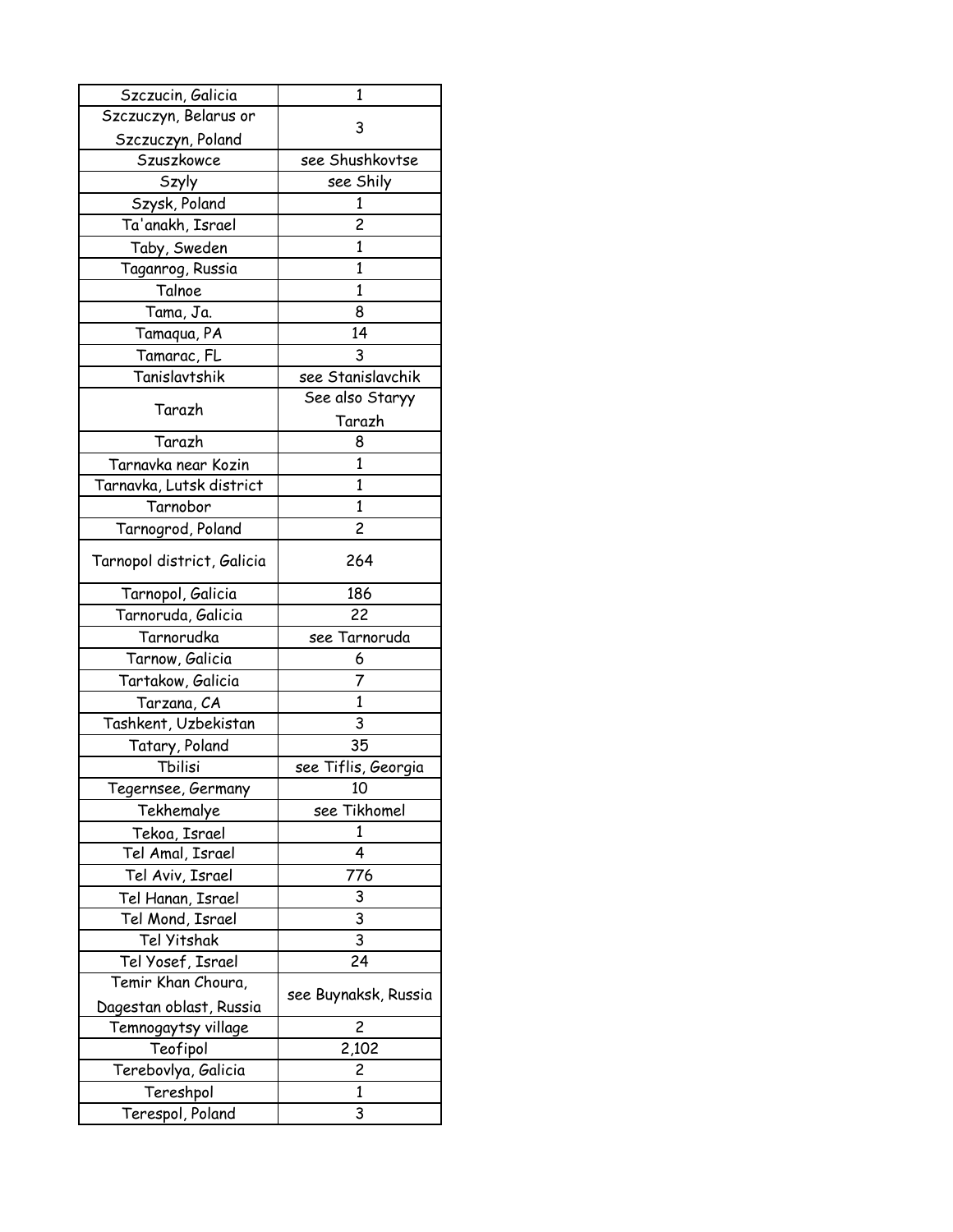| Ternopol                  | see Tarnopol, Galicia   |
|---------------------------|-------------------------|
| Ternovka                  | 5                       |
| Tetiev                    | $\overline{c}$          |
| Tetiyiv                   | see Tetiev              |
| Tetylkovtse village,      | 1                       |
| Katerburg community       |                         |
|                           | see Tetylkovtse         |
| Tetylkowce                | village                 |
| Theresienstadt, Bohemia   | 2                       |
| Tiflis, Georgia           | 18                      |
| Tikhomel                  | 1                       |
| Tikhoretsk, Russia        | $\overline{c}$          |
| Tikhtin, Belarus          | 3                       |
| Tiktin                    | see Tikhtin, Belarus    |
|                           | see Tylyavka village,   |
| Tiliavka village          | Belaya Krinitsa         |
|                           | community               |
| Tiraspol                  | 14                      |
| Tirat Karmel, Israel      | 8                       |
| Tiv'on, Israel            | 5                       |
| Tlumacz, Galicia          | $\overline{\mathbf{c}}$ |
| Tluste, Galicia           | $\overline{c}$          |
| Toledo, OH                | 3                       |
| Tolsa                     | 1                       |
| Tolstoye, Galicia         | $\overline{c}$          |
| Tolstoye, T <u>urkey</u>  | $\overline{c}$          |
| Toltsh, Turkey            | see Tulch, Turkey       |
| Tomashovtse               | 1                       |
| Tomaszow Lubelski, Poland | 26                      |
| Tomaszow Mazowieckie,     |                         |
| Poland                    | 6                       |
| Toporov                   | see Toporow, Galicia    |
| Toporow, Galicia          | 4                       |
| Torchin                   | 147                     |
| Torgovitsa                | 66                      |
| Torki                     | 2                       |
| Toronto, Canada           | 21                      |
| Torske village            | 5                       |
| Torun, Poland             | 11                      |
| Transnistria              | 8                       |
| Treblinka, Poland         | 9                       |
| Trenton, NJ               | 1                       |
| Trisk                     | see Turisk              |
| Trnova, Czechoslovakia    | 1                       |
| Trocka Province           | 1                       |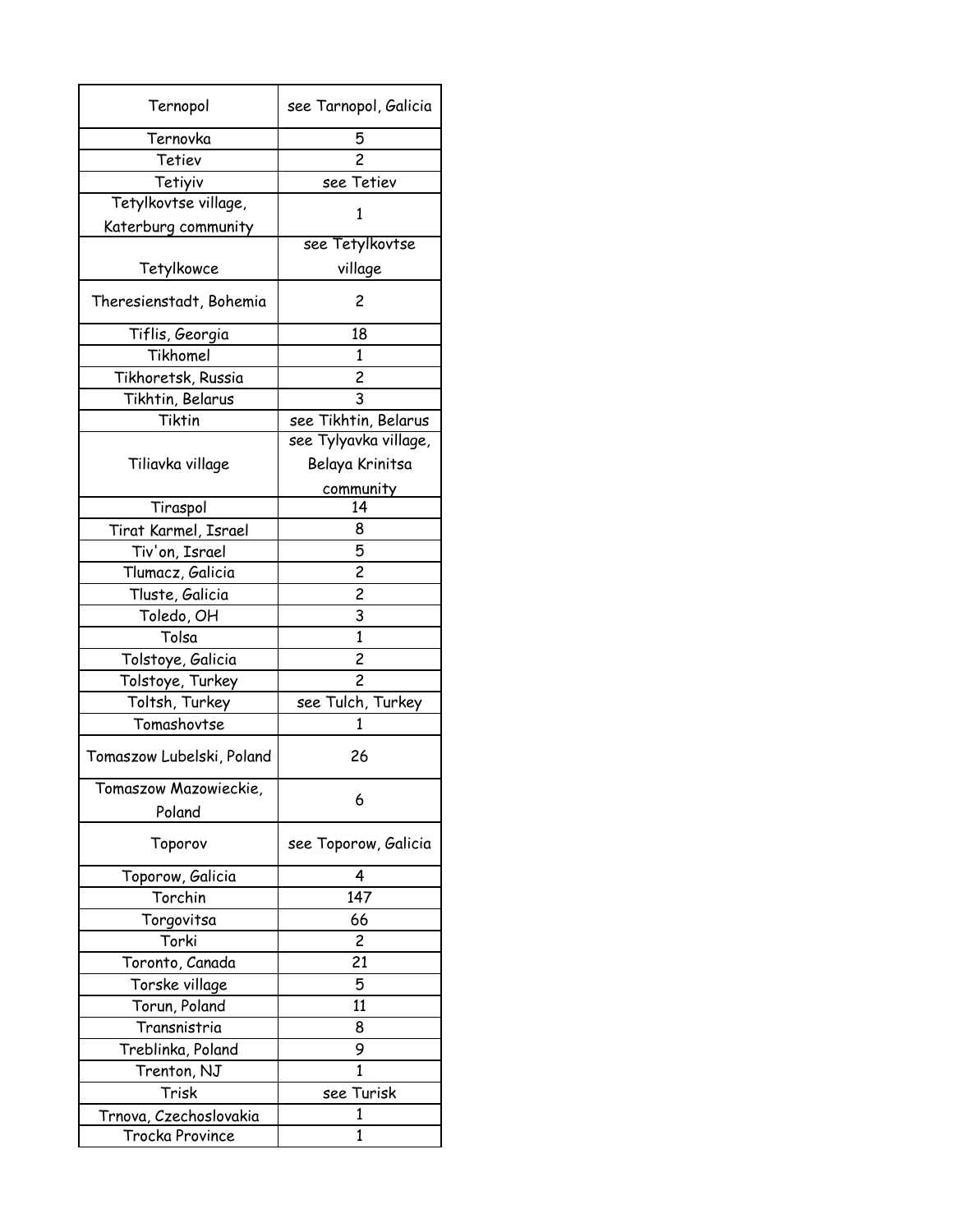| Trojczyce, Galicia                              | 2                     |
|-------------------------------------------------|-----------------------|
| Troki, Lithuania                                | 1                     |
| Trostyanets                                     | 3                     |
| Troy, NY                                        | 23                    |
| Troyanovka                                      | 34                    |
| Truwica                                         | see Trywieza, Poland  |
| Trywieza, Poland                                | 13                    |
| Tsaritsyn, Russia                               | 3                     |
| Tsarskij Vikhodtsy                              | see Vikhodtsy, Russia |
| Tsarynka village                                | 3                     |
| Tse'elim, Israel                                | 6                     |
| Tsekhanov, Poland                               | 28                    |
| Tsetsenevka, Katerburg                          | 9                     |
| community                                       |                       |
| Tsevelichi                                      | see Sviluchski        |
| Tsherenka village                               |                       |
| Tsherna-Ostrav                                  | see Cherniostrov      |
|                                                 | see Chigirin, Kiev    |
| Tsigirin, Kiev province                         | province              |
| Tsironka, Shumsk                                |                       |
| community                                       | 1                     |
| Tsoran, Israel                                  | 2                     |
| Tsur Shalom, Israel                             | $\mathbf{1}$          |
| Tuchin                                          | 309                   |
| Tucson, AZ                                      | 4                     |
| Tulch, Turkey                                   | $\mathbf{1}$          |
| Tulchin                                         | 25                    |
| Tulchin, Bratslav district,<br>Podolia province | 3                     |
| Tulchyn                                         | see Tulchin           |
| Tulukov, Sniatyn district,<br>Galicia           | 3                     |
| Tunisia                                         | 1                     |
| Turchin                                         | 9                     |
| Turisk                                          | see Turiysk           |
| Turiysk                                         | 48                    |
| Turkey                                          | 29                    |
| Turkmenistan                                    | 1                     |
| Turovets                                        | 22                    |
| Tuzora, Bessarabia                              | 3                     |
| Tyktin                                          | see Tikhtin           |
| Tylyavka village, Belaya                        |                       |
| Krinitsa community                              | 22                    |
|                                                 | see Tylyavka village, |
| Tylyavka, Uhorsk                                | Belaya Krinitsa       |
| community                                       | community             |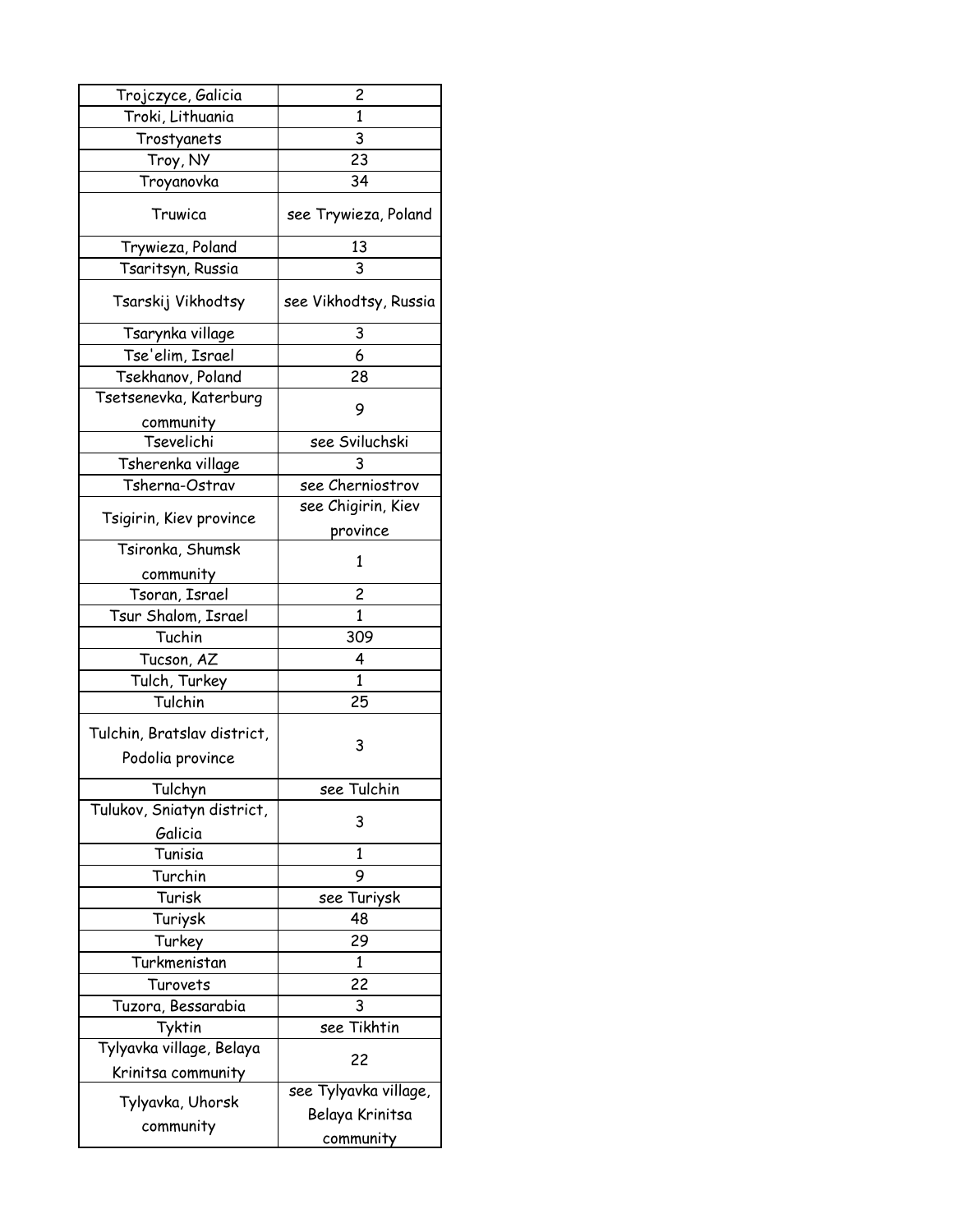| Tymbark, Galicia           | 3                                                                   |
|----------------------------|---------------------------------------------------------------------|
| Tyszowce, Poland           | 38                                                                  |
| Uchanie settlement, Poland | 8                                                                   |
| Ugorsk                     | see Mosty village,<br>Podgorskoye                                   |
|                            | community<br>see Mosty village,                                     |
| Uhorsk                     | Podgorskoye<br><u>community</u><br>see Uchanie                      |
| Ukhan                      | settlement,<br>Hrubieszow district,<br><u>Poland</u><br>see Uchanie |
| <b>Ukhanie</b>             | settlement,<br>Hrubieszow district,<br>Poland                       |
| Ukraine                    | 3                                                                   |
| Ulanov                     | $\overline{c}$                                                      |
| Ulaszkowce, Galicia        | 8                                                                   |
| Uman                       | 9                                                                   |
| Unterwaltersdorf, Austria  | 3                                                                   |
| Urals, Russia              | 1                                                                   |
| Urla, Berezhtsy community  | 1                                                                   |
| <b>USA</b>                 | 362                                                                 |
| Uscieczko, Galicia         | 1                                                                   |
| Usha, Israel               | $\overline{c}$                                                      |
| Usiche                     | 1                                                                   |
| <b>USSR</b>                | 12                                                                  |
| Ustechko                   |                                                                     |
| Usteczki                   | see Ustechko                                                        |
| Ustilug                    | 35                                                                  |
| Ustowo, Poland             | 4                                                                   |
| Uszew, Galicia             | 23                                                                  |
| Utyskakh                   | 3                                                                   |
| Uyezdtsy                   | 8                                                                   |
| Uzbekistan                 | 1                                                                   |
| Vacz, Hungary              | 4                                                                   |
| Vainoden, Latvia           | 1                                                                   |
| Valley Cottage, NY         | 4                                                                   |
| Vancouver, BC, Canada      | $\mathbf{1}$                                                        |
| Vankovichi                 | 3                                                                   |
| Vanzhulov village          |                                                                     |
|                            | 8                                                                   |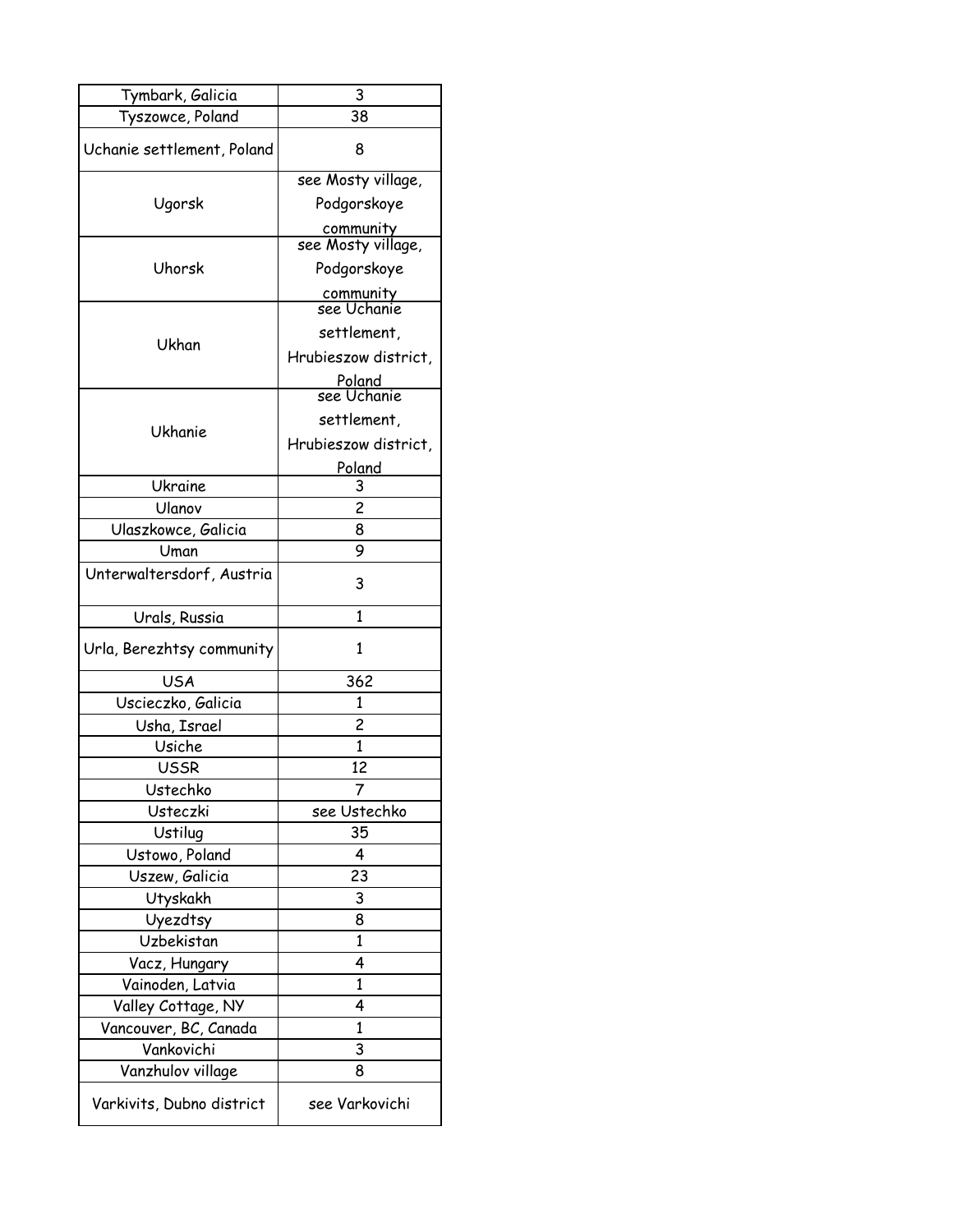| Varkovets, Dubno district                      | see Varkovichi             |
|------------------------------------------------|----------------------------|
| Varkovichi                                     | 416                        |
|                                                | see also Ozeryany          |
| Varkovichi                                     | Colony                     |
| Varkovits, Dubno district                      | see Varkovichi             |
| Varkovitsh, Dubno district                     | see Varkovichi             |
| Varkovtsa, Dubno district                      | see Varkovichi             |
| Varkovtse, Dubno district                      | see Varkovichi             |
| Varkovtsy, Dubno district                      | see Varkovichi             |
| Varna, Belarus                                 | 2                          |
| Vasilkov, Kiev province                        | 23                         |
| Vaskovichi                                     | 2                          |
| Vaskovtsy                                      |                            |
| Vasylkiv                                       | see Vasilkov, Kiev         |
|                                                | province                   |
| Vasylkov                                       | see Vasilkov, Kiev         |
|                                                | province                   |
| Vasylkuv                                       | see Vasilkov, Kiev         |
|                                                | province                   |
| Vcherayshe                                     | 10                         |
| Vegeriai, Lithuania                            | see Vegeryay,<br>Lithuania |
| Vegeryay, Lithuania                            | 3                          |
| Velikiye Berezhtsy                             | see Berezhtsy              |
| Velikiye Dederkaly                             | see Dederkaly              |
| Velikiye Kuskovtsy,                            |                            |
| Lanovtsy community                             | 36.                        |
| Velikiye Zagaytsy                              | see Zagaytsy               |
| Velitsk                                        | 3                          |
| Velizh community, Vitebsk<br>province, Belarus | 2                          |
|                                                | see see Velikiye           |
|                                                |                            |
| Velyki Kuskivtsy                               | Kuskovtsy, Lanovtsy        |
|                                                | community                  |
| Verba<br>Verbovets                             | 1,107<br>25                |
|                                                | 10                         |
| Vereshchaky                                    | 41                         |
| Vesela Dolina village                          |                            |
| Vidzy                                          | $\overline{c}$             |
| Vikhodtsy, Russia                              | 11                         |
| Vileyka, Belarus                               | 4                          |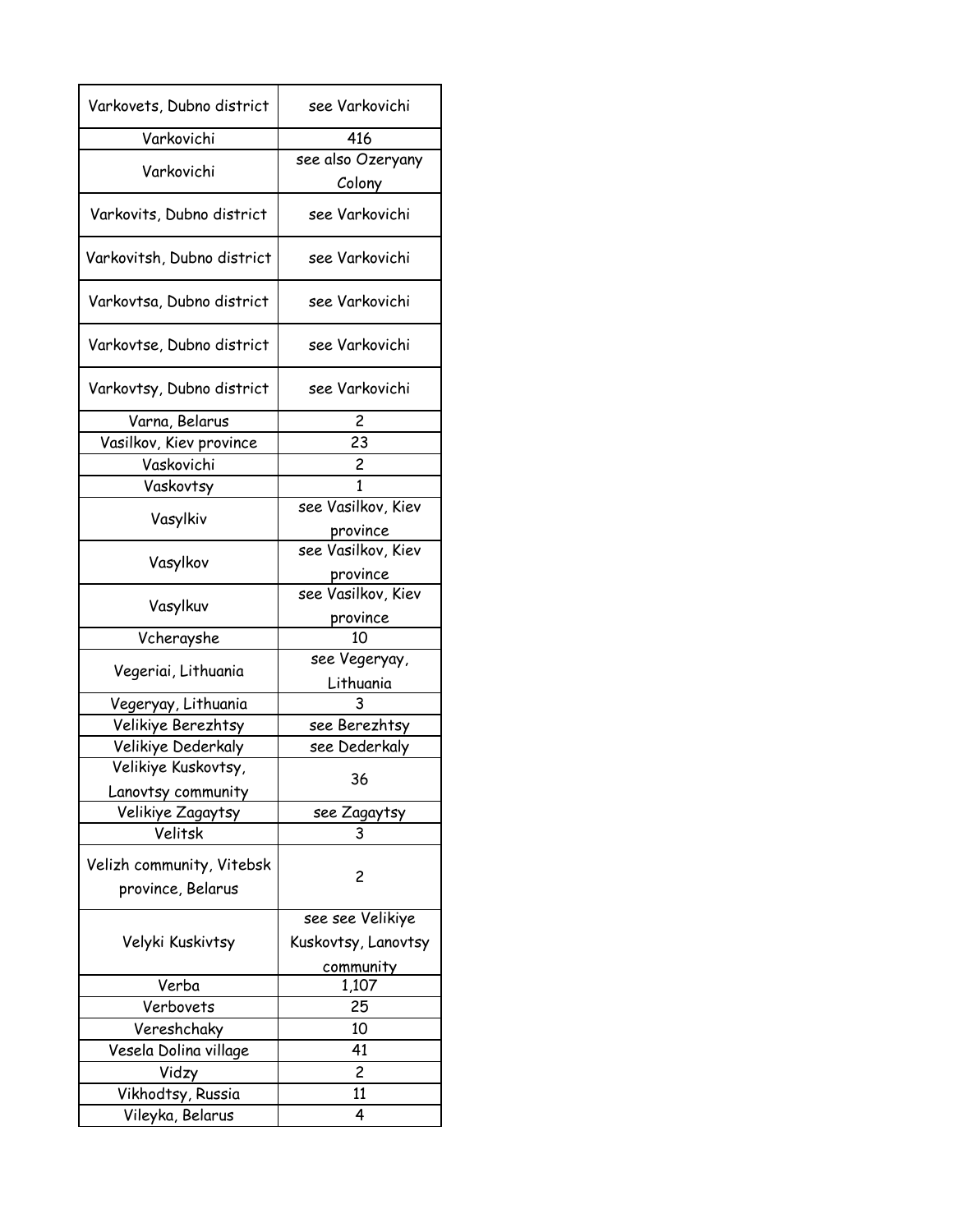| Vileyskiy district, Russia  | 2                    |
|-----------------------------|----------------------|
| Vilgor                      | 1                    |
| Viliya, Katerburg           | 22                   |
| community                   |                      |
| Viliya, Ostrog district     | 23                   |
| Vilkis, Kremenets district  | 2                    |
| Vilkovtsy village           | 6                    |
| Villeneuve-sur-Lot, France  | 4                    |
| Vilna, Lithuania            | 55                   |
| Vilnius, Lithuania          | see Vilna, Lithuania |
| Vilyampolskaya, Lithuania   | 1                    |
| Vincennes, IN               | 2                    |
| Vineland, NJ                | 1                    |
| Vinetsa                     | see Vinnitsa         |
| Vinetse                     | see Vinnitsa         |
| Vinnitsa                    | 85                   |
| Virginia, USA               | 1                    |
|                             | see Bere, Dubno      |
| Viry                        | district             |
| Visatski, Rovno district    | see Vysotsk          |
| Vishnevets                  | 48,983               |
| Vishnevo, Belarus           | 2                    |
| Vishnits                    | see Vishnevets       |
| Vitebsk, Belarus            | 29                   |
| Vitkoviche                  | 3                    |
| Vitkovtsy                   | 3                    |
| Vitsyebsk                   | see Vitebsk, Belarus |
| Vladimir                    | 289                  |
| Vladimirets, Lutsk district | 10                   |
| Vladimir-Volinskiy          | see Vladimir         |
| Vladimir-Volinskiy district | 12                   |
| Vladivostok, Russia         | 4                    |
| Vlashchintsy                | $\overline{c}$       |
| Vohlin                      | see Volhynia         |
| Volhynia                    | 73                   |
| Volin                       | see Volhynia         |
| Volitsa village, Staryy     |                      |
| Oleksinets community        | 4                    |
| Volkovtse                   | 19                   |
| Volkovysk, Belarus          | 4                    |
|                             |                      |
| Volkovyye, Dubno district   | 65                   |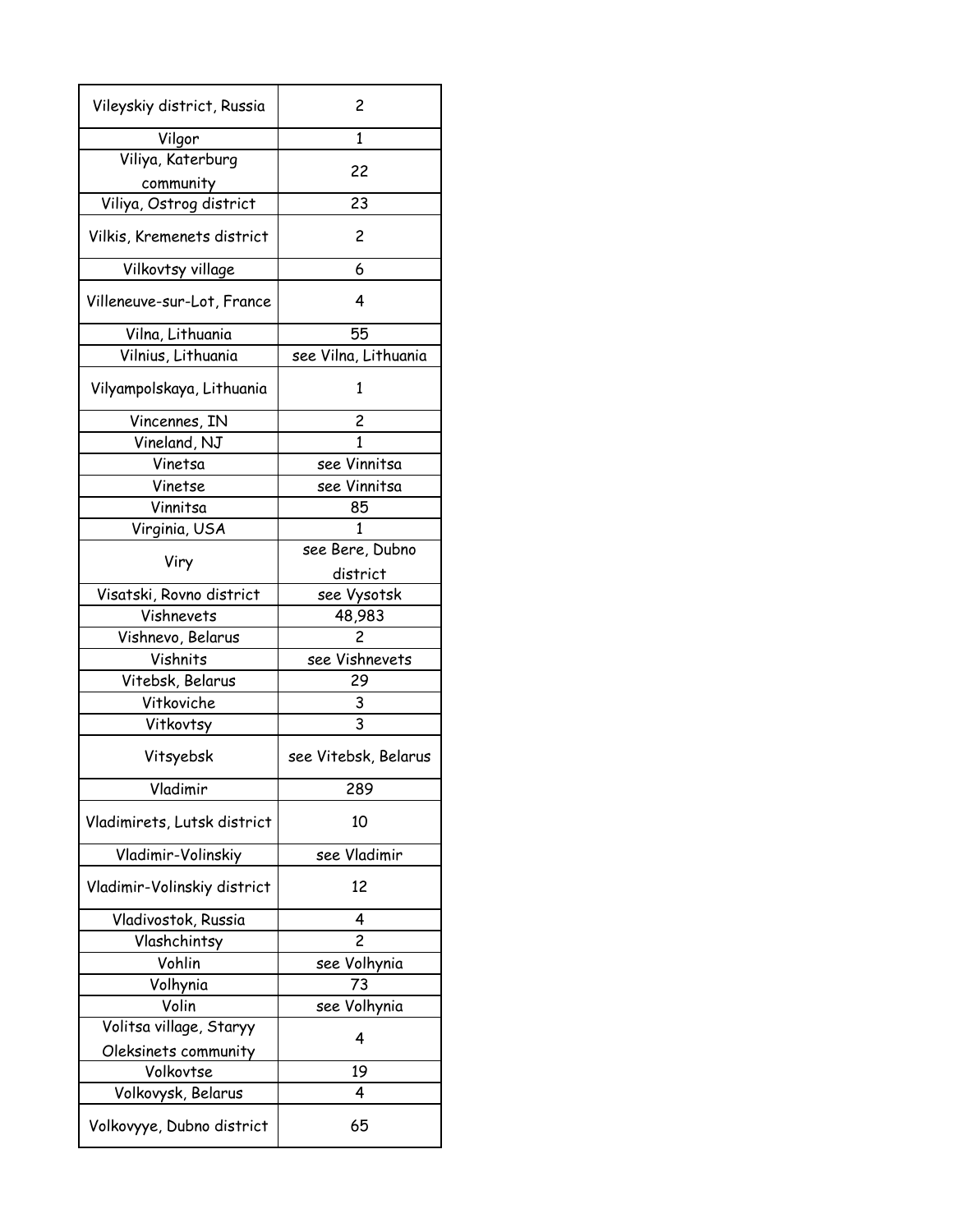| Volochisk                  | 220                   |
|----------------------------|-----------------------|
| Volochysk                  | see Volochisk         |
| Volodarka                  | 2                     |
| Volodarovka, Russia        | 8                     |
| Volodymyr-Volynskyy        | see Vladimir          |
| Volozhin, Lithuania        | 1                     |
| volst Baretska             | see Boretsvoj-volosti |
| Vonkovtsy                  | 3                     |
| Voronezh                   | 1                     |
| Voronovitsa, Bratslav      | 5                     |
| district                   |                       |
| Voronovtsy village         | 5                     |
| Voskresentsy               | 3                     |
| Voznesensk                 | 9                     |
| Vyshgorodka                | see Vyshgorodok       |
| Vyshgorodok                | 13,442                |
|                            | see also Malyi        |
| Vyshgorodok                | Vyshgorodok           |
| Vyshkov                    | 9                     |
| Vysochka, Rovno district   | see Vysotsk           |
| Vysotsk, Rovno district    | 8                     |
| Vyzhgorodok                | see Vyshgorodok       |
| Walbrzych, Poland          | 33                    |
| Walden, NY                 | 4                     |
| Walla Walla, WA            | 4                     |
| Wallingford, CT            | 4                     |
| Warkocz, Poland            | $\mathbf{1}$          |
| Warsaw, Poland             | see Warszawa, Poland  |
| Warszawa, Poland           | 433                   |
| Warta, Poland              | 4                     |
| Washington, DC             | 17                    |
| Waterbury, CT              | 12                    |
| Waterloo, IA               | 8                     |
| Wayne, PA                  | $\mathbf{1}$          |
| Wayside, NJ                | $\mathbf{1}$          |
| Weglewo, Poland            | 8                     |
| Wels, Austria              | 5                     |
| Werbkowice, Poland         | 3                     |
| Wereszczaki                | see Vereshchaky       |
| West Bloomfield, MI        | 1                     |
| West Haven, CT             | $\mathbf{1}$          |
| West Hoboken, NJ           | 2                     |
| West Palm Beach, FL        | $\mathbf{1}$          |
| West Toronto, Canada       | $\overline{c}$        |
| Widawa, Piotrkov province, | see also Dabrowa      |
| Poland                     |                       |
|                            | Widawka, Poland       |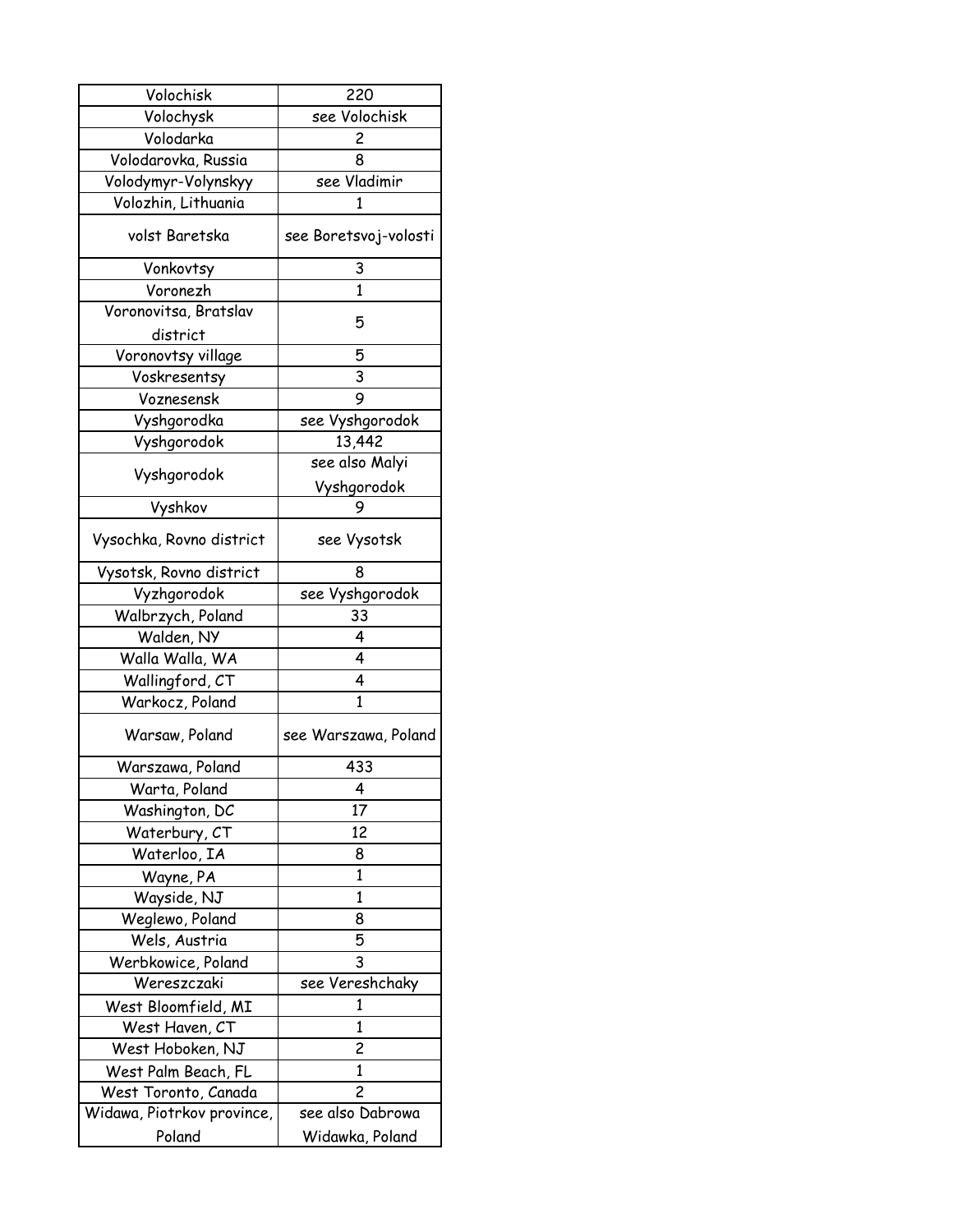| Widawa, Piotrkov province,               | 15                      |
|------------------------------------------|-------------------------|
| Poland                                   |                         |
| Wieliczka, Poland                        | 3                       |
| Wielkie Dederkaly                        | see Dederkaly           |
| Wien, Austria                            | 29                      |
| Wierzchowiska village,                   | 11                      |
| Poland                                   |                         |
| Wierzchowisko                            | see Wierzchowiska       |
|                                          | village, Poland         |
| Wilkes Barre, PA                         | 6                       |
| Willow Grove, PA                         | $\mathbf{1}$            |
| Winchester, MA                           | $\overline{\mathbf{c}}$ |
| Winnipeg, MB, Canada                     | 67                      |
| Wisnice settlement,                      |                         |
| Wlodawa district, Siedlce                | 5                       |
| province, Poland                         |                         |
| Wiśniowiec                               | see Vishnevets          |
| <b>Wisniowiec Nowy</b>                   | see Vishnevets          |
| Wlaszczynce                              | see Vlashchintsy        |
| Wloclawek, Poland                        | 11                      |
| Wlodawa, Poland                          | 8<br>see Vladimir       |
| Włodzimiersk                             |                         |
| Woburn, MA                               | 2                       |
| Wodzislaw, Poland                        | 3<br>5                  |
| Wojtyczki, Poland<br>Wolczyn settlement, |                         |
|                                          | 3                       |
| Radzyn district, Poland<br>Wolica        | see Volitsa             |
| Wolper, PA                               | 2                       |
| Wolyn                                    | see Volhynia            |
| Woodside, NY                             | 1                       |
| Worcester, MA                            | 41                      |
| Worms, Germany                           | 2                       |
| Wulka Mazowiecka, Galicia                | 2                       |
| Wynnewood, PA                            | $\overline{c}$          |
| Wyszkow                                  | see Vyshkov             |
| Wytyczno, Poland                         | 3                       |
| Wyzgrodek                                | see Vyshgorodok         |
| Yad Mordekhay, Israel                    | 24                      |
| Yafkamlatil                              | $\overline{c}$          |
| Yafo, Israel                             | 37                      |
| Yagur, Israel                            | 53                      |
| Yakimovtsy                               | 2                       |
| Yakutsk province, Russia                 | 1                       |
| Yaloshevtsy, Belarus                     | 2                       |
| Yalta                                    | 1                       |
| Yaltushkov                               | 3                       |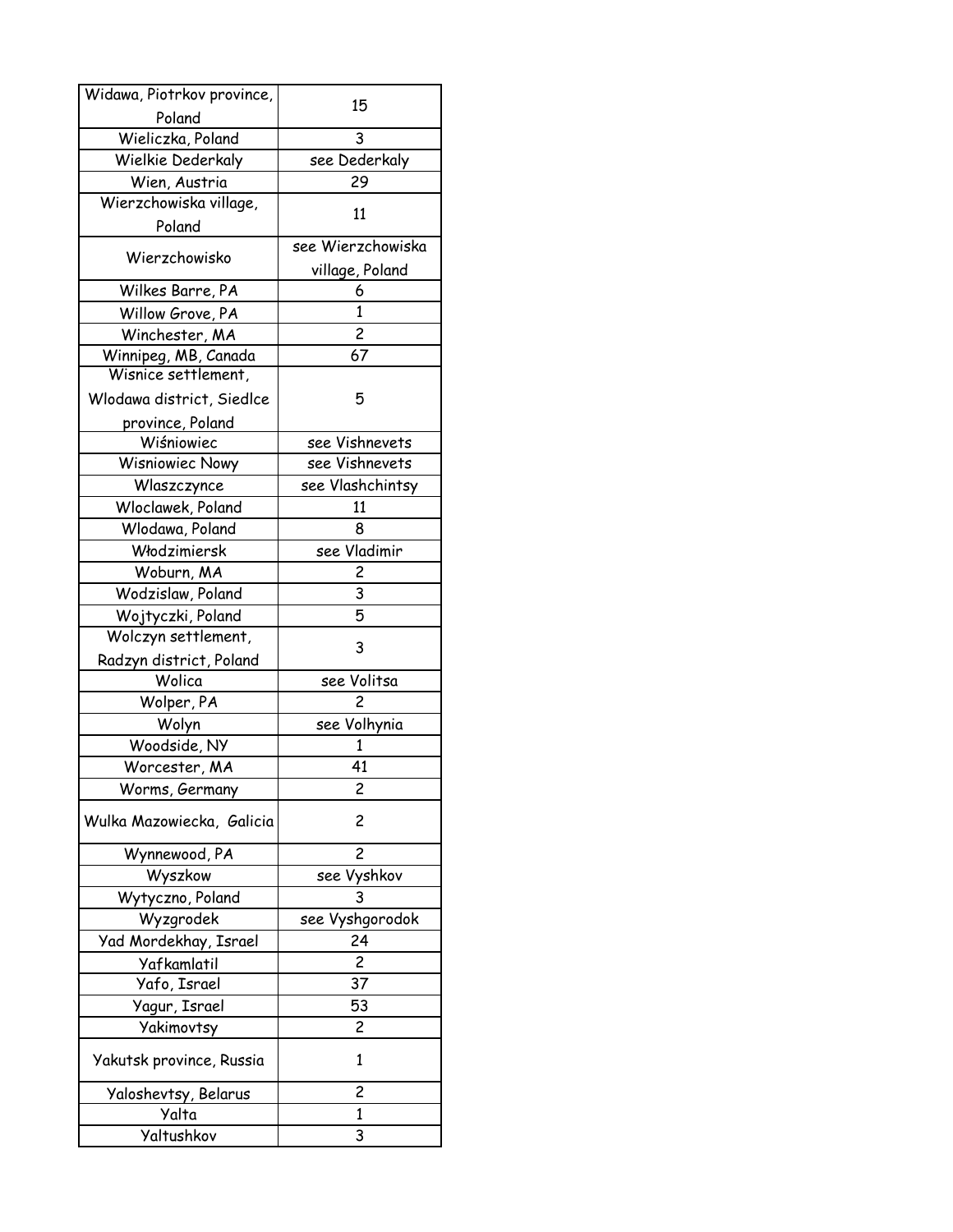| Yampil                      | see Yampol           |
|-----------------------------|----------------------|
| Yampol                      | 15,786               |
| Yampol, Kremenets district  | 29                   |
| Yampol, Ostrog district     | 2                    |
| Yaneviche                   | $\overline{c}$       |
| Yankovtsy village           | 12                   |
|                             | see Ivanov, Vinnitsa |
| Yanov                       | district             |
| Yanovka, Grodno province,   |                      |
| Belarus                     | 3                    |
| Yanushpol                   | 32                   |
| Yanuvka                     | 11                   |
| Yarmolintsy                 | 10                   |
| Yaroslavichi                | 6                    |
| Varoslavichi, Dubno         |                      |
| district                    | 2                    |
| Yasnogorodka, Kiev district | 5                    |
| Yavne, Israel               | 1                    |
| Yavne'el, Israel            | $\mathbf{1}$         |
| Yazvinki, Belarus           | 2                    |
| Ybar City, FL               | $\mathbf{1}$         |
| Yehud, Israel               | 3                    |
| Yekaterinoslav              | 8                    |
| Yelizavetgrad               | $\overline{c}$       |
| Yelnya, Moscow district,    |                      |
| Russia                      | 1                    |
| Yermekeyevo, Russia         | $\mathbf{1}$         |
| Yevpatoria                  | 3                    |
| Yevriv, Ostrog district     | 1                    |
| Yiftah, Israel              | $\mathbf{1}$         |
| Yizreel, Israel             | 2                    |
| Yokne'am Illit, Israel      | 1                    |
| Yokohama, Japan             | 1                    |
| Youngstown, OH              | 2                    |
| Yuskovtsy village,          | 1                    |
| Katerburg community         |                      |
| Yuskovtsy, Lanovtsy         |                      |
| community                   | 17                   |
| Zabirki tavern              | 4                    |
| Zabkowice Slaskie, Poland   | 34                   |
| Zabluduv, Grodno province,  | 3                    |
| Belarus                     |                      |
| Zachaliska, Lithuania       | 1                    |
|                             |                      |
| Zagajcie Duze               | see Malyye Zagaytsy  |
| Zagaytsi                    | see Zagaytsy         |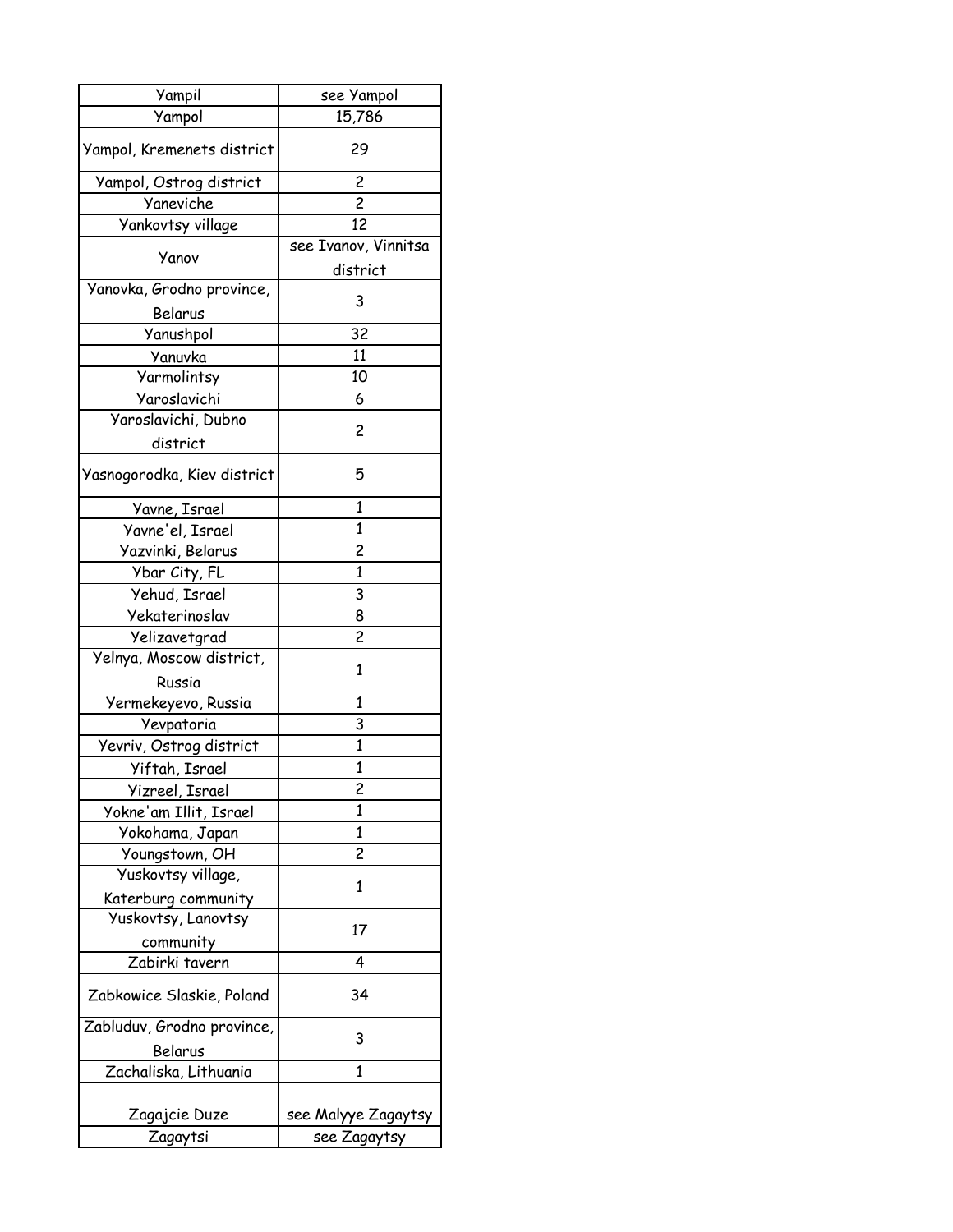| Zagaytsy                                               | 38                                    |
|--------------------------------------------------------|---------------------------------------|
| Zagorov Novy                                           | 3                                     |
| Zagortse                                               | 16                                    |
| Zakopane, Galicia                                      | 37                                    |
| Zakruzhtsy                                             | $\overline{c}$                        |
| Zalatanashi                                            | see Zolotonosha                       |
|                                                        | see Zalestse,                         |
| Zalesce Wisniewieckie                                  | Vishnevets community                  |
| Zalestse                                               | 14                                    |
| Zalestse, Vishnevets                                   | 34                                    |
| community                                              |                                       |
| Zaliztse                                               | see Zalestse,<br>Vishnevets community |
|                                                        | see Zalestse,                         |
| Zaliztsi                                               | Vishnevets community                  |
| Zalozce, Galicia                                       | 40                                    |
| Zaluzhye                                               | 6                                     |
| Zambrow, Poland                                        | 7                                     |
| Zamosc, Poland                                         | 68                                    |
| Zarechnoye, Pinsk district,<br>Minsk province, Belarus | 1                                     |
| Zarnow, Poland                                         | 4                                     |
| Zarudnia                                               | $\mathbf{1}$                          |
| Zarudye community                                      | 8                                     |
| Zarudye village                                        | 5                                     |
| Zarudye, Kolodnoye                                     | 1                                     |
| community                                              |                                       |
| Zarudzie                                               | see Zarudye                           |
| Zary, Poland                                           | 3                                     |
| Zaslav                                                 | 824                                   |
| Zaslav district                                        | 24                                    |
| Zator, Poland                                          | 3                                     |
| Zbaraz, Galicia                                        | see Zbarazh, Galicia                  |
| Zbarazh, Galicia                                       | 238                                   |
| Zbarzh, Galicia                                        | see Zbarazh, Galicia                  |
| Zbaszyn, Poland                                        | 1                                     |
| Zborow, Galicia                                        | 6                                     |
| Zboryshev, Brany                                       |                                       |
| community, Vladimir-                                   | 20                                    |
| <u>Volinskiy district</u>                              |                                       |
| Zdolbunov                                              | 52                                    |
| Zdunska Wola, Kalisz                                   | 5                                     |
| district, Poland                                       |                                       |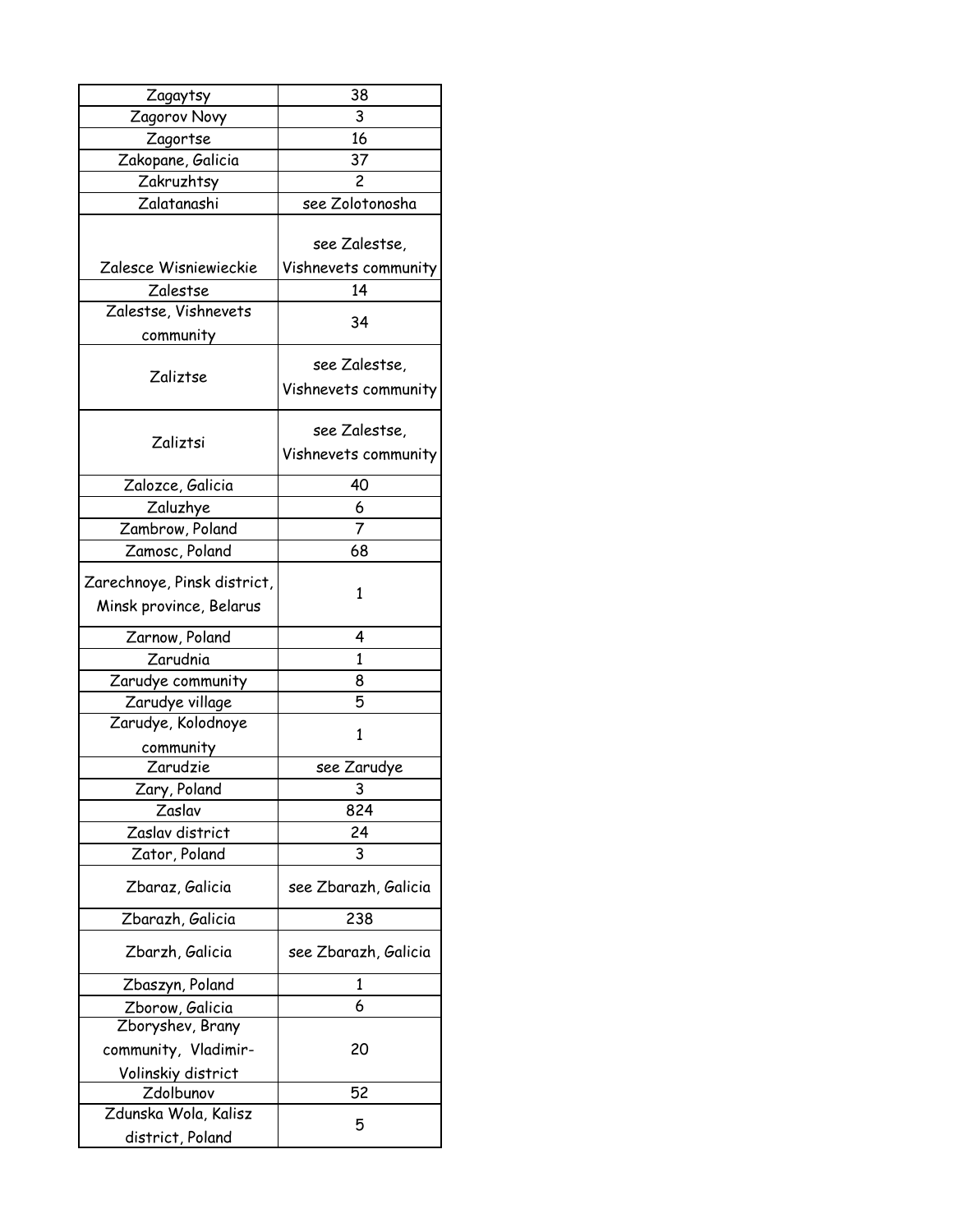| Zeavitsh                   | see Zheguvets,    |
|----------------------------|-------------------|
|                            | Starokonstantinov |
|                            | district          |
|                            | see Zheguvets,    |
| Zeguvetsy                  | Starokonstantinov |
|                            | district          |
| Zelechow, Garwolin         |                   |
| district, Poland           | 3                 |
| Zelena                     | 4                 |
| Zeleny Dub                 | 22                |
| Zelva, Volkov district,    |                   |
| Grodno province, Belarus   | 1                 |
|                            |                   |
|                            | see Zheguvets,    |
| Zeuvets                    | Starokonstantinov |
|                            | district          |
| Zgierz, Poland             | 8                 |
| Zgorzelec, Poland          | 1                 |
| Zhabokzhiki Male           | 1                 |
| Zhashkov                   | 7                 |
| Zheguvets,                 |                   |
| Starokonstantinov district | 44                |
|                            |                   |
|                            | see Zheguvets,    |
| Zheguvetsy                 | Starokonstantinov |
|                            | district          |
|                            | see Zheguvets,    |
| Zheguvtsi                  | Starokonstantinov |
|                            | district          |
| Zherebki, Galicia          |                   |
|                            | see Zheguvets,    |
| <b>Zheuvets</b>            | Starokonstantinov |
|                            | district          |
| Zhitomir                   | 221               |
|                            | see Zheguvets,    |
| Zhiugovets                 | Starokonstantinov |
|                            | district          |
| Zhmerinka                  | 6                 |
| Zholobki village           | 79                |
| <b>Zholoby</b>             | 2                 |
| Zhornishche, Lipovets      | 4                 |
| district                   |                   |
|                            | see Zheguvets,    |
| Zhugovets                  | Starokonstantinov |
|                            | district          |
| Zhukovtse, Vyshgorodok     |                   |
|                            | 6                 |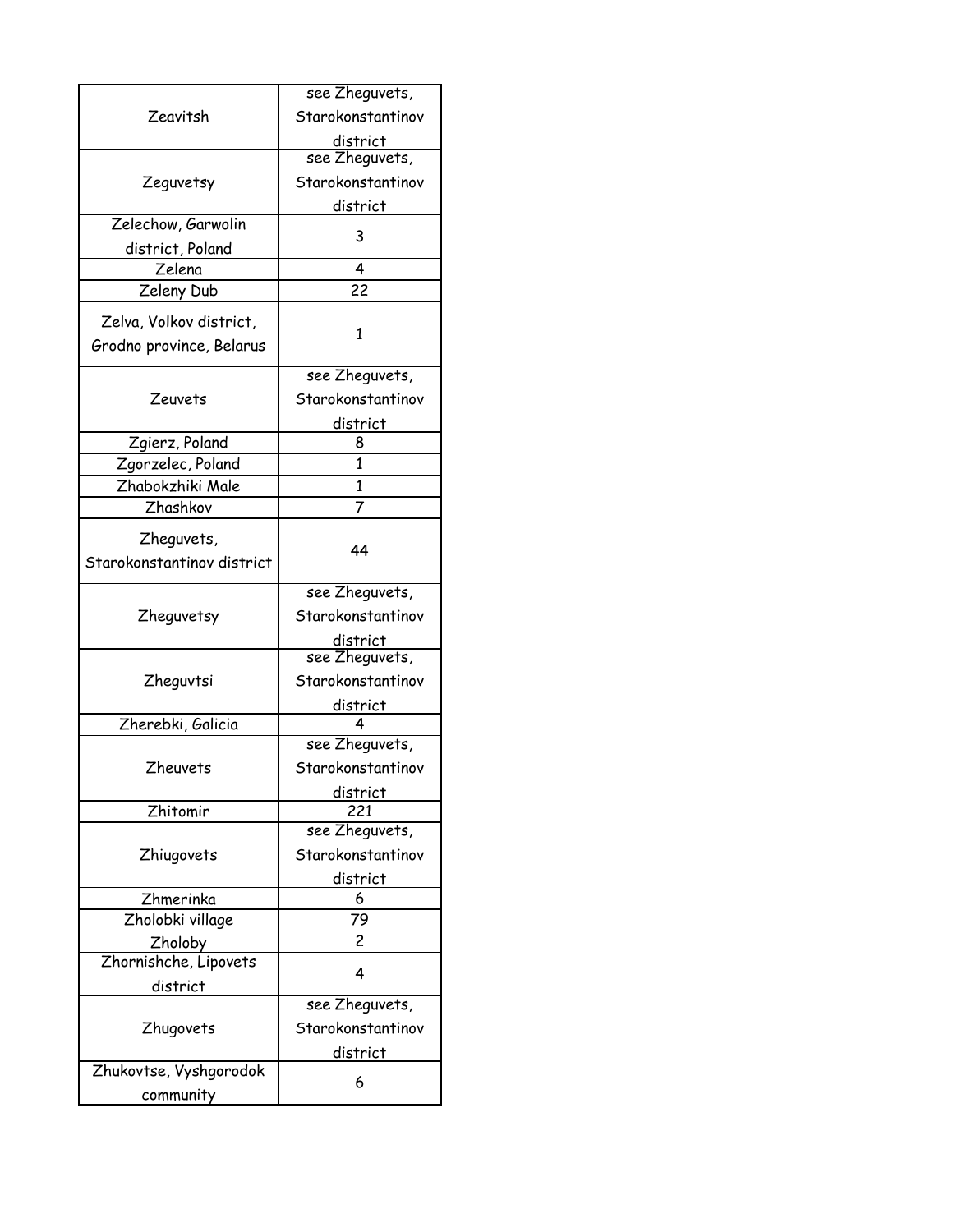| Zhuravniki, Vladimir-      | see Druzhkopol,            |
|----------------------------|----------------------------|
| Volinskiy district         | Vladimir district          |
|                            | see Zheguvets,             |
| Zhuvets                    | Starokonstantinov          |
|                            | district                   |
| Zhvanchik                  | 2                          |
| <b>Zhvanets</b>            | 2                          |
|                            | see Zheguvets,             |
| Ziavets                    | Starokonstantinov          |
|                            | district<br>see Zheguvets, |
|                            |                            |
| Ziavits                    | Starokonstantinov          |
|                            | district                   |
|                            | see Zheguvets,             |
| Ziavitsh                   | Starokonstantinov          |
|                            | district                   |
| Ziebice, Poland            | 2                          |
| Ziembice, Poland           | 4                          |
|                            | see Zheguvets,             |
| Zihavits                   | Starokonstantinov          |
|                            | district                   |
|                            | see Zheguvets,             |
| Zihovits                   | Starokonstantinov          |
|                            | district                   |
|                            | see Zheguvets,             |
| Zihovitsh                  | Starokonstantinov          |
|                            | district                   |
| Zikhron Ya'akov, Israel    | 2                          |
| Zinkov                     | 53                         |
|                            | see Zinkovtsy,             |
| Zinkovich                  | Kamenets Podolskiy         |
|                            | district                   |
| Zinkovits                  | see Zinkov                 |
| Zinkovtsi                  | see Zinkovtsy              |
| Zinkovtsy, Kamenets        | 12                         |
| Podolskiy district         |                            |
| Zlatopol                   | 13                         |
| Zlatshev                   | see Zloczow                |
| Zlochev                    | see Zloczow                |
| Zloczow, Galicia           | 49                         |
| Zlotoria, Poland           | 16                         |
| Zmerinka                   | 2                          |
| Zofyuvka, Lutsk district   | see Sofievka               |
| Zolkiew, Galicia           | 1                          |
| Zolotonosha                | 20                         |
| Zorets, Lakhovtsy district |                            |
|                            | 17                         |